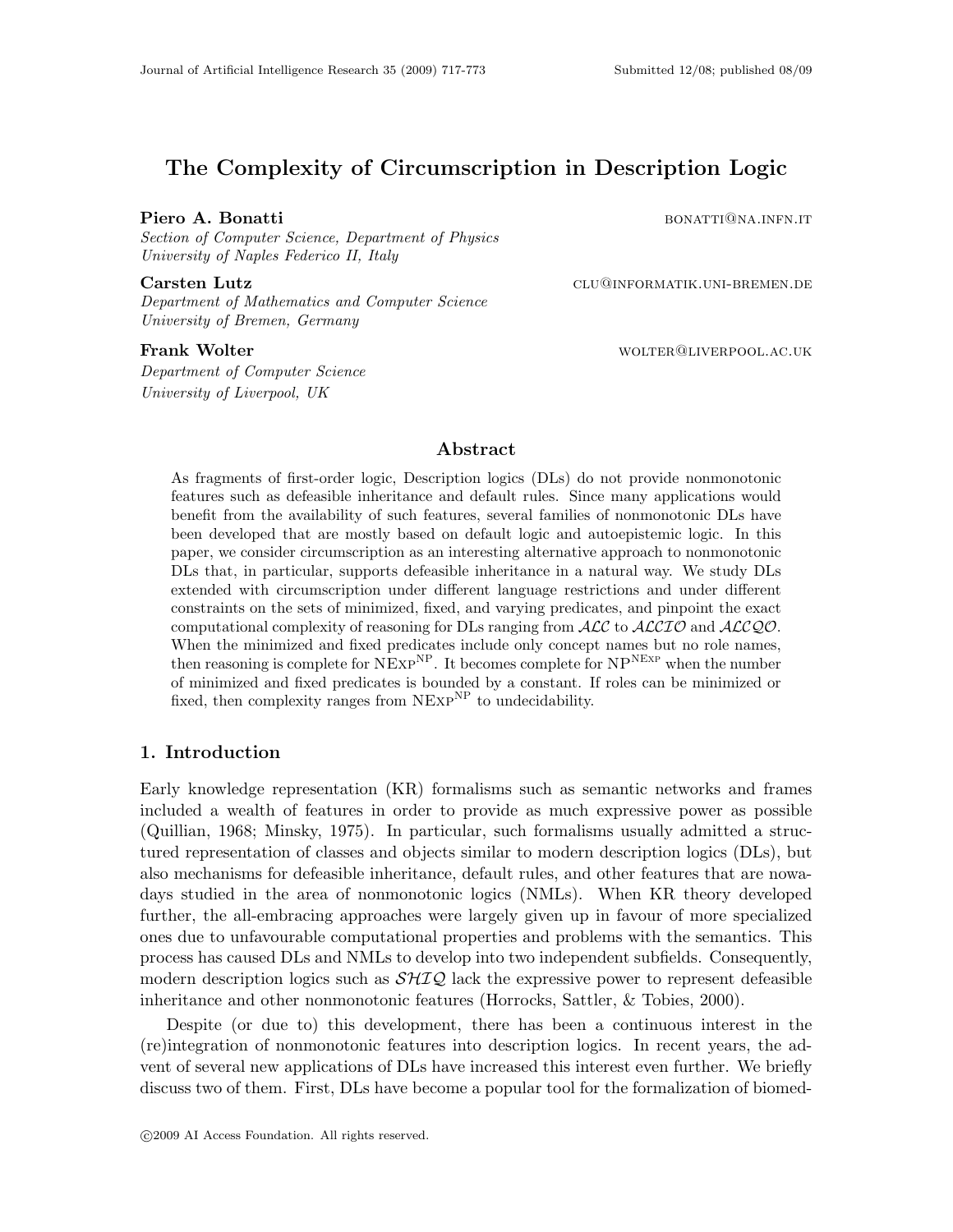ical ontologies such as GALEN (Rector & Horrocks, 1997) and SNOMED (Cote, Rothwell, Palotay, Beckett, & Brochu, 1993). As argued for example by Rector (2004) and Stevens et al. (2005), it is important for such ontologies to represent exceptions of the form "in humans, the heart is usually located on the left-hand side of the body; in humans with situs inversus, the heart is located on the right-hand side of the body". Modelling such situations requires *defeasible inheritance*, i.e., properties transfer to all instances of a class by default, but can be explicitly overridden in special cases (McCarthy, 1986; Horty, 1994; Brewka, 1994; Baader & Hollunder, 1995b). The second application is the use of DLs as security policy languages (Uszok, Bradshaw, Johnson, Jeffers, Tate, Dalton, & Aitken, 2004; Kagal, Finin, & Joshi, 2003; Tonti, Bradshaw, Jeffers, Montanari, Suri, & Uszok, 2003). In formalizing access control policies, one must deal with the situation where a given request is neither explicitly allowed nor explicitly denied. Then, a default decision has to be taken such as in *open* and *closed* policies, where authorizations are respectively granted or denied by default (Bonatti & Samarati, 2003). Moreover, policies are often formulated incrementally, i.e., start with general authorizations for large classes of subjects, objects, and actions, and then progressively refine them by introducing exceptions for specific subclasses. This approach is clearly an incarnation of defeasible inheritance.

While the above applications illustrate that integrating nonmonotonic features into DLs is worthwhile, the actual engineering of a computationally well-behaved nonmonotonic DL that provides sufficient expressive power turns out to be a non-trivial task. In particular, combinations of DLs and nonmonotonic logics typically involve subtle interactions between the two component logics and this easily leads to undecidability. It appears that there is no one optimal way to circumnavigate these difficulties, and thus many different combinations of DLs and nonmonotonic logics have been proposed in the literature, each with individual strengths and limitations (we provide a survey in Section 7). However, there is a striking gap: almost all existing approaches are based on default logic and autoepistemic logic, while circumscription has received very little attention in connection with DLs, and the computational properties of DLs with circumscription have been almost completely unknown. This is all the more surprising since circumscription is known to be one of the weakest forms of nonmonotonic reasoning—see the work by Janhunen (1999) for one of the most recent surveys, and the paper by Bonatti and Eiter (1996) for an expressiveness analysis in terms of queries. Therefore, it is a natural idea to use circumscription for defining a computationally well-behaved, yet expressive DL with nonmonotonic features.

In this paper, we study circumscription (McCarthy, 1980) as an alternative approach to defining nonmonotonic DLs. In particular, we define a family of DLs with circumscription that enable a natural modelling of defeasible inheritance. Our general approach is to generalize standard DL knowledge bases to circumscribed knowledge bases (cKBs) which, additionally to a TBox for representing terminological knowledge and an ABox for representing knowledge about individuals, are equipped with a *circumscription pattern*. This pattern lists predicates (i.e., concept and role names) to be minimized in the sense that, in all admitted models of the cKB, the extension of the listed predicates has to be minimal w.r.t. set inclusion. Following McCarthy (1986), the minimized predicates can be used as "abnormality predicates" that identify instances which are not typical for their class. Circumscription patterns can require other predicates to be fixed during minimization, or allow them to vary freely (McCarthy, 1986). A main feature of the DLs of our family is that they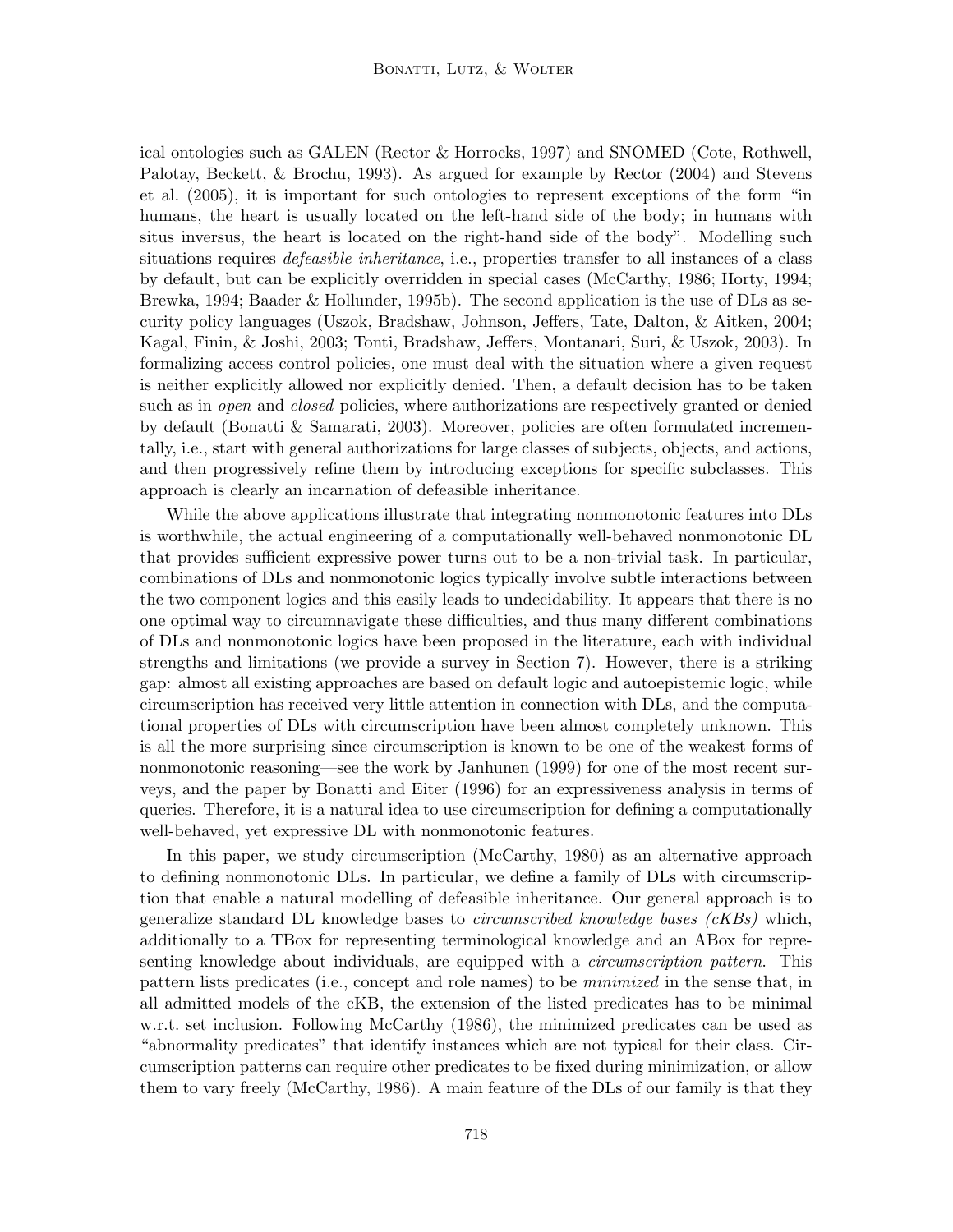come with a built-in mechanism for defeasible inheritance: by default, the properties of a class ("humans" in the first example above) transfer to each subclass ("humans with situs inversus"), but exceptions can be specified based on a priority mechanism. It is well-known that defeasible inheritance with priority cannot be modularly encoded with pure default or autoepistemic logic (Horty, 1994), and workarounds such as the explicit listing of exceptions lead to serious maintainability problems. Circumscription lends itself naturally to priorities, based on circumscription patterns that can express preferences between minimized predicates in terms of a partial ordering. As argued by Baader and Hollunder (1995b), such an approach is well-suited to ensure a smooth interplay between defeasible inheritance and DL subsumption, and thus we prefer it over traditional prioritized circumscription.

To achieve decidability, nonmonotonic DLs usually have to adopt suitable restrictions on the expressive power of the DL component, on non-monotonic features, or their interaction. In the case of default logic and autoepistemic logic, a typical restriction concerns the different treatment of individuals that are explicitly denoted by a constant, and those that are not. This goes back to reasoning in first-order default logic (Reiter, 1980) and autoepistemic logic (Moore, 1985), which also involve tricky technical issues related to the denotation of individuals. To make reasoning decidable in DLs based on default logic, default rules are applied only to the individuals denoted by constants that occur explicitly in the knowledge base (Baader & Hollunder, 1995a), but not to unnamed individuals. As a consequence, named and unnamed individuals are not treated uniformly. In approaches based on autoepistemic logic (Donini, Lenzerini, Nardi, Nutt, & Schaerf, 1998; Donini, Nardi, & Rosati, 1997, 2002), an alternative solution is to restrict the domain to a fixed, denumerable set of constants. This approach overcomes the different treatment of named and unnamed individuals since all individuals are named. The flipside is that ad-hoc encodings are required when the domain is finite or the unique name assumption is not enforced, i.e., when different constants are allowed to denote the same individual. In this respect, DLs with circumscription pose no difficulty at all, and named individuals are treated in exactly the same way as unnamed ones without any assumptions on the domain. At the same time, we are able to base our nonmonotonic DLs on rather expressive DL components such as  $ALCIO$  and  $ALCQO$  without losing decidability. However, we cannot do without any restrictions either: we only allow to fix and minimize concept names during circumscription and require that all role names vary.

The main contribution of this paper is a detailed analysis of the computational properties of reasoning with cKBs. We show that, in the expressive DLs  $ALCIO$  and  $ALCQO$ , instance checking, satisfiability and subsumption are decidable for *concept-circumscribed* KBs in which only concept names (and no role names) are minimized and fixed. More precisely, we prove that these reasoning problems are  $NExP^{NP}$ -complete, where the lower bound applies already to concept-circumscribed KBs in  $\mathcal{ALC}$  with empty preference relation and without fixed concept names and (1) empty TBox or (2) empty ABox and acyclic TBox. In addition, we show that if a constant bound is imposed on the number of minimized and fixed concept names, then the complexity drops to NP<sup>NEXP</sup>.

The situation is completely different when role names are minimized or fixed. First, the complexity of reasoning with cKBs formulated in  $\mathcal{ALC}$  with a single fixed role name, empty TBox, empty preference relation, and no minimized role names turns out to be outside the analytic hierarchy, and thus very highly undecidable. This result is shown by a reduction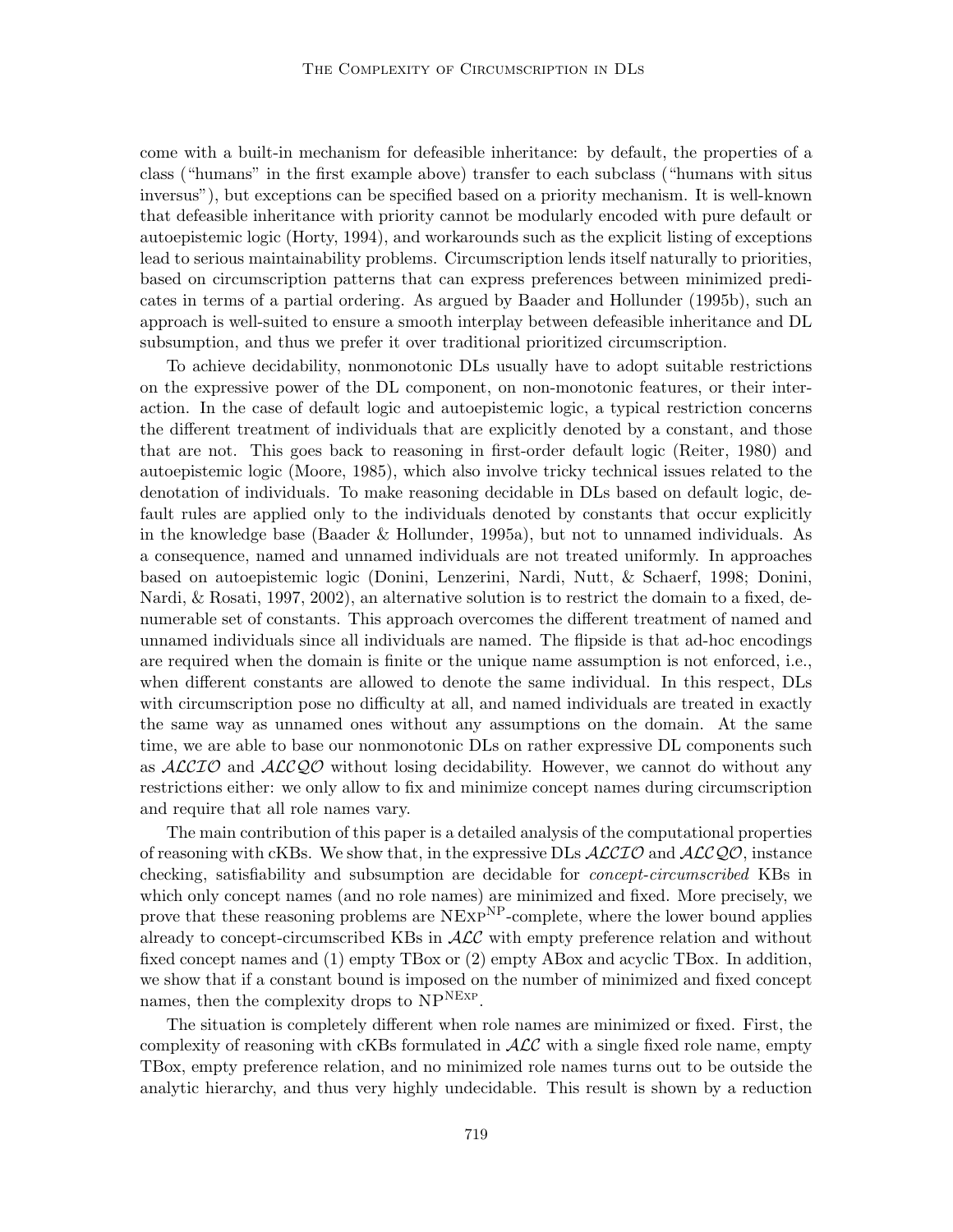| Name                 | Syntax              | Semantics                                                                                                                            |
|----------------------|---------------------|--------------------------------------------------------------------------------------------------------------------------------------|
| inverse role         | $r^{-}$             | $(r^{\mathcal{I}})^{\sim} = \{(d, e) \mid (e, d) \in r^{\mathcal{I}}\}\$                                                             |
| nominal              | $\{a\}$             | $\{a^{\mathcal{I}}\}$                                                                                                                |
| negation             | $\neg C$            | $\Delta^{\mathcal{I}} \setminus C^{\mathcal{I}}$                                                                                     |
| conjunction          | $C \sqcap D$        | $C^{\mathcal{I}} \cap D^{\mathcal{I}}$                                                                                               |
| disjunction          | $C \sqcup D$        | $C^{\mathcal{I}} \cup D^{\mathcal{I}}$                                                                                               |
| at-least restriction | $(\geqslant n r C)$ | $\{d \in \Delta^{\mathcal{I}} \mid \#\{e \in C^{\mathcal{I}} \mid (d,e) \in r^{\mathcal{I}}\} \geq n\}$                              |
| at-most restriction  |                     | $(\leqslant n \ r \ C) \ \mid \{d \in \Delta^{\mathcal{I}} \mid \#\{e \in C^{\mathcal{I}} \mid (d,e) \in r^{\mathcal{I}}\} \leq n\}$ |

Figure 1: Syntax and semantics of  $\text{ALCQIO}.$ 

of satisfiability in monadic second-order logic (MSO) with binary predicates over arbitrary (i.e., not necessarily tree-shaped) structures. The reduction does not apply to cKBs in which role names can be minimized, but not fixed. Surprisingly, we find that in this case reasoning with empty TBoxes becomes decidable (and again NEXP<sup>NP</sup>-complete) for DLs between  $\mathcal{ALC}$  and  $\mathcal{ALCQO}$ , and only for  $\mathcal{ALCI}$  and its extensions it is undecidable. For all these logics, however, adding acyclic TBoxes leads to undecidability. The reader can find a table summarising the complexity results in Section 7.

It is interesting to note that our results are somewhat unusual from the perspective of NMLs. First, the *arity* of predicates has an impact on decidability: fixing concept names (unary predicates) does not impair decidability, whereas fixing a single role name (binary predicate) leads to a strong undecidability result. Second, the number of predicates that are minimized or fixed (bounded vs. unbounded) affects the computational complexity of reasoning. Although (as we note in passing) a similar effect can be observed in propositional logic with circumscription, this has, to the best of our knowledge, never been explicitly noted.

The paper is organized as follows. In the next section we introduce syntax, semantics, and reasoning problems for circumscribed KBs, and provide some examples. Section 3 provides some basic results such as a polynomial simulation of fixed concepts by means of minimized concepts, a polynomial reduction of reasoning with general TBoxes to reasoning with acyclic TBoxes, and a polynomial reduction of the simultaneous satisfiability of multiple cKBs to standard satisfiability. Then, Section 4 proves the decidability and complexity results for concept-circumscribed knowledge bases. Fixed and minimized roles are considered in Sections 5 and 6, respectively. Section 7 discusses related work, and Section 8 concludes the paper by summarizing the main results and pointing out some interesting directions for further research. To improve readability, many proof details are deferred to the appendix. This paper is an extended version of the article by Bonatti, Lutz, and Wolter  $(2006).$ 

# 2. Description Logics and Circumscription

In DLs, concepts are inductively defined with the help of a set of *constructors*, starting with a set  $N_c$  of *concept names*, a set  $N_R$  of *role names*, and (possibly) a set  $N_l$  of *individual*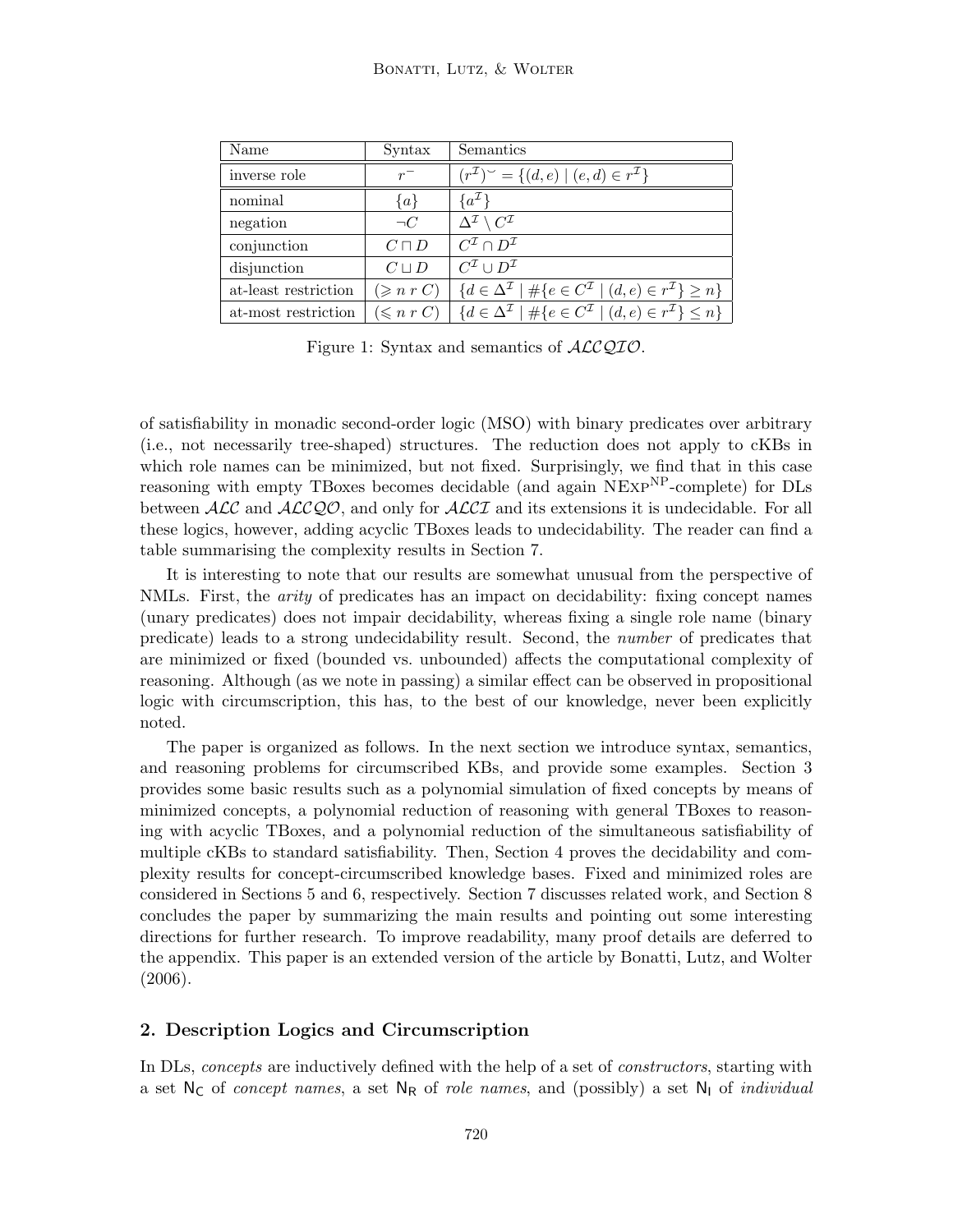names (all countably infinite). We use the term *predicates* to refer to elements of  $N_C \cup N_R$ . The concepts of the expressive DL  $ALCQIO$  are formed using the constructors shown in Figure 1.

There, the inverse role constructor is a role constructor, whereas the remaining six constructors are concept constructors. In Figure 1 and throughout this paper, we use  $\#S$ to denote the cardinality of a set  $S$ , a and b to denote individual names, r and s to denote roles (i.e., role names and inverses thereof),  $A, B$  to denote concept names, and  $C, D$  to denote (possibly complex) concepts. As usual, we use  $\top$  as abbreviation for an arbitrary (but fixed) propositional tautology,  $\perp$  for  $\neg$   $\top$ ,  $\rightarrow$  and  $\leftrightarrow$  for the usual Boolean abbreviations,  $\exists r.C$  (existential restriction) for  $(\geq 1 r C)$ , and  $\forall r.C$  (universal restriction) for  $(\leq 0 r \neg C)$ .

In this paper, we will not be concerned with  $\text{ACCQIO}$  itself, but with several of its fragments.<sup>1</sup> The basic such fragment allows only for negation, conjunction, disjunction, and universal and existential restrictions, and is called  $ALC$ . The availability of additional constructors is indicated by concatenation of a corresponding letter: Q stands for number restrictions,  $\mathcal I$  stands for inverse roles, and  $\mathcal O$  for nominals. This explains the name  $ALCQIO$ , and also allows us to refer to fragments such as  $ALCIO$ ,  $ALCQO$ , and  $ALCQL$ .

The semantics of  $ALCQIO$ -concepts is defined in terms of an *interpretation*  $I =$  $(\Delta^{\mathcal{I}}, \cdot^{\mathcal{I}})$ . The *domain*  $\Delta^{\mathcal{I}}$  is a non-empty set of individuals and the *interpretation function*  $\cdot^{\mathcal{I}}$  maps each concept name  $A \in \mathsf{N}_{\mathsf{C}}$  to a subset  $A^{\mathcal{I}}$  of  $\Delta^{\mathcal{I}}$ , each role name  $r \in \mathsf{N}_{\mathsf{R}}$  to a binary relation  $r^{\mathcal{I}}$  on  $\Delta^{\mathcal{I}}$ , and each individual name  $a \in \mathsf{N}_{\mathsf{I}}$  to an individual  $a^{\mathcal{I}} \in \Delta^{\mathcal{I}}$ . The extension of  $\cdot^{\mathcal{I}}$  to inverse roles and arbitrary concepts is inductively defined as shown in the third column of Figure 1. An interpretation  $\mathcal I$  is called a model of a concept  $C$  if  $C^{\mathcal I} \neq \emptyset$ . If  $\mathcal I$  is a model of C, we also say that C is satisfied by  $\mathcal I$ .

A (general) TBox is a finite set of concept implications (CIs)  $C \sqsubseteq D$  where C and D are concepts. As usual, we use  $C = D$  as an abbreviation for  $C \subseteq D$  and  $D \subseteq C$ . An *ABox* is a finite set of *concept assertions*  $C(a)$  and *role assertions*  $r(a, b)$ , where a, b are individual names, r is a role name, and C is a concept. An interpretation I satisfies (i) a CI  $C \sqsubseteq D$ if  $C^{\mathcal{I}} \subseteq D^{\mathcal{I}}$ , (ii) an assertion  $C(a)$  if  $a^{\mathcal{I}} \in C^{\mathcal{I}}$ , and (iii) an assertion  $r(a, b)$  if  $(a^{\mathcal{I}}, b^{\mathcal{I}}) \in r^{\mathcal{I}}$ . Then,  $\mathcal I$  is a model of a TBox  $\mathcal T$  if it satisfies all implications in  $\mathcal T$ , and a model of an ABox  $A$  if it satisfies all assertions in  $A$ .

An important class of TBoxes are *acyclic* TBoxes: call a TBox  $\mathcal T$  acyclic if it is a set of concept definitions  $A \doteq C$ , where A is a concept name and the following two conditions hold:

- no concept name occurs more than once on the left hand side of a definition in  $\mathcal{T}$ ;
- the relation  $\prec_{\mathcal{T}}$ , defined by setting  $A \prec_{\mathcal{T}} B$  iff  $A \doteq C \in \mathcal{T}$  and B occurs in C, is well-founded.

<sup>1.</sup> The reason that we do not consider  $ALCQIO$  in this paper is that it does not have the finite model property; i.e., there are satisfiable concepts that are not satisfiable in finite models. Our proofs of the complexity upper bounds assume the finite model property and, therefore, do not work for  $ALCQIO$ . Investigating circumscription for description logics without the finite model property remains an interesting open problem.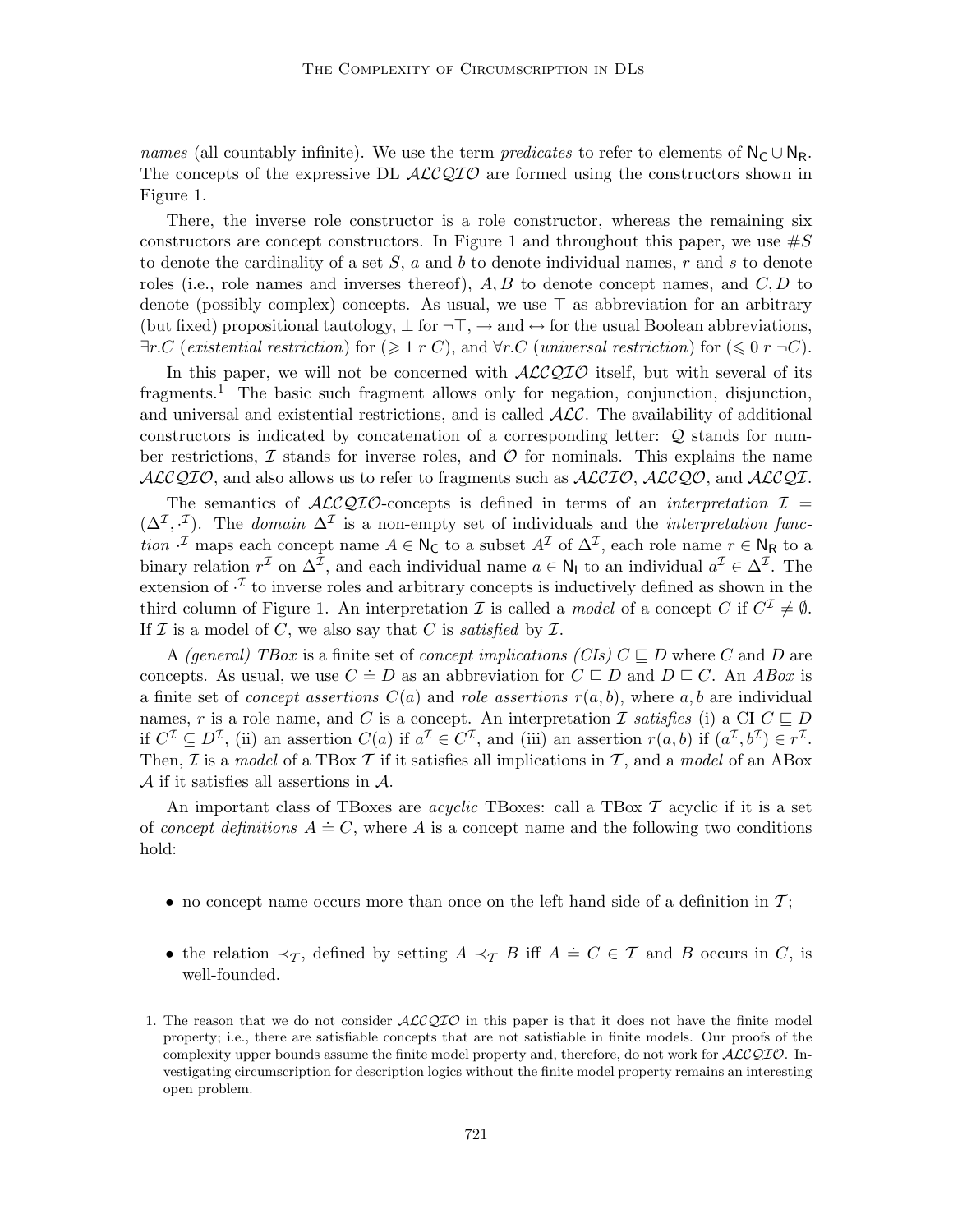# 2.1 Circumscription, Varying Predicates, and Partial Priority Ordering

Circumscription is a logical approach suitable for modelling what normally or typically holds, and thus admits the modeling of defeasible inheritance (McCarthy, 1986; Lifschitz, 1993). The idea is to define, in a standard first-order language, both domain knowledge and so-called *abnormality predicates* that identify instances of a class that violate the normal or typical properties of that class. To capture the intuition that abnormality is exceptional, inference is not based on the set of all models of the resulting theory as in classical logic, but rather restricted to those models where the extension of the abnormality predicates is minimal with respect to set inclusion. Intuitively, this means that reasoning is based only on models that are "as normal as possible". Since such models are classical models of the given knowledge base, all classical first-order inferences are valid in circumscription (but additional inferences may become possible).

Since description logics are fragments of first-order logic, circumscription can be readily applied. Using  $\mathcal{ALC}$  syntax, we can assert that mammals normally inhabitate land, and that whales do not live on land:

> Mammal  $\sqsubseteq$   $\exists$ habitat.Land  $\sqcup$  Ab<sub>Mammal</sub> Whale  $\sqsubseteq$  Mammal  $\sqcap \neg \exists$ habitat.Land

The upper inclusion states that any mammal not inhabitating land is an abnormal mammal, thus satisfying the abnormality predicate  $Ab_{Mammal}$ . When applying circumscription to the above TBox, we should thus only consider models where the extension of  $\texttt{Ab}$ <sub>Mammal</sub> is minimal. However, there is more than one way of defining such preferred models because each nonminimized predicate can be treated in two different ways during minimization: we may either fix its extension or let it vary freely.

Intuitively, fixed predicates retain their classical semantics while varying predicates may be affected by minimization. As a concrete example, consider once more the above TBox and assume that all non-minimized predicates are fixed. Then we can derive the following subsumptions:

$$
\begin{array}{rcl}\n\text{What } & \sqsubseteq & \text{Ab}_{\text{Mammal}} \\
\text{Ab}_{\text{Mammal}} & \doteq & \text{Mammal} \sqcap \neg \exists \text{habitat.Land.}\n\end{array} \tag{\dagger}
$$

Here, Whale  $\sqsubseteq$  Ab<sub>Mammal</sub> and Ab<sub>Mammal</sub>  $\sqsupseteq$  Mammal $\sqcap \neg \exists$ habitat.Land are classical consequences of the TBox. The minimization of  $\Delta b_{Mammal}$  adds only the inclusion  $\Delta b_{Mammal} \subseteq Mammal \sqcap$ ¬∃habitat.Land.

To further analyze fixed predicates, suppose that we explicitly introduce a concrete mammal that is not a whale by adding an ABox assertion

$$
\mathtt{Mammal} \sqcap \neg \mathtt{Whale}(\mathtt{flipper})
$$

We might expect that we can derive ∃habitat.Land(flipper), but actually that is not the case. To see this, observe that there is a classical model of the knowledge base that falsifies ∃habitat.Land(flipper); the extension of the fixed predicates habitat and Land are not affected by minimization, so ∃habitat.Land(flipper) must still be false after minimization. The same argument can be applied to the negation of ∃habitat.Land(flipper), which is thus also not derivable. What we have just seen is that if a sentence uses only fixed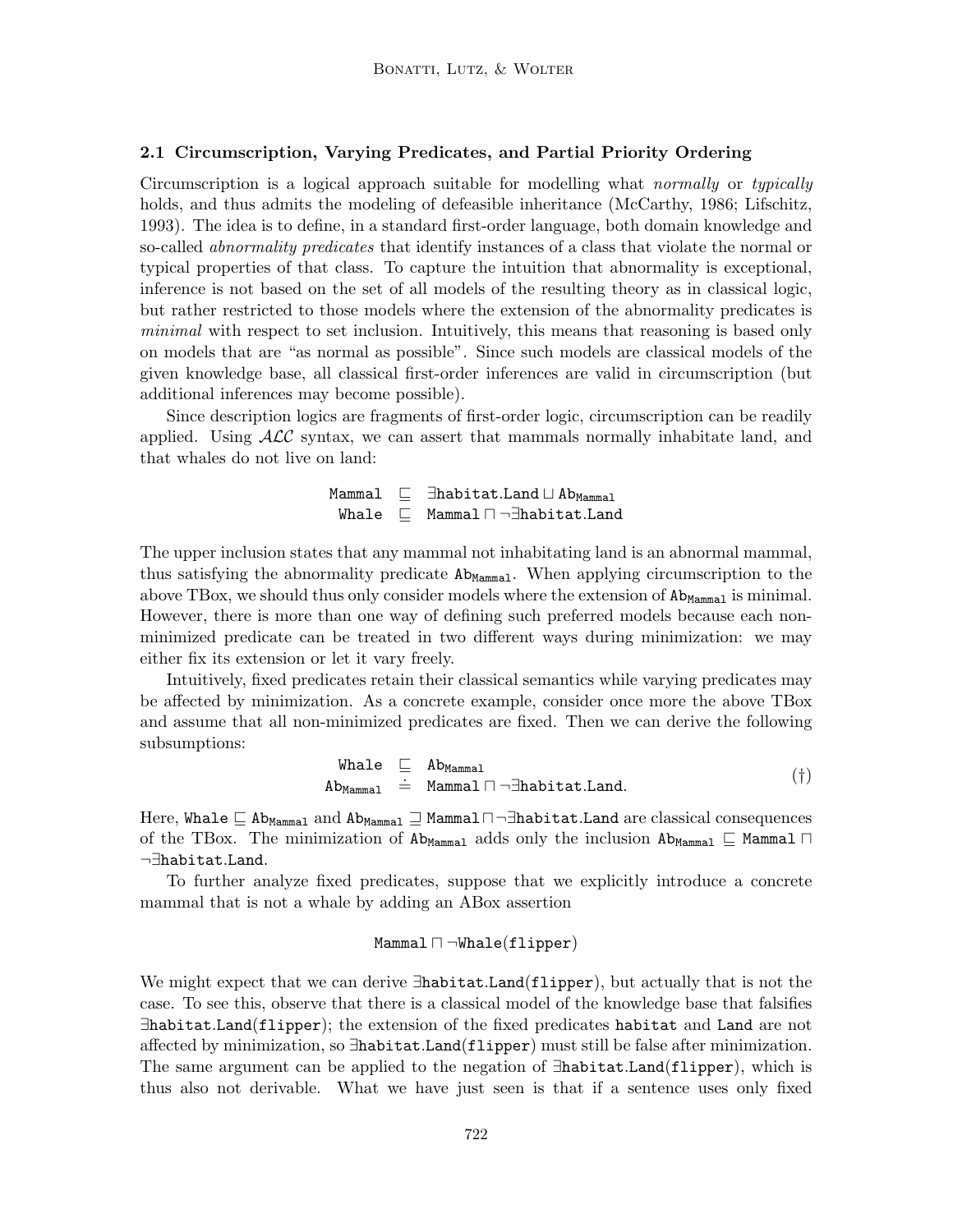predicates, then it is a consequence of a circumscribed knowledge base if, and only if, it is a classical consequence of the knowledge base.

Now assume that we let the role habitat and the concept name Land vary freely, and fix only Mammal and Whale. In view of the concept inclusion for Mammal in our original TBox, this setup may be interpreted as expressing that it is very unlikely for a mammal not to live on land: we are willing to modify the extension of habitat and Land in order to avoid abnormality. We obtain an additional consequence, namely:

$$
\text{Whale} \quad \dot{=} \quad \text{Ab}_{\text{Mammal}}. \tag{\dagger}
$$

To see that this is indeed a consequence note that, during minimization, we can (i) make Land non-empty and (ii) for any mammal  $m$  that is not a whale, ensure that  $m$  is not an  $\texttt{Ab}$ <sub>Mammal</sub> by linking it via habitat to the generated instance of Land.<sup>2</sup> Intuitively, the equality (‡) can be seen as reflecting the unlikeliness of being abnormal: a mammal is only abnormal if there is a reason, and the only reason that we have captured in our knowledge base is being a whale.

Let us now return to the assertion Mammal  $\neg$ Whale(flipper). By applying classical reasoning to (†) and (‡), we derive Whale  $\supseteq$  Mammal  $\Box$   $\neg \exists$ habitat.Land (i.e., whales are the only mammals that do not live on land). Thus we can now derive the expected conclusion ∃habitat.Land(flipper). In summary, by turning habitat and Land into varying predicates, we have obtained a more natural modelling in which the habitat attribute of mammals can be forced to its default value.

Driving our example further, we might now consider whales abnormal to such a degree that we do not believe they exist unless there is evidence that they do. Then we should, additionally, let Whale vary freely. The result is that  $(\dagger)$  and  $(\dagger)$  can still be derived, and additionally we obtain the consequence

$$
\mathtt{Whale} \doteq \mathtt{Ab}_{\mathtt{Mammal}} \doteq \bot.
$$

We can then use an ABox to add evidence that whales exist, e.g. through the assertion Whale(mobydick). As expected, the result of this change is that

$$
\mathtt{Whale} \doteq \mathtt{Ab}_{\mathtt{Mammal}} \doteq \{\mathtt{mobydict}\}.
$$

Evidence for the existence of another, anonymous whale could be generated by adding the ABox assertion Male(mobydick) and the TBox statement

$$
\mathtt{Whale} \sqsubseteq \exists \mathtt{mother}.(\mathtt{Whale} \sqcap \neg \mathtt{Male})
$$

with mother and Male varying freely. This knowledge base classically entails that there exist two whales, satisfying Male and ¬Male, respectively. The former is denoted by mobydick, while the latter is not denoted by any ABox individual (which corresponds to a first-order constant). After minimization, Whale contains exactly those two individuals.

In general, the appropriate combination of fixed and varying predicates depends on the application. Therefore, we adhere to standard circumscription and give users the freedom to choose which predicates are minimized, fixed, and varying.

<sup>2.</sup> Indeed, this is the only reason to let Land vary: to ensure that it can be made non-empty during minimization.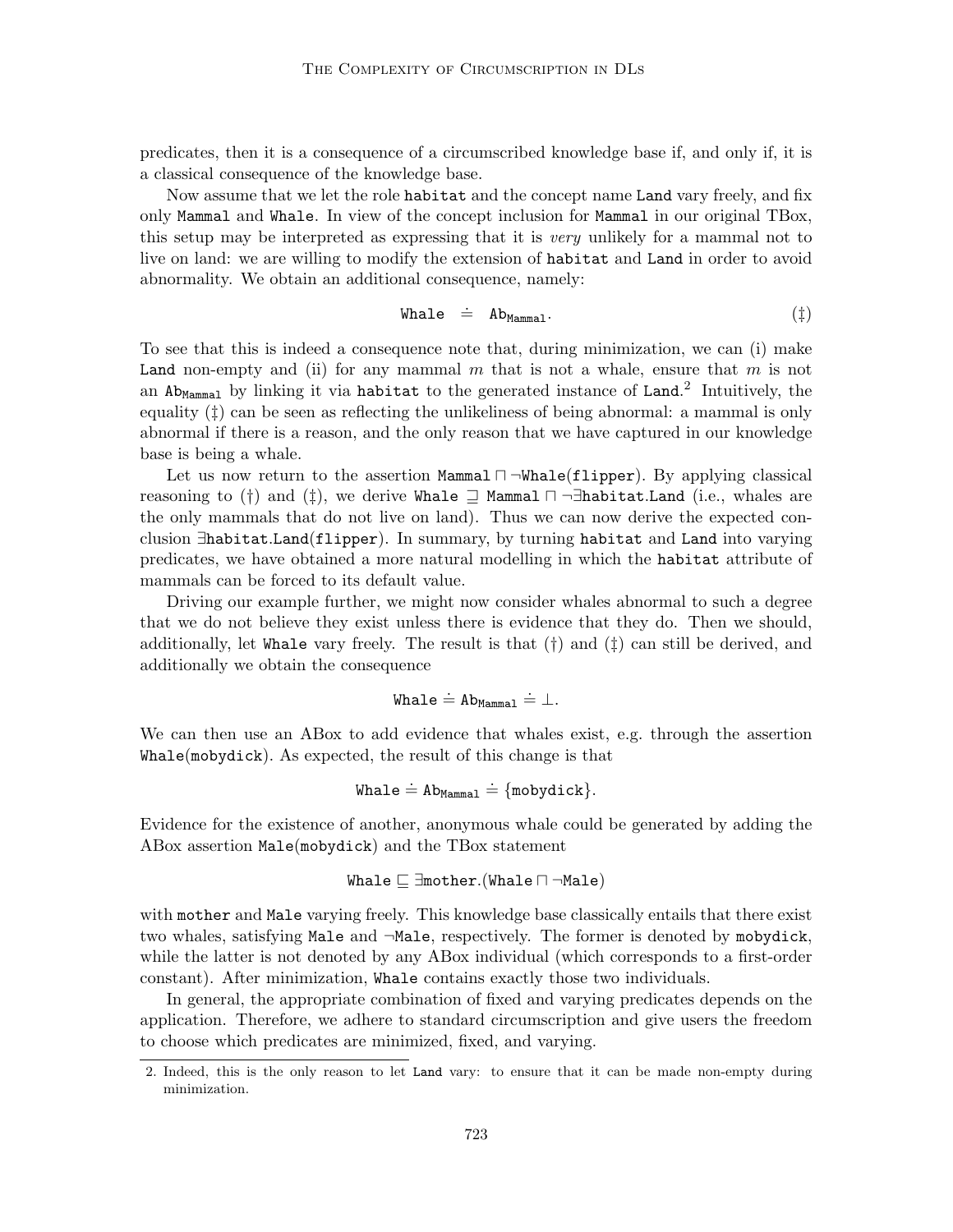As another example, consider the sentences: "In humans, the heart is usually located on the left-hand side of the body; in humans with situs inversus, the heart is located on the right-hand side of the body". They can be axiomatized as follows:

Human  $\sqsubseteq$  ∃has heart.∃has position.{Left}  $\sqcup$  Ab<sub>Human</sub> Situs\_Inversus  $\subseteq \exists$ has\_heart. $\exists$ has\_position.{Right}  $\exists$ has heart. $\exists$ has position.{Left}  $\Box$  $\exists$ has heart. $\exists$ has position.{Right}  $\Box \perp$ .

The predicate Ab<sub>Human</sub> represents abnormal humans and should be minimized. If humans with situs inversus are to be restricted to those individuals that are explicitly declared to have this property, then by analogy with the previous example the roles specifying heart position and the class of exceptional individuals Situs Inversus should be allowed to vary while Human can be fixed and retain its classical semantics. As a result and in the absence of any further axioms,  $Ab_{Human}$  and  $Situs_{Inversus}$  are empty in all minimized models. The additional axiom ∃has friend.Situs Inversus(John) turns Ab<sub>Human</sub> and Situs Inversus into a singleton set containing an anonymous individual (though in some models, it may be John himself). As an example for a nonclassical consequence, consider:

```
Human \sqcap ¬Situs_Inversus \sqsubseteq \existshas heart.\existshas position.{Left},
```
that is, all humans have the default heart position with the only exception of those that are explicitly declared to have situs inversus.

It has been extensively argued (McCarthy, 1986; Horty, 1994; Brewka, 1994; Baader & Hollunder, 1995b) that there is an interplay between subsumption and abnormality predicates that should be addressed in nonmonotonic DLs. Consider, for example, the following TBox:

> User  $\sqsubseteq$   $\neg \exists$ hasAccessTo.{ConfidentialFile}  $\sqcup$  Ab<sub>User</sub> Staff  $\sqsubseteq$  User Staff  $\sqsubseteq$   $\exists$ hasAccessTo.{ConfidentialFile}  $\sqcup$  Ab<sub>Staff</sub> BlacklistedStaff  $\sqsubseteq$  Staff  $\sqcap \neg \exists$ hasAccessTo.{ConfidentialFile}

To get models that are "as normal as possible", as a first attempt we could minimize the two abnormality predicates  $\text{Ab}_{\text{User}}$  and  $\text{Ab}_{\text{Staff}}$  in parallel. Assume that has AccessTo is varying, and User, Staff, and BlacklistedStaff are fixed. Then, the result of parallel minimization is that staff members may or may not have access to confidential files, with equal preference. In the first case, they are abnormal users, and in the second case, they are abnormal staff. However, one may argue that the first option should be preferred: since Staff  $\subseteq$  User (but not the other way round), the normality information for staff is more specific than the normality information for users and should have higher priority. Such effects are well-known also from the propositional/first-order case and indeed, circumscription has soon after its introduction been extended with priorities to address issues of specificity (McCarthy, 1986).

In our formalism, users can specify priorities between minimized predicates. Typically, these priorities will reflect the subsumption hierarchy (as computed w.r.t. the class of all models). Since the subsumption hierarchy is in general a partial order, the priorities between minimized predicates may form a partial order, too. This approach is analogous to partially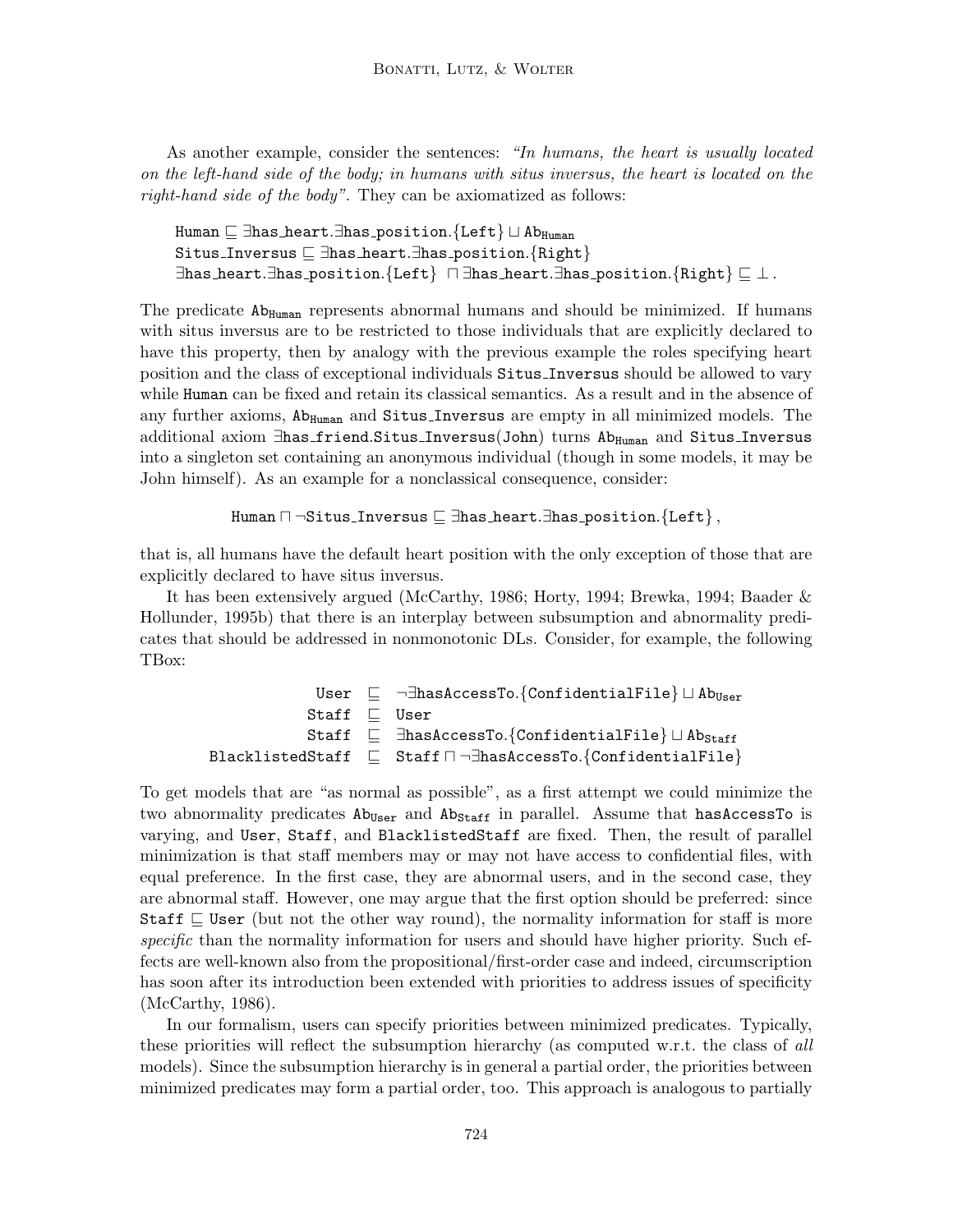ordering priorities on default rules, as proposed by Brewka (1994). It is more general than standard prioritized circumscription, which assumes a total ordering (McCarthy, 1986; Lifschitz, 1985), and a special case of *nested circumscription* (Lifschitz, 1995).

#### 2.2 Circumscribed Knowledge Bases

To define DLs with circumscription, we start by introducing *circumscription patterns*. They describe how individual predicates are treated during minimization.

**Definition 1 (Circumscription pattern,**  $\langle c \rangle$ ) A circumscription pattern is a tuple CP of the form  $(\prec, M, F, V)$ , where  $\prec$  is a strict partial order over M, and M, F, and V are mutually disjoint subsets of  $N_c \cup N_R$ , the minimized, fixed, and varying predicates, respectively. By  $\preceq$ , we denote the reflexive closure of  $\prec$ . Define a preference relation  $\lt_{\text{CP}}$ on interpretations by setting  $\mathcal{I} \leq_{\mathbb{C}P} \mathcal{I}$  iff the following conditions hold:

1.  $\Delta^{\mathcal{I}} = \Delta^{\mathcal{J}}$  and, for all  $a \in \mathsf{N}_{\mathsf{I}}$ ,  $a^{\mathcal{I}} = a^{\mathcal{J}}$ ,

2. for all 
$$
p \in F
$$
,  $p^{\mathcal{I}} = p^{\mathcal{J}}$ ,

- 3. for all  $p \in M$ , if  $p^{\mathcal{I}} \nsubseteq p^{\mathcal{J}}$  then there exists  $q \in M$ ,  $q \prec p$ , such that  $q^{\mathcal{I}} \subset q^{\mathcal{J}}$ ,
- 4. there exists  $p \in M$  such that  $p^{\mathcal{I}} \subset p^{\mathcal{J}}$  and for all  $q \in M$  such that  $q \prec p$ ,  $q^{\mathcal{I}} = q^{\mathcal{J}}$ .

When  $M \cup F \subseteq N_C$  (i.e., the minimized and fixed predicates are all concepts) we call  $(\prec, M, F, V)$  a concept circumscription pattern.  $\triangle$ 

We use the term *concept circumscription* if only concept circumscription patterns are admitted. Based on circumscription patterns, we can define circumscribed DL knowledge bases and their models.

**Definition 2 (Circumscribed KB)** A circumscribed knowledge base (cKB) is an expression Circ<sub>CP</sub>(T, A), where T is a TBox, A an ABox, and CP =  $(\prec, M, F, V)$  a circumscription pattern such that  $M, F, V$  partition the predicates used in  $T$  and  $A$ . An interpretation I is a model of  $\textsf{Circ}_{\textsf{CP}}(\mathcal{T},\mathcal{A})$  if it is a model of T and A and there exists no model I' of T and A such that  $\mathcal{I}' <_{\mathsf{CP}} \mathcal{I}$ .

A cKB Circ<sub>CP</sub>(T, A) is called a concept-circumscribed KB if CP is a concept circumscription pattern.  $\Delta$ 

Note that partially ordered circumscription becomes standard parallel circumscription if the empty relation is used for  $\prec$ .

The main reasoning tasks for (non-circumscribed) KBs are satisfiability of concepts w.r.t. KBs, subsumption w.r.t. KBs, and instance checking w.r.t. KBs. These reasoning tasks are fundamental for circumscribed KBs as well. We now provide precise definitions of these tasks. Throughout this and the following section,  $\mathcal{DL}$  denotes the set of DLs introduced in the previous section; i.e.,  $\text{ALC}$ ,  $\text{ALCI}$ ,  $\text{ALCO}$ ,  $\text{ALCO}$ ,  $\text{ALCQ}$ ,  $\text{ALCIO}$ , ALCQO, and ALCQIO.

# Definition 3 (Reasoning tasks)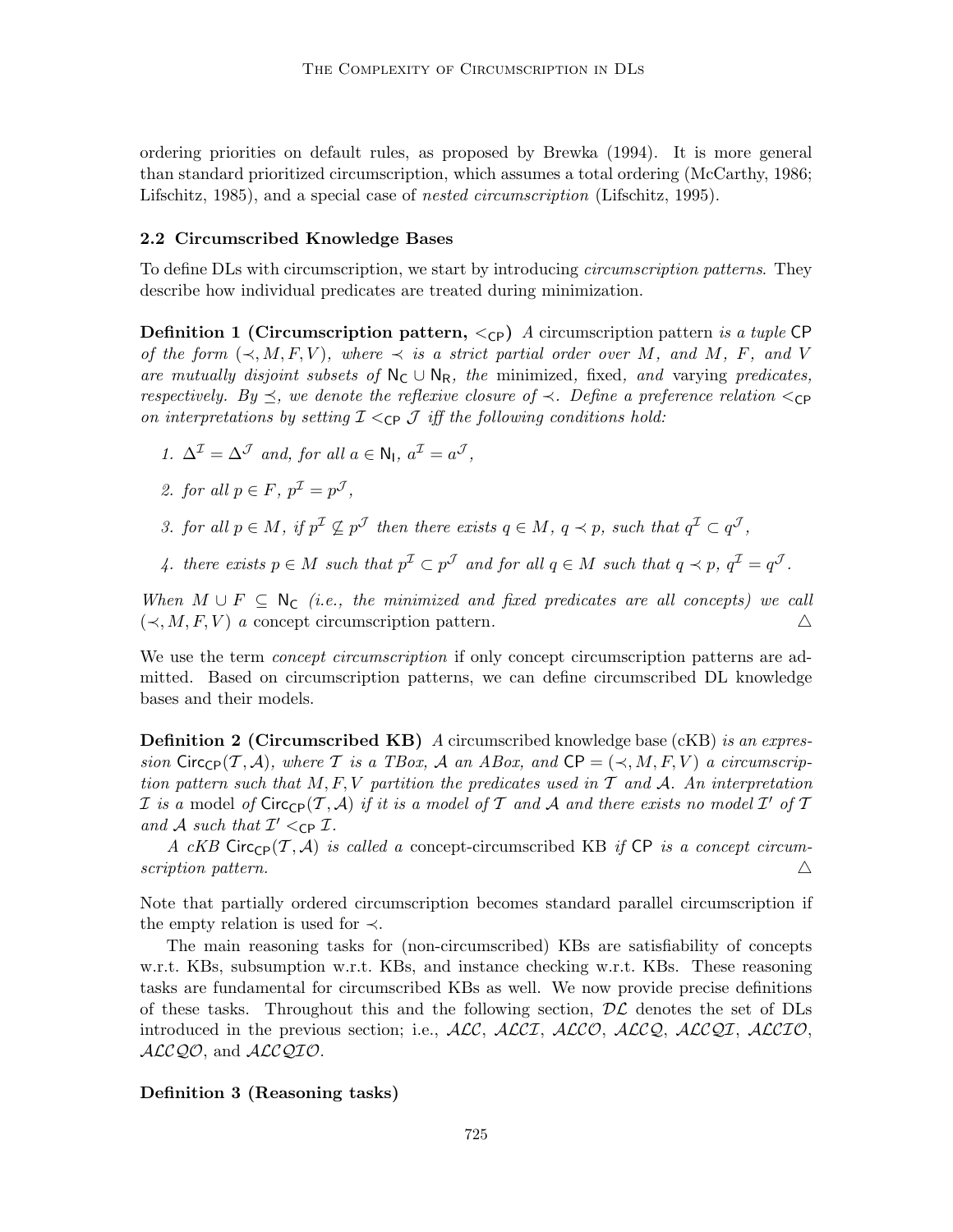- A concept C is satisfiable w.r.t. a cKB Circ<sub>CP</sub>(T, A) if some model I of Circ<sub>CP</sub>(T, A) satisfies  $C^{\mathcal{I}} \neq \emptyset$ . Let  $\mathcal{L} \in \mathcal{DL}$ . The satisfiability problem w.r.t. cKBs in  $\mathcal{L}$  is defined as follows: given a concept C in L and a cKB Circ<sub>CP</sub> $(\mathcal{T}, \mathcal{A})$  in L, decide whether C is satisfiable w.r.t.  $Circ_{\text{CP}}(\mathcal{T}, \mathcal{A})$ .
- A concept C is subsumed by a concept D w.r.t. a cKB Circ $_{\text{CP}}(\mathcal{T}, \mathcal{A})$ , in symbols  $Circ_{\mathsf{CP}}(\mathcal{T},\mathcal{A}) \models C \sqsubseteq D$ , if  $C^{\mathcal{I}} \subseteq D^{\mathcal{I}}$  for all models  $\mathcal{I}$  of  $Circ_{\mathsf{CP}}(\mathcal{T},\mathcal{A})$ . Let  $\mathcal{L} \in \mathcal{DL}$ . The subsumption problem w.r.t. cKBs in  $\mathcal L$  is defined as follows: given concepts C and D in L and a cKB Circ<sub>CP</sub>(T, A) in L, decide whether Circ<sub>CP</sub>(T, A)  $\models$  C  $\sqsubseteq$  D.
- An individual name a is an instance of a concept C w.r.t. a cKB Circ<sub>CP</sub> $(\mathcal{T}, \mathcal{A})$ , in symbols  $Circ_{\mathbb{CP}}(T, \mathcal{A}) \models C(a),$  if  $a^{\mathcal{I}} \in C^{\mathcal{I}}$  for all models  $\mathcal I$  of  $Circ_{\mathbb{CP}}(T, \mathcal{A})$ . Let  $\mathcal{L} \in \mathcal{DL}$ . The instance problem w.r.t. cKBs in  $\mathcal{L}$  is defined as follows: given a concept C in L, an individual name a, and a cKB Circ<sub>CP</sub>(T, A) in L, decide whether  $Circ_{\mathbb{CP}}(\mathcal{T}, \mathcal{A}) \models C(a).$

 $\triangle$ 

These reasoning problems can be polynomially reduced to one another: first, C is satisfiable w.r.t. Circ<sub>CP</sub>(T, A) iff Circ<sub>CP</sub>(T, A)  $\not\models C \sqsubseteq \bot$ , and Circ<sub>CP</sub>(T, A)  $\models C \sqsubseteq D$  iff  $C \sqcap \neg D$ is not satisfiable w.r.t. Circ<sub>CP</sub> $(\mathcal{T}, \mathcal{A})$ . And second, C is satisfiable w.r.t. Circ<sub>CP</sub> $(\mathcal{T}, \mathcal{A})$  iff  $Circ_{\mathcal{CP}}(\mathcal{T}, \mathcal{A}) \not\models \neg C(a)$ , where a is an individual name not appearing in T and A; conversely, we have  $Circ_{\text{CP}}(\mathcal{T}, \mathcal{A}) \models C(a)$  iff  $A \sqcap \neg C$  is not satisfiable w.r.t. Circ<sub>CP</sub> $(\mathcal{T}, \mathcal{A} \cup \{A(a)\})$ , where A is a concept name not occurring in  $\mathcal T$  and  $\mathcal A$ , and  $\mathsf{CP}'$  is obtained from  $\mathsf{CP}$  by adding A to M (and leaving  $\prec$  as it is). In this paper, we use satisfiability w.r.t. cKBs as the basic reasoning problem.

# 3. Basic Reductions

We present three basic reductions between reasoning problems for circumscribed knowledge bases that are interesting in their own right and, additionally, will be useful for establishing the main results of this paper later on. More precisely, we replay a well-known reduction of fixed predicates to minimized predicates in the context of DLs, reduce reasoning w.r.t. cKBs with general TBoxes to reasoning w.r.t. cKBs with acyclic TBoxes, and show that, under certain conditions, simultaneous satisfiability w.r.t. a collection of cKBs is reducible to satisfiability w.r.t. a single cKB.

#### 3.1 Fixed and minimized concepts

In circumscription, it is folklore that fixed predicates can be simulated in terms of minimized predicates, see e.g. de Kleer (1989). In the case of DLs, the same simulation is possible for concept names. To see this, let  $C_0$  be a concept and  $Circ_{\mathbb{CP}}(\mathcal{T}, \mathcal{A})$  a circumscribed KB with  $\mathsf{CP} = (\prec, M, F, V)$  and  $F_0 = \{A_1, \ldots, A_k\} = F \cap \mathsf{N}_\mathsf{C}$ . Define a new pattern  $\mathsf{CP}' = (\prec, M', F \setminus F_0, V)$  with

- $M' = M \cup \{A_1, \ldots, A_k, A'_1, \ldots, A'_k\}$ , where  $A'_1, \ldots, A'_k$  are concept names that do not occur in  $C_0$ , M, F, V, T, and A;
- $T' = T \cup \{A'_i = \neg A_i \mid 1 \leq i \leq k\}.$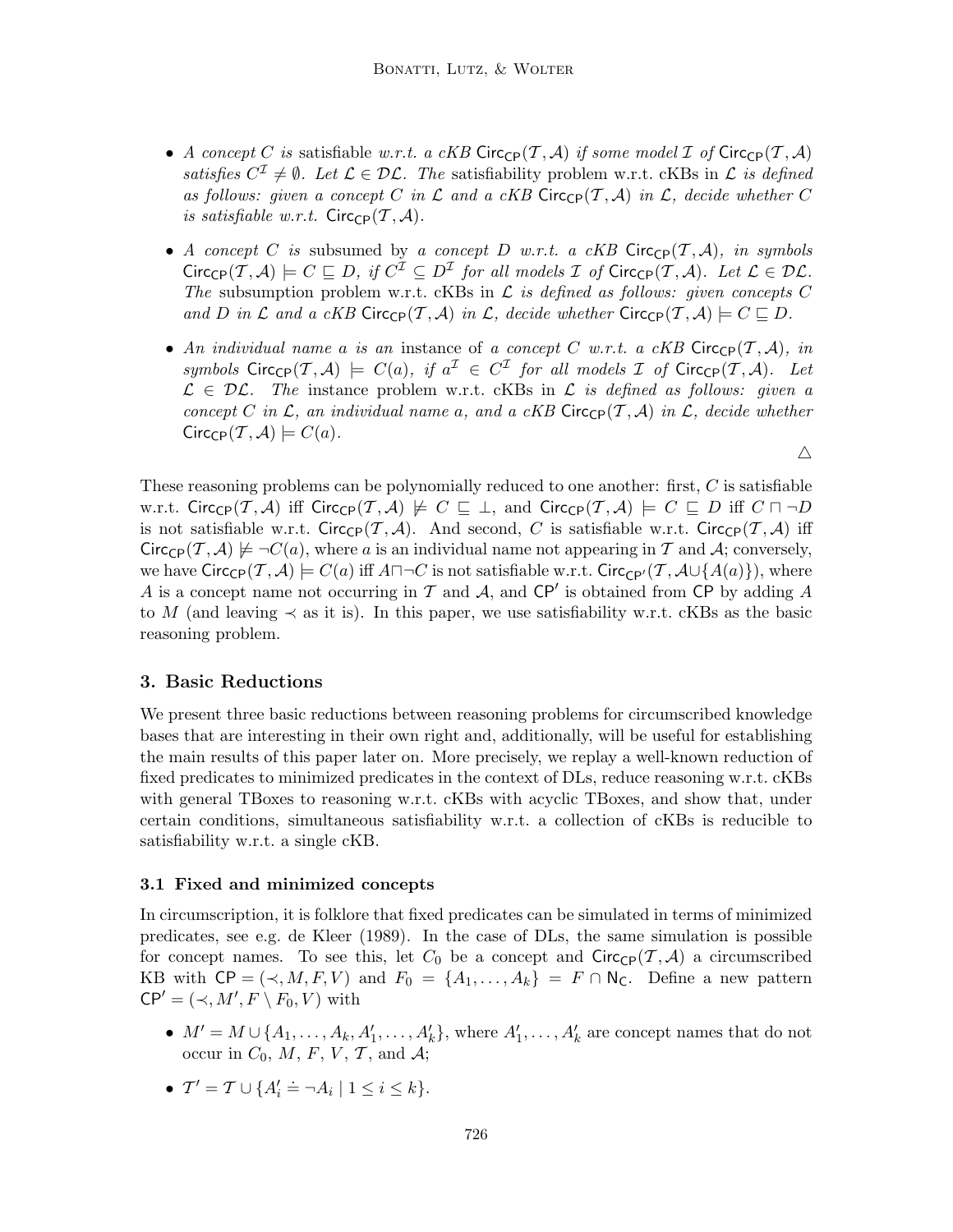It is not difficult to see that  $C_0$  is satisfiable w.r.t. Circ<sub>CP</sub> $(\mathcal{T}, \mathcal{A})$  iff it is satisfiable w.r.t.  $Circ_{\mathbb{CP}'}(\mathcal{T}',\mathcal{A})$ . Thus, we get the following result.

**Lemma 4** Let  $\mathcal{L} \in \mathcal{DL}$ . Then satisfiability w.r.t. (concept-)circumscribed KBs in  $\mathcal{L}$  can be polynomially reduced to satisfiability w.r.t. (concept-)circumscribed KBs in  $\mathcal L$  that have no fixed concept names.

In contrast to concept names, fixed role names cannot be reduced to minimized role names since Boolean operators on roles are not available in standard DLs such as  $ALCQIO$ . A proof is given in Section 6, where we show that, in some cases, reasoning with minimized role names is decidable, whereas the corresponding reasoning task for cKBs with fixed role names is undecidable.

The reduction above clearly relies on TBoxes. However, in this paper we will sometimes work with circumscribed KBs in which the TBox is empty. The following lemma, proved in the appendix, shows that for cKBs in  $\mathcal{ALC}$  without fixed role names and with empty TBox, one can simulate fixed concept names using minimized concept names without introducing a TBox. The proof, which may be viewed as a much more careful version of the proof of Lemma 4, can be adapted to yield an analogous result for the other logics in  $D\mathcal{L}$ .

**Lemma 5** In  $ALC$ , satisfiability w.r.t. (concept-)circumscribed KBs with empty TBox and without fixed roles can be polynomially reduced to satisfiability w.r.t. (concept-)circumscribed KBs with empty TBox and without fixed predicates.

#### 3.2 Acyclic and General TBoxes

For many DLs, satisfiability w.r.t. (non-circumscribed) KBs with general TBoxes is harder than satisfiability w.r.t. (non-circumscribed) KBs with acyclic TBoxes. In the case of  $\mathcal{ALC}$ ,  $\text{ALCI}, \text{ALCQ},$  and  $\text{ALCQO}$ , the latter problem is PSPACE-complete (Baader, McGuiness, Nardi, & Patel-Schneider, 2003; Baader, Milicic, Lutz, Sattler, & Wolter, 2005b; Y. Ding & Wu, 2007) while the former is ExpTime-complete (Baader et al., 2003). The only DLs considered in this paper for which satisfiability is ExpTime-hard already with acyclic TBoxes are  $\mathcal{ALCIO}$  and its extensions (Areces, Blackburn, & Marx, 2000). We show that, for circumscribed KBs, there is no difference in computational complexity between acyclic and general TBoxes.

Let  $C_0$  be a concept and  $Circ_{\mathbb{C}P}(\mathcal{T}, \mathcal{A})$  a cKB with  $\mathbb{C}P = (\prec, M, F, V)$ . We may assume without loss of generality that  $\mathcal{T} = \{\top = C\}$  for some concept C. (To see this, observe that axioms  $C \subseteq D$  are equivalent to  $\top = \neg C \sqcup D$ ). Define

- an acyclic TBox  $\mathcal{T}' = \{A = C, B = \exists u. \neg A, A' = \neg A, B' = \neg B\}$ , where  $A, B, A', B', u$ are new concept and role names not occurring in  $\mathcal{T}, \mathcal{A}, M, F, V$ , and  $C_0$ .
- a circumscription pattern  $\mathsf{CP}' = (\prec, M', F, V')$ , where  $M' = M \cup \{A', B'\}$  and  $V' =$  $V \cup \{A, B, u\}.$

We will ad B' conjunctively to  $C_0$  and thus be interested in models of  $Circ_{\mathbb{CP}'}(\mathcal{T}',\mathcal{A})$  where  $(B')^{\mathcal{I}} \neq \emptyset$ . In such models, we have  $A^{\mathcal{I}} = \Delta^{\mathcal{I}}$  (and thus  $C^{\mathcal{I}} = \Delta^{\mathcal{I}}$ ) since, otherwise, we can turn each instance d of B' into an instance of  $\neg B'$  by making d an instance of B and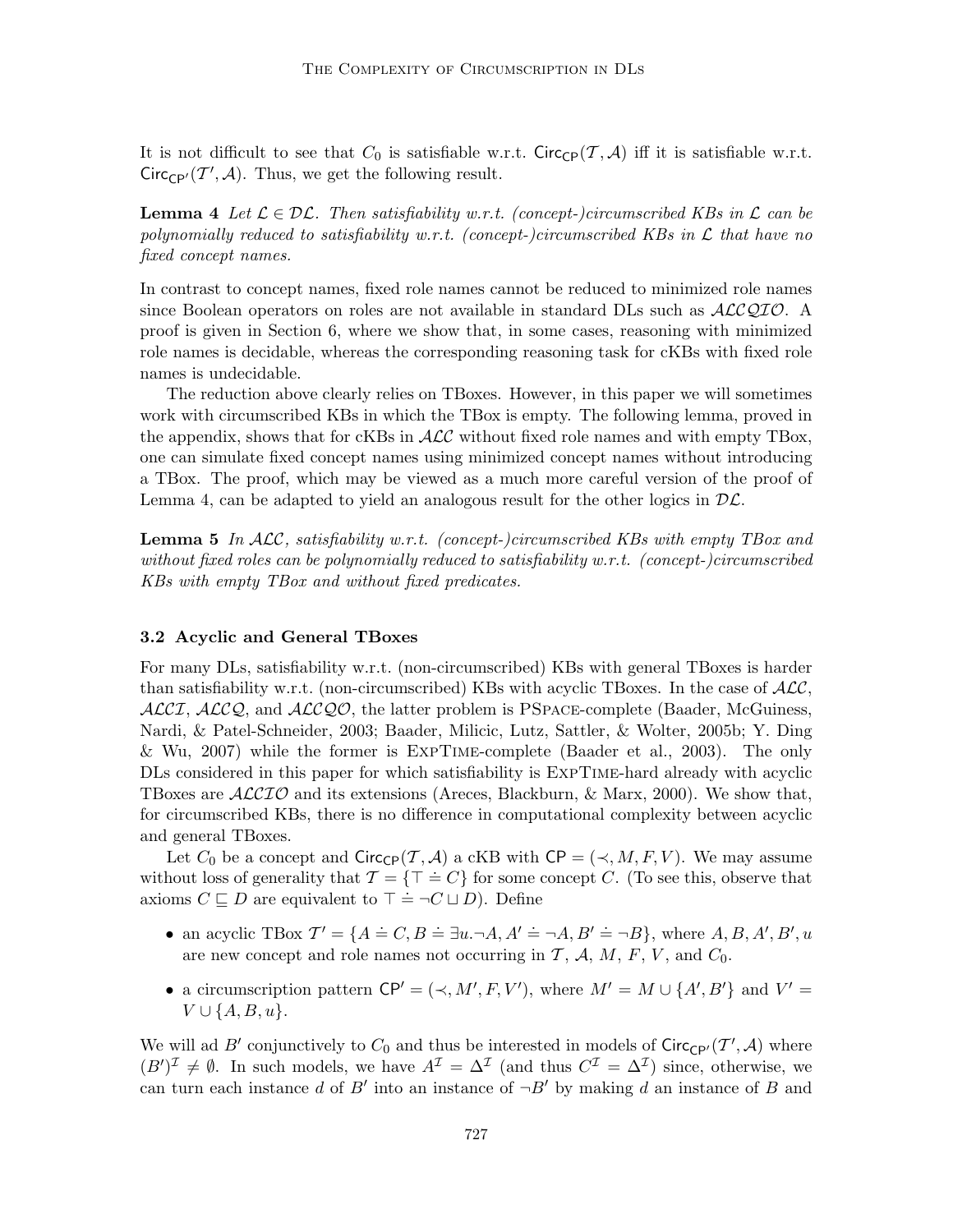linking it via the role u to an instance of  $\neg A$ , thus obtaining a more preferred model w.r.t.  $\langle$ <sub>CP'</sub>. This is the basis of the proof of the following lemma, given in the appendix.

**Lemma 6**  $C_0$  is satisfiable w.r.t. Circ<sub>CP</sub> $(\mathcal{T}, \mathcal{A})$  iff  $C_0 \sqcap B'$  is satisfiable w.r.t. Circ<sub>CP'</sub> $(\mathcal{T}', \mathcal{A})$ .

Thus, we have obtained the following result.

**Proposition 7** Let  $\mathcal{L} \in \mathcal{DL}$ . Satisfiability w.r.t. (concept-)circumscribed KBs in  $\mathcal{L}$  can be polynomially reduced to satisfiability w.r.t. (concept-)circumscribed KBs in  $\mathcal L$  with acyclic TBoxes and without changing the ABox.

This shows that satisfiability w.r.t. cKBs with acyclic TBoxes is of the same complexity as satisfiability w.r.t. cKBs with general TBoxes. In many cases considered in this paper, the same is even true for cKBs with empty TBoxes, c.f. Section 4. However, we also identify cases where cKBs with non-empty TBoxes have higher complexity (see Theorems 24 and 28), and thus a general reduction as the one underlying Proposition 7 cannot exist for the case of empty TBoxes.

#### 3.3 Simultaneous Satisfiability

In applications, it is often necessary to merge TBoxes, ABoxes, and whole knowledge bases by taking their union. We show that, under certain conditions, reasoning w.r.t. the union of several circumscribed KBs can be reduced to reasoning w.r.t. the component cKBs. A concept C is simultaneously satisfiable w.r.t.  $cKBs$  Circ<sub>CP<sub>1</sub></sub> $(\mathcal{T}_1, \mathcal{A}_1), \ldots,$  Circ<sub>CP<sub>k</sub></sub> $(\mathcal{T}_k, \mathcal{A}_k)$  if there exists an interpretation  $\mathcal I$  that is a model of all the cKBs and satisfies  $C^{\mathcal I} \neq \emptyset$ . The following lemma says that simultaneous satisfiability can be polynomially reduced to satisfiability w.r.t. a single cKB if there are no two cKBs that share a role name.

The proof idea for the case  $k = 2$  is as follows. Given  $Circ_{\mathsf{CP}_1}(\mathcal{T}_1, \mathcal{A}_1)$  and  $Circ_{\mathsf{CP}_2}(\mathcal{T}_2, \mathcal{A}_2)$ , we first take the union of these two cKBs, replacing in  $\text{Circ}_{\text{CP}_2}(\mathcal{T}_2, \mathcal{A}_2)$  each concept name A that is also used in  $Circ_{\mathbb{CP}_1}(\mathcal{I}_1, \mathcal{A}_1)$  with a fresh concept name A'. We then introduce an additional concept name  $P$  (for 'problem') and make sure that  $P$  is satisfied by each ABox individual whenever there is a point in the model where the interpretation of  $A$  and  $A'$ disagrees. We then look for a model where  $P$  is not satisfied in the ABox. Intuitively, the additional concept name  $P$  satisfies the purpose of 'decoupling'  $A$  and  $A'$ , which is important e.g. in the case where  $A/A'$  is minimized both in  $\textsf{Circ}_{\textsf{CP}_1}(\mathcal{T}_1, \mathcal{A}_1)$  and  $\textsf{Circ}_{\textsf{CP}_2}(\mathcal{T}_2, \mathcal{A}_2)$ . Details are given in the appendix.

**Lemma 8** For all  $\mathcal{L} \in \mathcal{DL}$ , simultaneous satisfiability w.r.t. (concept-)circumscribed KBs Circ<sub>CP1</sub>( $T_1$ ,  $A_1$ ),... Circ<sub>CP<sub>k</sub></sub>( $T_k$ ,  $A_k$ ), such that Circ<sub>CP<sub>i</sub></sub>( $T_i$ ,  $A_i$ ) and Circ<sub>CP<sub>j</sub></sub>( $T_j$ ,  $A_j$ ) share no role names for  $1 \leq i \leq j \leq k$ , can be reduced in polynomial time to satisfiability w.r.t. single (concept-)circumscribed KBs.

# 4. The Complexity of Reasoning in Concept-Circumscribed KBs

The main contributions of this paper consist in (i) showing that, in many cases, reasoning with circumscribed knowledge bases is decidable; and (ii) performing a detailed analysis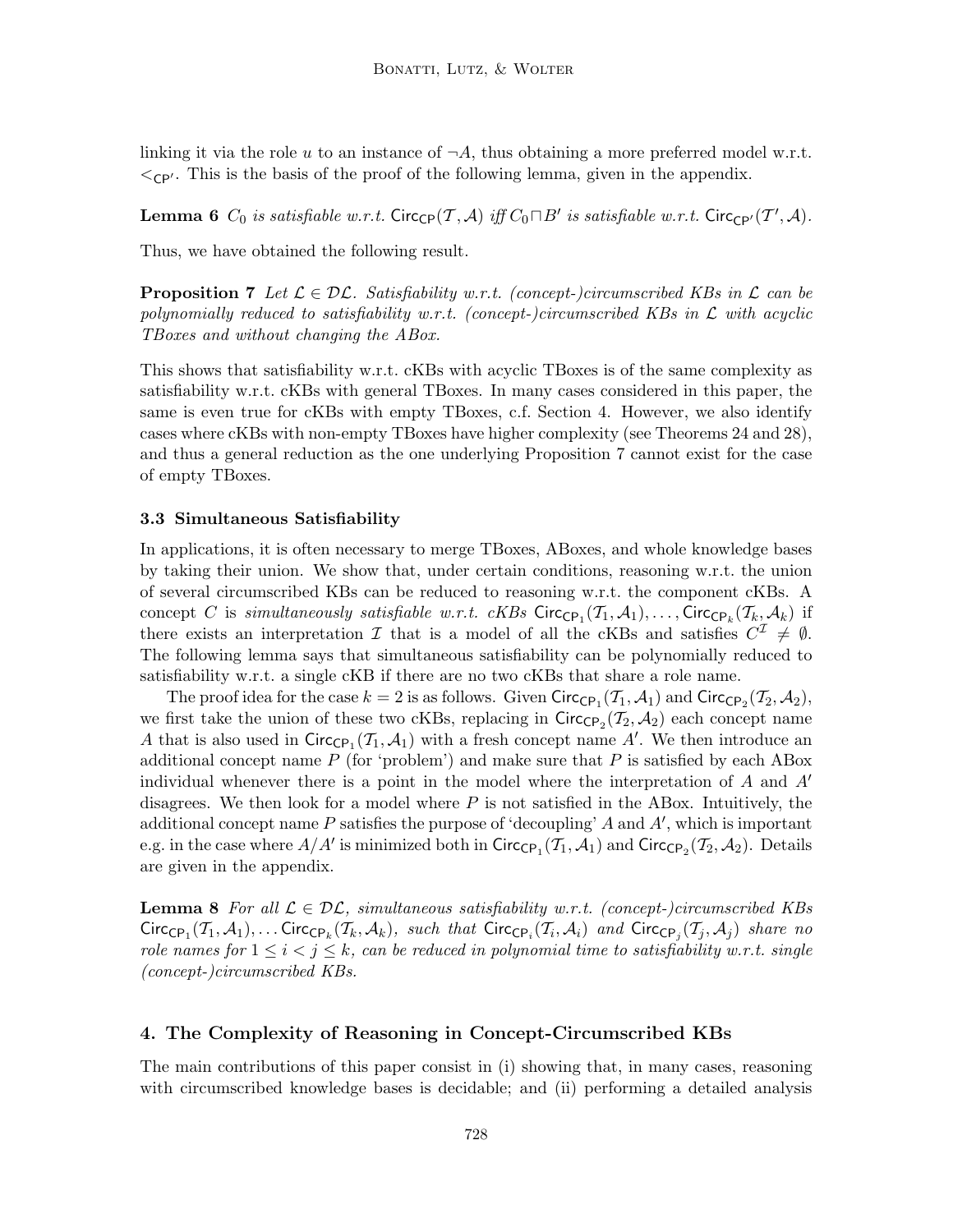of the computational complexity of these decidable cases. In this section, we show that satisfiability w.r.t. concept-circumscribed KBs is  $NEXP<sup>NP</sup>$ -complete for the DL  $ACC$  and its extensions  $ALCIO$  and  $ALCQO$ . We also show that it is  $NP<sup>NEXP</sup>$ -complete if the number of fixed and minimized concept names is bounded by a constant. We first present proofs of the upper bounds and then establish matching lower bounds.

# 4.1 Upper Bounds

We start with the general case in which there is no bound on the number of fixed and minimized predicates.

#### 4.1.1 The General Case

We prepare the upper bound proof by showing that if a concept is satisfiable w.r.t. a concept-circumscribed KB, then it is satisfiable in a model of bounded size. We use  $|C|$  to denote the length of the concept  $C$ , i.e., the number of (occurrences of) symbols needed to write C. The size  $|\mathcal{T}|$  of a TBox T is  $\sum_{C \sqsubseteq D \in \mathcal{T}} |C| + |D|$ , and the size  $|\mathcal{A}|$  of an ABox A is the sum of the sizes of all assertions in  $A$ , where the size of each role assertion is 1 and the size of concept assertions  $C(a)$  is  $|C|$ .

**Lemma 9** Let  $C_0$  be a concept, Circ<sub>CP</sub> $(T, \mathcal{A})$  a concept-circumscribed KB, and  $n := |C_0| +$  $|T| + |\mathcal{A}|$ . If  $C_0$  is satisfiable w.r.t. Circ<sub>CP</sub>(T, A), then the following holds:

- (i) If  $T$ ,  $A$  and  $C_0$  are formulated in ACCIO, then  $C_0$  is satisfied in a model  $I$  of Circ<sub>CP</sub> $(T, \mathcal{A})$  with  $\#\Delta^{\mathcal{I}} \leq 2^{2n}$ .
- (ii) If  $\mathcal{T}$ ,  $\mathcal{A}$  and  $C_0$  are formulated in  $\mathcal{ALCQO}$  and m is the maximal parameter occurring in a number restriction in  $\mathcal{T}$ ,  $\mathcal{A}$ , or  $C_0$ , then  $C_0$  is satisfied in a model  $\mathcal{I}$  of Circ<sub>CP</sub> $(T, \mathcal{A})$  with  $\#\Delta^{\mathcal{I}} \leq 2^{2n} \times (m+1) \times n$ .

**Proof.** Let CP, T, A, and  $C_0$  be as in Lemma 9. We may assume that  $A = \emptyset$  as every assertion  $C(a)$  can be expressed as an implication  $\{a\} \subseteq C$ , and every assertion  $r(a, b)$  can be expressed as  $\{a\} \subseteq \exists r.\{b\}$ . Denote by  $\mathsf{cl}(C, \mathcal{T})$  the smallest set of concepts that contains all subconcepts of  $C$ , all subconcepts of concepts appearing in  $T$ , and is closed under single negations (i.e., if  $D \in \text{cl}(C, \mathcal{T})$  and D does not start with  $\neg$ , then  $\neg D \in \text{cl}(C, \mathcal{T})$ ).

Let *I* be a common model of  $C_0$  and  $Circ_{\mathsf{CP}}(\mathcal{T}, \mathcal{A})$ , and let  $d_0 \in C_0^{\mathcal{I}}$ . Define an equivalence relation "∼" on  $\Delta^{\mathcal{I}}$  by setting  $d \sim d'$  iff

$$
\{C \in \mathsf{cl}(C_0, \mathcal{T}) \mid d \in C^{\mathcal{I}}\} = \{C \in \mathsf{cl}(C_0, \mathcal{T}) \mid d' \in C^{\mathcal{I}}\}.
$$

We use [d] to denote the equivalence class of  $d \in \Delta^{\mathcal{I}}$  w.r.t. the "∼" relation. Pick from each equivalence class [d] exactly one member and denote the resulting subset of  $\Delta^{\mathcal{I}}$  by  $\Delta'$ .

We first prove Point (i). Thus, assume that T and  $C_0$  are formulated in  $ALCIO$ . We define a new interpretation  $\mathcal J$  as follows:

$$
\begin{aligned}\n\Delta^{\mathcal{J}} &:= \Delta' \\
A^{\mathcal{J}} &:= \{d \in \Delta' \mid d \in A^{\mathcal{I}}\} \\
r^{\mathcal{J}} &:= \{(d_1, d_2) \in \Delta' \times \Delta' \mid \exists d'_1 \in [d_1], d'_2 \in [d_2] : (d'_1, d'_2) \in r^{\mathcal{I}}\} \\
a^{\mathcal{J}} &:= d \in \Delta' \text{ if } a^{\mathcal{I}} \in [d].\n\end{aligned}
$$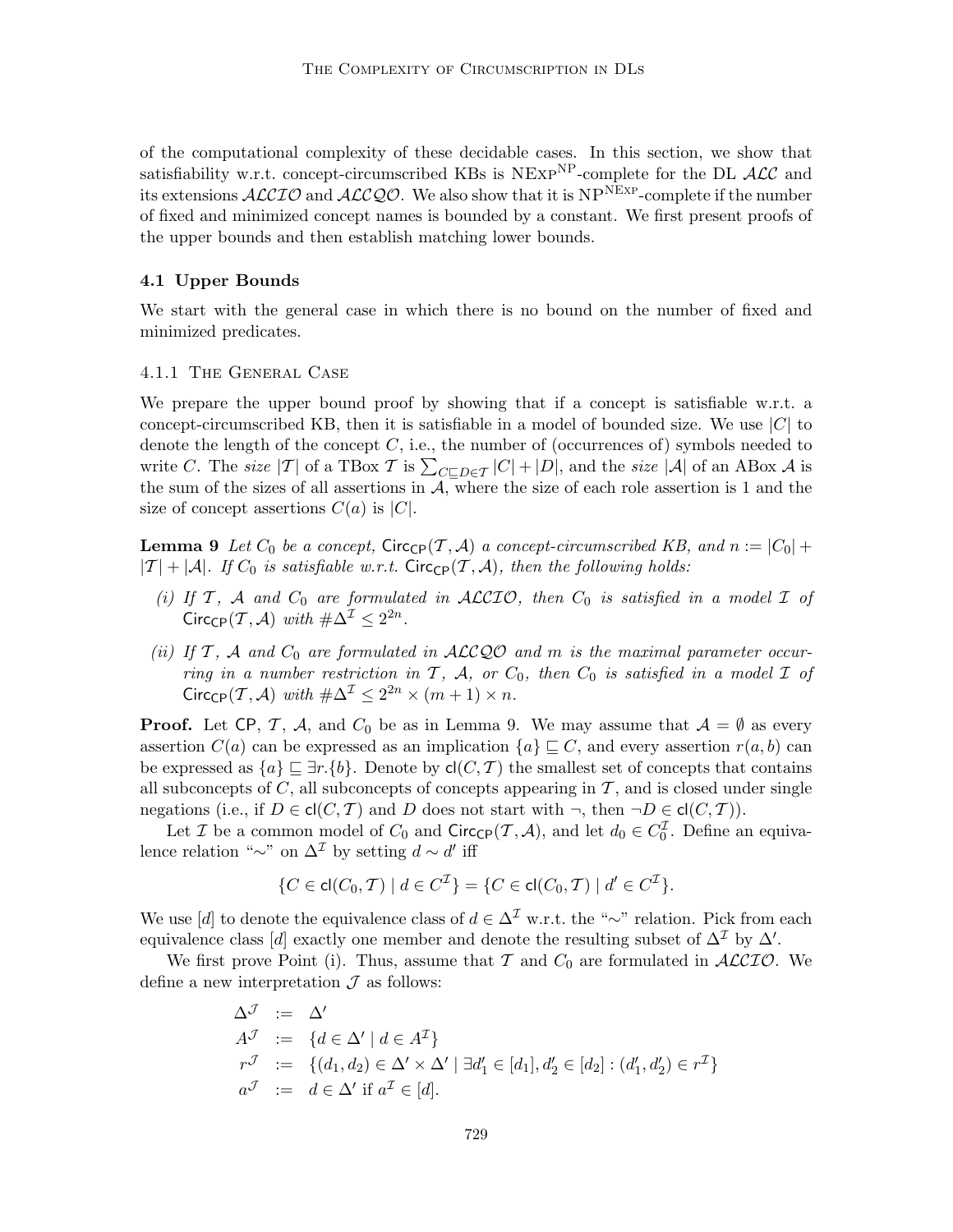The following claim is easily proved using induction on the structure of C.

**Claim**: For all  $C \in \text{cl}(C_0, T)$  and all  $d \in \Delta^{\mathcal{I}}$ , we have  $d \in C^{\mathcal{I}}$  iff  $d' \in C^{\mathcal{J}}$  for the element  $d' \in [d]$  of  $\Delta^{\mathcal{J}}$ .

Thus,  $\mathcal J$  is a model of  $\mathcal T$  satisfying  $C_0$ . To show that  $\mathcal J$  is a model of Circ<sub>CP</sub>( $\mathcal T, \mathcal A$ ), it thus remains to show that there is no model  $\mathcal{J}'$  of  $\mathcal{T}$  with  $\mathcal{J}' <_{\mathsf{CP}} \mathcal{J}$ . Assume to the contrary that there is such a  $\mathcal{J}'$ . We define an interpretation  $\mathcal{I}'$  as follows:

$$
\Delta^{\mathcal{I}'} := \Delta^{\mathcal{I}}
$$
  
\n
$$
A^{\mathcal{I}'} := \bigcup_{d \in A^{\mathcal{I}'}} [d]
$$
  
\n
$$
r^{\mathcal{I}'} := \bigcup_{(d_1, d_2) \in r^{\mathcal{I}'}} [d_1] \times [d_2]
$$
  
\n
$$
a^{\mathcal{I}'} := a^{\mathcal{I}}.
$$

It is a matter of routine to show the following:

**Claim**: For all concepts  $C \in \text{cl}(C_0, \mathcal{T})$  and all  $d \in \Delta^{\mathcal{I}}$ , we have  $d \in C^{\mathcal{I}'}$  iff  $d' \in C^{\mathcal{J}'}$  for the element  $d' \in [d]$  from  $\Delta^{\mathcal{J}}$ .

It follows that  $\mathcal{I}'$  is a model of T. Observe that  $A^{\mathcal{I}} \odot A^{\mathcal{I}'}$  iff  $A^{\mathcal{J}} \odot A^{\mathcal{J}'}$  for each concept name A and  $\odot \in \{\supseteq, \subseteq\}$ . Therefore – and since CP is a concept circumscription pattern –  $\mathcal{I}'$  <cp  $\mathcal{I}$  follows from  $\mathcal{J}'$  <cp  $\mathcal{J}$ . We have derived a contradiction and conclude that  $\mathcal{J}$  is a model of  $Circ_{\mathbb{CP}}(\mathcal{T}, \mathcal{A})$ . Thus we are done since the size of  $\mathcal{J}$  is bounded by  $2^{2n}$ .

Now for Point (ii). Pick, for each  $d \in \Delta'$  and each concept  $(\geq k r C) \in cl(C_0, \mathcal{T})$ such that  $d \in (\geq k r C)^{\mathcal{I}}$ , k elements from  $\{d' \mid d' \in C^{\mathcal{I}}, (d, d') \in r^{\mathcal{I}}\}$ . Also pick, for each concept  $(\leq k r C) \in cl(C_0, \mathcal{T})$  such that  $d \in (\neg(\leq k r C))^{\mathcal{I}}$ ,  $k+1$  elements from  $\{d' \mid d' \in C^{\mathcal{I}}, (d, d') \in r^{\mathcal{I}}\}$ . Denote by  $\Delta''$  the collection of the elements picked. Take for each  $d \in \Delta'' \setminus \Delta'$  an element  $d^s \in \Delta'$  such that  $d \sim d^s$  and define an interpretation  $\mathcal J$  by

$$
\Delta^{\mathcal{J}} := \Delta' \cup \Delta''
$$
  
\n
$$
A^{\mathcal{J}} := \{ d \in \Delta' \cup \Delta'' \mid d \in A^{\mathcal{I}} \}
$$
  
\n
$$
r^{\mathcal{J}} := \{ (d_1, d_2) \in \Delta' \times (\Delta' \cup \Delta'') \mid (d_1, d_2) \in r^{\mathcal{I}} \}
$$
  
\n
$$
\cup \{ (d_1, d_2) \in (\Delta'' \setminus \Delta') \times (\Delta' \cup \Delta'') \mid (d_1^s, d_2) \in r^{\mathcal{I}} \}
$$
  
\n
$$
a^{\mathcal{J}} := d \text{ if } a^{\mathcal{I}} \in [d].
$$

The following claim is easily proved.

**Claim:** For all  $C \in cl(C_0, T)$ , we have the following:

- (i) for all  $d, d' \in \Delta^{\mathcal{J}}$ , if  $d \sim d'$ , then  $d \in C^{\mathcal{J}}$  iff  $d' \in C^{\mathcal{J}}$ ;
- (ii) for all  $d \in \Delta^{\mathcal{I}}$ , we have  $d \in C^{\mathcal{I}}$  iff  $d' \in C^{\mathcal{J}}$  for some element  $d' \in [d]$  of  $\Delta^{\mathcal{J}}$ .

Thus,  $\mathcal J$  is a model of  $\mathcal T$  satisfying  $C_0$ . To show that  $\mathcal J$  is a model of Circ<sub>CP</sub>(T, A), it thus remains to show that there is no model  $\mathcal{J}'$  of  $\mathcal{T}$  with  $\mathcal{J}' <_{\mathsf{CP}} \mathcal{J}$ . Assume to the contrary that there is such a  $\mathcal{J}'$ . We define an interpretation  $\mathcal{I}'$ . To this end, take for each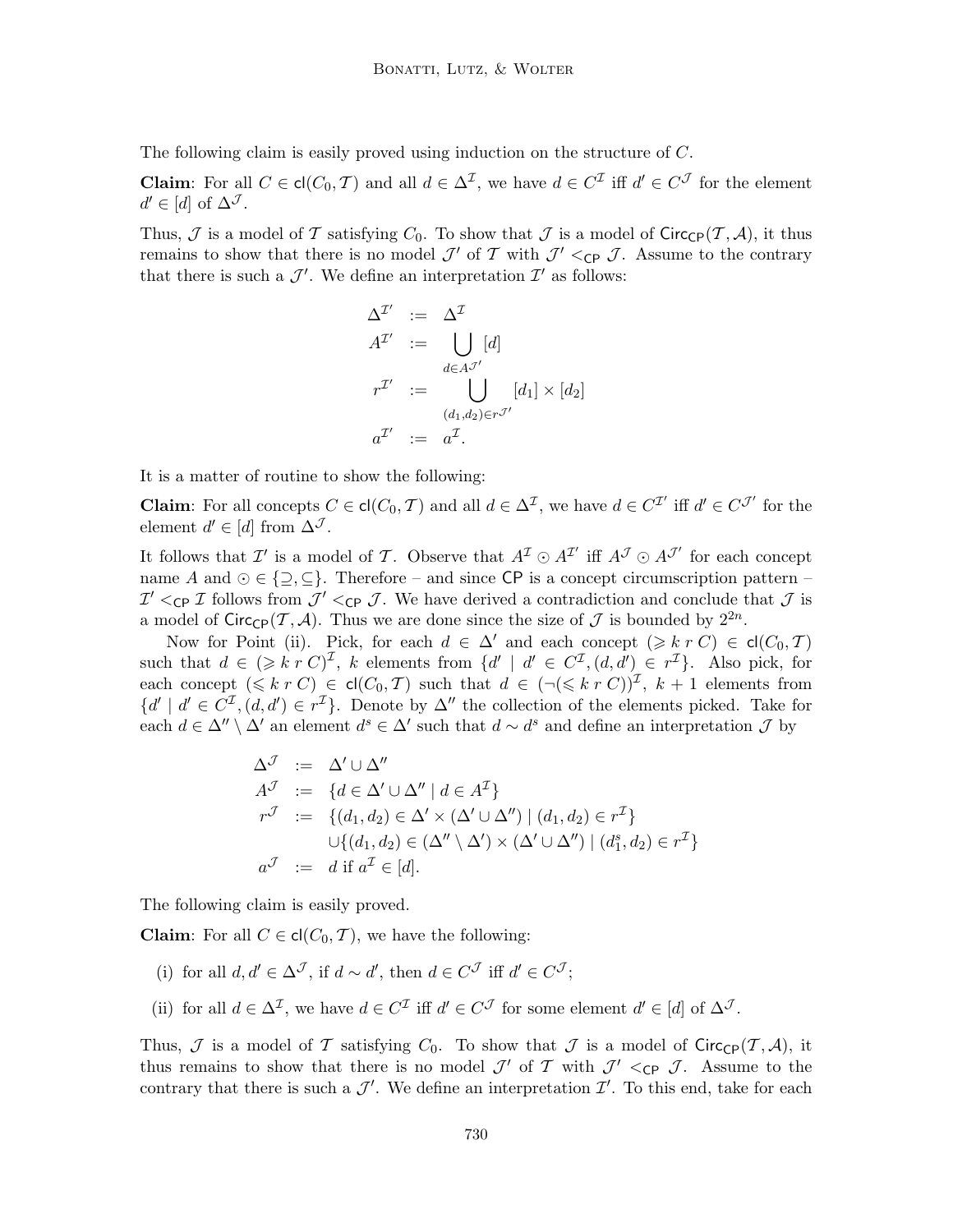$d \in \Delta^{\mathcal{I}} \setminus \Delta^{\mathcal{J}}$  the  $d^p \in \Delta'$  such that  $d \sim d^p$ . Now define  $\mathcal{I}'$  as follows

$$
\begin{aligned}\n\Delta^{\mathcal{I}'} &:= \Delta^{\mathcal{I}} \\
A^{\mathcal{I}'} &:= A^{\mathcal{J}'} \cup \{ d \in \Delta^{\mathcal{I}} \setminus \Delta^{\mathcal{J}} \mid d^p \in A^{\mathcal{J}'} \} \\
r^{\mathcal{I}'} &:= r^{\mathcal{J}'} \cup \{ (d_1, d_2) \in (\Delta^{\mathcal{I}} \setminus \Delta^{\mathcal{J}}) \times \Delta^{\mathcal{I}} \mid (d_1^p, d_2) \in r^{\mathcal{J}'} \} \\
a^{\mathcal{I}'} &:= a^{\mathcal{I}}.\n\end{aligned}
$$

Again, it is a matter of routine to show:

**Claim**: For all concepts  $C \in \text{cl}(C_0, \mathcal{T})$  and all  $d \in \Delta^{\mathcal{I}}$ , we have  $d \in C^{\mathcal{I}'} \cap \Delta^{\mathcal{J}}$  iff  $d \in C^{\mathcal{J}'}$ and  $d \in C^{\mathcal{I}'} \cap (\Delta^{\mathcal{I}} \setminus \Delta^{\mathcal{J}})$  iff  $d^p \in C^{\mathcal{J}'}$  for the element  $d^p \in [d]$  from  $\Delta'$ .

It follows that  $\mathcal{I}'$  is a model for  $\mathcal{T}$ . Observe that  $A^{\mathcal{I}} \odot A^{\mathcal{I}'}$  iff  $A^{\mathcal{J}} \odot A^{\mathcal{J}'}$  for each concept name A and  $\odot \in \{\supseteq, \subseteq\}$ . Therefore – and since CP is a concept circumscription pattern  $-\mathcal{I}' <_{\mathsf{CP}} \mathcal{I}$  follows from  $\mathcal{J}' <_{\mathsf{CP}} \mathcal{I}$ . We have derived a contradiction and conclude that  $\mathcal J$  is a model of Circ<sub>CP</sub>(T, A). Thus we are done since the size of  $\mathcal J$  is clearly bounded by  $2^{2n} \times (m+1) \times n$ .

It is interesting to note that the proof of Lemma 9 does not go through if role names are minimized or fixed. This problem cannot be overcome, as proved by the undecidability results presented in Sections 5 and 6.

Using the bounded model property just established, we can now prove decidability of reasoning with concept-circumscribed KBs formulated in  $ALCIO$  and  $ALCQO$ . More precisely, Lemma 9 suggests a non-deterministic decision procedure for satisfiability w.r.t. concept circumscription patterns: simply guess an interpretation of bounded size and then check whether it is a model. It turns out that this procedure shows containment of satisfiability in the complexity class  $NExp^{NP}$ , which contains those problems that can be solved by a non-deterministic exponentially time-bounded Turing machine that has access to an NP oracle. It is known that NEXP  $\subseteq$  NEXP<sup>NP</sup>  $\subseteq$  EXPSPACE.

**Theorem 10** In ALCIO and ALCQO, it is in NEXP<sup>NP</sup> to decide whether a concept is satisfiable w.r.t. a concept-circumscribed KB Circ $_{CP}(\mathcal{T}, \mathcal{A})$ .

Proof. It is not hard to see that there exists an NP algorithm that takes as input a cKB Circ<sub>CP</sub>(T, A) and a finite interpretation I, and checks whether I is not a model of Circ<sub>CP</sub>(T, A): the algorithm first verifies in polynomial time whether I is a model of T and A, answering "yes" if this is not the case. Otherwise, the algorithm guesses an interpretation  $J$  that has the same domain as  $I$  and interprets all individual names in the same way, and then checks whether (i) J is a model of T and A, and (ii)  $\mathcal{J} <_{\text{CP}} \mathcal{I}$ . It answers "yes" if both checks succeed, and "no" otherwise. Clearly, checking whether  $\mathcal{J} \leq_{\text{CP}} \mathcal{I}$  can be done in time polynomial w.r.t. the size of  $\mathcal J$  and  $\mathcal I$ .

This NP algorithm may now be used as an oracle in a NExp-algorithm for deciding satisfiability of a concept  $C_0$  w.r.t. a cKB Circ<sub>CP</sub> $(\mathcal{T}, \mathcal{A})$ : by Lemma 9, it suffices to guess an interpretation of size  $2^{4k}$  with  $k = |C_0| + |T| + |\mathcal{A}|^3$  and then use the NP algorithm to check whether  $\mathcal I$  is a model of  $\text{Circ}_{\text{CP}}(\mathcal T, \mathcal A)$ . This proves that concept satisfiability is in  $N\text{Exp}^{\text{NP}}$ .  $NExp^{NP}$ .  $\Box$ 

<sup>3.</sup> The bound  $2^{4k}$  clearly dominates the two bounds given in Parts (i) and (ii) of Lemma 9.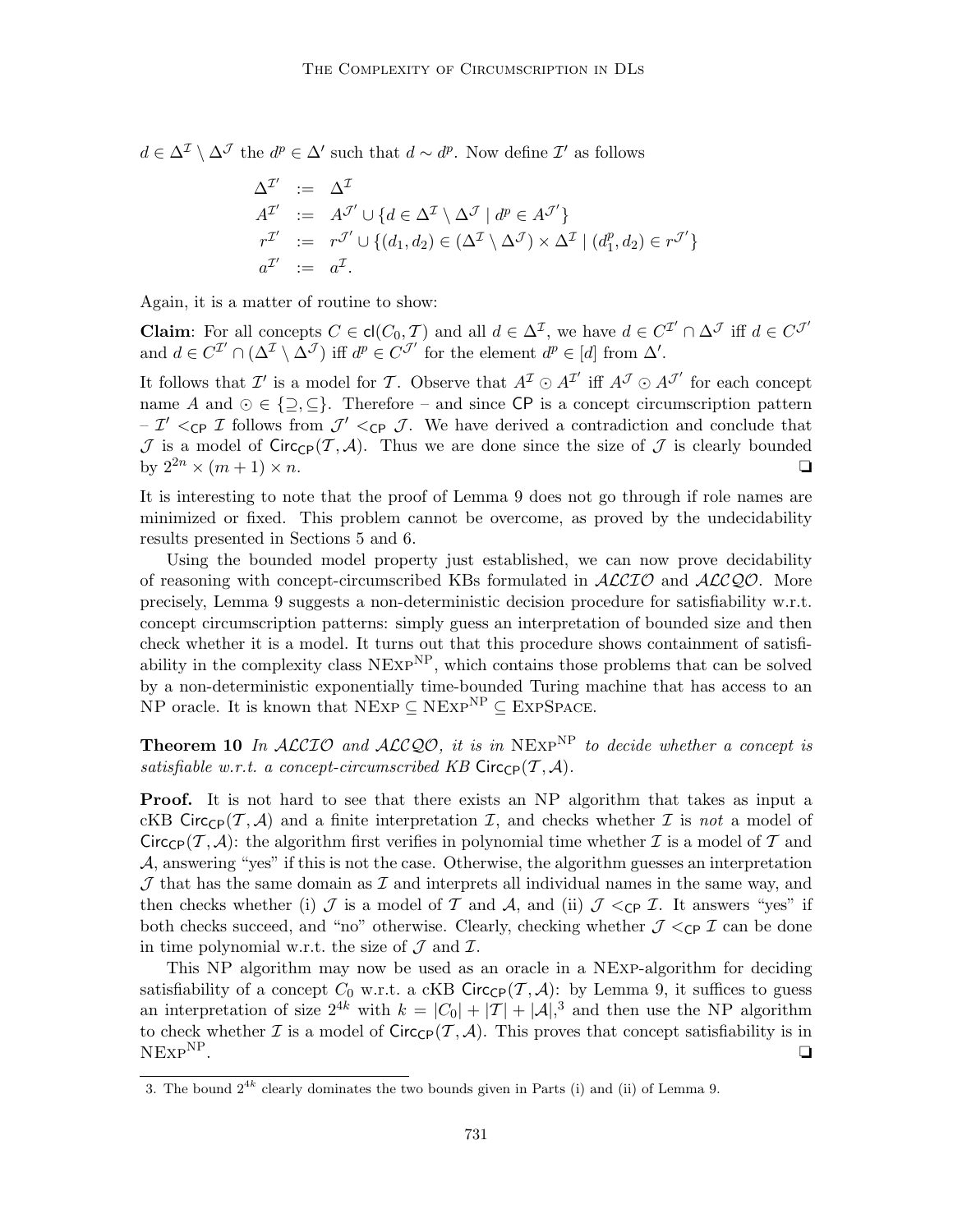By the reductions given in Section 2, Theorem 10 yields co-NE $\chi$ P<sup>NP</sup> upper bounds for subsumption and the instance problem. We will show in Section 4.2 that these upper bounds are tight.

# 4.1.2 Bounded Number of Minimized and Fixed Predicates

Since  $NExP^{NP}$  is a rather large complexity class, it is a natural question whether we can impose restrictions on concept circumscription such that reasoning becomes simpler. In the following, we identify such a case by considering concept-circumscribed KBs in which the number of minimized and fixed concept names is bounded by some constant. In this case, the complexity of satisfiability w.r.t. concept-circumscribed KBs drops to  $NP<sup>NEXP</sup>$ . For readers uninitiated to oracle complexity classes, we recall that NExp  $\subseteq$  NP<sup>NEXP</sup>  $\subseteq$  NEXP<sup>NP</sup>, and that  $NP<sup>NEXP</sup>$  is believed to be much less powerful than  $NEXP<sup>NP</sup>$ , see for example the work by Eiter et al. (2004).

To prove the NP<sup>NEXP</sup> upper bound, we first introduce counting formulas as a common generalization of TBoxes and ABoxes.

**Definition 11 (Counting Formula)** A counting formula  $\phi$  is a Boolean combination of concept implications, ABox assertions  $C(a)$ , and cardinality assertions  $(C = n)$  where C is a concept and n a non-negative integer. We use  $\wedge$ ,  $\vee$ ,  $\neg$  and  $\rightarrow$  to denote the Boolean operators of counting formulas. An interpretation I satisfies a cardinality assertion  $(C = n)$ if  $\#C^{\mathcal{I}}=n$ . The satisfaction relation  $\mathcal{I}\models\phi$  between models  $\mathcal I$  and counting formulas  $\phi$  is defined in the obvious way.  $\triangle$ 

In the following, we assume that the integers occurring in cardinality assertions are coded in binary. The  $NP<sup>NEXP</sup>$  algorithm to be devised will use an algorithm for satisfiability of (non-circumscribed) counting formulas as an oracle. Therefore, we should first determine the computational complexity of the latter. It follows from results by Tobies (2000) that, in  $ALC$ , satisfiability of counting formulas is NExp-hard. A matching upper bound for the DLs  $ALCLO$  and  $ALCQO$  is obtained from the facts that (i) there is a polynomial translation of counting formulas formulated in these languages into C2, the two-variable fragment of first-order logic extended with counting quantifiers (Grädel, Otto,  $\&$  Rosen, 1997; Pacholski, Szwast, & Tendera, 2000), and (ii) satisfiability in C2 is in NExp even if the numbers in counting quantifiers are coded in binary (Pratt-Hartmann, 2005).

**Theorem 12 (Tobies, Pratt)** In ALC, ALCIO and ALCQO, satisfiability of counting formulas is NExp-complete even if numbers in number restrictions are coded in binary.

We now establish the improved upper bound.

**Theorem 13** Let c be a constant. In  $ALCIO$  and  $ALCQ.O$ , it is in  $NP<sup>NEXP</sup>$  to decide satisfiability w.r.t. concept-circumscribed KBs Circ<sub>CP</sub>(T, A), where  $\text{CP} = (\prec, M, F, V)$  is such that  $\#M \leq c$  and  $\#F \leq c$ .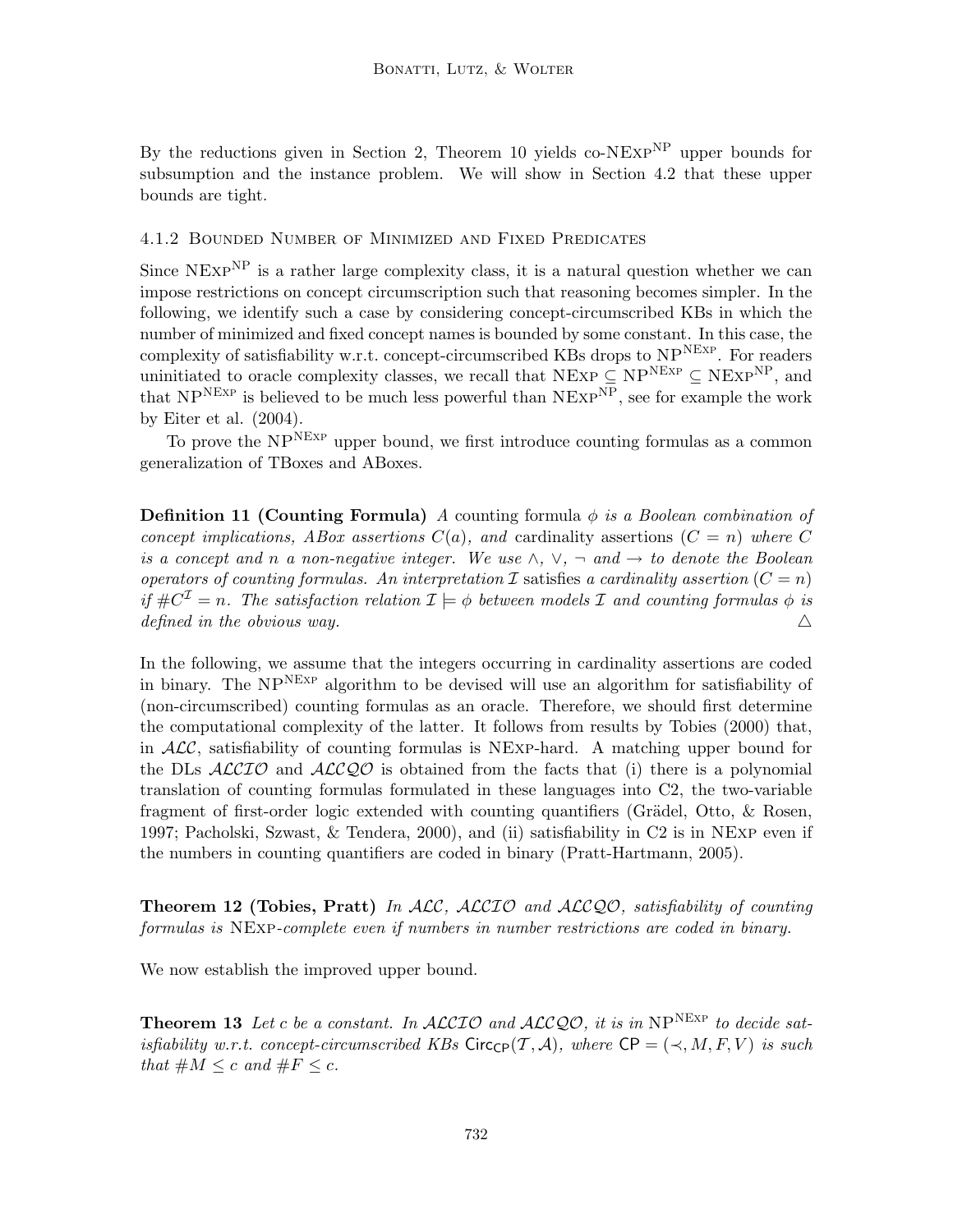**Proof.** Assume that we want to decide satisfiability of the concept  $C_0$  w.r.t. the cKB  $Circ_{\mathbb{C}P}(\mathcal{T}, \mathcal{A})$ , where  $\mathbb{C}P = (\prec, M, F, V)$  with  $\#M \leq c$  and  $\#F \leq c$ . By Lemma 4, we may assume that  $F = \emptyset$  (we may have to increase the constant c appropriately). We may assume without loss of generality that the cardinality of  $M$  is exactly  $c$ . Thus, let  $M = \{A_0, \ldots, A_c\}$ . By Lemma 9,  $C_0$  is satisfiable w.r.t. Circ<sub>CP</sub> $(\mathcal{T}, \mathcal{A})$  iff there exists a model of  $C_0$  and  $Circ_{\mathbb{CP}}(\mathcal{T}, \mathcal{A})$  of size  $2^{4k}$ , with  $k = |C_0| + |\mathcal{T}| + |\mathcal{A}|$ . Consider, for all  $S \subseteq M$ , the concept

$$
C_S := \prod_{A \in S} A \cap \prod_{A \in \{A_1, \dots, A_c\} \setminus S} \neg A.
$$

As c is constant, the number  $2^c$  of such concepts is constant as well. Clearly, the sets  $C_S^{\mathcal{I}}$ ,  $S \subseteq M$ , form a partition of the domain  $\Delta^{\mathcal{I}}$  of any model  $\mathcal{I}$ . Introduce, for each concept name B and role name r in  $\mathcal{T} \cup \mathcal{A}$ , a fresh concept name B' and a fresh role name r', respectively. For a concept  $C$ , denote by  $C'$  the result of replacing in  $C$  each concept name B and role name r with B' and r', respectively. The primed versions  $A'$  and T' of A and T are defined analogously. Denote by N the set of individual names in  $T \cup A \cup \{C_0\}$ .

The NExp-oracle we are going to use in our algorithm checks whether a counting formula  $\phi$  is satisfiable or not. Now, the NP<sup>NEXP</sup>-algorithm is as follows (we use  $C \subset D$  as an abbreviation for the counting formula  $(C \sqsubseteq D) \land \neg (D \sqsubseteq C)$ :

# 1. Guess

- a sequence  $(n_S | S \subseteq M)$  of numbers  $n_S \leq 2^{4k}$  coded in binary;
- for each individual name  $a \in N$ , exactly one set  $S_a \subseteq M$ ;
- a subset  $E$  of  $N \times N$ .
- 2. By calling the oracle, check whether the counting formula  $\phi_1$  is satisfiable, where  $\phi_1$ is the conjunction over
	- $T \cup A \cup \{\neg(C_0 = 0)\};$
	- $(C_S = n_S)$ , for all  $S \subseteq M$ ;
	- $C_{S_a}(a)$ , for each  $a \in N$ ;
	- $\{(\{a\} \sqsubseteq \{b\}) | (a, b) \in E\} \cup \{\neg(\{a\} \sqsubseteq \{b\}) | (a, b) \in N E\}.$
- 3. By calling the oracle, check whether the counting formula  $\phi_2$  is satisfiable, where  $\phi_2$ is the conjunction over
	- $T' \cup A';$
	- $(C<sub>S</sub> = n<sub>S</sub>)$ , for all  $S \subseteq M$  (note that we use the unprimed versions);
	- $C_{S_a}(a)$ , for each individual name  $a \in N$  (we use the unprimed versions);
	- $\{(\{a\} \sqsubseteq \{b\}) \mid (a, b) \in E\} \cup \{\neg(\{a\} \sqsubseteq \{b\}) \mid (a, b) \in N E\};$
	- for all  $A \in M$ ,

$$
\neg(A' \sqsubseteq A) \to \bigvee_{B \in M, B \prec A} (B' \sqsubset B);
$$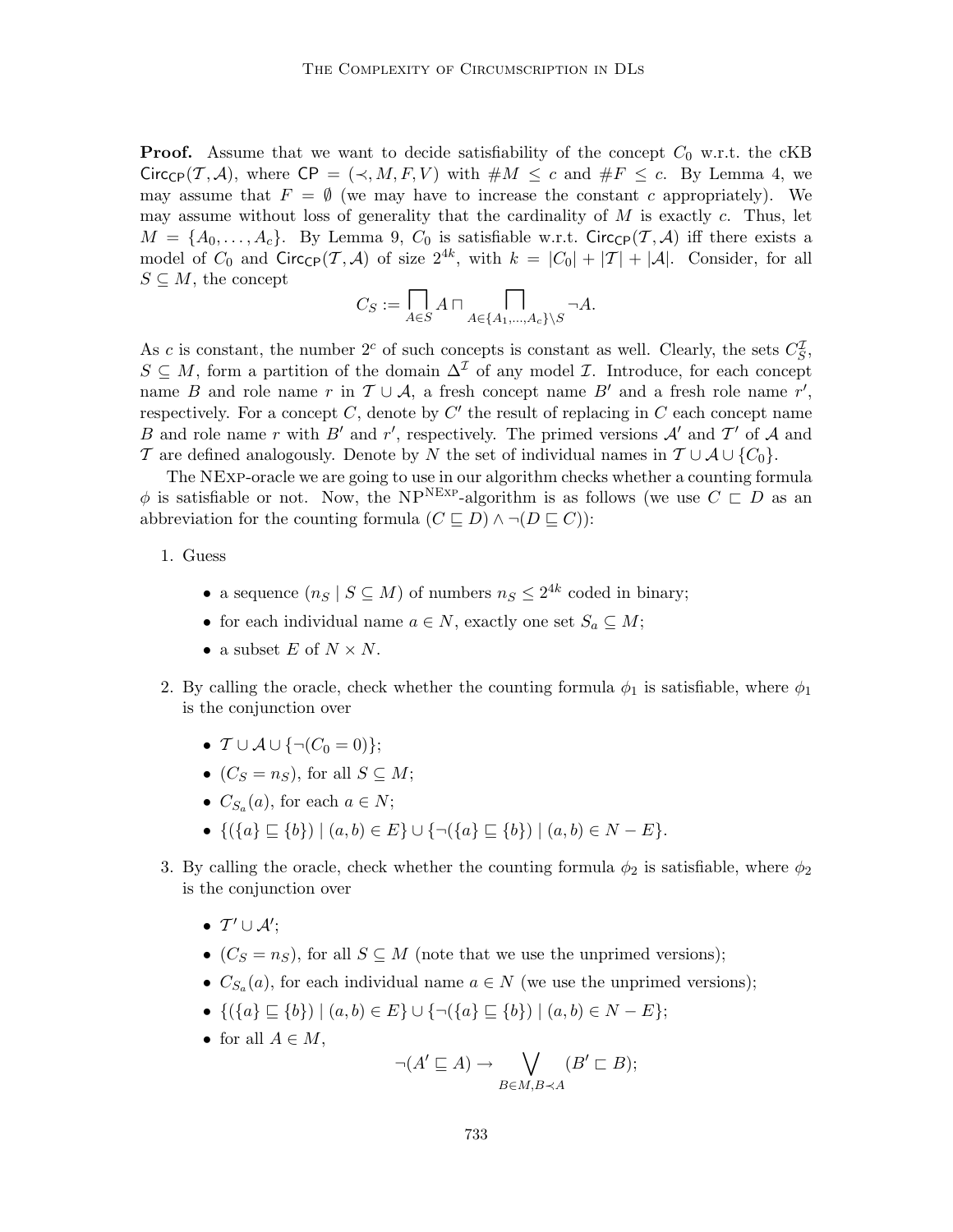• and, finally,

$$
\bigvee_{A \in M} ((A' \sqsubset A) \land \bigwedge_{B \in M, B \prec A} (B \doteq B')).
$$

4. The algorithm states that  $C_0$  is satisfiable in a model of  $Circ_{\mathsf{CP}}(\mathcal{T}, \mathcal{A})$  if, and only if,  $\phi_1$  is satisfiable and  $\phi_2$  is not satisfiable.

Using the fact that c is fixed, is is not hard to verify that this is a  $NP<sup>NEXP</sup>$ -algorithm. It remains to show correctness and completeness.

Suppose that there exists a model of  $Circ_{\mathsf{CP}}(\mathcal{T}, \mathcal{A})$  satisfying  $C_0$ . Then there is such a model  $\mathcal I$  of size bounded by  $2^{4k}$ . Let the algorithm guess

- the numbers  $n_S = \#C_S^{\mathcal{I}}, S \subseteq M$ ,
- the sets  $S_a$  such that  $a^{\mathcal{I}} \in C_{S_a}^{\mathcal{I}}$ ,
- the set  $E = \{(a, b), (b, a) | a^{\mathcal{I}} = b^{\mathcal{I}}, a, b \in N\}.$

Clearly,  $\phi_1$  is satisfied in *I*. It remains to show that  $\phi_2$  is unsatisfiable. But suppose there exists a model J satisfying  $\phi_2$ . By the definitions of  $\phi_1$  and  $\phi_2$ , we may assume that

- $\Delta^{\mathcal{I}} = \Delta^{\mathcal{J}}$ :
- $A^{\mathcal{I}} = A^{\mathcal{J}}$  for all  $A \in M$ ;
- $a^{\mathcal{I}} = a^{\mathcal{J}}$  for all individual names a.

Moreover, as no unprimed role names occur in  $\phi_2$  and the only unprimed concept names in  $\phi_2$  are those in M, we may assume that the interpretation of all unprimed concept and role names in I and J coincide. Thus, J is a model of  $Circ_{\mathbb{CP}}(\mathcal{T}, \mathcal{A})$  satisfying  $C_0$ . But now define a model  $\mathcal{J}'$  with domain  $\Delta^{\mathcal{J}}$  by setting

- $a^{\mathcal{J}'} = a^{\mathcal{J}}$ , for all individual names a;
- $r^{\mathcal{J}'} = (r')^{\mathcal{J}}$ , for all role names r;
- $A^{\mathcal{J}'} = (A')^{\mathcal{J}}$ , for all concept names A.

Then, by the conjunct under Item 1 of the definition of  $\phi_2$ ,  $\mathcal{J}'$  is a model for  $\mathcal{A} \cup \mathcal{T}$ . By Items 5 and 6 of the definition of  $\phi_2$ ,  $\mathcal{J}' <_{\mathsf{CP}} \mathcal{J}$ , and we have derived a contradiction.

Conversely, suppose the algorithm says that there exists a model of  $Circ_{\mathbb{CP}}(\mathcal{T}, \mathcal{A})$  satisfying  $C_0$ . Then take a model  $\mathcal I$  for  $\phi_1$ . By the conjunct under Item 1 of  $\phi_1$ ,  $\mathcal I$  is a model for  $\mathcal{T} \cup \mathcal{A}$  satisfying  $C_0$ . It follows from the unsatisfiability of  $\phi_2$  that  $\mathcal{I}$  is a model for  $\text{Circ}_{\text{CP}}(\mathcal{T}, \mathcal{A}).$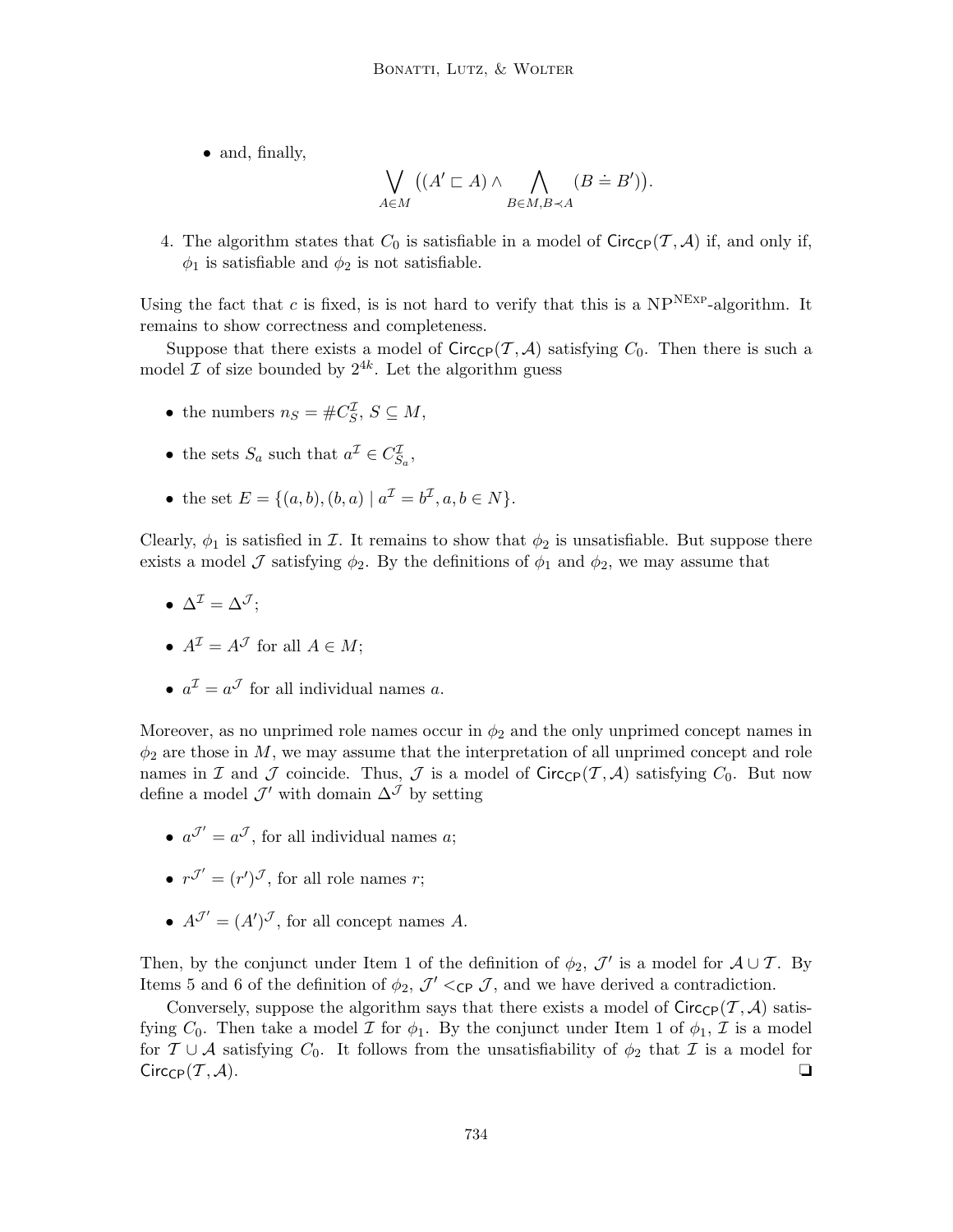As a corollary, we obtain  $\text{co-NP}^{\text{NExp}}$  upper bounds for subsumption and the instance problem. A similar drop of complexity occurs in propositional logic, where satisfiability w.r.t. circumscribed theories is complete for  $NP<sup>NP</sup>$  and it is not difficult to see that bounding the minimized and fixed predicates allows us to find a  $P^{NP}$  algorithm.

#### 4.2 Lower Bounds

We prove lower complexity bounds for reasoning with concept-circumscribed KBs that match the upper bounds given in Section 4.1.

# 4.2.1 The General Case

As in Section 4.1, we start with the general case in which the number of fixed and minimized predicates is not bounded. Our aim is to establish two NEXP<sup>NP</sup>-lower bounds that both match the upper bound established in Theorem 10. The first bound is for satisfiability w.r.t. concept-circumscribed KBs that are formulated in  $\mathcal{ALC}$  and have an empty TBox, but a nonempty ABox. The second bound is also for satisfiability w.r.t. concept-circumscribed KBs formulated in  $ALC$ , but assumes an acyclic TBox and empty ABox. Both reductions work already in the case of an empty preference relation, and without any fixed predicates. Note that considering satisfiability of a concept C w.r.t. a concept-circumscribed KB Circ<sub>CP</sub>( $\mathcal{T}, \mathcal{A}$ ) with both  $\mathcal T$  and  $\mathcal A$  empty is not very interesting: it can be seen that C is satisfiable w.r.t. Circ<sub>CP</sub>(T, A) iff  $C_{\perp}$  is satisfiable (without reference to any KB), where  $C_{\perp}$  is the concept obtained from C by replacing all minimized concept names with  $\bot$ .

The proof of our first result is by reduction of a succinct version of the problem co-CERT3COL, which is  $N \text{Exp}^{\text{NP}}$ -complete (Eiter, Gottlob, & Mannila, 1997), to satisfiability w.r.t. concept-circumscribed KBs with empty TBox. Let us first introduce the regular (nonsuccinct) version of co-CERT3COL:

Instance of size n: an undirected graph G on the vertices  $\{0, 1, \ldots, n-1\}$  such that every edge is labelled with a disjunction of two literals over the Boolean variables  $\{V_{i,j} \mid i,j \leq n\}$ .

Yes-Instance of size n: an instance G of size n such that, for some truth value assignment t to the Boolean variables, the graph  $t(G)$  obtained from G by including only those edges whose label evaluates to true under t is not 3-colorable.

As shown by Stewart (1991), co-CERT3COL is complete for  $NP<sup>NP</sup>$ . To obtain a problem complete for  $NEXP<sup>NP</sup>$ , Eiter et al. use the complexity upgrade technique: by encoding the input in a succinct form using Boolean circuits, the complexity is raised by one exponential to NEXP<sup>NP</sup> (Eiter et al., 1997). More precisely, the succinct version co-CERT3COL<sub>S</sub> of co-CERT3COL is obtained by representing the input graph G with nodes  $\{0, \ldots, 2<sup>n</sup> - 1\}$ as  $4n + 3$  Boolean circuits with  $2n$  inputs (and one output) each. The Boolean circuits are named  $c_E, c_S^{(1)}$  $S^{(1)},\,c_S^{(2)}$  $s^{(2)}$ , and  $c_j^{(i)}$  $j^{(i)}$ , with  $i \in \{1, 2, 3, 4\}$  and  $j < n$ . For all circuits, the 2*n* inputs are the bits of the binary representation of two nodes of the graph. The purpose of the circuits is as follows:

- circuit  $c_E$  outputs 1 if there is an edge between the two input nodes, and 0 otherwise;
- if there is an edge between the input nodes, circuit  $c_S^{(1)}$  $S^{(1)}$  outputs 1 if the first literal in the disjunction labelling this edge is positive, and 0 otherwise; circuit  $c_S^{(2)}$  $S<sup>(2)</sup>$  does the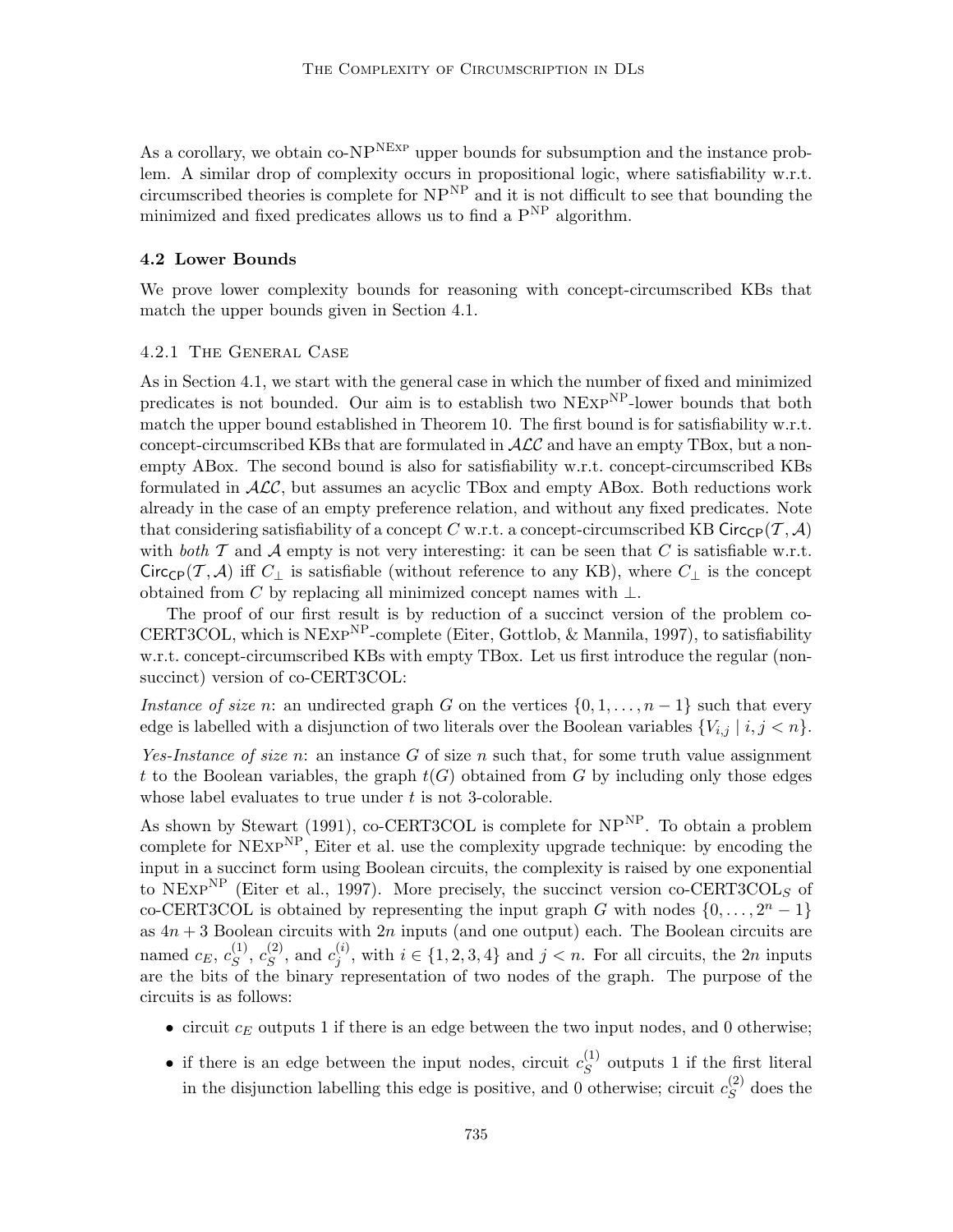same for the second literal; if there is no edge between the input nodes, the output is arbitrary;

• if there is an edge between the input nodes, the circuits  $c_i^{(i)}$  $j^{(i)}$  compute the labelling  $V_{k_1,k_2} \vee V_{k_3,k_4}$  of this edge between the input nodes by generating the numbers  $k_1, \ldots, k_4$ : circuit  $c_i^{(i)}$  $j^{(i)}$  outputs the j-th bit of  $k_i$ ; if there is no edge between the input nodes, the output is arbitrary.

We reduce co-CERT3COL<sub>S</sub> to satisfiability w.r.t. concept-circumscribed KBs that are formulated in  $\mathcal{ALC}$  and whose TBox and preference relation are empty. It then remains to apply Lemma 5 to eliminate fixed concept names (we note that the construction in the proof of the lemma leaves the preference relation untouched). Let

$$
G=(n, c_E, c_S^{(1)}, c_S^{(2)}, \{c_j^{(i)}\}_{i\in\{1,..,4\}, j
$$

be the (succinct representation of the) input graph with  $2<sup>n</sup>$  nodes. We construct an ABox  $\mathcal{A}_G = \{C_0 \cap \text{Root}(a_0)\}\text{, a circumscription pattern } \text{CP}_G \text{, and a concept } C_G \text{ such that } G \text{ is a }$ yes-instance of co-CERT3COL<sub>S</sub> iff  $C_G$  is satisfiable w.r.t. Circ<sub>CP<sub>G</sub>( $\emptyset$ ,  $\mathcal{A}_G$ ).</sub>

The concept  $C_0$  used in  $\mathcal{A}_G$  is a conjunction whose presentation is split into two parts. Intuitively, the purpose of the first group of conjuncts is to fix a truth assignment  $t$  for the variables  ${V_{i,j} | i,j \lt n}$ , and to construct (an isomorphic image of) the graph  $t(G)$ obtained from  $G$  by including only those edges whose label evaluates to true under  $t$ . Then, the purpose of the second group is to make sure that  $t(G)$  is not 3-colorable.

When formulating  $C_0$ , we use several binary counters for counting modulo  $2^n$  (the number of nodes in the input graph). The main counters  $X$  and  $Y$  use concept names  $X_0, \ldots, X_{n-1}$  and  $Y_0, \ldots, Y_{n-1}$  as their bits, respectively. Additionally, we introduce concept names  $K_0^{(i)}$  $S_0^{(i)}, \ldots, K_{n-1}^{(i)}, i \in \{1, 2, 3, 4\},\$ that serve as four additional counters  $K^{(1)}, \ldots, K^{(4)}$ . The first group of conjuncts of  $C_0$  can be found in Figure 2, where the following abbreviations are used:

- $\forall r^i \text{.} C$  denotes the *n*-fold nesting  $\forall r \text{.} \cdots \forall r \text{.} C;$
- $\forall r.(K^{(i)} = X)$  is an abbreviation for  $\prod_{j < n} ((X_j \to \forall r.K_j^{(i)}) \sqcap (\neg X_j \to \forall r.\neg K_j^{(i)})$  $j^{(i)}$ ) and similarly for  $\forall r.(K^{(i)} = Y);$
- the abbreviations  $W_c$ , c a Boolean circuit, are explained later on.

The intuition behind Figure 2 is as follows. Lines (1) to (5) build up a binary tree of depth 2n whose edges are labeled with the role name r. The  $2^{2n}$  leaves of the tree are instances of the concept name Leaf, and they are labeled with all possible values of the counters  $X$ and Y. Since we will minimize Leaf via the circumscription pattern  $\mathsf{CP}_G$ , this concept name denotes *precisely* the leaves of the tree. Due to the use of the counters  $X$  and  $Y$ , the leaves are all distinct.

The leaves of the tree just established satisfy a number of purposes. To start with, each leaf with counter values  $X = i$  and  $Y = j$  corresponds to the variable  $V_{i,j}$  of co- $3CERTCOL<sub>S</sub>$  and determines a truth value for this variable via truth/falsity of the concept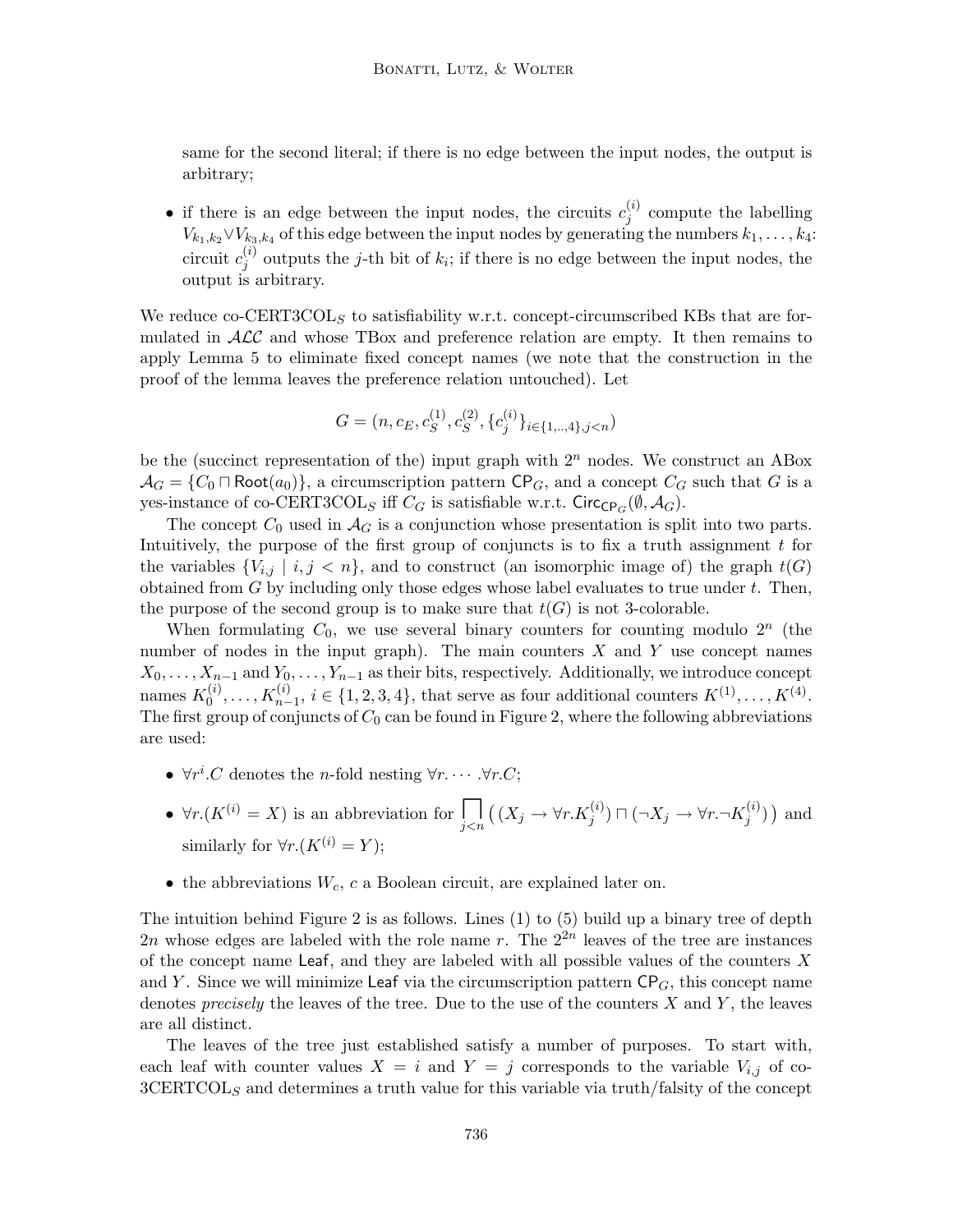| $\forall r^i.(\exists r.X_i \sqcap \exists r.\neg X_i)$                                                                | for $i < n$         | (1)  |
|------------------------------------------------------------------------------------------------------------------------|---------------------|------|
| $\forall r^{j} \cdot ((X_{i} \rightarrow \forall r.X_{i}) \sqcap (\neg X_{i} \rightarrow \forall r.\neg X_{i}))$       | for $i < n, j < 2n$ | (2)  |
| $\forall r^{n+i}.(\exists r.Y_i\sqcap \exists r.\neg Y_i)$                                                             | i < n               | (3)  |
| $\forall r^{n+j}.((Y_i \rightarrow \forall r.Y_i) \sqcap (\neg Y_i \rightarrow \forall r.\neg Y_i))$                   | for $i < j < n$     | (4)  |
| $\forall r^{2n}$ I eaf                                                                                                 |                     | (5)  |
| $\forall r^{2n}.\left(W_{c_E} \sqcap W_{c_{\alpha}^{(1)}} \sqcap W_{c_{\alpha}^{(2)}}\right)$                          |                     | (6)  |
| $\forall r^{2n}.(W_{c_i^{(1)}} \sqcap \cdots \sqcap W_{c_i^{(4)}})$ for $j < n$                                        |                     | (7)  |
| $\forall r^{2n}.(\exists$ var1.LeafFix $\sqcap$ $\forall$ var1. $(K^{(1)}=X)$ $\sqcap$ $\forall$ var1. $(K^{(2)}=Y)$ ) |                     | (8)  |
| $\forall r^{2n}$ . (Evar2. LeafFix $\Box$ $\forall$ var2. $(K^{(3)}=X)$ $\Box$ $\forall$ var2. $(K^{(4)}=Y)$ )         |                     | (9)  |
| $P \leftarrow \exists r^{2n}.\exists$ var1. $\neg$ Leaf                                                                |                     | (10) |
| $P \leftarrow \exists r^{2n}.\exists$ var2. $\neg$ Leaf                                                                |                     | (11) |
| $\forall r^{2n}. (S_1 \rightarrow (Tr_1 \leftrightarrow \forall \text{var1}.\text{Tr}))$                               |                     | (12) |
| $\forall r^{2n}. (\neg S_1 \rightarrow (\neg \text{Tr}_1 \leftrightarrow \forall \text{var1}.\text{Tr}))$              |                     | (13) |
| $\forall r^{2n} (S_2 \rightarrow (\text{Tr}_2 \leftrightarrow \forall \text{var} 2.\text{Tr}))$                        |                     | (14) |
| $\forall r^{2n}. (\neg S_2 \rightarrow (\neg \text{Tr}_2 \leftrightarrow \forall \text{var1}.\text{Tr}))$              |                     | (15) |
| $\forall r^{2n}$ . (Elim $\leftrightarrow (\neg E \sqcup \neg (Tr_1 \sqcup Tr_2)))$                                    |                     | (16) |

Figure 2: The first group of conjuncts of  $C_0$ .

name  $\text{Tr.}$  Thus, the leaves jointly describe a truth assignment t for the instance G of co- $3CERTCOL<sub>S</sub>$ . A second purpose of the leaves is to represent the potential edges of  $G$ : additionally to representing a variable, a leaf with  $X = i$  and  $Y = j$  corresponds to the potential edge between the nodes  $i$  and  $j$ . To explain this more properly, we must first discuss the abbreviations  $W_c$  used in Lines (6) and (7) of Figure 2.

Each concept  $W_c$ , c a Boolean circuit with  $2n$  inputs, is the result of converting c into a concept that uses only the constructors  $\neg$ ,  $\neg$ ,  $\neg$ ,  $\neg$  such that the following condition is satisfied: if a  $d \in \Delta^{\mathcal{I}}$  is an instance of  $W_c$ , the output of c upon input  $b_0, \ldots, b_{2n-1}$  is b, and the truth value of the concept names  $X_0, \ldots, X_{n-1}, Y_0, \ldots, Y_{n-1}$  at d is described by  $b_0, \ldots, b_{2n-1}$ , then the truth value of some concept name Out at  $d$  is described by  $b$ . By introducing one auxiliary concept name for every inner gate of c, the translation can be done such that the size of  $W_c$  is linear in the size of c. The following concept names are used as output:

- $W_{c_E}$  uses the concept name E as output;
- $W_{c_{\rm s}^{(i)}}$  uses the concept name  $S_i$  as output, for  $i \in \{1,2\};$ S
- $W_{c_j^{(i)}}$  uses the concept name  $K_j^{(i)}$  $j^{(i)}$  as output, for  $i \in \{1, \ldots, 4\}$  and  $j < n$ .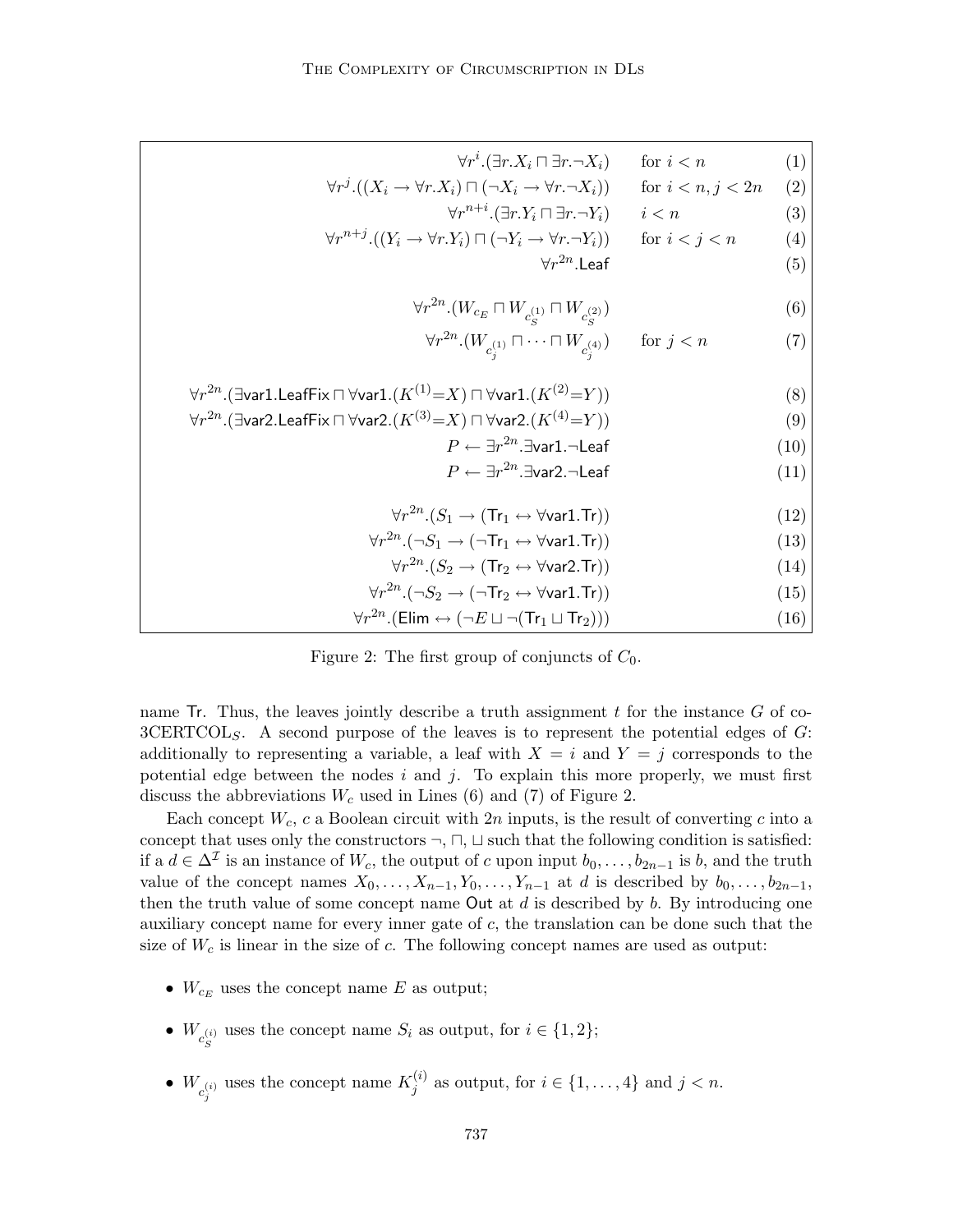| (17) | $\forall r^{2n}$ . ( $\exists$ col1. LeafFix $\sqcap \exists$ col2. LeafFix)                                       |
|------|--------------------------------------------------------------------------------------------------------------------|
| (18) | $\forall r^{2n}.(\forall \text{coll.}(X=X) \sqcap \forall \text{coll.}(Y=0))$                                      |
| (19) | $\forall r^{2n}$ . ( $\forall$ col2. ( $Y = X$ ) $\sqcap \forall$ col2. ( $Y = 0$ ))                               |
| (20) | $P \leftarrow \exists r^{2n}.\exists$ col1. $\neg$ Leaf                                                            |
| (21) | $P \leftarrow \exists r^{2n}.\exists \text{col2.}\neg \text{Leaf}$                                                 |
|      |                                                                                                                    |
| (22) | $\forall r^{2n} \cdot ((Y=0) \rightarrow (R \sqcup B \sqcup G))$                                                   |
| (23) | $\forall r^{2n} \cdot ((Y = 0) \rightarrow (\neg (R \sqcap B) \sqcap \neg (R \sqcap G) \sqcap \neg (B \sqcap G)))$ |
|      |                                                                                                                    |
| (24) | $\forall r^{2n}$ . (( $\neg$ Elim $\Box$ $\exists$ col1. $R \Box$ $\exists$ col2. $R$ ) $\rightarrow$ Clash)       |
| (25) | $\forall r^{2n}$ . (( $\neg$ Elim $\Box$ $\exists$ col $1.G \Box \exists$ col $2.G) \rightarrow$ Clash)            |
| (26) | $\forall r^{2n}$ . (( $\neg$ Elim $\Box$ $\exists$ col1. $B \Box$ $\exists$ col2. $B) \rightarrow$ Clash)          |

Figure 3: The second group of conjuncts of  $C_0$ .

Lines (6) and (7) ensure that these concepts are propagated to all leaves. Our next aim is to ensure that each leaf that represents a potential edge  $(i, j)$  is connected via the role var1 to the leaf that represents the variable in the first disjunct of the label of  $(i, j)$ , and analogously for the role var2 and the variable in the second disjunct of the edge label. If we replaced the concept name LeafFix with Leaf in Lines (8) and (9), then these lines would apparently encode these properties. However, we have to be careful as the mentioned replacement would interact with the minimization of Leaf. To fix this problem, we resort to a trick: we use the concept name LeafFix instead of Leaf. In this way, we may or may not reach an instance of Leaf. If we do not, we force the concept name  $P$  to be true at the root of the tree in Lines (10) and (11). We will use  $C_G$  to rule out models in which P is true. Finally, we fix LeafFix via  $CP_G$  to eliminate interaction with the minimization of Leaf.

The remaining Lines (12) to (16) ensure that a leaf is an instance of Elim iff the potential edge that it represents is not present in the graph  $t(G)$  induced by the truth assignment t described by the leaves.

The second group of conjuncts of  $C_0$  can be found in Figure 3. Here,  $(Y = 0)$  stands for the concept  $(\neg Y_0 \sqcap \cdots \sqcap \neg Y_{n-1})$ . As already mentioned, the purpose of these conjuncts is to ensure that the graph  $t(G)$  described by the leaves does not have a 3-coloring. The strategy for ensuring this is as follows: we use the  $2^n$  leaves with  $Y = 0$  to store the colors of the nodes, i.e., the leaf with  $X = i$  and  $Y = 0$  stores the color of node i. By Lines (22) and (23), there is a unique coloring. Then, Lines (17) to (21) ensure that each leaf (viewed as an edge) is connected via the role col1 to the leaf that stores the color of the first node of the edge, and analogously for the role col2 and the second node of the edge. LeafFix and P have the same role as before. Lines  $(24)$  to  $(26)$  guarantee that the concept name Clash identifies problems in the coloring: a leaf is in Clash if it represents an edge that exists in G, is not dropped in  $t(G)$ , and where both endpoints have the same color. The idea is that Clash will be minimized while  $R, G$ , and  $B$  vary. When some additional concept names are fixed, this corresponds to a universal quantification over all possible colorings.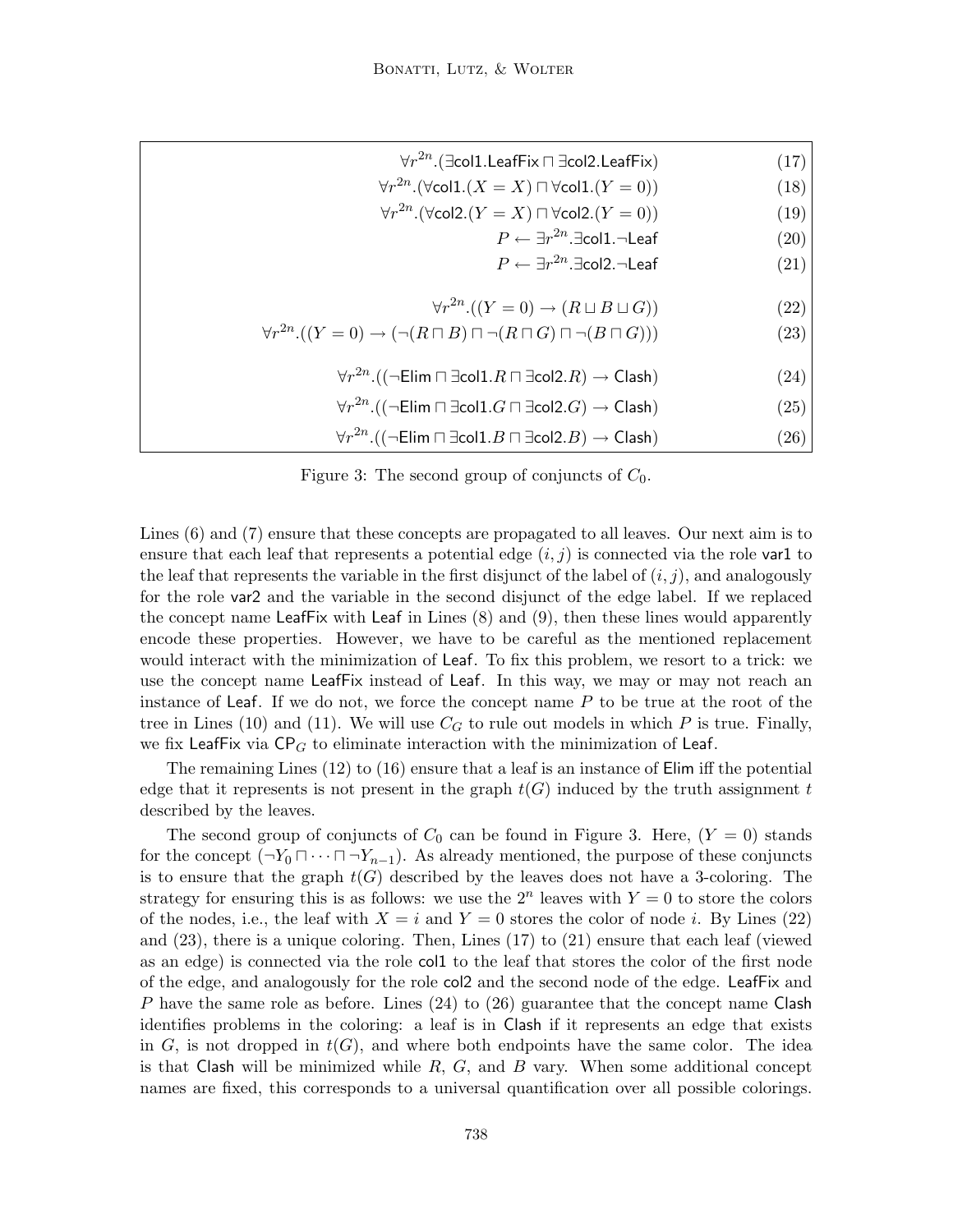Set  $C_G = \text{Root} \sqcap \neg P \sqcap \exists r^{2n}$ .Clash, and recall that  $\mathcal{A}_G = \{C_0 \sqcap \text{Root}(a_0)\}.$  The following lemma is proved in the appendix.

**Lemma 14** G is a yes-instance of co-3CERTCOL<sub>S</sub> iff  $C_G$  is satisfiable with respect to  $\text{Circ}_{\text{CP}_G}(\emptyset, \mathcal{A}_G)$ , where  $\text{CP}_G = (\prec, M, F, V)$  with  $\prec = \emptyset$ ,  $M = \{\text{Root}, \text{Leaf}, \text{Cash}\},$ 

$$
F = \{ \text{LeafFix}, \text{Tr}, X_0, \ldots, X_{n-1}, Y_0, \ldots, Y_{n-1}, \},
$$

and V the set of all remaining predicates in  $A_G$ .

Since the size of  $\mathcal{A}_G$  is polynomial in n, we get the following result by applying Lemma 5.

**Theorem 15** In ALC, satisfiability w.r.t. concept-circumscribed KBs is NEXP<sup>NP</sup>-hard even if the TBox and the preference relation are empty and there are no fixed predicates.

It is now rather straightforward to establish the announced second  $NExp^{NP}$  lower bound by a reduction of satisfiability w.r.t. concept-circumscribed KBs in the special case formulated in Theorem 15. Details are given in the appendix.

Corollary 16 In ALC, satisfiability w.r.t. concept-circumscribed KBs is  $NEXP^{NP}$ -hard even if the TBox is acyclic, the ABox and preference relations are empty, and there are no fixed predicates.

Corresponding lower bounds for subsumption and the instance problems follow from the reduction given in Section 2.

# 4.2.2 Bounded Number of Minimized and Fixed Predicates

We now establish a matching lower bound for Theorem 13 by showing that, in  $\mathcal{ALC}$ , satisfiability w.r.t. concept-circumscribed KBs is  $NP<sup>NEXP</sup>$ -hard even if only a constant number of predicates is allowed to be minimized and fixed. In contrast to the previous section, we ignore the case of empty TBoxes and directly establish the lower bound for the case of non-empty TBoxes and empty ABoxes. This allows us to demonstrate the usefulness of Lemma 8 for separating different parts of a lower bound proof: in the main reduction from the previous section, the two parts of the reduction shown in Figure 2 and 3 are not truly independent, which forced us to implement the technical trick that involves the concept names LeafFix and P. When using Lemma 8, in contrast, we achieve a true separation of concerns. In general, though, we conjecture that the lower bound proved in this section can also be established for the case of empty TBoxes by adapting the mentioned technical trick. We leave this as a problem to the interested reader.

Recall that a (non-deterministic)  $k$ -tape Turing machine is described by a tuple

$$
(Q, \Sigma, q_0, \Delta, q_{\mathsf{acc}}, q_{\mathsf{rej}}),
$$

with Q a finite set of states,  $\Sigma$  a finite alphabet,  $q_0 \in Q$  a starting state,

$$
\Delta \subseteq Q \times \Sigma^k \times Q \times \Sigma^k \times \{L, R\}^k
$$

a transition relation, and  $q_{\text{acc}}$ ,  $q_{\text{rei}} \in Q$  the accepting and rejecting states. For our purposes, an *oracle Turing machine* is a 2-tape Turing machine  $M$  that, additionally, is equipped with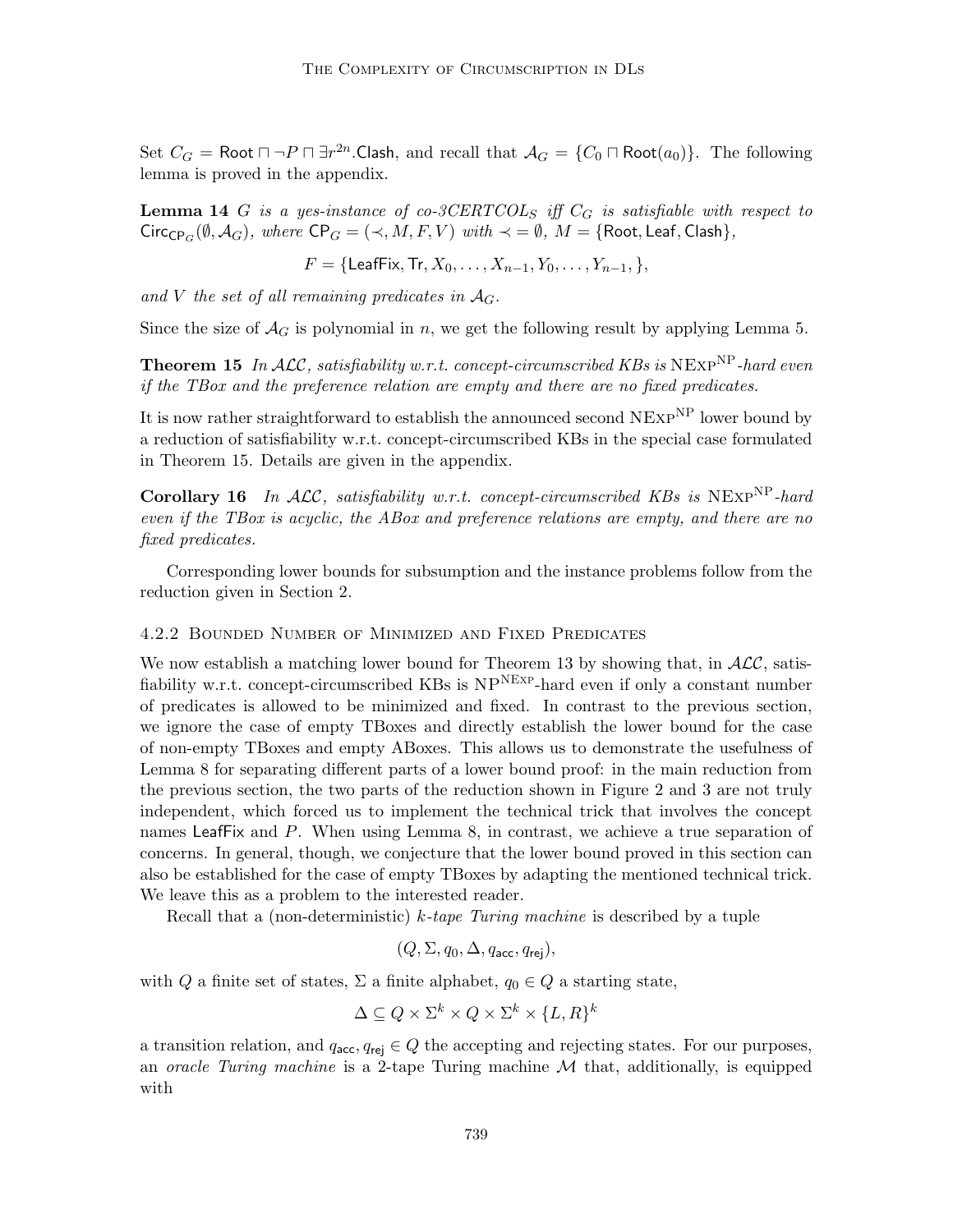- a 1-tape Turing machine  $\mathcal{M}'$  (the *oracle*) whose alphabet is identical to that of  $\mathcal{M},$
- a query state  $q_?$ , and
- two answer states  $q_{\text{yes}}$  and  $q_{\text{no}}$ .

The second tape of M is called the *oracle tape*. When M enters  $q_?$ , the oracle determines the next state of  $\mathcal{M}$ : if the content of the oracle tape is contained in the language accepted by the oracle, the next state is  $q_{yes}$ . Otherwise, it is  $q_{no}$ . During this transition, the head is not moved and no symbols are written. The state  $q_?$  cannot occur as the left-most component of a tuple in  $\mathcal{M}$ 's transition relation.

Let  $\mathcal{M} = (Q, \Sigma, q_0, \Delta, q_{\text{acc}}, q_{\text{rej}}, \mathcal{M}', q_?, q_{\text{yes}}, q_{\text{no}})$  be an oracle Turing machine such that the following holds:

- $M$  solves an NP<sup>NEXP</sup>-complete problem;
- the time consumption of  $\mathcal M$  is bounded by a polynomial  $p$  (where oracle calls contribute with a single clock tick);
- the time consumption of  $\mathcal{M}' = (Q', \Sigma, q'_0, \Delta', q'_{\text{acc}}, q'_{\text{rej}})$  is bounded by  $2^{q(n)}$ , with q a polynomial.

We assume without loss of generality that  $\mathcal M$  and  $\mathcal M'$  never attempt to move left from the left-most position of the tape (neither right from the right-most position). Our  $NP<sup>NEXP</sup>$ hardness proof uses a reduction of the word problem of M. Thus, let  $w \in \Sigma^*$  be an input for M of length n, and let  $m = p(n)$  and  $m' = q(p(n))$ . We construct three TBoxes  $\mathcal{T}_w$ ,  $\mathcal{T}'_w$ , and  $\mathcal{T}''_w$ , circumscription patterns CP, CP', and CP'', and a concept  $C_w$  such that M accepts w iff  $C_w$  is simultaneously satisfiable w.r.t. Circ<sub>CP</sub>( $\mathcal{T}_w$ ,  $\emptyset$ ), Circ<sub>CP'</sub>( $\mathcal{T}'_w$ ,  $\emptyset$ ), and  $Circ_{\mathbb{CP}''}(\mathcal{I}''_w, \emptyset)$ . Then, Lemma 8 yields a reduction to (non-simultaneous) satisfiability w.r.t. concept-circumscribed cKBs. Intuitively, the purpose of the first TBox  $\mathcal{T}_w$  is to impose a basic structure on the domain, while  $\mathcal{T}'_w$  describes computations of  $\mathcal{M}$ , and  $\mathcal{T}''_w$  describes computations of  $\mathcal{M}'$ . We use general TBoxes rather than acyclic ones since, by Lemma 6, this can be done without loss of generality.

The TBox  $\mathcal{T}_w$  is shown in Figure 4. As in the previous reduction, we use concept names  $X_0, \ldots, X_{m'-1}$  and  $Y_0, \ldots, Y_{m'-1}$  to implement two binary counters for counting modulo  $2^{m'}$ . We also use the same abbreviations as in the previous reduction. Additionally,  $\forall r.(X++)$  states that the value of the counter  $X_0, \ldots, X_{m'-1}$  is incremented when going to r-successors, i.e.,

$$
\prod_{k=0..m'-1} \left( \prod_{j=0..k-1} X_j \right) \to \left( (X_k \to \forall r. \neg X_k) \sqcap (\neg X_k \to \forall r. X_k) \right)
$$
  

$$
\prod_{k=0..m'-1} \left( \prod_{j=0..k-1} \neg X_j \right) \to \left( (X_k \to \forall r. X_k) \sqcap (\neg X_k \to \forall r. \neg X_k) \right)
$$

The purpose of Lines (27) to (30) is to ensure that, for each possible value  $(i, j)$  of the counters X and Y, there is at least one instance of NExp that satisfies  $(X = i)$  and  $(Y = j)$ . We minimize NExp, and thus enforce that NExp has exactly  $2^{m'} \times 2^{m'}$  elements. These elements are interconnected via the roles r (for "right") and u (for "up") to form a  $2^{m'} \times 2^{m'}$ grid. Later on, we use this grid to encode computations of the oracle machine  $\mathcal{M}'$ . Observe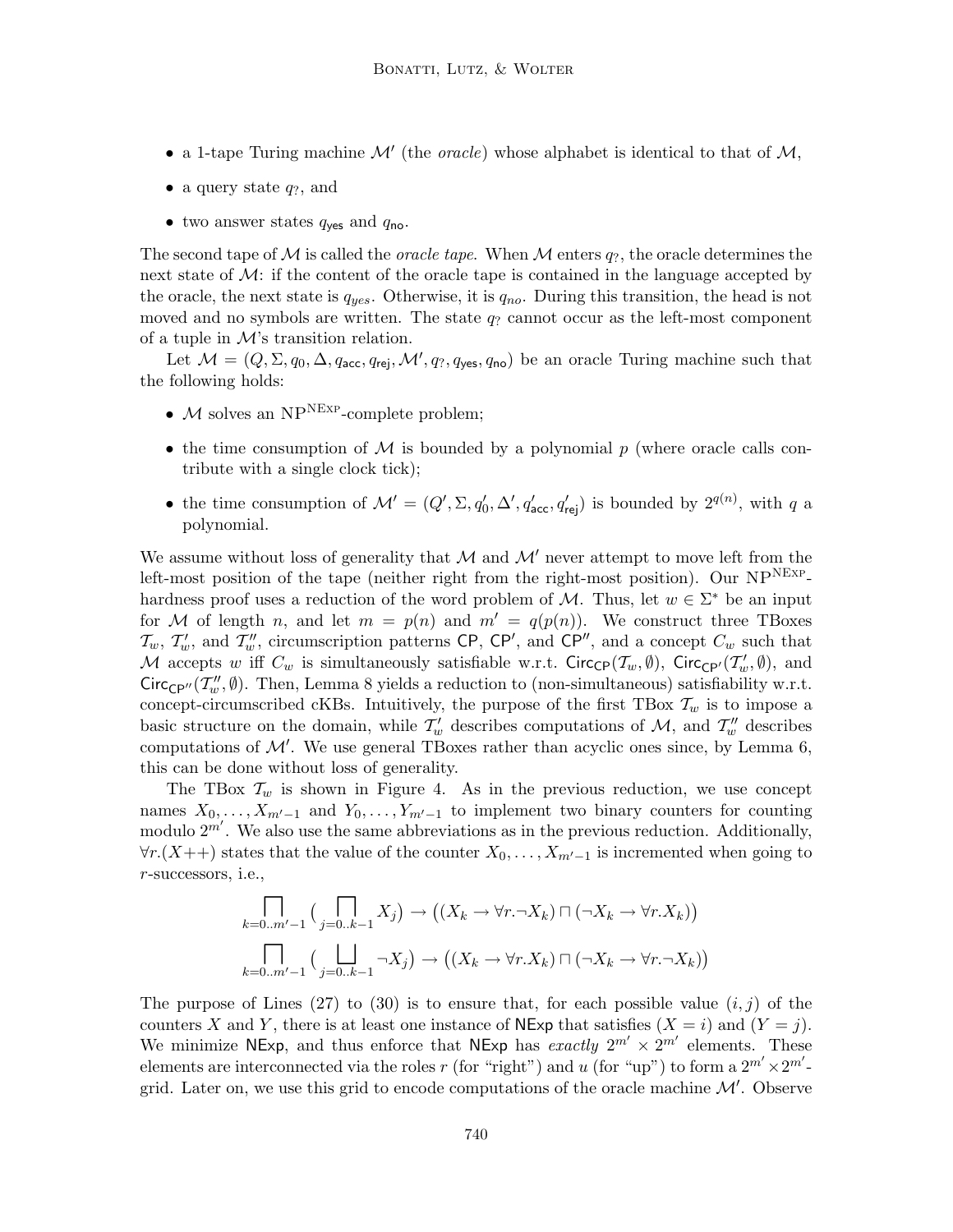$$
\top \sqsubseteq \exists \text{aux.NExp} \tag{27}
$$
\n
$$
\begin{array}{rcl}\n\text{NExp} & \sqsubseteq & (\neg(X = 2^{m'} - 1) \rightarrow \exists r.\text{NExp}) \sqcap (\neg(Y = 2^{m'} - 1) \rightarrow \exists u.\text{NExp}) \tag{28} \\
\text{NExp} & \sqsubseteq \forall r. (Y = Y) \sqcap \forall r. (X++) \tag{29} \\
\text{NExp} & \sqsubseteq \forall u. (X = X) \sqcap \forall u. (Y++) \tag{30} \\
\text{NExp} & \sqsubseteq \forall u. (X = X) \sqcap \forall u. (Y++) \tag{31} \\
\top \sqsubseteq & \bigcap_{i < j < m} \neg(R_i \sqcap R_j) \tag{32} \\
\top \sqsubseteq & \exists \text{aux.NP} \tag{33}\n\end{array}
$$

Figure 4: The TBox  $\mathcal{T}_w$ .

that, since we are working with simultaneous satisfiability, the minimization of NExp does not interact with anything that we are going to put into the TBoxes  $\mathcal{T}'_w$  and  $\mathcal{T}''_w$ .

We also minimize the concept name Result, and thus Lines (31) and (32) guarantee that there are exactly m instances of Result, identified by the concept names  $R_0, \ldots, R_{m-1}$ . If  $M$  makes a call to the oracle in the *i*-th step, then the result of this call will be stored in the (unique) instance of Result  $\sqcap R_i$ , i.e., this instance will satisfy the concept name Rej if  $\mathcal{M}'$  rejected the input and falsify it otherwise. Finally, we also minimize NP, and thus Line (33) guarantees that there is exactly one instance of NP. This instance will be used to represent the computation of M. Summing up, the circumscription pattern for  $\mathcal{T}_w$  is

$$
CP := (\emptyset, \{NExp, Result, NP\}, \emptyset, V),
$$

with V containing all remaining predicates used in  $\mathcal{T}_{w}$ .

The purpose of  $\mathcal{T}'_w$  is to describe computations of M. We use the following concept names:

- For all  $a \in \Sigma$ ,  $i, j < m$ , and  $k \in \{1, 2\}$ , we introduce a concept name  $S_a^{i, j, k}$ . Intuitively,  $S_a^{i,j,k}$  expresses that a is the symbol in the j-th cell of the k-th tape in the i-th step of  $\mathcal{M}$ 's computation. We start our numbering of tape cells and steps with 0.
- For all  $q \in Q$  and  $i < m$ ,  $Q_q^i$  is a concept name expressing that M is in state q in the i-th step of the computation.
- For all  $q \in Q$ ,  $i, j < m$ , and  $k \in \{1, 2\}$ ,  $H_i^{i, k}$  $i<sub>j</sub><sup>i,k</sup>$  is a concept name expressing that the k-th head of  $M$  is on cell j in the *i*-th step of the computation.
- For all  $q \in Q$ ,  $a \in \Sigma$ ,  $i, j < m, k \in \{1, 2\}$ , and  $M \in \{L, R\}$ , concept names  $A_q^i$ ,  $A_a^{i, j, k}$ ,  $A_M^{i,k}$  that serve as markers. More precisely,  $A_q^i$  means that, at time point i, M has executed a transition that switches to state q. Similarly,  $A_a^{i,j,k}$  describes the symbol written in that transition on tape k, and  $A_M^{i,k}$  describes the move on tape k.

The details of  $\mathcal{T}'_w$  are given in Figure 5. One copy of the concept inclusions in this figure are needed for every  $i, j, j' < m$  and every  $k \in \{1, 2\}$ . We assume that  $w = a_0 \cdots a_{n-1}$  and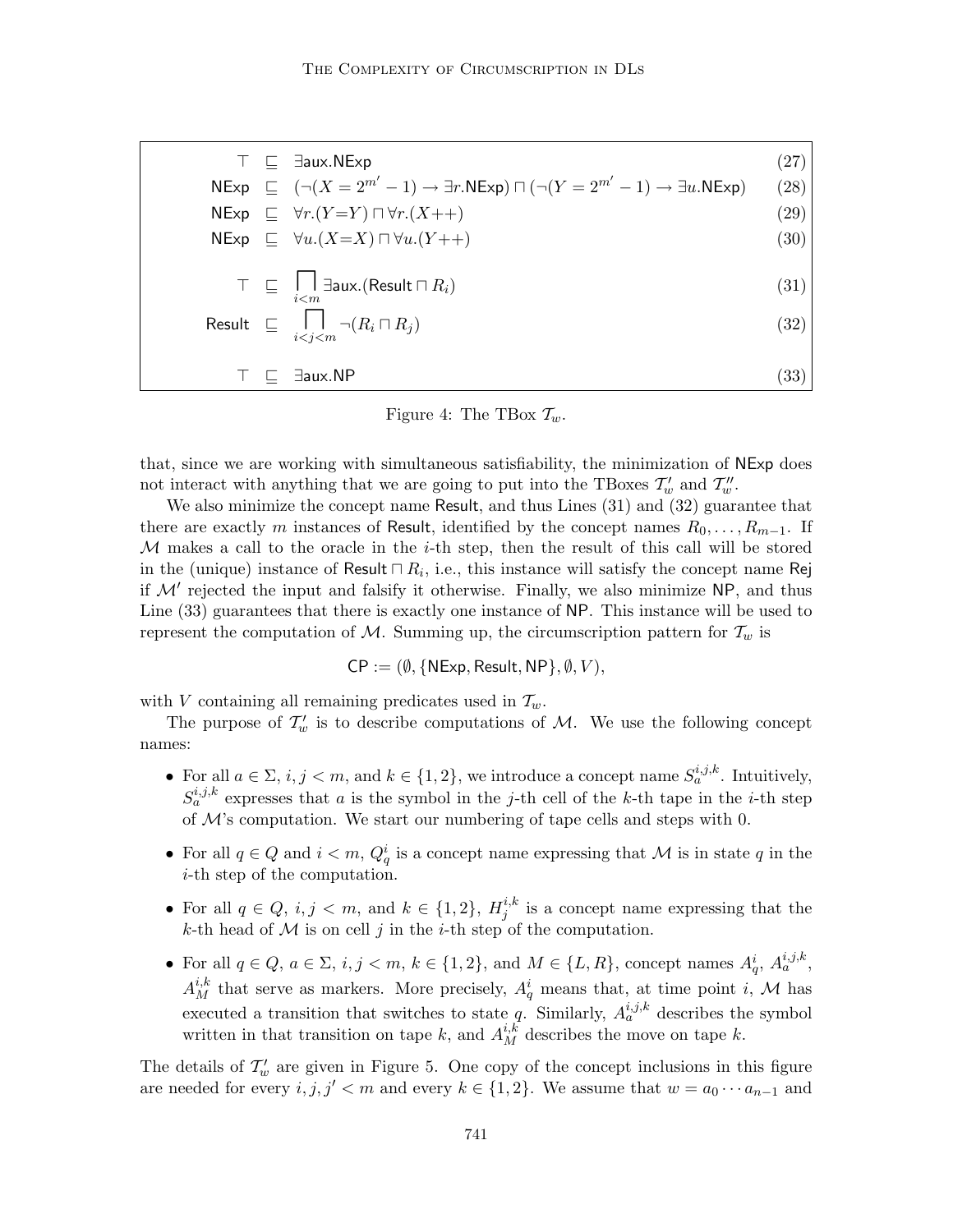$$
NP \subseteq Q_{q_0}^0 \sqcap H_0^{0,1} \sqcap S_{a_0}^{0,0,1} \sqcap \cdots S_{a_{n-1}}^{0,n-1,1} \sqcap S_B^{0,n,1} \sqcap \cdots \sqcap S_B^{0,m-1,1}
$$
\n
$$
ND \sqsubset H_0^{0,2} \sqcap S_0^{0,0,2} \sqcap \cdots \sqcap S_0^{0,m-1,2}
$$
\n(34)

$$
NP \subseteq H_0^{0,2} \cap S_B^{0,0,2} \cap \cdots \cap S_B^{0,m-1,2}
$$
\n
$$
NP \subseteq \prod_{i,k \in \mathbb{N}} \bigcap_{i \in \mathbb{N}} \big( (S_a^{i,j,1} \cap S_b^{i,j',2} \cap Q_q^i \cap H_j^{i,1} \cap H_{j'}^{i,2}) \to \big(36)
$$

$$
\mathsf{VP} \quad \sqsubseteq \quad \bigcup_{a,b \in \Sigma, q \in Q \setminus \{q_? \}} \left( (S_a^{i,j,1} \sqcap S_b^{i,j',2} \sqcap Q_q^i \sqcap H_j^{i,1} \sqcap H_{j'}^{i,2}) \to \right) \tag{36}
$$

$$
\big(\bigsqcup_{(q,a,b,q',a',b',M,M')\in\Delta} A_q^i \sqcap A_a^{i,j,1} \sqcap A_b^{i,j',2} \sqcap A_M^{i,1} \sqcap A_{M'}^{i,2}\big)\big) (37)
$$

$$
\mathsf{NP} \quad \sqsubseteq \quad \bigcap_{q \in Q} A_q^i \to Q_q^{i+1} \quad \text{if } i < m-1 \tag{38}
$$

$$
\mathsf{NP} \quad \sqsubseteq \quad \bigcap_{a \in \Sigma} A_a^{i,j,k} \to S_a^{i+1,j,k} \quad \text{if } i < m-1 \tag{39}
$$

$$
\mathsf{NP} \ \sqsubseteq \ A_L^{i,k} \to H_{j-1}^{i+1,k} \quad \text{if } i < m-1 \text{ and } j > 0 \tag{40}
$$

$$
\mathsf{NP} \quad \sqsubseteq \quad A_R^{i,k} \to H_{j+1}^{i+1,k} \quad \text{if } i < m-1 \text{ and } j < m-1 \tag{41}
$$

$$
\mathsf{NP} \quad \sqsubseteq \quad \bigcap_{a \in \Sigma} \left( (S_a^{i,j,k} \sqcap H_{j'}^{i,k}) \to S_a^{i+1,j,k} \right) \quad \text{if } i < m-1 \text{ and } j \neq j' \tag{42}
$$

$$
\mathsf{NP} \quad \sqsubseteq \quad \bigcap_{a,b \in \Sigma, a \neq b} \neg (S_a^{i,j,k} \sqcap S_b^{i,j,k}) \sqcap \bigcap_{q,q' \in Q, q \neq q'} \neg (Q_q^i \sqcap Q_{q'}^i) \tag{43}
$$

$$
\mathsf{NP} \quad \sqsubseteq \quad \neg(H_j^{i,k} \sqcap H_{j'}^{i,k}) \quad \text{if } j \neq j' \tag{44}
$$

$$
\mathsf{NP} \quad \sqsubseteq \quad \exists \mathsf{res}_i. (\mathsf{Result} \sqcap R_i) \sqcap \forall \mathsf{res}_i. (\mathsf{Result} \sqcap R_i) \tag{45}
$$

$$
\mathsf{NP} \quad \sqsubseteq \quad (Q^i_{q_?} \sqcap \exists \mathsf{res}_i. \mathsf{Rej}) \to Q^{i+1}_{q_{\mathsf{no}}} \quad \text{if } i < m-1 \tag{46}
$$
\n
$$
\mathsf{one} \quad \sqsubset \quad (2^i) \quad \sqsubset \quad \sqcap \quad \sqcap \quad (3^i) \quad \sqcup \quad (4^i) \tag{47}
$$

$$
\mathsf{NP} \quad \sqsubseteq \quad (Q^i_{q_?} \sqcap \exists \mathsf{res}_i \ldots \sqcap \mathsf{Rej}) \to Q^{i+1}_{q_{\mathsf{yes}}} \quad \text{if } i < m-1 \tag{47}
$$

$$
\mathsf{NP} \quad \sqsubseteq \quad (Q^i_{q_?} \sqcap H^{i,k}_j) \to H^{i+1,k}_j \quad \text{if } i < m-1 \tag{48}
$$

$$
\mathsf{NP} \quad \sqsubseteq \quad \bigcap_{a \in \Sigma} \left( (Q^i_{q_2} \sqcap S^{i,j,k}_a) \to S^{i+1,j,k}_a \right) \tag{49}
$$

# Figure 5: The TBox  $\mathcal{T}'_w$ .

use B to denote the (shared) blank symbol of M and  $\mathcal{M}'$ . Lines (34) to (43) describe the behaviour of a Turing machine in the usual way: transitions follow the transition table, the computation starts in the initial configuration, etc. Line (45) ensures that the instance of NP can reach the (unique) instance of Result $\Box R_i$  via the role res<sub>i</sub>, for all  $i < m$ . Lines (46) and  $(47)$  deal with transitions of M in the query state by looking up the result of the oracle call in the corresponding instance of Result. Finally, Lines (48) and (49) ensure that the head position and tape symbols do not change when querying the oracle. The circumscription pattern for  $T'_w$  is simply  $\mathsf{CP}' := (\emptyset, \emptyset, \emptyset, V)$ , with V the set of all predicates used in  $T'_w$ .

The purpose of  $\mathcal{T}''_w$  is to describe computations of the oracle Turing machine  $\mathcal{M}'$ . Note that we have to describe more than a single computation of  $\mathcal{M}'$  (but at most polynomially many) since M may visit the state  $q_2$  more than once. All these computations are represented in the NExp grid, where different computations are untangled by the use of different concept names for each computation. We use the counter  $X_0, \ldots, X_{m'-1}$  to count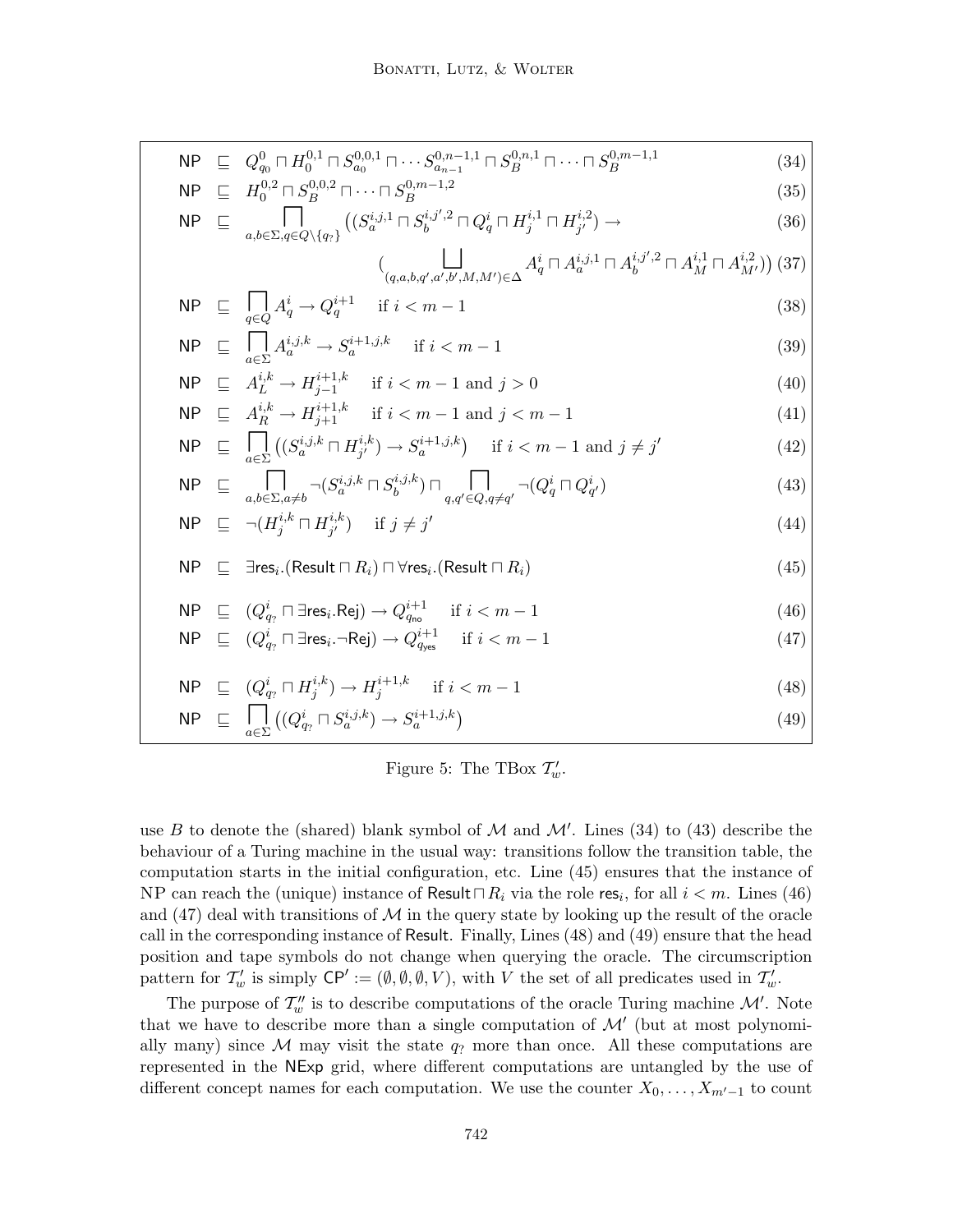configurations and the counter  $Y_0, \ldots, Y_{m'-1}$  to count the tape cells of each configuration. Moreover, we use the following concept names:

- For all  $a \in \Sigma$  and  $i < m$ , a concept name  $S_a^i$ . If  $S_a^i$  is satisfied by some instance of NExp where  $X_0, \ldots, X_{m'-1}$  has value j and  $Y_0, \ldots, Y_{m'-1}$  has value k, then the i-th computation of  $\mathcal{M}'$  has, in its j-th step, symbol a on the k-th cell.
- For all  $q \in Q$  and  $i < m$ , a concept name  $Q_q^i$ . The purpose of this concept name is two-fold: first, it represents the current state of  $\mathcal{M}'$  in the *i*-th computation. And second, it indicates the head position in the *i*-th computation.
- For all  $a \in \Sigma$ ,  $q \in Q$ ,  $M \in \{L, R\}$  and all  $i < m$ , a concept name  $A_{q,a,M}^i$  as a marker. The meaning of the marker  $A_{q,a,M}^i$  is that, to reach the current configuration, M' has switched to  $q$ , written  $a$ , and moved its head in direction  $M$ . Additionally, the marker indicates the head position in the previous configuration.
- An additional concept name NH (for "nohead") that helps us to enforce that  $\mathcal{M}'$  has only a single head position.

The details of  $\mathcal{T}''_w$  are shown in Figure 6, where we require one copy of each line for every  $i < m$ . The purpose of Lines (50) and (51) is to regenerate the grid structure of NExp using the roles r' und u'. This is necessary since the roles r and u are used in  $\mathcal{T}_w$ , and, to use Lemma 8, the TBoxes cannot share any role names. Lines (52) and (53) ensure that every instance of NExp reaches (only) the unique instance of NP via the role toNP, and (only) the unique instance of Result $\Box R_i$  via the role res<sup>t</sup><sub>i</sub>, for all  $i < m$ . Lines (54) to (64) describe the computation of  $\mathcal{M}'$  in a straightforward way. More precisely, Lines (54) to (56) set up the initial configuration by reading the contents of  $\mathcal{M}$ 's oracle tape from the instance of NP. Lines (57) to (61) implement transitions, and Lines (62) to (64) enforce a unique label of the tape, a unique state, and a unique head position. Finally, Line (65) ensures that, if the *i*-th computation of  $\mathcal{M}'$  is rejecting, then Rej is true in the instance of Result  $\Box R_i$ .

Note that  $\mathcal{M}'$  is a non-deterministic machine and may have more than one computation. For storing Rej in Result  $\sqcap R_i$ , we need to know that *all* these computations are rejecting. To deal with this issue, Rej is minimized with all other predicates varying: if there exists an accepting computation of  $\mathcal{M}'$  on the *i*-th input, then we can represent this computation in NExp and make Rej false in the instance of Result  $\sqcap$   $R_i.$  Hence, Rej holds at Result  $\sqcap$   $R_i$ iff there exists no accepting computation. Note that we cannot fix the concept names  $X_0, \ldots, X_{m'-1}, Y_0, \ldots, Y_{m'-1}$  while minimizing Rej since we would get an unbounded number of fixed concept names. This means that the elements of NExp can change their position during minimization, and with them the roles  $r'$  and  $u'$ . This is not harmful since  $\mathcal{T}_w$  and Lines (50) and (51) ensure that that the structure  $(NExp^{\mathcal{I}}, (r')^{\mathcal{I}}, (u')^{\mathcal{I}})$  is always isomorphic to a grid, and the rest of  $\mathcal{T}''_w$  ensures that the elements of  ${\sf NExp}$  always encode computations of M'. We thus use the circumscription pattern  $\mathsf{CP}'' := (\emptyset, \{\mathsf{Rej}\}, \emptyset, V')$ , where V' contains all predicates used in  $\mathcal{T}''_w$  except Rej.

The proof of the following lemma is left to the reader. In it's formulation, the union over all  $Q_{q_{\text{acc}}}^{i}$  imposes that at least one state in the computation is accepting.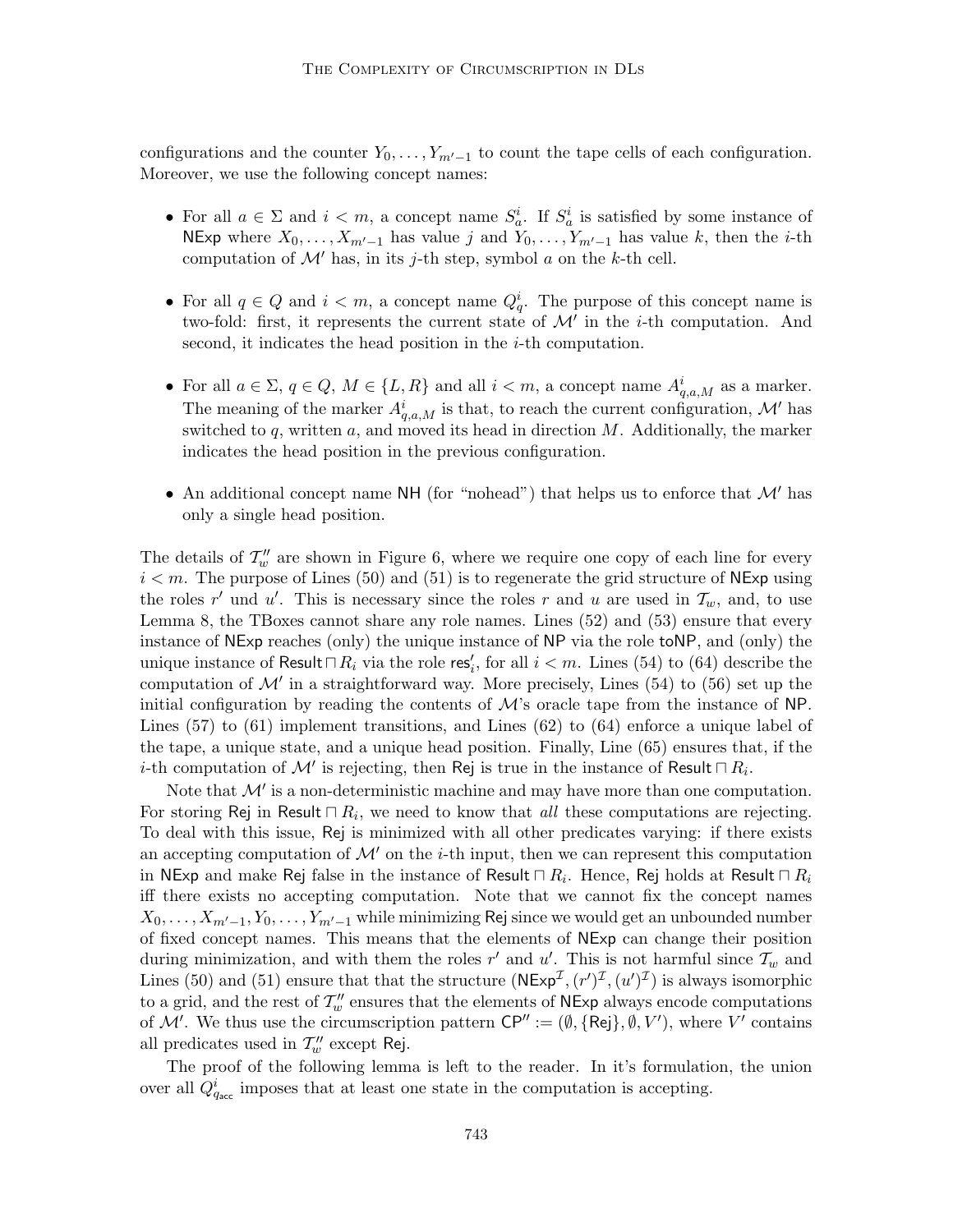NExp ⌆ (−(X = 2<sup>*m'*</sup> − 1) → ∃*r'*.NExp) ∩ (−(Y = 2<sup>*m'*</sup> − 1) → ∃*u'*.NExp) (50)  
\nNExp ⌒ ∃*rr'*.(Y = Y) ∩ ∀*r'*.(X + +) ∩ ∀*u'*.(X = X) ∩ ∀*u'*.(Y + +) (51)  
\nNExp ⓑ ∑res<sub>i</sub>.(Result ∩ R<sub>i</sub>) ∩ ∀res<sub>i</sub>.(Result ∩ R<sub>i</sub>) (52)  
\nNExp ⓑ ∃*st* ∩ (X = 0) ∩ (Y = *j*) ∩ ∀*to* NP. S<sub>a</sub><sup>*i*</sup>, 3) (53)  
\nNExp ⌒ ( (X = 0) ∩ (Y ≥ *m*)) → S<sub>B</sub><sup>*i*</sup> (55)  
\nNExp ⓑ (X = 0) ∩ (Y ≥ *m*)) → S<sub>B</sub><sup>*i*</sup> (56)  
\nNExp ⓑ (X = 0) ∩ (Y = 0)) → Q<sub>q'<sub>0</sub></sub>' (56)  
\nNExp ⓑ ∑<sub>a∈Σ</sub> q ∈ Q' (S<sub>a</sub><sup>*i*</sup> ∩ Q<sub>q</sub><sup>*j*</sup>) → (q<sub>a,a,a',a',M) (57)  
\nNExp ⓑ ∠ A<sub>q,a,B</sub> → (S<sub>a</sub><sup>*i*</sup> ∩ W' . Q<sub>q</sub><sup>*j*</sup>) (59)  
\nNExp ⓑ ∑ A<sub>q,a,B</sub> → (S<sub>a</sub><sup>*i*</sup> ∩ W' . Q<sub>q</sub><sup>*j*</sup>) (60)  
\nNExp ⓑ ∑ A<sub>q,a,B</sub> → S<sub>a</sub><sup>*i*</sup> (69)  
\nNExp ⓑ ∃ 
$$
\frac{1}{q_{a,a,B}
$$
 → S<sub>a</sub><sup>*i*</sup> (69)  
\nNExp ⓑ √  $\frac{1}{q_{a,a,B}}$  → S<sub>a</sub><sup>*i*</sup> (69)  
\nNExp ⓑ ⓑ ∑  $\frac{$</sub> 

Figure 6: The TBox  $\mathcal{T}''_w$ .

**Lemma 17** M accepts w iff  $C_w$  := NP  $\Box \bigcup_{i \leq m} Q_{q_{\text{acc}}}^i$  is simultaneously satisfiable w.r.t.  $Circ_{\mathsf{CP}}(\mathcal{T}_w, \emptyset)$ ,  $Circ_{\mathsf{CP}'}(\mathcal{T}_w', \emptyset)$ , and  $Circ_{\mathsf{CP}''}(\mathcal{T}_w'', \emptyset)$ .

It remains to apply Lemmas 6, 4, and 8 to obtain the following result.

**Theorem 18** In  $ALC$ , satisfiability w.r.t. concept-circumscribed cKBs is  $NP^{NEXP}$ -hard even if the TBox is acyclic, the ABox and preference relations are empty, there are no fixed predicates, and the number of minimized predicates is bounded by a constant.

As already mentioned, we conjecture that the same result can be proved with empty TBoxes (but non-empty ABoxes). Corresponding lower bounds for subsumption and the instance problems follow from the reduction given in Section 2.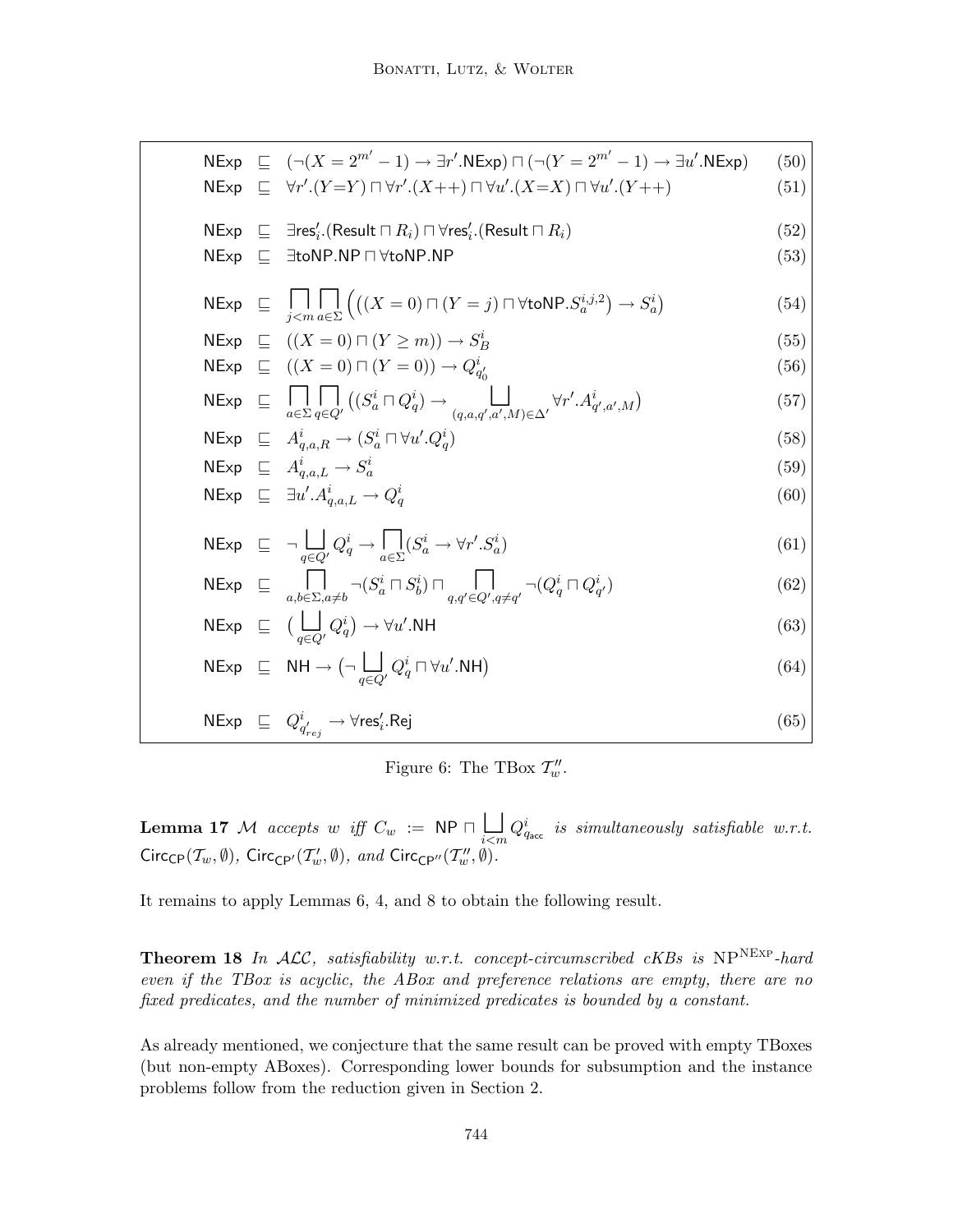### 5. Circumscription with Fixed Roles

In the preceeding sections, we have analyzed the computational complexity of reasoning w.r.t. concept-circumscribed KBs and, in particular, established decidability. In the current section, we extend concept-circumscribed KBs to what we call role-fixing cKBs, which differ from the former by allowing role names to be fixed (but not minimized). Interestingly, the result of this seemingly harmless modification is that reasoning becomes highly undecidable. We start with defining the cKBs studied in this section.

**Definition 19** A cKB Circ<sub>CP</sub> $(T, \mathcal{A})$  with CP =  $(\prec, M, F, V)$  is called role-fixing if M contains no role names.  $\Delta$ 

To pinpoint the exact complexity of reasoning in role-fixing cKBs, we present a reduction of the logical consequence problem in monadic second-order logic with binary relation symbols (over unrestricted structures, not over trees) to the instance problem w.r.t. role-fixing cKBs formulated in  $\text{ALC}$ . It follows that the latter problem is harder than any problem definable in second-order arithmetic and thus outside the analytical hierarchy. Analogous results for satisfiability and subsumption follow by the reductions given in Section 2. Our reduction applies already to the case where TBox and preference relation are empty.

For a finite set R of binary relation symbols, denote by  $MSO(R)$  the set of formulas constructed from a countably infinite set  $P_1, P_2, \ldots$  of variables for sets, a countable infinite set  $x_1, x_2, \ldots$  of individual variables, and the binary relation symbols in R, using Boolean connectives, first-order quantification, and monadic second-order quantification. It is not hard to see that reasoning with role-fixing cKBs corresponds to reasoning in a "tiny" fragment of  $MSO(R)$ . More specifically, consider the standard translation of  $\mathcal{ALC}$ -concepts C to FO-formulas (and thus  $MSO(R)$ -formulas)  $C^{\sharp}(x)$  with one free individual variable x as e.g. given by Borgida (1996) and take a cKB Circ<sub>CP</sub> $(\mathcal{T}, \mathcal{A})$  with CP =  $(\prec, M, F, V)$ ,  $\prec = V = \emptyset$ ,  $M = \{A\}$ , and  $F = \{r\}$ . Translate  $(\mathcal{T}, \mathcal{A})$  to the MSO(R)-sentence

$$
\varphi = \bigwedge_{C \subseteq D \in \mathcal{T}} \forall x (C^{\sharp}(x) \to D^{\sharp}(x)) \land \bigwedge_{C(a) \in \mathcal{A}} C^{\sharp}(x_a) \land \bigwedge_{r(a,b) \in \mathcal{A}} r(x_a, x_b),
$$

where the  $x_a$  are individual variables.

Then an ALC-concept C is satisfiable w.r.t. Circ<sub>CP</sub>(T, A) if, and only if, the MSO(R)formula

$$
\varphi \wedge \exists x C^{\sharp}(x) \wedge \forall P (P \subset A^{\sharp} \to \neg \varphi [P/A^{\sharp}])
$$

is satisfiable, where  $P \subset A^{\sharp}$  stands for  $\forall x \ (P(x) \to A^{\sharp}(x)) \land \exists x \ (A^{\sharp}(x) \land \neg P(x))$  and  $\varphi[P/A^{\sharp}]$ denotes  $\varphi$  with  $A^{\sharp}$  replaced by P. This translation is easily extended to the case where an arbitrary number of concept names is minimized and an arbitrary number of concept and role names is fixed and varies.

When we prove that logical consequence in  $MSO(R)$  is reducible to the instance problem w.r.t. role-fixing cKBs, we thus establish the surprising result that reasoning in such sKBs does not only correspond to the above tiny fragment of  $MSO(R)$ , but is as hard as all of  $MSO(R)$ . Our reduction is indirect: instead of directly reducing logical consequence in  $MSO(R)$ , we reduce the semantic consequence problem of modal logic and exploit Thomason's result that logical consequence in  $MSO(R)$  can be reduced to the latter problem, see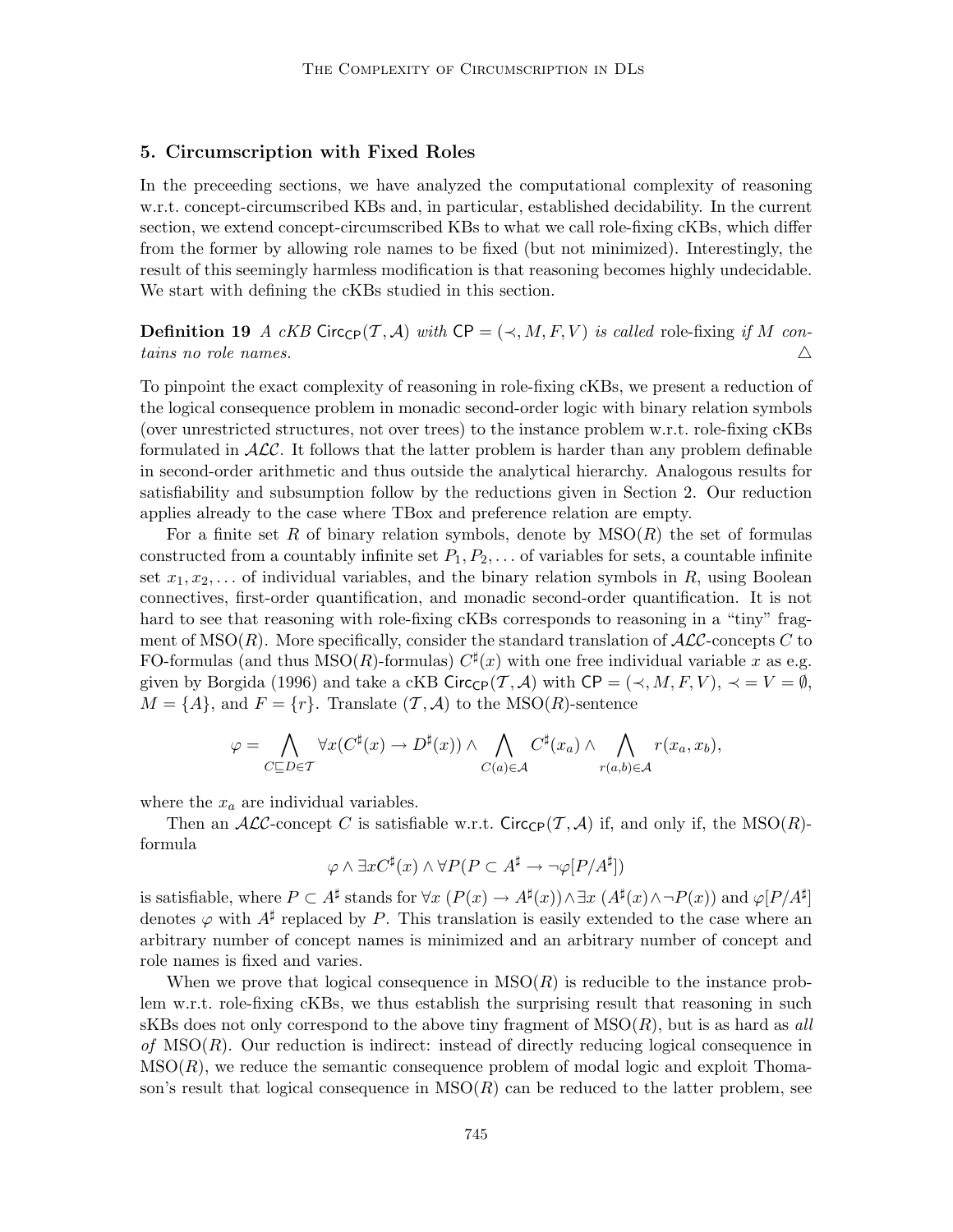the works by Thomason (1975b, 1975a) and the survey articles by Wolter et al. (2007) and Goldblatt (2003) for details.

We first define the semantic consequence problem of modal logic (in the framework of description logic) and present Thomason's result, starting with some notation.

Let R be a finite set of role names. An R-frame is a structure  $\mathfrak{F} = (\Delta^{\mathfrak{F}}, R^{\mathfrak{F}})$ , where  $\Delta^{\mathfrak{F}}$ is a non-empty domain and  $r^{\mathfrak{F}} \subseteq \Delta^{\mathfrak{F}} \times \Delta^{\mathfrak{F}}$  for all  $r \in R$ . An interpretation  $\mathcal{I} = (\Delta^{\mathcal{I}}, \cdot^{\mathcal{I}})$  is based on an R-frame  $\mathfrak{F}$  iff  $\Delta^{\mathfrak{F}} = \Delta^{\mathcal{I}}$  and  $r^{\mathcal{I}} = r^{\mathfrak{F}}$  for all  $r \in R$ . We say that a concept C is *valid* in  $\mathfrak{F}$  and write  $\mathfrak{F} \models C$  if  $C^{\mathcal{I}} = \Delta^{\mathcal{I}}$  for every interpretation  $\mathcal{I}$  based on  $\mathfrak{F}$ . The semantic consequence of modal logic is now defined as follows. Let  $C$  and  $D$  be  $\mathcal{ALC}$  concepts with roles from R. Then D is a semantic consequence of C, in symbols  $C \Vdash D$ , if for every R-frame  $\mathfrak{F}$ , from  $\mathfrak{F} \models C$  it follows that  $\mathfrak{F} \models D$ . Note that since validity in an R-frame  $\mathfrak{F}$ involves quantification over all possible interpretations of the symbols not contained in  $R$ , the relation  $C \Vdash D$  is invariant over all uniform renamings of atomic concepts in D (this will be used later on).

For simplicity, we consider only  $MSO(r)$ , monadic second-order logic with one binary relation symbol  $r$ . It is straighforward to extend our result to arbitrary finite sets  $R$  of relation symbols. Given a set of role names R, an  $\mathcal{ALC}_\text{c}$ -concept is called an  $\mathcal{ALC}_R$ -concept if it uses no other role names other than those in  $R$ . The following theorem follows from the results by Thomason (1975b, 1975a).

**Theorem 20** There exist an effective translation  $\sigma : \psi \mapsto \sigma(\psi)$  of MSO(r) sentences to  $\mathcal{ALC}_{\{r\}}$ -concepts and an  $\mathcal{ALC}_{\{r\}}$ -concept  $C_0$  such that for all  $MSO(r)$  sentences  $\varphi$  and  $\psi$ , the following conditions are equivalent:

- $\psi$  is a logical consequence of  $\varphi$  in MSO(r);
- $C_0 \sqcap \sigma(\varphi) \Vdash \sigma(\psi)$ .

We can thus establish the reduction of  $MSO(r)$  to the instance problem w.r.t. role-fixing cKBs by reducing instead the semantic consequence problem. In fact, such a reduction can be implemented in a very transparent way if we extend  $\mathcal{ALC}$  with the *universal role*, whereas the reduction to  $\mathcal{ALC}$  itself requires a number of rather technical intermediate steps. For this reason, we defer the  $\mathcal{ALC}$  case to the appendix and give the proof with the universal role.

Let u be a new role name, called the universal role. In every interpretation  $\mathcal{I}, u$  has the fixed interpretation as  $u^{\mathcal{I}} = \Delta^{\mathcal{I}} \times \Delta^{\mathcal{I}}$ . Since the interpretation of u is fixed anyway, we do not allow to use it in circumscription patterns.

Now suppose that C and D are  $\mathcal{ALC}_{\{r\}}$ -concepts. To establish the reduction, we construct a role-fixing cKB Circ<sub>CP</sub>( $\emptyset$ , {C<sub>0</sub>(a)}) and concept C<sub>1</sub> such that C  $\mathbb{F}$  D if, and only if, a is an instance of  $C_1$  w.r.t. Circ<sub>CP</sub>( $\emptyset$ , { $C_0(a)$ }). As noted above, we may assume that  $C, D$  do not share any concept names (otherwise, simply replace the concept names in  $D$  with fresh ones). Let A be a concept name that does not occur in C and D, let  $\mathsf{CP} = (\prec, M, \{r\}, V)$ , where  $\prec$  =  $\emptyset$ , M consists of A and the set of concept names in C, and V consists of the concept names in D. Set  $A = \{(\neg \forall u.C \sqcup \forall u.\begin{bmatrix} \neg B \\ \neg B \in M \end{bmatrix}B)(a)\}.$ 

Lemma 21 The following conditions are equivalent: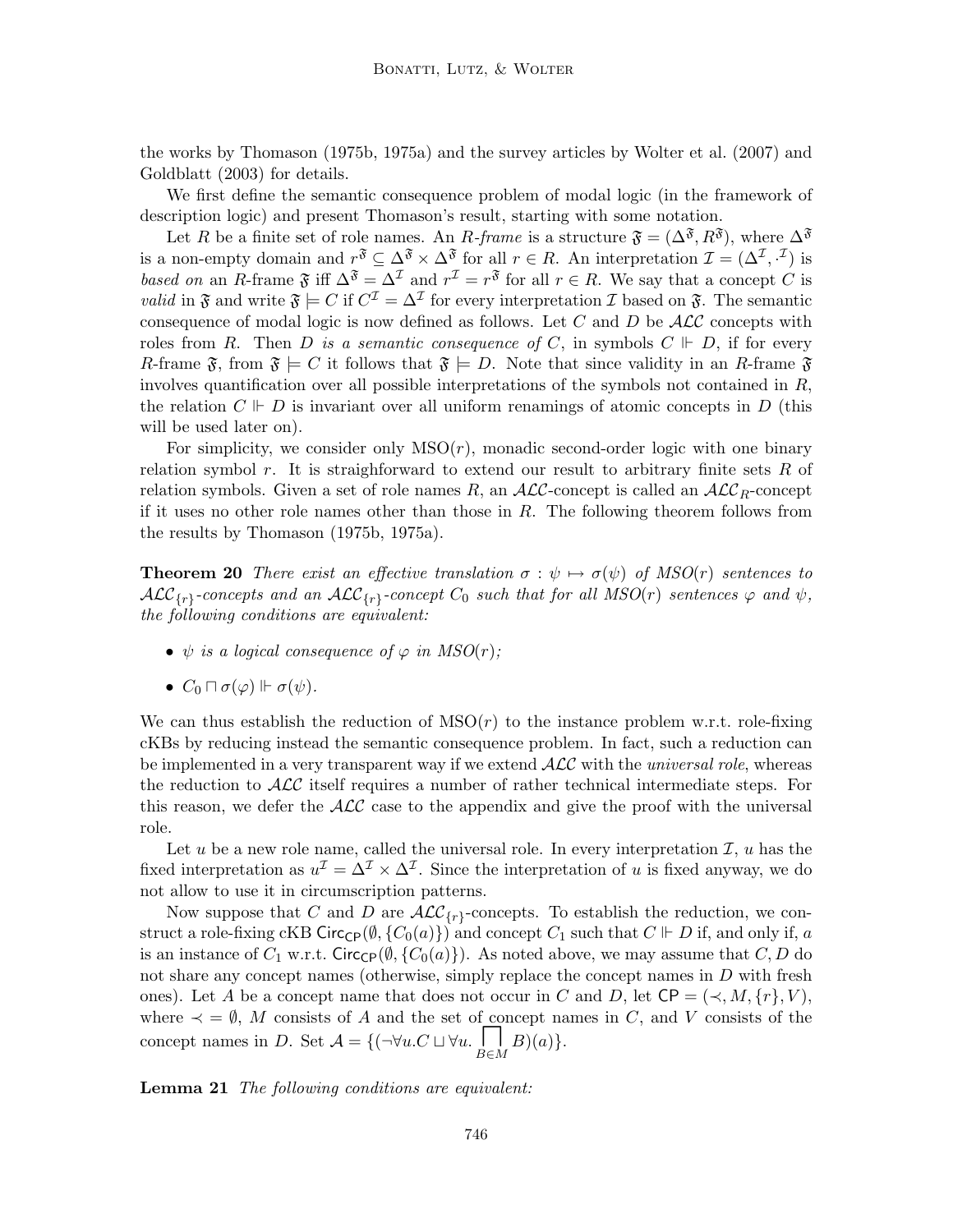- $\bullet \ C \Vdash D;$
- a is an instance of  $(\neg \forall u.C) \sqcup D$  w.r.t. Circ<sub>CP</sub>( $\emptyset$ , A).

**Proof.** To prove that Point 1 implies Point 2, assume that Point 2 does not hold. Let  $\mathcal{I}$ be a model of  $Circ_{\mathbb{CP}}(\emptyset, \mathcal{A})$  such that  $a^{\mathcal{I}} \in ((\forall u.C) \sqcap \neg D)^{\mathcal{I}}$ . Let  $\mathcal{I}$  be based on  $\mathfrak{F}$ . To prove that Point 1 does not hold, we show that  $\mathfrak{F} \models C$  and  $\mathfrak{F} \not\models D$ . The latter is easy as it is witnessed by the interpretation  $\mathcal{I}$ . To show the former, let  $\mathcal{J}$  be an interpretation based on  $\mathfrak{F}$ . We show that  $C^{\mathcal{J}} = \Delta^{\mathcal{I}}$ . First note that, since  $\mathcal{I}$  is a model of A and  $a^{\mathcal{I}} \in (\forall u.C)^{\mathcal{I}}$ , we have  $B^{\mathcal{I}} = \Delta^{\mathcal{I}}$ , for all  $B \in M$ . We now distinguish two cases:

- $B^{\mathcal{J}} = \Delta^{\mathcal{I}}$ , for all  $B \in M$ . In this case, all  $B \in M$  have the same interpretation in  $\mathcal{I}$ and  $\mathcal J$ . Thus, since all concept names in C are in M and  $\mathcal I$  and  $\mathcal J$  are based on the same frame, we obtain  $C^{\mathcal{J}} = C^{\mathcal{I}} = \Delta^{\mathcal{I}}$ .
- $B^{\mathcal{J}} \neq \Delta^{\mathcal{I}}$ , for at least one  $B \in M$ . Then  $\mathcal{J} <_{\mathsf{CP}} \mathcal{I}$ . Assume that  $C^{\mathcal{J}} \neq \Delta^{\mathcal{I}}$ . Then  $a^{\mathcal{I}} \in (\neg \forall u \ldotp C)^{\mathcal{J}}$  and  $\mathcal{J}$  is a model of A. Thus, we have derived a contradiction to the assumption that  $\mathcal I$  is a model of  $Circ_{\mathsf{CP}}(\emptyset, \mathcal A)$ .

To prove that Point 2 implies Point 1, assume that Point 1 does not hold. Consider a frame  $\mathfrak{F}$  such that  $\mathfrak{F} \models C$ , but  $\mathfrak{F} \not\models D$ . Let  $\mathcal I$  be an interpretation based on  $\mathfrak{F}$  such that  $a^{\mathcal{I}} \in (\neg D)^{\mathcal{I}}$ . We may also assume that  $B^{\mathcal{I}} = \Delta^{\mathcal{I}}$  for all  $B \in M$  (since no such B occurs in D). Then  $a^{\mathcal{I}} \in ((\forall u.C) \sqcap \neg D)^{\mathcal{I}}$  and  $\mathcal{I}$  is a model of A. It remains to show that there does not exist an  $\mathcal{I}' <_{\mathsf{CP}} \mathcal{I}$  such that  $\mathcal{I}'$  is a model of A. This is straightforward: from  $\mathfrak{F} \models C$ , we obtain that there does not exist any  $\mathcal{I}'$  such that  $a^{\mathcal{I}'} \in (\neg \forall u \cdot C)^{\mathcal{I}'}$ . Moreover, there clearly does not exist an I' such that  $B^{\mathcal{I}'} \subsetneq B^{\mathcal{I}}$  for some  $B \in M$  and  $a^{\mathcal{I}'} \in (\forall u \cdot \prod_{B \in M} B)^{\mathcal{I}'}$  $\Box$ 

We have thus proved that the logical consequence problem of  $MSO(r)$  is effectively reducible to the instance problem w.r.t. role-fixing cKBs formulated in  $\text{ALC}$  extended with the universal role. In our reduction, the TBox and preference relation are empty. In the appendix, we show how the reduction above can be modified so as to prove the same result for  $\mathcal{ALC}$ without the universal role.

**Theorem 22** The logical consequence problem of  $MSO(r)$  is effectively reducible to the instance problem w.r.t. role-fixing cKBs formulated in ALC. This even holds when the TBox and preference relation are empty.

#### 6. Circumscription with Minimized Roles

Unlike fixed concept names, fixed role names cannot be simulated using minimized role names. This is due to the fact that Boolean operators on roles are not available in standard DLs. Thus, Theorem 22 does not imply undecidability of reasoning in cKBs in which role names are allowed to be minimized, but not fixed. In this section, we investigate cKBs of this type. The formal definition is as follows.

**Definition 23** A cKB Circ<sub>CP</sub>(T, A) with CP = ( $\prec$ , M, F, V) is called role-minimizing if F contains no role names.  $\Delta$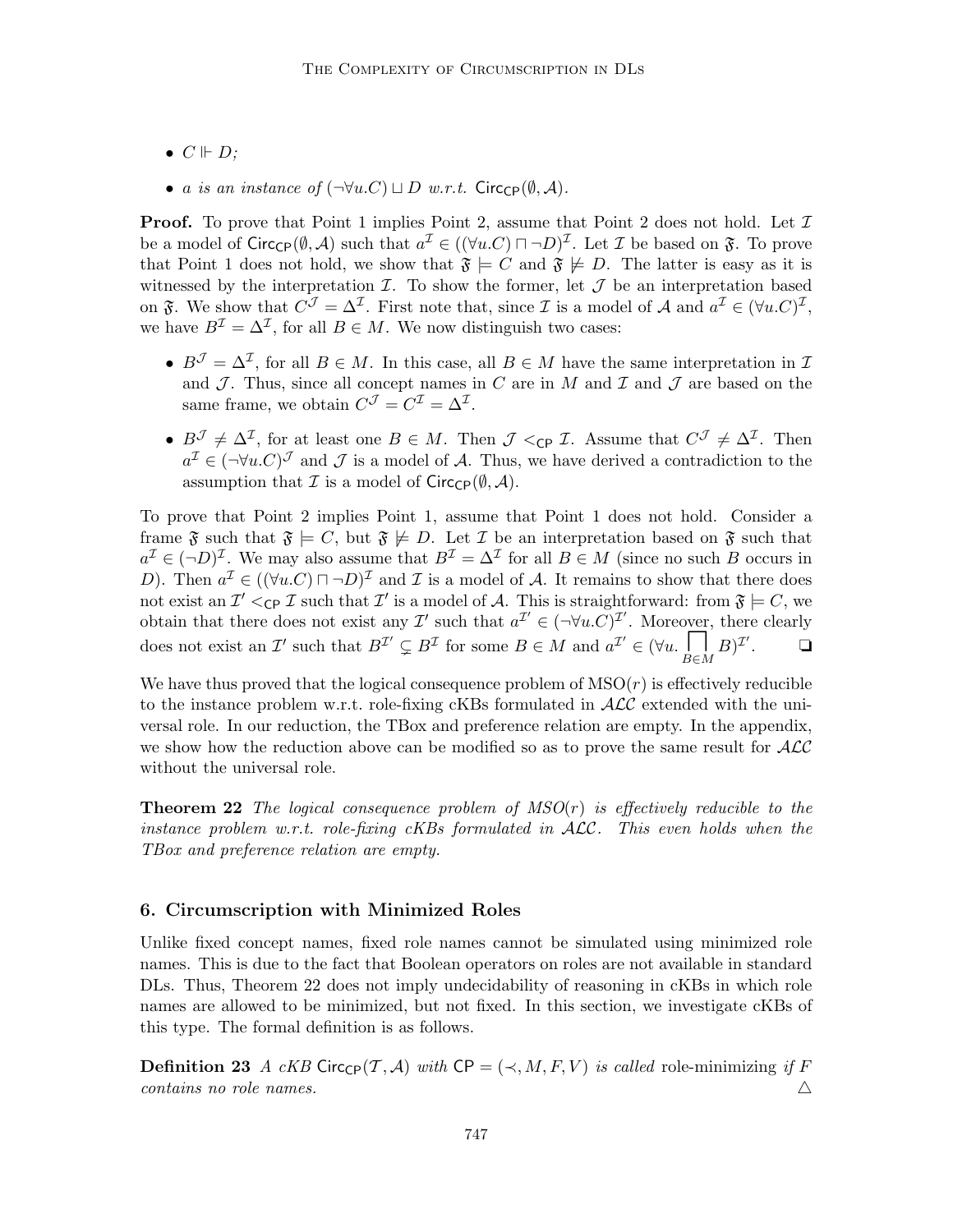We show that role-minimizing cKBs behave rather differently from concept-circumscribed KBs and from role-fixing cKBs. First, it turns out that reasoning with role-minimizing cKBs with empty TBox is NEXP<sup>NP</sup>-complete for  $\mathcal{ALCQO}$ , but undecidable for  $\mathcal{ALCI}$ . Thus, in contrast to the circumscribed KBs considered so far, we now observe a difference in complexity between  $\text{ALCQO}$  and  $\text{ALCI}$ , and even between  $\text{ALC}$  and  $\text{ALCI}$ . A second difference to the results obtained so far is that the  $NExp^{NP}$ -lower bound, which applies to cKBs formulated in  $\mathcal{ALC}$  with an empty TBox, even holds for role-minimizing cKBs in which a single role is minimized and no other predicate is fixed or minimized. This result is of interest because it shows that complexity does not drop to  $NP^{NEXP}$  if the number of minimized predicates is constant. Finally, we show that, with non-empty TBoxes, reasoning with role-minimizing cKBs becomes undecidable already for  $ALC$ .

#### 6.1 Role-minimizing cKBs With Empty TBox in  $ALCQO$

We first prove the NEXP<sup>NP</sup>-completeness result discussed above for DLs without inverse roles. We start with the upper bound. To prove it, we first establish a bounded model property using a 'selective filtration'-style argument, see e.g. Blackburn et al. (2001). The difference to the bounded model property proof given above for concept-circumscribed KBs is that, here, we do not build a quotient model of a given model by identifying nodes using an equivalence relation, but construct a submodel of a given model by *selecting* relevant nodes. In contrast to forming quotient models, this technique works only with empty TBoxes since a TBox can force us to select infinitely many nodes. Similarly, the selection technique does not work for DLs with the inverse role because, as we shall see below, inverse roles can be used to simulate TBoxes.

Recall that the *role depth*  $rd(C)$  of a concept C is defined as the nesting depth of the constructors  $(\geqslant k r D)$  and  $(\leqslant k r D)$  in C.

**Theorem 24** In  $ALCQO$ , satisfiability w.r.t. role-minimizing cKBs with empty TBox is in  $NExp^{NP}$ .

**Proof.** Let Circ<sub>CP</sub>( $\emptyset$ , A) be a role-minimizing cKB with CP = ( $\prec$ , M, F, V), and let  $C_0$  be a concept that is satisfiable w.r.t. Circ<sub>CP</sub>( $\emptyset$ , *A*). Let  $m_0$  be the maximal parameter occurring in number restrictions of  $A$  or  $C_0$ . Set

$$
n := \max(\{\text{rd}(C_0)\} \cup \{\text{rd}(C) \mid C(a) \in \mathcal{A}\}) \text{ and } m := ((m_0 + 1) \times (|\mathcal{A}| + |C_0|))^{n+1},
$$

We show that there exists a model  $\mathcal J$  of Circ<sub>CP</sub>( $\emptyset$ , A) satisfying  $C_0$  such that  $\#\Delta^{\mathcal J} \leq m$ . Let *I* be a model of  $Circ_{\mathbb{C}P}(\emptyset, \mathcal{A})$  such that there exists a  $d_0 \in C_0^{\mathcal{I}}$ . For each  $d \in \Delta^{\mathcal{I}}$ , fix a minimal set  $D(d) \subseteq \Delta^{\mathcal{I}}$  such that,

- for every concept  $(\geq k r C)$  which occurs in A or  $C_0$  with  $d \in (\geq k r C)^{\mathcal{I}}$  there exist at least k distinct  $e \in D(d)$  such that  $(d, e) \in r^{\mathcal{I}}$  and  $e \in C^{\mathcal{I}}$  and
- for every concept  $(\leq k r C)$  which occurs in A or  $C_0$  with  $d \notin (\leq k r C)^{\mathcal{I}}$  there exist at least  $k + 1$  distinct  $e \in D(d)$  such that  $(d, e) \in r^{\mathcal{I}}$  and  $e \in C^{\mathcal{I}}$ .

Clearly,  $\#D(d) \leq (m_0 + 1) \times (|C_0| + |\mathcal{A}|)$  for each  $d \in \Delta^{\mathcal{I}}$ . Next, define a set  $D_0 \subseteq \Delta^{\mathcal{I}}$  by setting

$$
D_0 := \{d_0\} \cup \{a^{\mathcal{I}} \mid a \in \mathsf{N}_1 \text{ occurs in } \mathcal{A} \text{ or } C_0\}.
$$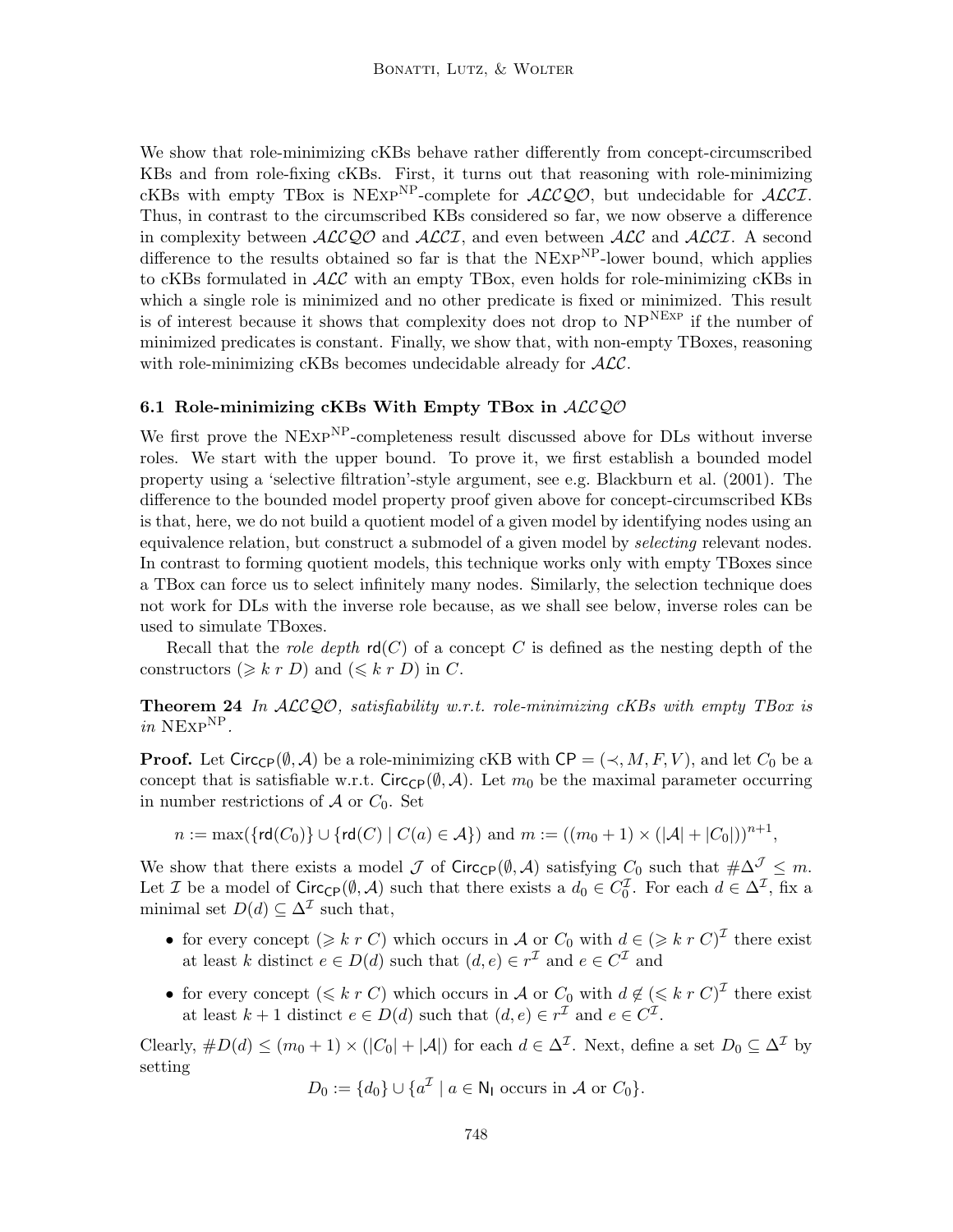Define sets  $D_i \subseteq \Delta^{\mathcal{I}}$ ,  $1 \leq i \leq n$ , inductively by

$$
D_{i+1} := (\bigcup_{d \in D_i} D(d))
$$

and set  $\Delta_n := \bigcup_{0 \leq i \leq n} D_i$ . Define an interpretation  $\mathcal{I}'$  with domain  $\Delta^{\mathcal{I}}$  as follows:

- $a^{\mathcal{I}'} = a^{\mathcal{I}}$ , for all individual names a;
- for  $r \in M \cup V$ ,  $(d, e) \in r^{\mathcal{I}'}$  if  $d \in \Delta_n \setminus D_n$ ,  $e \in D(d)$ , and  $(d, e) \in r^{\mathcal{I}}$ ;
- for  $A \in M \cup V$ ,  $A^{\mathcal{I}'} = A^{\mathcal{I}} \cap \Delta_n$ ;
- for  $A \in F$ ,  $A^{\mathcal{I}'} = A^{\mathcal{I}}$ .

A straightforward inductive argument shows that  $\mathcal{I}'$  is a model of  $\mathcal{A}$  such that  $d_0 \in C_0^{\mathcal{I}'}$  $\begin{smallmatrix} 1' \ 0 \end{smallmatrix}$  . Note that we did not change the interpretation of the  $A \in F$ . Moreover, we have  $p^{\mathcal{I}'} \subseteq p^{\mathcal{I}}$ for every  $p \in M$ . Together with the fact that  $\mathcal{I}'$  is a model of  $\mathcal{A}$  and  $\mathcal{I}' \nless_{\mathsf{CP}} \mathcal{I}$ , we even get  $p^{\mathcal{I}'}=p^{\bar{\mathcal{I}}}$  for every  $p\in M$ . It follows that  $\mathcal{I}'$  is a model for Circ<sub>CP</sub>( $\emptyset$ , A) because  $\mathcal{J}<_{\text{CP}}\mathcal{I}'$ would imply  $\mathcal{J} <_{\mathsf{CP}} \mathcal{I}$ .

Note that  $r^{\mathcal{I}}' \subseteq \Delta_n \times \Delta_n$ , for every role r. Now define an interpretation  $\mathcal{J}$  with domain  $\Delta^{\mathcal{J}} = \Delta_n$  by putting

- $A^{\mathcal{J}} = A^{\mathcal{I}'} \cap \Delta_n$ , for every concept name A;
- $r^{\mathcal{J}} = r^{\mathcal{I}'},$  for every role name r;
- $a^{\mathcal{J}} = a^{\mathcal{I}}$ , for every individual name a from A or  $C_0$ .

We still have that  $\mathcal J$  is a model for  $\mathcal A$  satisfying  $C_0$ . Moreover, any interpretation  $\mathcal J' <_{\mathsf{CP}} \mathcal J$ satisfying A can be easily extended to an interpretation  $\mathcal{I}''<_{\mathsf{CP}} \mathcal{I}'$  satisfying A. Hence, no such interpretation exists and  $\mathcal J$  is a model for Circ<sub>CP</sub>( $\emptyset, \mathcal A$ ). From  $\#\Delta_n \leq m$  we derive  $\#\Delta^{\mathcal{J}} \leq m$ .

The proof of the NEXP<sup>NP</sup>-upper bound is now exactly the same as the proof of Theorem 10; it suffices to replace the bound  $2^{4k}$  for the size of interpretations by the bound m.  $\Box$ 

We now give a lower bound matching the upper bound of Theorem 24.

**Theorem 25** In ALC, satisfiability w.r.t. role-minimizing cKBs with empty TBox is NEXP<sup>NP</sup>hard. This holds even if there is only one minimized role name and no fixed prediates

**Proof.** By Theorem 15, in  $ALC$  it is NEXP<sup>NP</sup>-hard to decide whether a concept  $C_0$  is satisfiable w.r.t. Circ<sub>CP</sub>( $(\emptyset, \mathcal{A})$ , where CP =  $(\emptyset, M, \emptyset, V)$  and M contains concept names only. Clearly, it is still NExp<sup>NP</sup>-hard to decide whether there exists a common model of  $C_0$  and Circ<sub>CP</sub>( $(\emptyset, \mathcal{A})$ ) of size at least  $\#M$ . Thus, it is sufficient to provide a polynomial reduction of this problem to the satisfiability problem w.r.t.  $\alpha$ KBs in  $\mathcal{ALC}$  with a single minimized role and all remaining predicates varying. Suppose  $C_0$  and Circ<sub>CP</sub>( $\emptyset$ , A) are given. Let  $M = \{A_1, \ldots, A_k\}$  and take

• two fresh role names  $r_0, r_1$ ;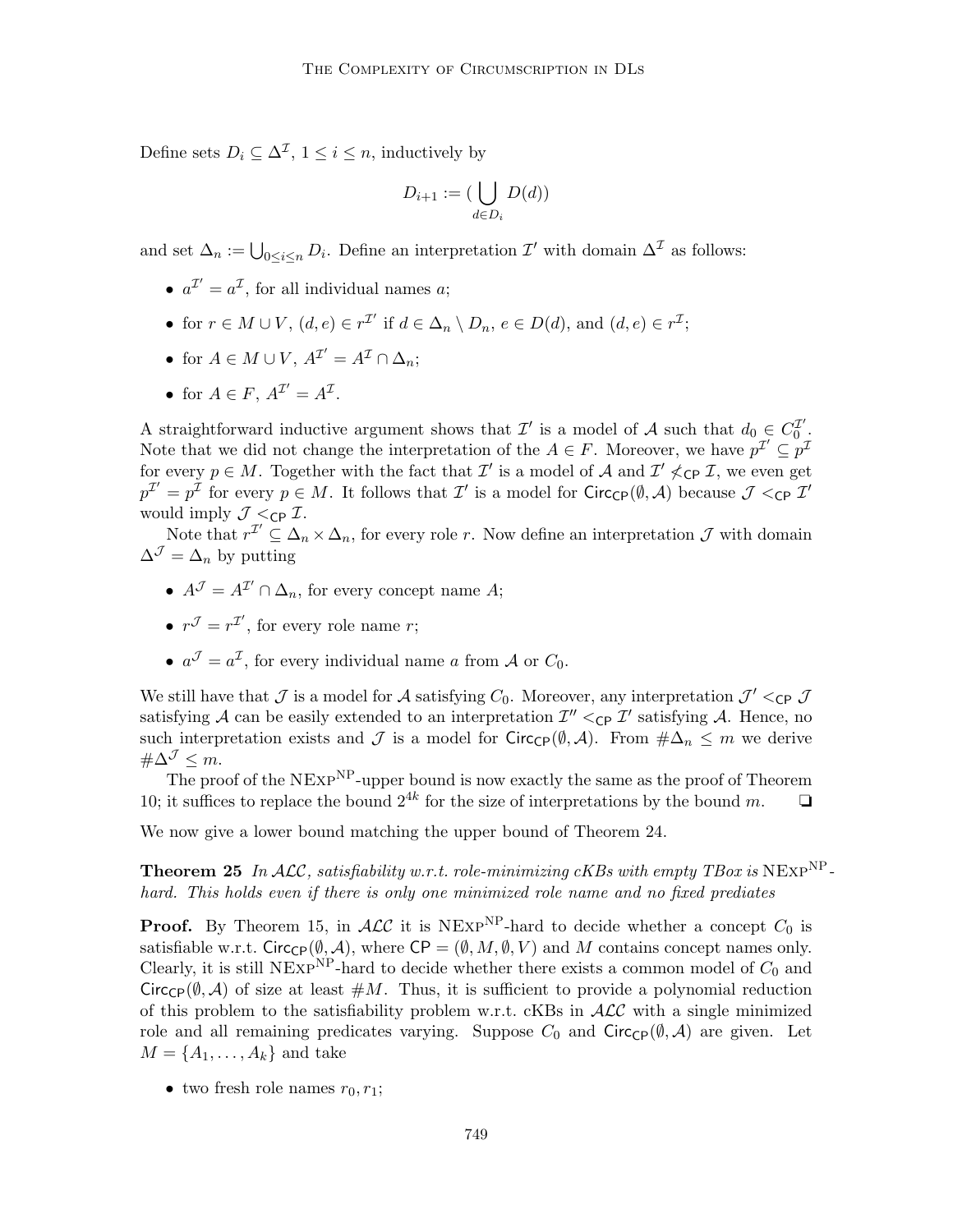• Boolean concepts  $C_1, \ldots, C_k$  built using fresh concept names  $B_1, \ldots, B_k$  such that every  $C_i$ ,  $i \leq k$ , is satisfiable and every  $C_i \sqcap C_j$ ,  $i \neq j$ , is unsatisfiable. One can take, for example,  $C_i = B_1 \sqcap \cdots \sqcap B_{i-1} \sqcap \neg B_i \sqcap B_{i+1} \sqcap \cdots \sqcap B_k$ , for  $i \leq k$ .

Let  $\mathsf{CP}' = (\emptyset, \{r_0\}, \emptyset, V \cup \{B_1, \ldots, B_k, r_1\})$  and define  $\mathcal{A}'$  and  $C'_0$  as the result of replacing, in A and  $C_0$ , every occurrence of  $A_i$  by  $\exists r_0.C_i$ , for  $i \leq k$ . Finally, set  $\mathcal{A}^* = \mathcal{A}' \cup {\exists r_1.C_i(a)}$  $i \leq k$ . We show the following:

(\*)  $C_0$  is satisfiable w.r.t. Circ<sub>CP</sub>( $\emptyset$ , A) in a model of size at least  $\#M$  if, and only if,  $C'_0$  is satisfiable w.r.t.  $Circ_{\mathsf{CP}'}(\emptyset, \mathcal{A}^*)$ .

Let *I* be a model of  $Circ_{\mathbb{CP}}(\emptyset, \mathcal{A})$  and  $C_0$  of size at least  $\#M$ . Define an interpretation  $\mathcal{I}'$ with domain  $\Delta^{\mathcal{I}}$  by extending  $\mathcal{I}$  as follows: take mutually distinct  $d_1, \ldots, d_k \in \Delta^{\mathcal{I}}$  and interpret  $B_1, \ldots, B_k, r_0, r_1$ , and a in such a way that

- $C_i^{\mathcal{I}'} = \{d_i\}$ , for  $i \leq k$ ,
- $r_0^{\mathcal{I}'} = \{ (d, d_i) \mid d \in A_i^{\mathcal{I}}, i \leq k \},\$
- $a^{\mathcal{I}}=d_1,$

• 
$$
r_1^{\mathcal{I}'} = \{(d_1, d_1), \ldots, (d_1, d_k)\}.
$$

It is readily checked that  $\mathcal{I}'$  is a model of  $C'_0$  and  $\text{Circ}_{\text{CP'}}(\emptyset, \mathcal{A}^*).$ 

Conversely, let  $\mathcal{I}$  be a model of Circ<sub>CP'</sub> $(\emptyset, \mathcal{A}^*)$  and  $C'_0$ . Define an interpretation  $\mathcal{I}'$  by extending  $\mathcal I$  with  $A_i^{\mathcal I'} = (\exists r_0.C_i)^{\mathcal I}$ , for  $i \leq k$ . It is readily checked that  $\mathcal I'$  is a model of  $C_0$ and  $Circ_{\mathsf{CP}}(\emptyset, \mathcal{A}).$   $\Box$ 

#### 6.2 Role-minimizing cKBs With Nonempty TBox

In the bounded model property proof above, it is important that the selection of nodes stops after *n* iterations with the set  $\Delta_n$ , where *n* is the maximum of the role depths of the concepts in the ABox and the concept  $C$  we want to satisfy. Such a bound for the selection of nodes does not exist if the TBox is non-empty, and we now show that reasoning w.r.t. role-minimizing cKBs is indeed undecidable in this case. The proof is by a reduction of the  $N \times N$ -tiling problem (Berger, 1966).

**Definition 26** A tiling problem is a quadruple triple  $P = (T, H, V)$ , where T is a finite set of tile types and  $H, V \subseteq T \times T$  are the horizontal and vertical matching conditions. A solution to P is a mapping  $\tau : \mathbb{N} \times \mathbb{N} \to T$  such that

- $(\tau(i, j), \tau(i+1, j)) \in H$  for all  $i, j \geq 0$ ;
- $(\tau(i, j), \tau(i, j+1)) \in V$  for all  $i, j \geq 0$ .

 $\triangle$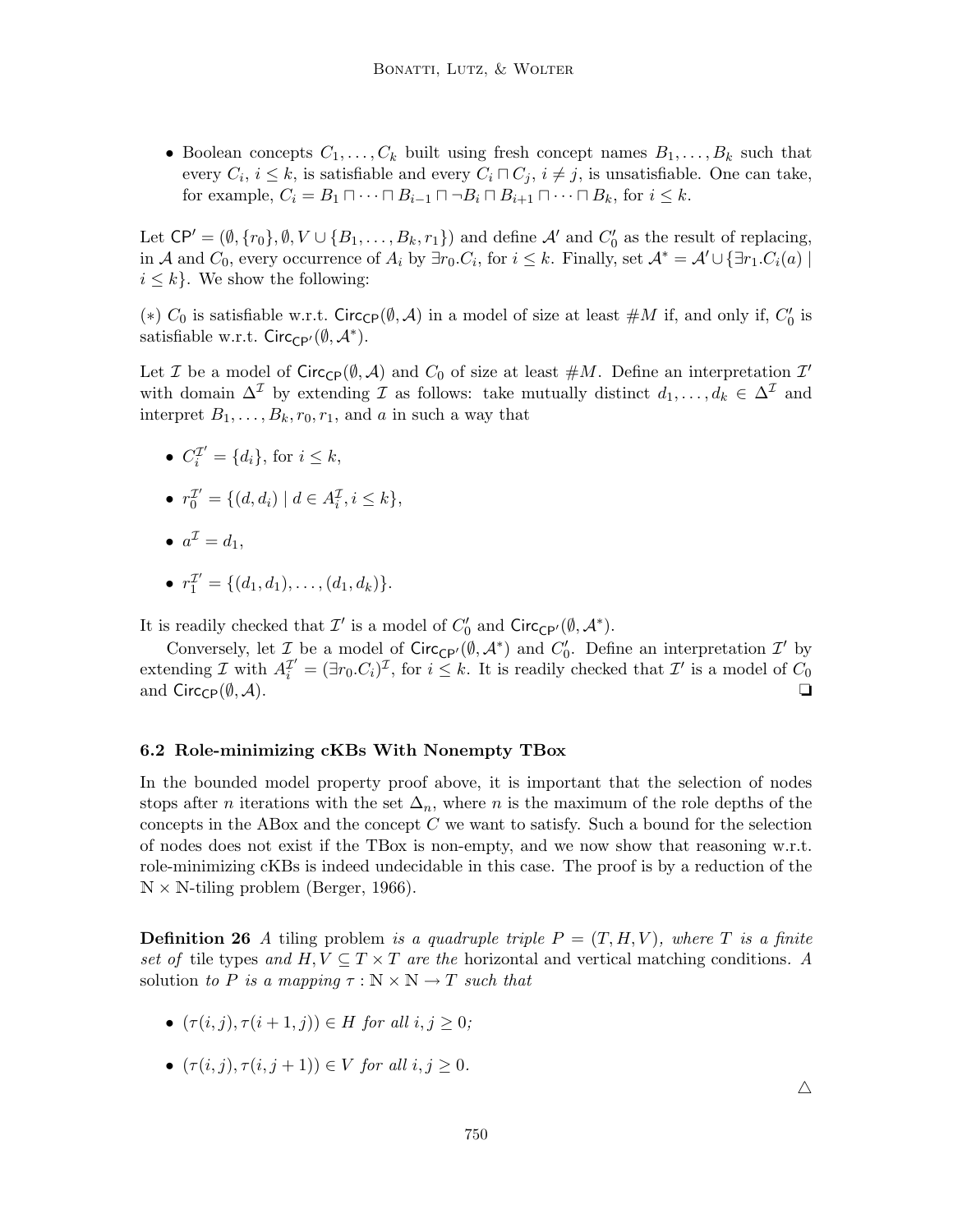Let  $P = (T, H, V)$  be an instance of the tiling problem. We define a TBox  $T_P$  as follows:

$$
\top \quad \sqsubseteq \quad \exists x. \top \sqcap \exists y. \top \tag{66}
$$

$$
\top \quad \sqsubseteq \quad \bigsqcup_{t \in T} \left( A_t \sqcap \bigcap_{t' \in T, t \neq t'} \neg A_{t'} \right) \tag{67}
$$

$$
\top \quad \sqsubseteq \quad \prod_{t \in T} \left( A_t \to \bigcup_{(t,t') \in H} \forall x. A_{t'} \right) \sqcap \prod_{t \in T} \left( A_t \to \bigcup_{(t,t') \in V} \forall y. A_{t'} \right) \tag{68}
$$

$$
\top \quad \sqsubseteq \quad N \sqcup (\exists x. \exists y. B \sqcap \exists y. \exists x. \neg B) \tag{69}
$$

$$
\neg N \quad \sqsubseteq \quad D \tag{70}
$$

$$
D \quad \supseteq \quad \exists x. D \sqcup \exists y. D \tag{71}
$$

$$
D \quad \sqsubseteq \quad \forall x. D \sqcap \forall y. D \tag{72}
$$

Let  $\mathsf{CP} = (\emptyset, M, \emptyset, V)$  be the circumscription pattern in which  $V = \{B, D\}$  and M consists of the remaining concept and role names.

**Lemma 27** Circ<sub>CP</sub> $(T_P, \emptyset) \not\models D(a)$  iff P has a solution.

**Proof.** Assume that P has a solution  $\tau$ . Define an interpretation  $\mathcal I$  as follows:

$$
\begin{array}{rcl}\n\Delta^{\mathcal{I}} & := & \mathbb{N} \times \mathbb{N} \\
x^{\mathcal{I}} & := & \{((i,j),(i+1,j)) \mid i,j \ge 0\} \\
y^{\mathcal{I}} & := & \{((i,j),(i,j+1)) \mid i,j \ge 0\} \\
A_t^{\mathcal{I}} & := & \{(i,j) \in \Delta^{\mathcal{I}} \mid \tau(i,j) = t\} \\
N^{\mathcal{I}} & := & \Delta^{\mathcal{I}} \\
B^{\mathcal{I}} & := & \{(i,j) \in \Delta^{\mathcal{I}} \mid i > 0 \text{ and } j > 0\} \\
D^{\mathcal{I}} & := & \emptyset \\
a^{\mathcal{I}} & := & (0,0)\n\end{array}
$$

It is straightforward to verify that  $\mathcal I$  is a model of  $\mathcal T_P$ . Additionally, we clearly have  $a^{\mathcal I}\notin D^{\mathcal I}$ . It thus remains to show that there is no model  $\mathcal J$  of  $\mathcal T_P$  with  $\mathcal J \lt_{\text{CP}} \mathcal I$ . Assume there is such a  $J$ . Since all concept and role names except  $D$  and  $B$  are minimized, it follows that

- 1.  $x^{\mathcal{I}} = x^{\mathcal{J}}$  and  $y^{\mathcal{I}} = y^{\mathcal{J}}$  because  $\mathcal{J}$  is a model of (66);
- 2.  $A_t^{\mathcal{I}} = A_t^{\mathcal{J}}$  for all  $t \in T$  because of Point 1 and  $\mathcal{J}$  is a model of (67);
- 3.  $N^{\mathcal{I}} = N^{\mathcal{J}}$  because, no matter what  $B^{\mathcal{J}}$  is, by Point 1 we have

$$
(\exists x.\exists y.B \sqcap \exists y.\exists x.\neg B)^{\mathcal{J}} = \emptyset.
$$

Thus and because  $\mathcal J$  is a model of (69),  $N^{\mathcal I} = N^{\mathcal J}$ .

Thus,  $\mathcal I$  and  $\mathcal J$  differ at most in the interpretation of the concept names  $D$  and  $B$ , which are varying. This is a contradiction to  $\mathcal{J} <_{\mathsf{CP}} \mathcal{I}$ .

Conversely, assume that  $Circ_{\mathbb{CP}}(\mathcal{T}_P, \emptyset) \not\models D(a)$ , and let  $\mathcal I$  be a model of  $Circ_{\mathbb{CP}}(\mathcal{T}_P, \emptyset)$  with  $a^{\mathcal{I}} \notin D^{\mathcal{I}}$ . By induction on  $i + j$ , we define a mapping  $\pi$  that assigns to each  $(i, j) \in \mathbb{N} \times \mathbb{N}$ an element  $\pi(i, j) \in \Delta^{\mathcal{I}}$  such that for all  $i, j \geq 0$ , we have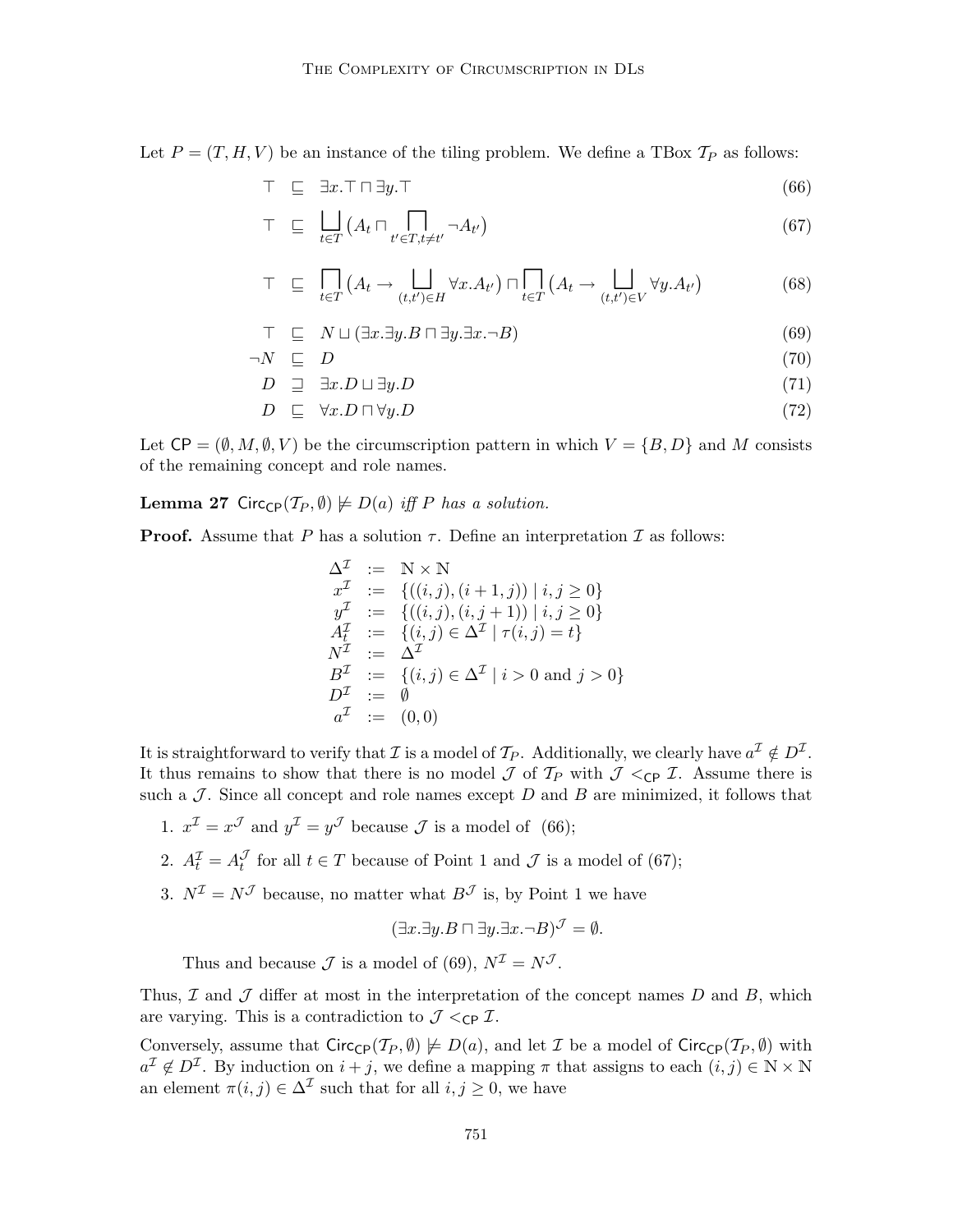- 1.  $(\pi(i,j), \pi(i+1,j)) \in x^{\mathcal{I}};$
- 2.  $(\pi(i,j), \pi(i,j+1)) \in y^{\mathcal{I}};$

To start, set  $\pi(0,0) = a^{\mathcal{I}}$ . In the  $\ell$ -th step, we do the following:

- Select a  $d \in \Delta^{\mathcal{I}}$  such that  $(\pi(0, \ell 1), d) \in y^{\mathcal{I}}$  and put  $\pi(0, \ell) := d$ . Such a d exists since  $\mathcal I$  is a model of (66).
- Select a  $d \in \Delta^{\mathcal{I}}$  such that  $(\pi(\ell 1, 0), d) \in x^{\mathcal{I}}$  and put  $\pi(\ell, 0) := d$ . Again, such a d exists since  $\mathcal I$  is a model of (66).
- Now let  $i, j > 0$  such that  $i + j = \ell$ . Since I is a model of (66), there are  $d, d' \in \Delta^{\mathcal{I}}$ such that  $(\pi(i-1,j),d) \in x^{\mathcal{I}}$  and  $(\pi(i,j-1),d') \in y^{\mathcal{I}}$ . We show that  $d = d'$ , and then set  $\pi(i, j) := d$ .

Assume to the contrary that  $d \neq d'$ . By (70)–(72) and since  $a^{\mathcal{I}} \notin D^{\mathcal{I}}$ , we have  $\pi(i-1,j-1) \in N^{\mathcal{I}}$ . Define a new interpretation  $\mathcal J$  that is obtained from  $\mathcal I$  by the following modifications:

 $- \pi(i-1, j-1)$  is removed from  $N^{\mathcal{I}}$ ; − let  $d' \in B^{\mathcal{J}}$  and  $d \notin B^{\mathcal{J}}$ ;  $-$  let  $D^{\mathcal{J}} = \Delta^{\mathcal{I}}$ .

Clearly,  $\mathcal{J} <_{\text{CP}} \mathcal{I}$ . To obtain a contradiction against  $\mathcal{I}$  being a model of Circ<sub>CP</sub>( $\mathcal{T}_P, \emptyset$ ), it thus remains to show that  $\mathcal J$  is a model of  $\mathcal T_P$ . It suffices to consider (69) to (72), the only concept inclusions referring to  $N$ ,  $B$ , and  $D$ . The axioms (70) to (72) hold because  $D^{\mathcal{J}} = \Delta^{\mathcal{I}}$ . To show (69), let  $e \in \Delta^{\mathcal{I}}$ . We show that  $e \in C^{\mathcal{J}}$  for C the concept on the right hand side of (69). Clearly,  $e \in C^{\mathcal{J}}$  since  $e \in C^{\mathcal{I}}$ , if e is not  $\{x, y, x^-, y^-\}$ reachable from  $a^{\mathcal{I}}$ . We have  $e \in N^{\mathcal{I}}$  if e is  $\{x, y, x^-, y^-\}$ -reachable from  $a^{\mathcal{I}}$ , because otherwise we would have  $a^{\mathcal{I}} \in D^{\mathcal{I}}$  by axioms (70) to (72). Thus,  $e \in N^{\mathcal{J}} \subseteq C^{\mathcal{J}}$  if  $e \neq \pi(i-1, j-1)$ . Finally,  $\pi(i-1, j-1) \in C^{\mathcal{J}}$ , by definition of  $B^{\mathcal{J}}$ .

Now define a mapping  $\tau : \mathbb{N} \times \mathbb{N} \to T$  by setting  $\tau(i, j) := t$  if  $\pi(i, j) \in A_t$ . By (67), this mapping is well-defined. By (68), it satisfies the horizontal and vertical matching conditions. Thus, P has a solution.

Thus, we have shown the following result.

**Theorem 28** In  $ALC$ , satisfiability w.r.t role-minimizing cKBs is undecidable.

#### 6.3 Reasoning in Role-minimizing cKBs With Empty TBox in  $ALCI$

We prove undecidability of reasoning in role-minimizing cKBs with empty TBox in  $\mathcal{ALCI}$ . The proof uses the "spy-point" technique (Areces, Blackburn, & Marx, 1999); namely, we show that ABoxes can simulate TBox reasoning by employing inverse roles and a simulation of nominals by circumscription. Using this idea the proof is rather similar to the proof of Theorem 28.

❏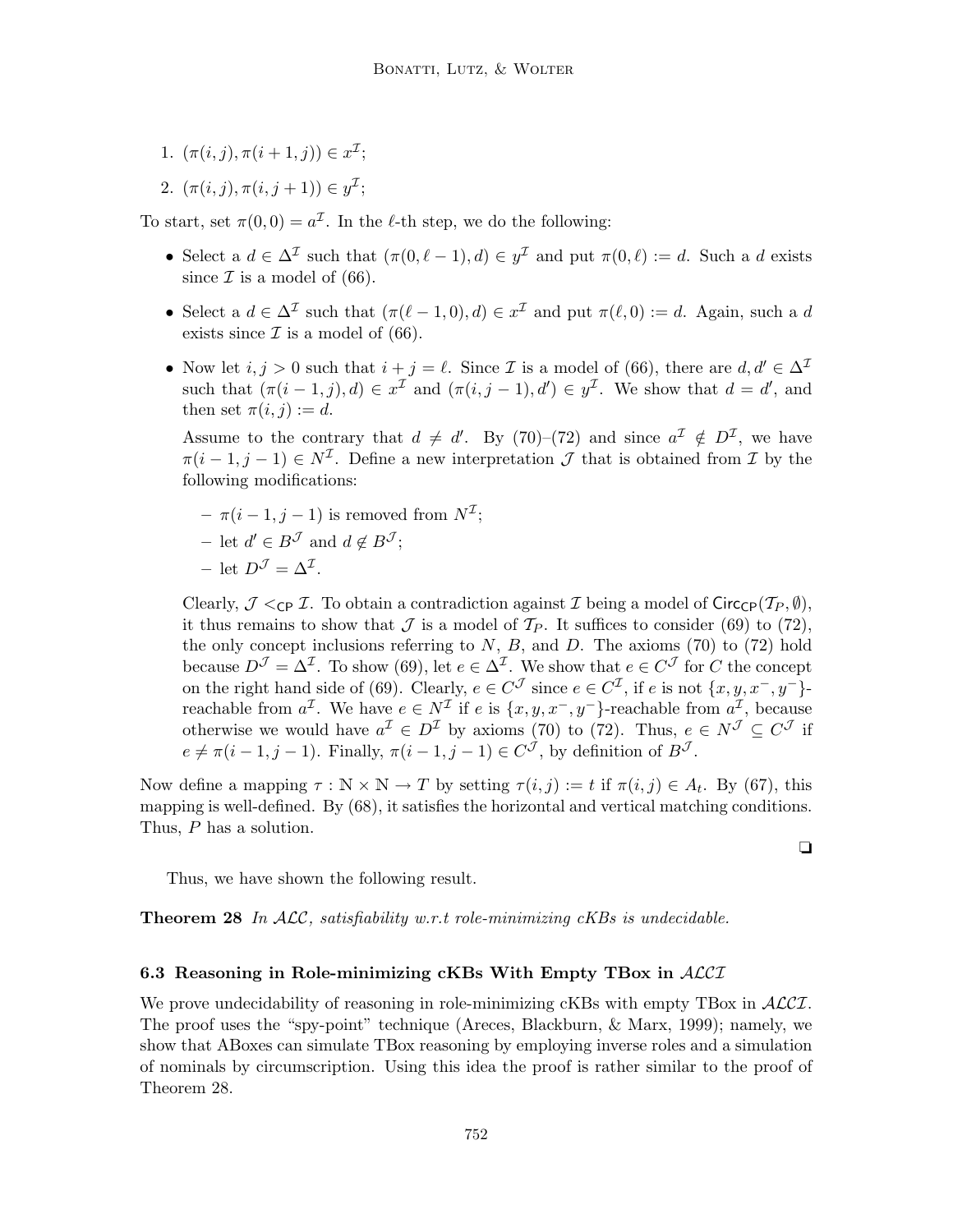Let P be an instance of the tiling problem and consider the cKB Circ $\mathsf{C}_{\mathsf{P}}(\mathcal{T}_P, \emptyset)$  defined in the proof of Lemma 27. We simulate its TBox axioms  $C \subseteq C'$  by ABox assertions  $((C \to C') \sqcap \forall r_0.(C \to C'))(a)$  and enforcing the role  $r_0$  to connect all relevant points to a. This is achieved by forcing all relevant points in the domain to satisfy  $\exists r_0^- \cdot \{a\}$ . Since we do not have nominals in the language we use a concept name  $A$  instead of  $\{a\}$  and ensure that it behaves like a nominal. We now present the details.

For the sake of readability, we write concept assertions  $C(a)$  in the form  $a: C$  and we set  $\forall^1 \{r\}$ . $C = C \sqcap \forall r$ .C. Let A, B', and N' be fresh concept names and  $r_0$  be a fresh role name not occurring in  $\mathcal{T}_P$ . Then  $\mathcal{A}_P$  consists of the assertions

$$
a: \forall^1 \{r_0\}.(C \to C'),\tag{73}
$$

for  $C \sqsubseteq C' \in \mathcal{T}_P$ ,

$$
a:A, \quad a: \forall^{1}\{r_{0}\}.\prod_{s=x,y} \forall s.\exists r_{0}^{-}.A,
$$
 (74)

$$
a: \forall^1 \{r_0\}.\left(N' \sqcup \left(\left((A \sqcap B') \sqcup \exists r_0^-(A \sqcap B')\right) \sqcap \bigsqcup_{s=x,y} \exists s. \exists r_0^-(A \sqcap \neg B')\right)\right) \tag{75}
$$

$$
a: \forall^1 \{r_0\}. (\neg N' \to D), \quad a: \exists r_0.D \to D \tag{76}
$$

Now let  $\mathsf{CP} = (\emptyset, M, \emptyset, \{D, B, B'\})$ , where M consists of all concept and role names distinct from  $D, B$ , and  $B'$ .

#### **Lemma 29** Circ<sub>CP</sub> $(\emptyset, \mathcal{A}_P) \not\models D(a)$  iff P has a solution.

**Proof.** Assume P has a solution  $\tau$ . Take the interpretation I from the proof of Lemma 27 expanded by

$$
A^{\mathcal{I}} = \{(0,0)\}, \quad N'^{\mathcal{I}} = \Delta^{\mathcal{I}}, \quad B'^{\mathcal{I}} = \emptyset, \quad r_0^{\mathcal{I}} = \{(a^{\mathcal{I}}, d) \mid d \in \Delta^{\mathcal{I}}\}.
$$

We show that I is a model of  $Circ_{\mathbb{C}P}(\emptyset, \mathcal{A}_P)$ . Clearly, I is a model of  $\mathcal{A}_P$ . Thus it remains to show that there is no model  $\mathcal J$  of  $\mathcal A_P$  with  $\mathcal J <_{\mathsf{CP}} \mathcal I$ . Assume there exists  $\mathcal J <_{\mathsf{CP}} \mathcal I$  which is a model of  $\mathcal{A}_P$ . As A is minimized and by (74),  $\mathcal{A}^{\mathcal{J}} = \{(0,0)\}\$ . It follows from axiom (66) encoded in (73) that  $((0,0),(1,0)) \in x^{\mathcal{J}}$  and  $((0,0),(0,1)) \in y^{\mathcal{J}}$ . Now one can prove by induction on  $\ell > 0$  using again the axiom (66) encoded in (73) and (74) that for all  $(i, j)$ with  $i + j = \ell_j ((0, 0), (i, j)) \in r_0^{\mathcal{J}}$  and  $((i, j), (i + 1, j)) \in x^{\mathcal{J}}$ ,  $((i, j), (i, j + 1)) \in y^{\mathcal{J}}$ . It follows that  $x^{\mathcal{J}} = x^{\mathcal{I}}$  and  $y^{\mathcal{J}} = y^{\mathcal{I}}$ . Also observe that  $N'^{\mathcal{J}} = \Delta^{\mathcal{I}}$  because, no matter how  $B'$  is interpreted,

$$
\left(\big((A \sqcap B') \sqcup \exists r_0^-(A \sqcap B')\big) \sqcap \bigsqcup_{s=x,y} \exists s. \exists r_0^-(A \sqcap \neg B')\right)^{\mathcal{J}} = \emptyset.
$$

Now one can prove similarly to the proof of Lemma 27 that  $\mathcal J$  can only differ from  $\mathcal I$  in the interpretation of  $B, B',$  and  $D$ , which is a contradiction.

Conversely, suppose  $\mathcal I$  is a model of  $Circ_{\mathbb C}(\emptyset,\mathcal A_P)$  with  $a^{\mathcal I}\notin D^{\mathcal I}$ . We first show that  $(a^{\mathcal{I}}, d) \in r_0^{\mathcal{I}}$  whenever  $d \neq a^{\mathcal{I}}$  and d is  $\{x, y\}$ -reachable in  $\mathcal{I}$  from  $a^{\mathcal{I}}$  in a finite number of steps. Assume that this is not the case. Then there exist  $d, d' \in \Delta^{\mathcal{I}}$  such that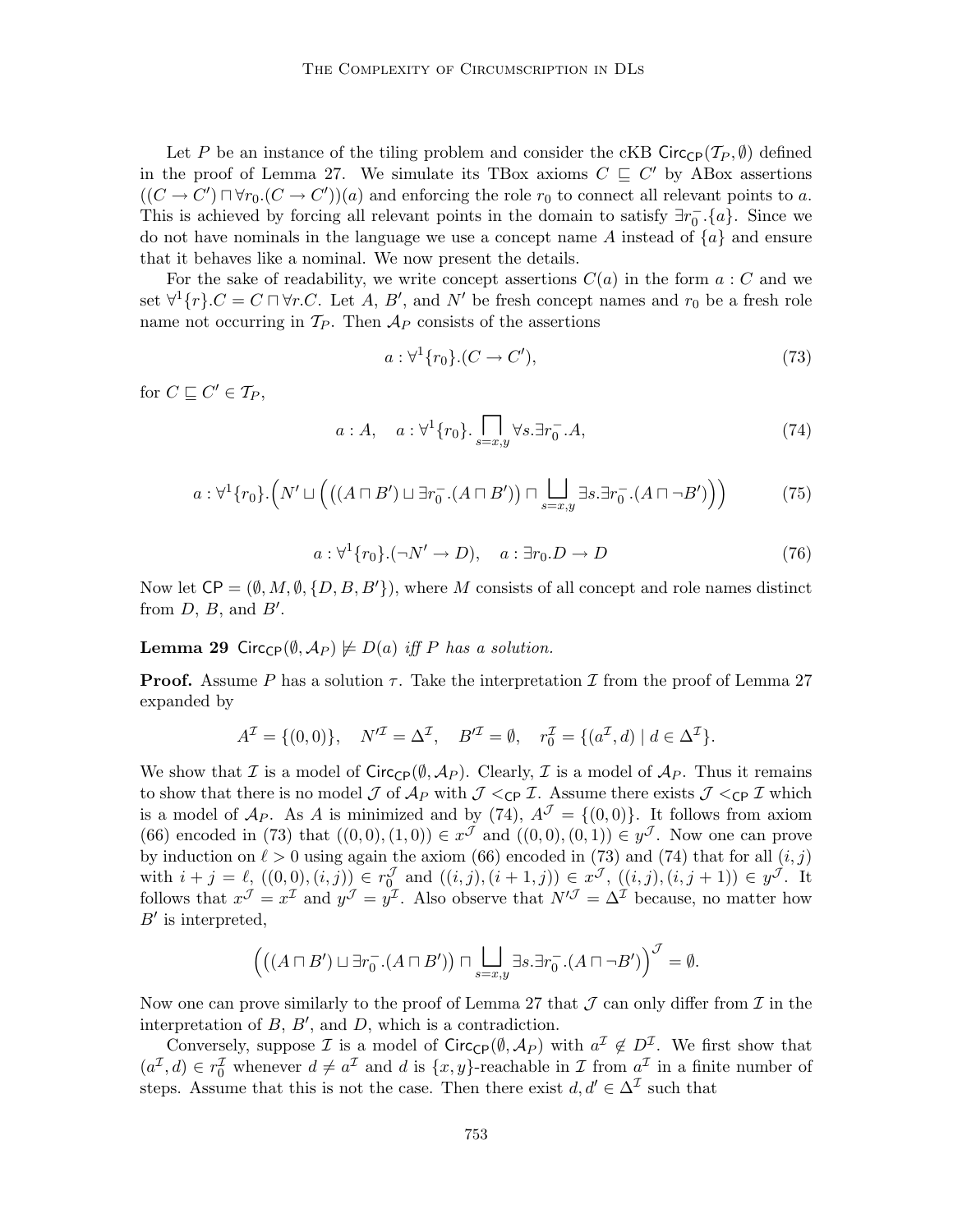- $d = a^{\mathcal{I}}$  or  $(a^{\mathcal{I}}, d) \in r_0^{\mathcal{I}},$
- $(d, d') \in x^{\mathcal{I}}$  or  $(d, d') \in y^{\mathcal{I}}$ ,
- $(a, d') \notin r_0^{\mathcal{I}}$ .

By (74), there exists  $d'' \in \Delta^{\mathcal{I}}$  such that  $a^{\mathcal{I}} \neq d'', (d'', d') \in r_0^{\mathcal{I}}$ , and  $d'' \in A^{\mathcal{I}}$ . Observe that By (14), there exists  $a \in \Delta$  such that  $a \neq a$ ,  $(a', a) \in r_0$ , and  $a \in A$ . Observe the  $d \in N^{\mathcal{I}}$  by (76) and  $a^{\mathcal{I}} \notin D^{\mathcal{I}}$ . Define a new interpretation  $\mathcal{J}$  by modifying  $\mathcal{I}$  as follows:

- d is removed from  $N'^{\mathcal{I}}$ ;
- let  $a^{\mathcal{I}} \in B'^{\mathcal{J}}$  and  $d'' \notin B'^{\mathcal{J}}$ ;
- let  $D^{\mathcal{J}} = \Delta^{\mathcal{I}}$ .

Clearly  $\mathcal{J} \leq_{\text{CP}} \mathcal{I}$ . To obtain a contradiction it is thus sufficient to show that  $\mathcal{J}$  is a model of  $\mathcal{A}_P$ . Clearly, all assertion in  $\mathcal{A}_P$  containing neither D, B', nor N' are satisfied in J. For the remaining assertions except (75), it follows from  $D^{\mathcal{J}} = \Delta^{\mathcal{I}}$  that they are satisfied in  $\mathcal{J}$ . Finally, for (75), observe that  $N'^{\mathcal{I}} \supseteq \{a^{\mathcal{I}}\} \cup \{e \mid (a^{\mathcal{I}}, e) \in r_0^{\mathcal{I}}\}$  because  $a \notin D^{\mathcal{I}}$  and assertions (76). Thus, by definition of  $N^{J}$ , we only have to consider the point d removed from  $N^{J}$ . But  $d \in \left( ((A \sqcap B') \sqcup \exists r_0^-(A \sqcap B')) \sqcap \bigsqcup_{s=x,y}^{\bullet} \exists s. \exists r_0^-(A \sqcap \neg B') \right)^{\mathcal{J}}$  by definition of  $\mathcal{J}$ .

Now one can use the assertions (73) to construct a solution  $\tau$  of P in the same way as in the proof of Lemma 27. ❏

We have thus proved the following result.

**Theorem 30** In ALCI, satisfiability w.r.t. role-minimizing cKBs with empty TBox is undecidable.

# 7. Related Work

We have already pointed out in the introduction that circumscription is just one of several possible approaches to nonmonotonic DLs and that, in order to achieve decidability, each of these approaches has to adopt a suitable restriction on the expressive power of the DL component, on the non-monotonic features, or on the interaction of the DL and its nonmonotonic features. In this section, we survey the existing approaches, discuss the adopted restrictions, and relate them to DLs with circumscription whenever possible. However, we point out that a full-fledged formal comparison of the different approaches is a serious research endeavor of its own and outside the scope of this paper. The main approaches to nonmonotonic DLs (excluding those relying on the integration of DLs and logic programming) are summarized in Table 1, where 'n.a.' stands for 'not analyzed' and the 'specificity' column states whether a formalism is equipped with a priority mechanism based on the the specificity (i.e., subsumption) of concepts.

We start with two early approaches based on circumscription. In the work by Brewka (1987), a frame system is given a nonmonotonic semantics based on circumscription. The focus is on showing the appropriateness of the proposed semantics, and the decidability and complexity of reasoning is not analyzed. Cadoli et al. (1990), apply circumscription to a DL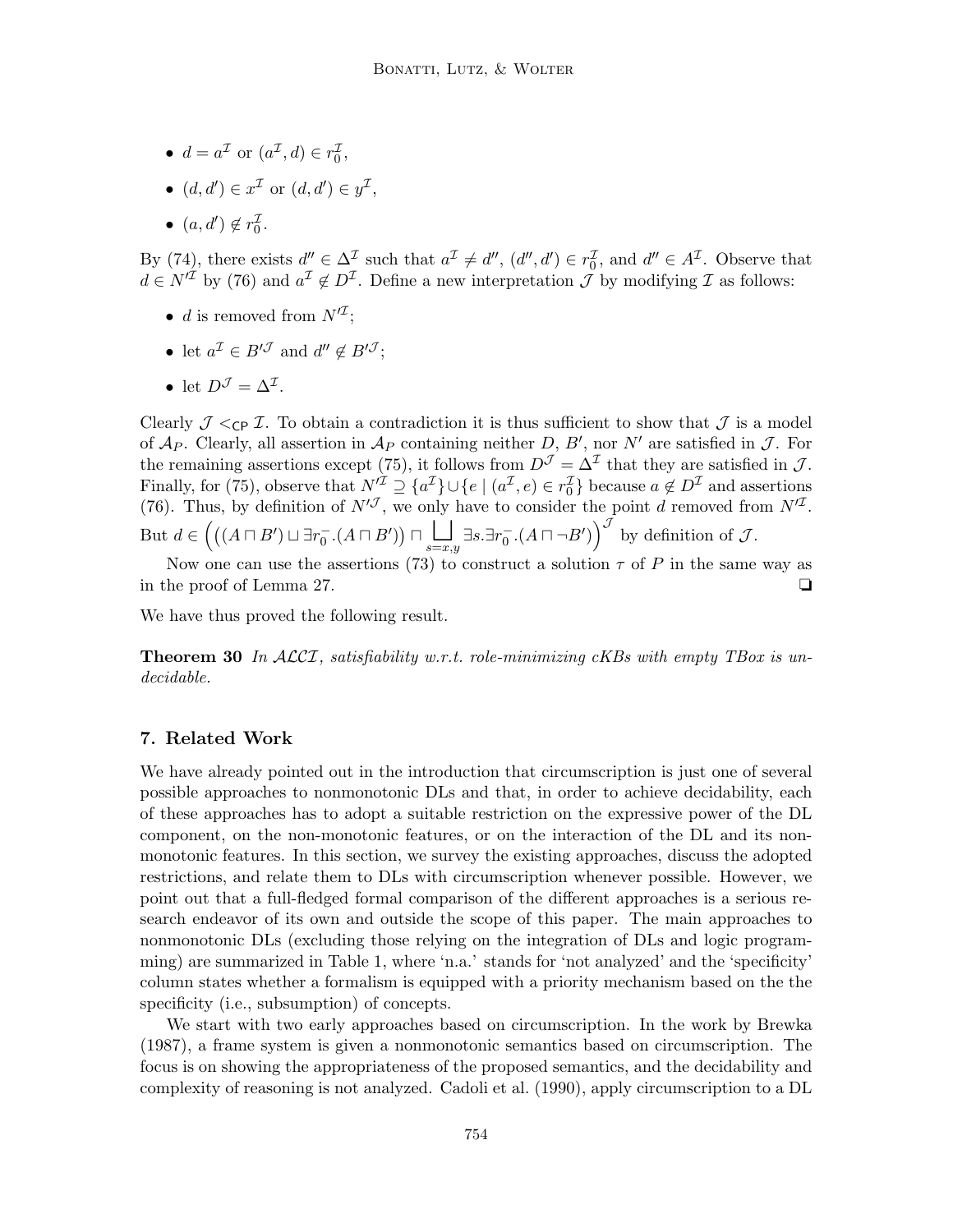| Ref                                       | $\rm DL$         | NM features   | Complexity      | Specificity    |
|-------------------------------------------|------------------|---------------|-----------------|----------------|
| (Brewka, 1987)                            | frame lang.      | Circ          | n.a.            | Y              |
| (Cadoli, Donini, &                        | $<$ ALE          | Circ          | in $\Sigma_2^p$ | N              |
| Schaerf, 1990)                            |                  |               |                 |                |
| (Padgham & Zhang,                         | $AL$ with con-   | inheritance   | n.a.            | Y              |
| 1993)                                     | crete domains    | networks      |                 |                |
| (Straccia, 1993)                          | ALC              | prioritized   | decidable       | $\overline{Y}$ |
|                                           |                  | default logic |                 |                |
| (Baader & Hollun-                         | $\mathcal{ALCF}$ | default logic | decidable       | N              |
| der, 1995a)                               |                  |               |                 |                |
| (Baader & Hollun-                         | $\cal{ALC}$      | prioritized   | decidable       | Y              |
| der, 1995b)                               |                  | default logic |                 |                |
| (Lambrix,<br>Shah-                        | $ALQO +$ feature | prioritized   | n.a.            | Y              |
| mehri, & Wahlloef,                        | agreement        | default logic |                 |                |
| 1998)                                     |                  |               |                 |                |
| (Donini et al., 1997)                     | any decidable DL | MKNF with     | depends on DL   | N              |
|                                           |                  | restrictions  |                 |                |
| $\overline{\text{(Donini et al., 2002)}}$ | $\cal{ALC}$      | MKNF with     | in 3-ExpTime    | N              |
|                                           |                  | restrictions  |                 |                |
| (Giordano,<br>Gliozzi,                    | $\cal{ALC}$      | maximized     | in co-NEXPNP    | N              |
| Olivetti, & Pozzato,                      |                  | typicality    |                 |                |
| 2008)                                     |                  |               |                 |                |

Table 1: Some approaches to nonmonotonic DLs

in the same way as we do here. The authors consider only non-prioritized circumscription and apply it to a fragment of the description logic  $\mathcal{ALE}$ . Decidability of reasoning is shown by a reduction to propositional reasoning under the Extended Closed World Assumption (ECWA), which is in  $\Pi_2^p$ . To the best of our knowledge, this was the first effective reasoning method for a nonmonotonic description logic.

In another early approach by Padgham and Zhang (1993), a nonmonotonic DL is obtained by an adaptation of the inheritance networks approach (Horty, 1994) where the underlying DL is essentially  $A\mathcal{L}$  extended with concrete data values. The main contribution is the definition of the formalism and a discussion of applications, decidability and complexity are not analyzed.

A recent approach that is similar in spirit to circumscription has been taken by Giordano et al. (2008). The authors extend  $\mathcal{ALC}$  with a modal operator T representing typicality, and maximize T's extension to achieve nonmonotonic inferences. Decidability is proved via a tableau algorithm that also establishes a  $\text{co-NExp}^{\text{NP}}$  upper bound for subsumption. A lower bound is not given.

We now turn to approaches based on default logic (Reiter, 1980). The nonmonotonic DLs by Baader and Hollunder (1995a, 1995b), Straccia (1993), and Lambrix et al. (1998) share a common restriction: default rules can be applied to an individual only if it has a name, that is, if it is denoted by an individual constant that occurs explicitly in the knowledge base. This restriction is motivated by the observation that, when defaults are also applied to implicit (anonymous) individuals, then reasoning becomes undecidable (Baader  $\&$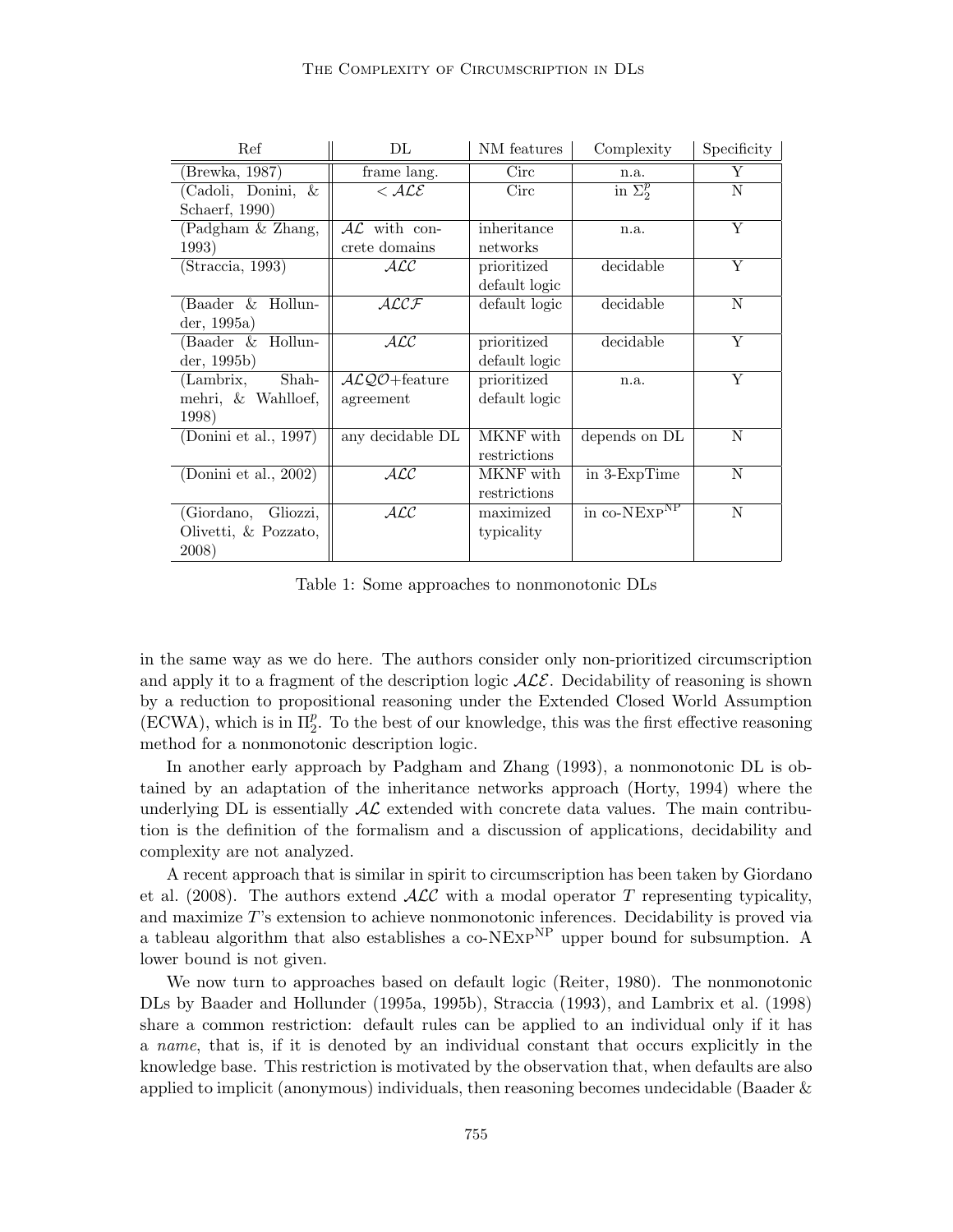Hollunder, 1995a). Since the models of DL knowledge bases usually include a large number of anonymous individuals due to existential quantification, this restriction introduces a strong asymmetry in the treatment of individuals.

Another line of nonmonotonic DLs (Donini et al., 1998, 1997, 2002) is based on first-order autoepistemic logics whose interpretation domains are restricted to a fixed and denumerable set of constants. The use of a unique domain resolves several issues related to quantification in modal logics (such as whether the Barcan formula should hold, and whether different worlds of the same Kripke structure should be allowed to have different domains). It also avoids the asymmetry of the approaches based on default logic because, by definition, all individuals have a name. The other side of the coin is that domains with finite or varying cardinality and knowledge bases that do not satisfy the unique name assumption can only be dealt with using rather technical encodings (such as an explicit axiomatization of the finite domain represented by a concept name  $D$ ).

In the first paper mentioned above (Donini et al., 1998), decidability results apply only to monotonic knowledge bases<sup>4</sup> as the autoepistemic operator can be used in a nonmonotonic fashion only in queries. This restriction has been lifted in the subsequent publications. They make use of the logic of minimal knowledge and negation as failure (MKNF), which is equipped with two (auto)epistemic operators "K" and "A" (Donini et al., 1997, 2002). In the former paper (Donini et al., 1997), the underlying monotonic fragment can be any description logic with a decidable instance checking problem. The price payed for this generality is that decidability results apply only to so-called simple knowledge bases, where quantifying-in (that is, quantification across modal operators, as in  $\forall R.K C$ ) is not allowed. Nonetheless, such KBs are expressive enough to model default rules. A different restriction is explored by Donini et al. (2002). The underlying DL is restricted to  $\mathcal{ALC}$  while limited forms of quantifying-in are allowed, in so-called *subjectively quantified*  $\mathcal{ALCK}_{\mathcal{NF}}$  knowledge bases. Decidability results are obtained for the subclass of *simple subjectively quantified* knowledge bases, whose nonmonotonic part is restricted to inclusions of the form  $KC \sqsubseteq D$  such that  $\top \sqsubset C$  is can not be inferred from the knowledge base. This restriction is incompatible with the traditional embedding of (priority-free) circumscription into autoepistemic logic, which is based on prerequisite-free default rules that would be equivalent to inclusions of the form  $\mathsf{KT} \sqsubseteq C$ .

A recent line of research on integrating DLs and logic programming rules introduces further nonmonotonic extensions of DLs based on negation-as-failure. Some approaches (Eiter et al., 2004) use a loosely coupled integration of logic programs and DLs, where the interpretations of the DL component are not restricted while the logic program variables range only over the *named* DL individuals. Thus, these approaches are somewhat similar to the classical extensions of DLs based on defaults in that nonmonotonic inferences are limited to named individuals. A more recent approach (Motik & Rosati, 2007) is based on MKNF and shares with the MKNF-DLs discussed above pros and cons of adopting a fixed denumerable domain. If the complexity of reasoning in the underlying DL is  $\mathcal{C} \not\subseteq NP$ , then the data complexity of entailment is bounded by  $\mathcal{C}^{\mathcal{C}}$ . Finally, we mention a 3-valued variant of this approach (Knorr, Alferes, & Hitzler, 2007) based on the well-founded semantics.

<sup>4.</sup> The autoepistemic operator can be used only in restricted contexts that suffice to encode so-called procedural rules, which are monotonic.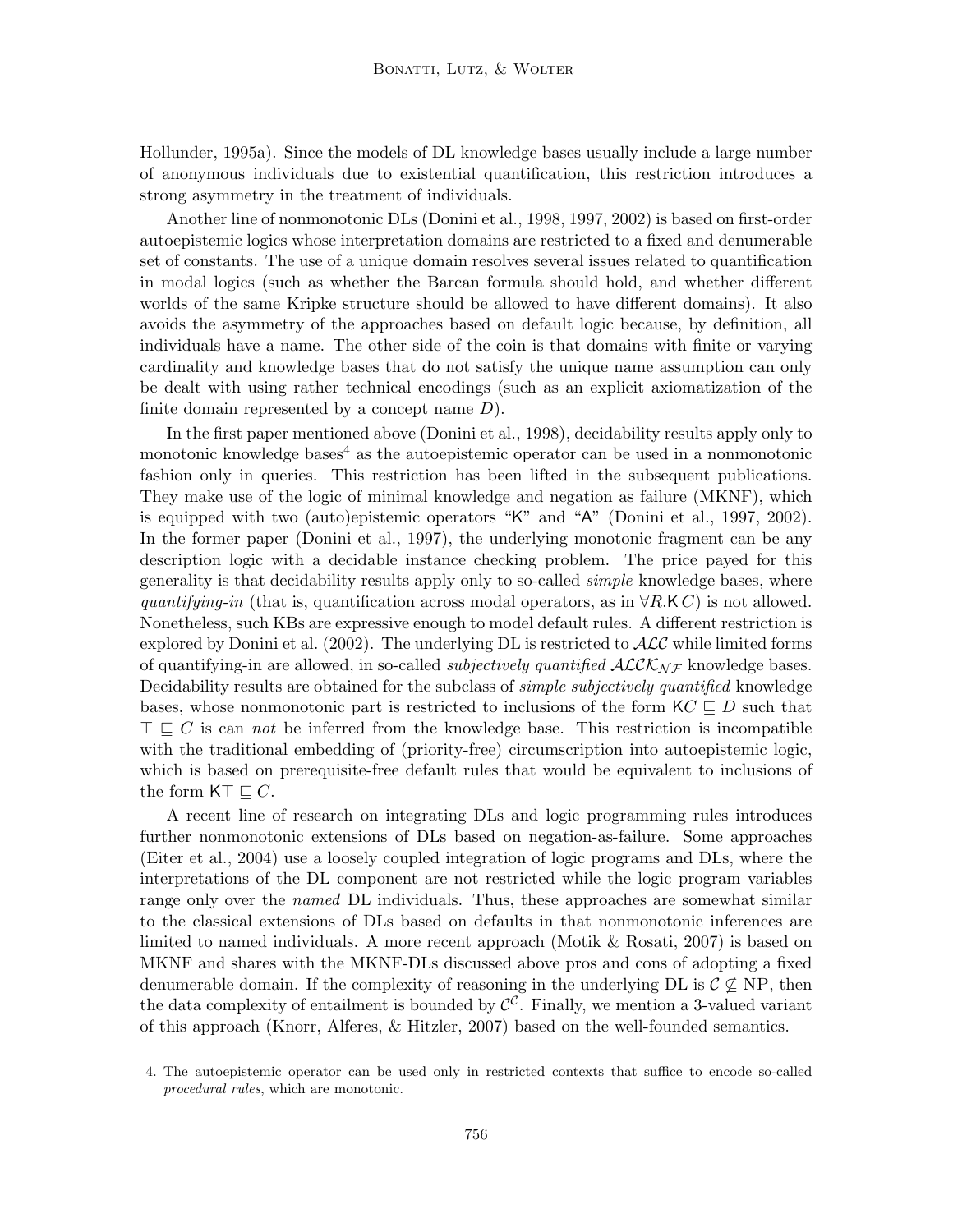|                    |                                        | ALC                                                                                                      | ALC QO                                                    | ALCL | ALCIO       |
|--------------------|----------------------------------------|----------------------------------------------------------------------------------------------------------|-----------------------------------------------------------|------|-------------|
|                    | Concept circ. $\#M \leq n, \#F \leq n$ | $\overline{\bf NP}$ NExp                                                                                 |                                                           |      |             |
|                    | (unrestricted)                         | <b>NEXP<sup>NP</sup></b> even if $\prec = \emptyset$ , and either TBox= $\emptyset$ or ABox= $\emptyset$ |                                                           |      |             |
| Minim. roles       | $TBox = \emptyset$                     |                                                                                                          | <b>NEXP<sup>NP</sup></b> even if $\#M \leq 1, \#F \leq 0$ |      | Undecidable |
|                    | $TBox \neq \emptyset$                  | Undecidable                                                                                              |                                                           |      |             |
| <b>Fixed roles</b> |                                        | <b>Highly undecidable, even if TBox= <math>\emptyset</math>, <math>\prec = \emptyset</math></b>          |                                                           |      |             |

Table 2: Summary of complexity results for satisfiability w.r.t. cKBs

A common limitation of the nonmonotonic extensions of DLs based on MKNF is that they provide no support for specificity and priorities. In particular, defeasible inheritance is not mentioned in the expressiveness analysis for autoepistemic approaches (Donini et al., 1997, 2002) and it does not appear to be a goal of any MKNF-based approach. As pointed out in the introduction, it is well-known that, in the propositional case, nonmonotonic logics cannot modularly encode specificity-based priorities such as those needed by inheritance mechanisms (Horty, 1994).

#### 8. Conclusions and Perspectives

We have shown that circumscription provides an elegant approach to defining nonmonotonic DLs, that the resulting formalisms have an appealing expressive power and are decidable if appropriate restrictions are adopted. The main such restriction, which leads to rather robust decidability results, is that only concept names are minimized and fixed whereas all role names vary. With empty TBoxes, decidability is retained if roles are allowed to be minimized, but not when they are fixed. The decidability and complexity results obtained in this paper are listed in more detail in Table 2. By the results of Section 3, all bounds with TBox  $\neq \emptyset$  apply to both general and acyclic TBoxes.

We view this paper as a promising step towards establishing circumscribed DLs as a major family of nonmonotonic DLs to be used in practical applications. To reach this goal, some additional research topics have to be addressed, of which we mention two. First, the algorithms presented in this paper are based on massive non-deterministic guessing and thus do not admit an efficient implementation. Ideally, one would like to have algorithms which are well-behaved extensions of the tableau algorithms that underly state-of-the-art DL reasoners (Baader & Sattler, 2000). A crucial issue is whether the sophisticated optimization techniques implemented in such reasoners (tableaux caching, dependency-directed backtracking etc.; cf. Baader et al., 2003, Chap. 9) can be adapted to circumscribed DLs. Some first steps have been made by Grimm and Hitzler (2008). Second, it seems necessary to develop a design methodology for modelling defeasible inheritance. The examples given in this paper indicate that the main challenge is to find rules of thumb to determine which predicates should be fixed, varied, and minimized. It may be appealing to hide abnormality predicates behind explicit syntax for defeasible inclusions, and trade some generality for simplicity and usability.

Also from a theoretical perspective, our initial investigation leave open at least some interesting questions. For example, our current techniques are limited to circumscribed DLs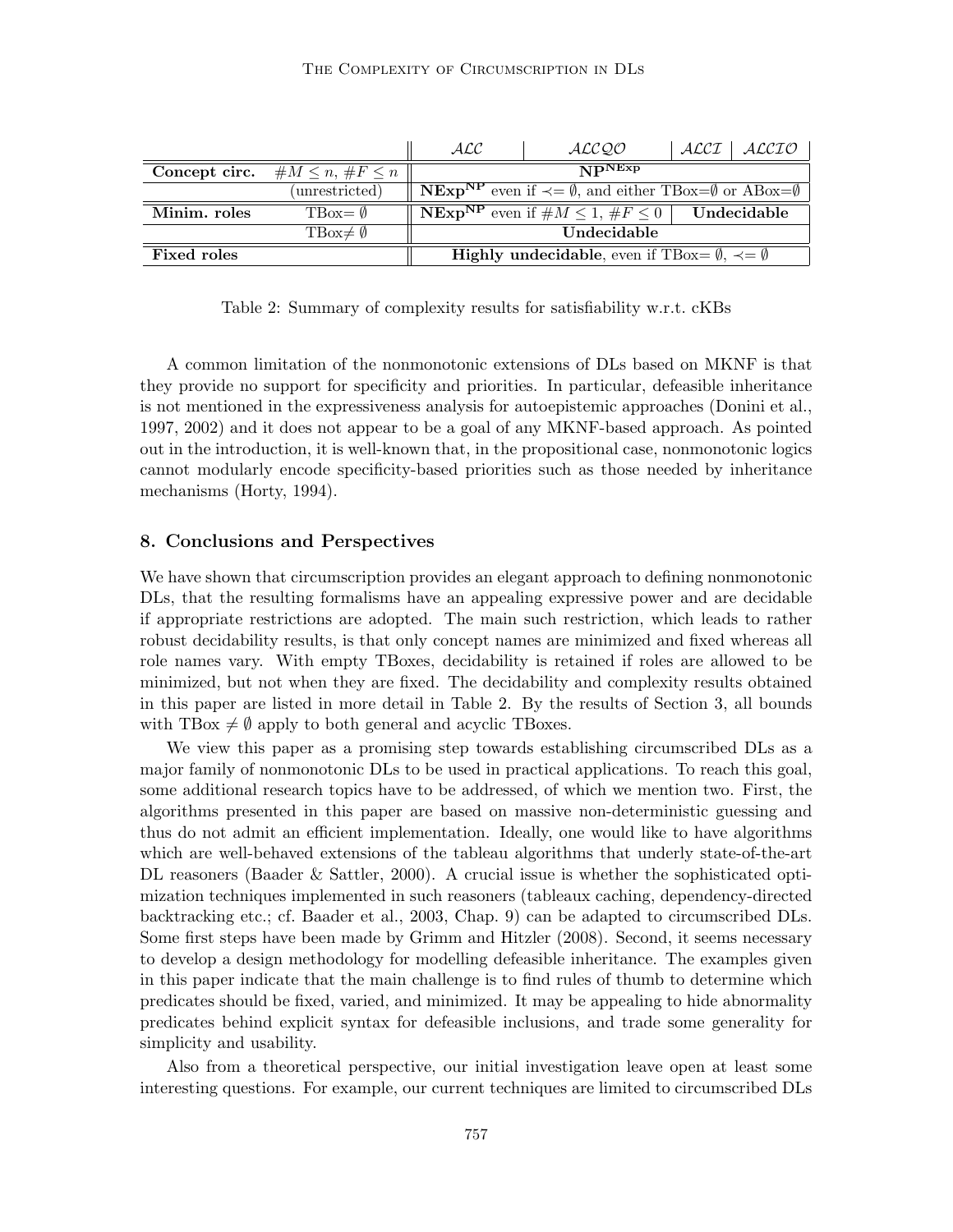that have the finite model property. It would be desirable to overcome this limitation and obtain decidability results for even more expressive DLs such as  $\mathcal{SHTQ}$  or OWL. It is also possible to follow the opposite approach and consider circumscribed versions of inexpressive DLs such as those of the  $\mathcal{EL}$  or DL-Lite family (Baader, Brandt, & Lutz, 2005a; Calvanese, Giacomo, Lembo, Lenzerini, & Rosati, 2007), which are currently very popular in a large number of applications. First steps have been made by Bonatti, Faella, and Sauro (2009), who investigated circumscribed versions of  $\mathcal{EL}$  and DL-lite.

Finally, it is worth mentioning that our complexity results for circumscription can be used to prove complexity bounds for other, seemingly unrelated, reasoning problems in description logic. For example, certain reasoning services for conservative extensions and modularity in description logic and the satisfiability problem w.r.t. concept-circumscribed knowledge bases are mutually reducible to each other in polynomial time (Konev, Lutz, Walther, & Wolter, 2008). As there are not many problems that are known to be  $NExp^{NP}$ complete, circumscription thus provides a new class of problems that can potentially be employed to give  $NExP<sup>NP</sup>$  lower bound proofs.

### Acknowledgments

The first author was partially supported by the network of excellence REWERSE, IST-2004- 506779. The third author was partially supported by UK EPSRC grant no. GR/S63182/01.

# Appendix A. Missing Proofs in Section 3

**Lemma 5.** In  $\mathcal{ALC}$ , satisfiability w.r.t. (concept-)circumscribed KBs with empty TBox and without fixed roles can be polynomially reduced to satisfiability w.r.t. (concept-)circumscribed KBs with empty TBox and without fixed predicates.

**Proof.** In the proof of Lemma 4, we have used TBox axioms to state that some fresh concept names are interpreted as the complement of fixed concept names. In general, this cannot be done using ABox assertions only. Instead, we construct ABox assertions which force this to be the case only for objects which are relevant for the truth of the given ABox. Some care is required to do this using ABox assertions of polynomial size. The first part of the proof deals with this problem. The second part is then a straighforward modification of the proof of Lemma 4.

The first part of the proof consists of introducing some notation and proving a central technical claim. For  $w = r_1 \cdots r_n \in \mathbb{N}_R^*$ , an interpretation  $\mathcal{I}$ , and  $d, e \in \Delta^{\mathcal{I}}$ , we write  $(d, e) \in w^{\mathcal{I}}$  iff there are  $d_0, \ldots, d_n \in \Delta^{\mathcal{I}}$  with  $d = d_0, e = d_n$ , and  $(d_i, d_{i+1}) \in r^{\mathcal{I}}_{i+1}$  for all  $i < n$ .

Let N be a set of individual names and Paths a mapping from N to the powerset of  $N_R^*$ . An interpretation *I* is *well-behaved for the mapping* Paths if for every  $d \in \Delta^{\mathcal{I}}$ , there is an  $a \in \mathcal{N}$  and a  $w \in \mathsf{Paths}(a)$  such that  $(a^{\mathcal{I}}, d) \in w^{\mathcal{I}}$ . With each  $\mathcal{ALC}$ -concept C, we associate a set  $\mathcal{P}(C)$  of pairs  $(w, D)$  with  $w \in \mathbb{N}_{\mathsf{R}}^*$  and  $D$  a subconcept of  $C$  as follows:

- if  $C \in N_C$ , then  $\mathcal{P}(C) = \{(\varepsilon, C)\};$
- if  $C = \neg D$ , then  $\mathcal{P}(C) = \{(\varepsilon, C)\} \cup \mathcal{P}(D)$ ;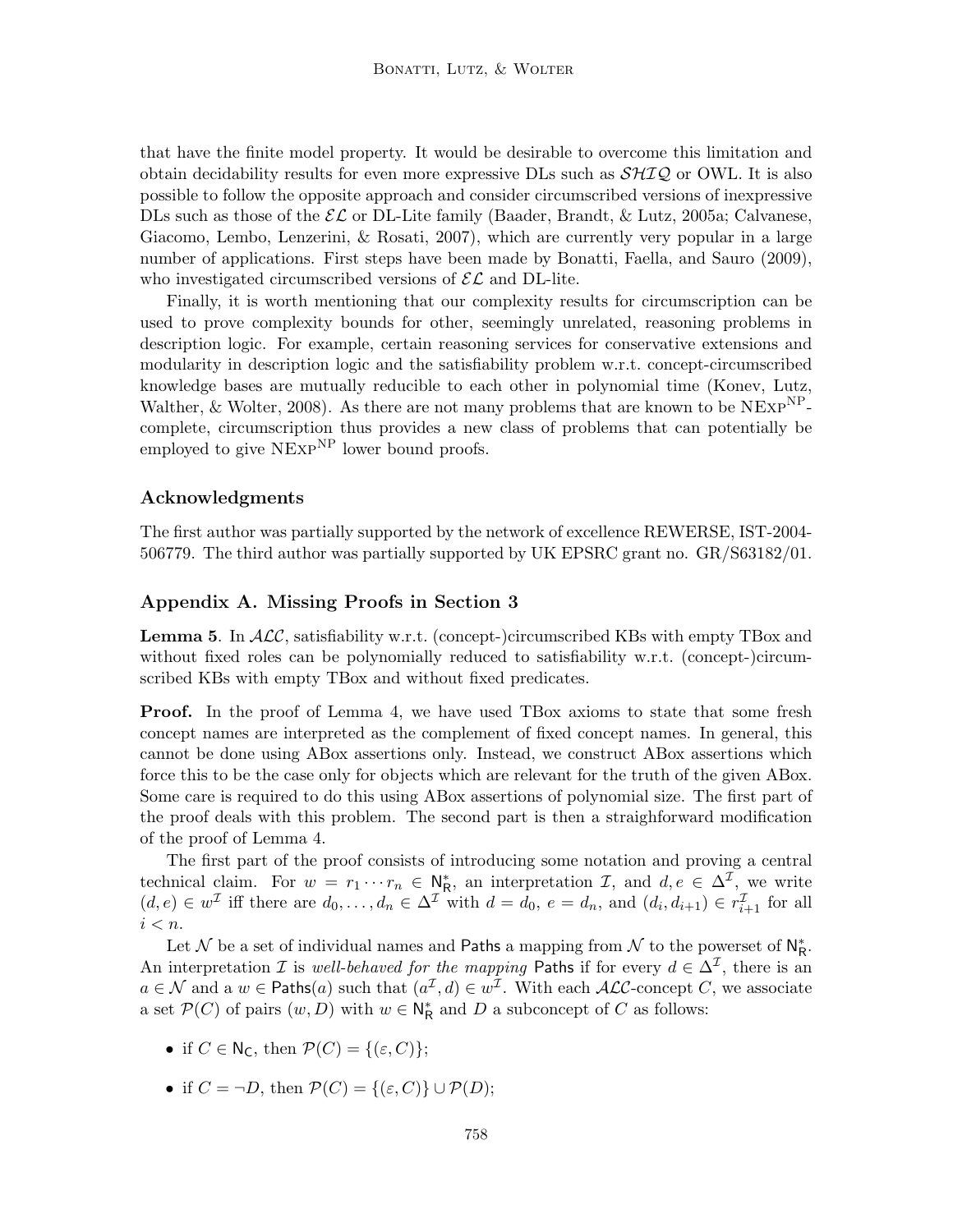- if  $C = D_1 \sqcap D_2$  or  $C = D_1 \sqcup D_2$ , then  $\mathcal{P}(C) = \{(\varepsilon, C)\} \cup \mathcal{P}(D_1) \cup \mathcal{P}(D_2);$
- if  $C = \exists r.D$  or  $C = \forall r.D$ , then  $\mathcal{P}(C) = \{(\varepsilon, C)\} \cup \{(rw, E) \mid (w, E) \in \mathcal{P}(D)\}.$

For a set of ABox assertions S and an individual name a, we use  $\mathcal{P}(\mathcal{S}, a)$  to denote the set  $\bigcup_{C(a) \in \mathcal{S}} \mathcal{P}(C)$ . We write Paths(S, a) for  $\{w \mid \exists D : (w, D) \in \mathcal{P}(\mathcal{S}, a)\}$ . We now formulate the announced claim.

Claim 1. Suppose Circ<sub>CP</sub>( $\emptyset$ , A)  $\not\models C_0(a_0)$ , where CP does not contain fixed role names and A and  $C_0(a)$  are formulated in  $\mathcal{ALC}$ . Let  $\mathcal{S} = \mathcal{A} \cup \{C_0(a_0)\}\$  and let N be the set of individual names in S. Let  $\mathcal{I}'$  be the restriction of  $\mathcal{I}$  to those  $d \in \Delta^{\mathcal{I}}$  such that, for some  $a \in \mathcal{N}$ and some  $w \in \mathsf{Paths}(\mathcal{S}, a)$ , we have  $(a^{\mathcal{I}}, d) \in w^{\mathcal{I}}$ . Then  $\mathcal{I}'$  is a model of Circ<sub>CP</sub> $(\emptyset, \mathcal{A})$  and  $\neg C_0(a_0)$  which is well-behaved for the mapping  $\mathsf{Paths}(a) = \mathsf{Paths}(\mathcal{S}, a), a \in \mathcal{N}$ .

We now prove the claim. Let  $\mathcal I$  be a model of  $Circ_{\mathsf{CP}}(\emptyset, \mathcal A)$  with  $a_0^{\mathcal I} \in (\neg C_0)^{\mathcal I}$ . Note that for all  $a \in \mathcal{N}$ , we have  $\varepsilon \in$  Paths $(\mathcal{S}, a)$  and thus  $a^{\mathcal{I}} \in \Delta^{\mathcal{I}'}$ . Clearly,  $\mathcal{I}'$  is well-behaved for Paths. One can prove by induction on C that

(\*) for all  $a \in \mathcal{N}$ ,  $(w, C) \in \mathcal{P}(\mathcal{S}, a)$ , and  $d \in \Delta^{\mathcal{I}'}$  with  $(a^{\mathcal{I}}, d) \in w^{\mathcal{I}}$ , we have  $d \in C^{\mathcal{I}}$  iff  $d \in C^{\mathcal{I}'}$ .

We show only the case  $C = \exists r.D$ , and leave the other cases to the reader. Let  $d \in C^{\mathcal{I}}$ . Then there is an  $e \in D^{\mathcal{I}}$  with  $(d, e) \in r^{\mathcal{I}}$ . Since  $(w, C) \in \mathcal{P}(\mathcal{S}, a)$ , we have  $(wr, D) \in \mathcal{P}(\mathcal{S}, a)$ . Since  $(a^{\mathcal{I}}, d) \in w^{\mathcal{I}}$ , we have  $(a^{\mathcal{I}}, e) \in (wr)^{\mathcal{I}}$ . Thus,  $e \in \Delta^{\mathcal{I}'}$  and the induction hypothesis yields  $e \in D^{\mathcal{I}}$ . By definition of  $\mathcal{I}'$  and the semantics,  $d \in C^{\mathcal{I}'}$ . Now let  $d \in C^{\mathcal{I}'}$ . Then there is an  $e \in D^{\mathcal{I}'}$  with  $(d, e) \in r^{\mathcal{I}'}$ . By definition of  $\mathcal{I}'$ ,  $(d, e) \in r^{\mathcal{I}}$ . Since  $(w, C) \in \mathcal{P}(\mathcal{S}, a)$ , we have  $(wr, D) \in \mathcal{P}(\mathcal{S}, a)$ . Since  $(a^{\mathcal{I}}, d) \in w^{\mathcal{I}}$ , we have  $(a^{\mathcal{I}}, e) \in (wr)^{\mathcal{I}}$ . Thus, the induction hypothesis yields  $e \in D^{\mathcal{I}}$ .

Thus, (\*) is established. Using (\*) and the facts that  $a_0^{\mathcal{I}} \in (\neg C_0)^{\mathcal{I}}$  and that  $\mathcal{I}$  is a model of A, it is not hard to verify that  $a_0^{\mathcal{I}'} \in (\neg C_0)^{\mathcal{I}'}$  and that  $\mathcal{I}'$  is a model of A. We show that  $\mathcal{I}'$  is also a model of Circ<sub>CP</sub>( $\emptyset$ , A). Assume to the contrary that there is a model  $\mathcal{J}'$  of A with  $\mathcal{J}' <_{\text{CP }} \mathcal{I}'$ . Define an interpretation  $\mathcal{J}$  as follows:

- $\bullet\;\, \Delta^{\mathcal{J}}=\Delta^{\mathcal{I}};$
- $A^{\mathcal{J}} = A^{\mathcal{I}}$  for all  $A \in F$ ;
- $A^{\mathcal{J}} = A^{\mathcal{J}'}$  for all  $A \in V \cup M$ ;
- $r^{\mathcal{J}} = r^{\mathcal{J}'}$  for all  $r \in \mathsf{N}_{\mathsf{C}};$
- $b^{\mathcal{J}} = b^{\mathcal{I}}$  for all  $b \in \mathbb{N}_1$ .

Using the assumption that CP does not contain fixed role names, it is not hard to verify that  $\mathcal{J} <_{\text{CP}} \mathcal{I}$ . To obtain a contradiction to the fact that  $\mathcal{I}$  is a model of Circ<sub>CP</sub>(Ø, A), it thus remains to show that  $\mathcal J$  is a model of  $\mathcal A$ . To this end, we prove by induction on C that (\*\*) for all  $a \in \mathcal{N}$ ,  $(w, C) \in \mathcal{P}(\mathcal{S}, a)$ , and  $d \in \Delta^{\mathcal{J}'}$  with  $(a^{\mathcal{J}}, d) \in w^{\mathcal{J}}$ , we have  $d \in C^{\mathcal{J}}$  iff  $d \in C^{\mathcal{J}'}$ .

Since the induction step is as in the proof of  $(*)$ , we only do the induction start. Thus, let  $C = A \in \mathbb{N}_{\mathsf{C}}$ . If  $A \in V \cup M$ , we are done by definition of  $\mathcal{J}$ . Now let  $A \in F$ . Since  $\mathcal{I}'$  is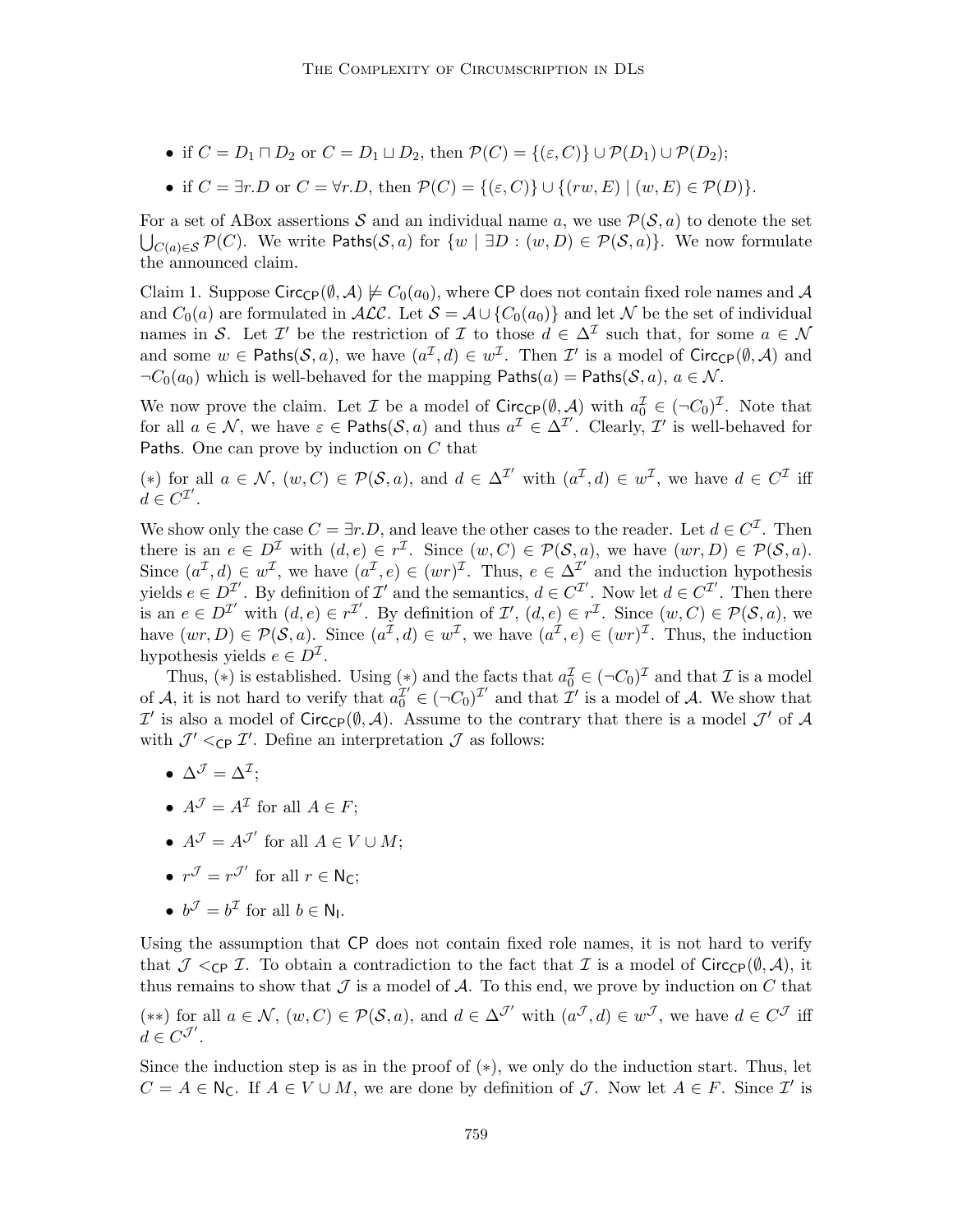a restriction of  $\mathcal I$  and  $A^{\mathcal J'} = A^{\mathcal I'}$ , the definition of  $\mathcal J$  yields  $A^{\mathcal J} \cap \Delta^{\mathcal J'} = A^{\mathcal J'}$ , as required. This finishes the proof of the claim.

To prove Lemma 5, we consider instance checking instead of satisfiability. Since we have provided polynomial reductions from satisfiability to (non)-instance checking and vice versa in Section 2, we nevertheless obtain the desired result. Let  $Circ_{\mathbb{CP}}(\emptyset, \mathcal{A})$  be a cKB with  $\mathsf{CP} = (\prec, M, F, V)$  and  $F = \{A_1, \ldots, A_k\}$ . Take a concept assertion  $C_0(a_0)$ . Let  $S = A \cup \{C_0(a_0)\}\$ and N be the set of individual names in S. Define

- $M' = M \cup \{A_1, \ldots, A_k, A'_1, \ldots, A'_k\}$ , where the  $A'_i$  are fresh concept names;
- $\bullet \ \mathcal{A}'=\mathcal{A} \cup \{ \forall w . (A_i' \leftrightarrow \neg A_i)(a) \mid w \in \mathsf{Paths}(\mathcal{S},a), a \in \mathcal{N}, i \leq k \};$
- $\mathsf{CP}' = (\prec, M', \emptyset, V).$

Then  $Circ_{\mathsf{CP}}(\emptyset, \mathcal{A}) \models C_0(a_0)$  iff  $Circ_{\mathsf{CP}'}(\emptyset, \mathcal{A}') \models C_0(a_0)$  follows immediately from Claim 1 and the fact that  $\mathsf{Paths}(\mathcal{S}, a) = \mathsf{Paths}(\mathcal{S}', a)$ , for  $\mathcal{S}' = \mathcal{A}' \cup C_0(a_0)$ .

**Lemma 6**  $C_0$  is satisfiable w.r.t. Circ<sub>CP</sub> $(\mathcal{T}, \mathcal{A})$  iff  $C_0 \sqcap B'$  is satisfiable w.r.t. Circ<sub>CP'</sub> $(\mathcal{T}', \mathcal{A})$ . **Proof.** Suppose  $\mathcal I$  is a model of  $C_0$  and  $\text{Circ}_{\text{CP}}(\mathcal T, \mathcal A)$ . Expand  $\mathcal I$  to an interpretation  $\mathcal I'$  by setting

$$
A^{\mathcal{I}'}=B'^{\mathcal{I}'}=\Delta^{\mathcal{I}},\quad B^{\mathcal{I}'}=A'^{\mathcal{I}'}=\emptyset,\quad u^{\mathcal{I}'}=\emptyset.
$$

Clearly,  $\mathcal{I}'$  is a model of  $C_0 \sqcap B'$  and  $(\mathcal{I}', \mathcal{A})$ . We show that  $\mathcal{I}'$  is a model of  $\text{Circ}_{\text{CP'}}(\mathcal{I}', \mathcal{A})$ . Assume to the contrary that there is a model  $\mathcal J$  of  $(\mathcal T',\mathcal A)$  with  $\mathcal J <_{\mathsf{CP'}} \mathcal I'$ . Then  $A'^{\mathcal J} = \emptyset$ ,  $A^{\mathcal{J}} = \Delta^{\mathcal{I}}, B^{\mathcal{J}} = \emptyset$ , and  $B'^{\mathcal{J}} = \Delta^{\mathcal{I}}$ . Since u is varying and  $\mathcal{J} <_{\mathsf{CP'}} \mathcal{I}'$ , it is thus easy to show that  $\mathcal{J} <_{\text{CP}} \mathcal{I}$ . This contradicts the fact that  $\mathcal{I}$  is a model of Circ<sub>CP</sub>( $\mathcal{T}, \mathcal{A}$ ).

Conversely, suppose  $\mathcal I$  is a model of  $C_0 \sqcap B'$  and  $Circ_{\mathbb{CP}'}(\mathcal I',\mathcal A)$ . We show that  $\mathcal I$  is also a model of  $C_0$  and  $\text{Circ}_{\text{CP}}(\mathcal{T}, \mathcal{A})$ . First observe that  $A^{\mathcal{I}} = \Delta^{\mathcal{I}}$ . For suppose that this is not the case. Define a new interpretation  $\mathcal J$  in the same way as  $\mathcal I$  except that  $u^{\mathcal J} = \Delta^{\mathcal I} \times \Delta^{\mathcal I}$ ,  $B^{\mathcal{J}} = \Delta^{\mathcal{I}}$ , and  $B'^{\mathcal{J}} = \emptyset$ . Then  $\mathcal{J} <_{\mathsf{CP'}} \mathcal{I}$  (since  $B'^{\mathcal{I}} \neq \emptyset$ ) and  $\mathcal{J}$  is a model of  $(\mathcal{T}', \mathcal{A})$ . Thus we have derived a contradiction. It follows that  $C^{\mathcal{I}} = \Delta^{\mathcal{I}}$  and hence  $\mathcal{I}$  is a model of  $(\mathcal{I}, \mathcal{A})$ and  $C_0$ . It remains to show that there is no  $\mathcal{J} \lt_{\mathbb{CP}} \mathcal{I}$  such that  $\mathcal{J}$  is a model of  $(\mathcal{T}, \mathcal{A})$ . Assume such a  $\mathcal J$  exists. Then  $C^{\mathcal J} = \Delta^{\mathcal I}$ . Define a model  $\mathcal J'$  by expanding  $\mathcal J$  as follows:

$$
A^{\mathcal{J}'} = B^{\prime \mathcal{J}'} = \Delta^{\mathcal{I}}, \quad B^{\mathcal{J}'} = A^{\prime \mathcal{J}'} = \emptyset, \quad u^{\mathcal{J}'} = \emptyset.
$$

Note that A, B, A', B', and u are interpreted by  $\mathcal I$  in the same way, then  $\mathcal J' <_{\mathbb{CP'}} \mathcal I$ . Moreover,  $\mathcal{J}'$  is a model of  $(\mathcal{T}',\mathcal{A})$ . We have derived a contradiction.

**Lemma 8** For all  $\mathcal{L} \in \mathcal{DL}$ , simultaneous satisfiability w.r.t. (concept) circumscribed KBs Circ<sub>CP1</sub>( $T_1, A_1$ ),...Circ<sub>CP<sub>k</sub>( $T_k, A_k$ ), such that Circ<sub>CP<sub>i</sub></sub>( $T_i, A_i$ ) and Circ<sub>CP<sub>j</sub></sub>( $T_j, A_j$ ) share no</sub> role names for  $1 \leq i \leq j \leq k$ , can be reduced to satisfiability w.r.t. single (concept) circumscribed KBs in polynomial time.

**Proof.** It suffices to reduce simultaneous satisfiability without shared role names to the complement of instance checking w.r.t. single cKBs. As a generalization is straightforward, we only give a proof for the case  $k = 2$ . Thus, let  $\mathcal{L} \in \mathcal{DL}$  and  $\text{Circ}_{\text{CP}_1}(\mathcal{T}_1, \mathcal{A}_1)$ ,  $\text{Circ}_{\text{CP}_2}(\mathcal{T}_2, \mathcal{A}_2)$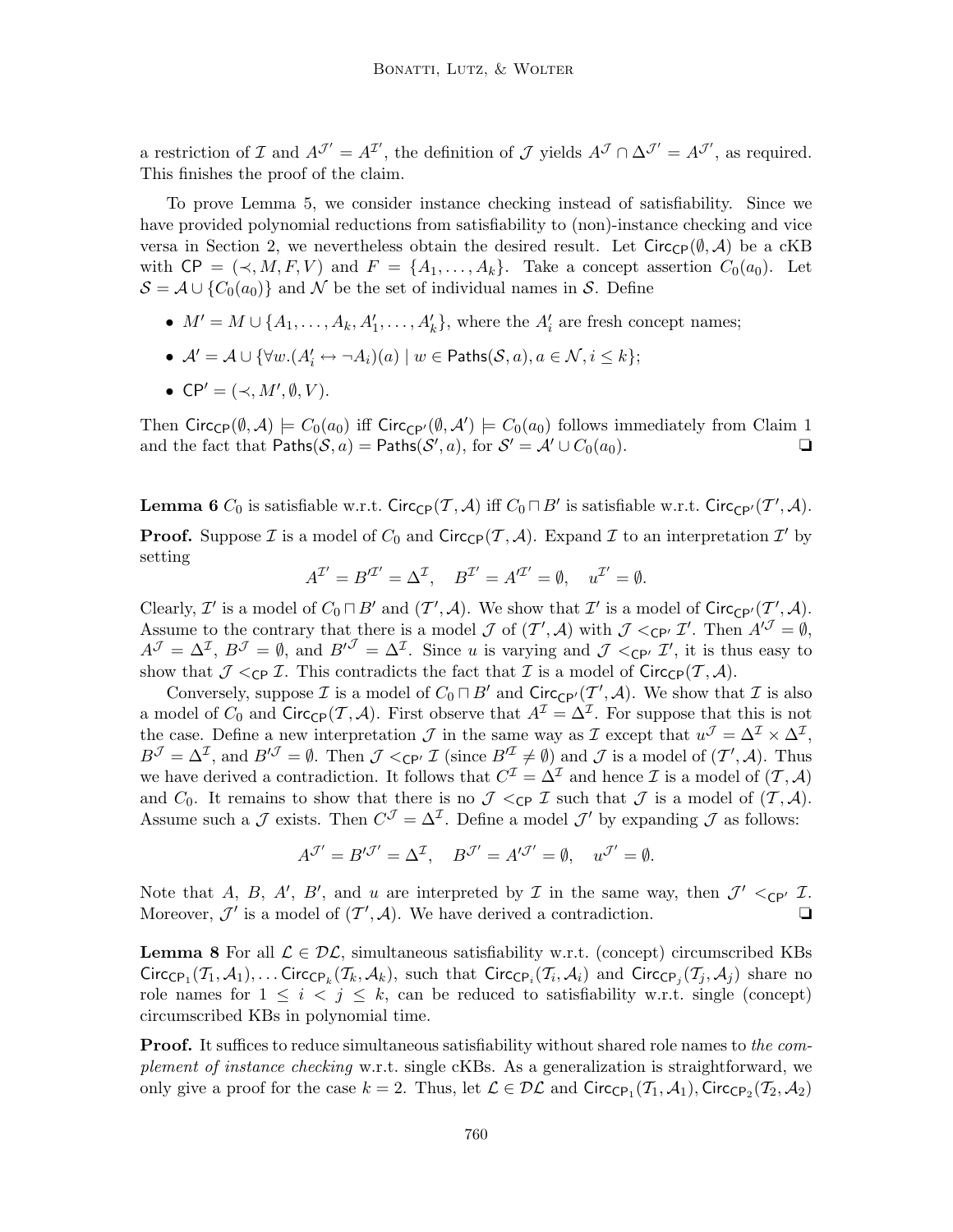be cKBs formulated in  $\mathcal L$  that share no role names, and  $C_0$  an  $\mathcal L$ -concept. Moreover, let  $A_0, \ldots, A_{n-1}$  be the concept names shared by the two cKBs, R the role names used in at least one of the two cKBs together with a fresh role name  $r_0$ , and  $\mathsf{CP}_i = (\prec_i, M_i, F_i, V_i)$  for  $i \in \{1,2\}$ . We obtain a new TBox  $\mathcal{T}'_2$  from  $\mathcal{T}_2$  by replacing each concept name  $A_i$ ,  $i < n$ , with a new concept name  $A'_i$ . Let  $A'_2$  be obtained from  $A_2$  and  $\mathsf{CP}'_2 = (\prec'_2, M'_2, F'_2, V'_2)$  from  $\mathsf{CP}_2$  in the same way. Define a TBox  $\mathcal{T}^*$  as follows, where P is a fresh concept name:

$$
A_i \sqcap \neg A'_i \sqsubseteq P \text{ for all } i < n
$$
  
\n
$$
\neg A_i \sqcap A'_i \sqsubseteq P \text{ for all } i < n
$$
  
\n
$$
P \sqsubseteq \forall r.P \text{ for all } r \in \mathcal{R}
$$
  
\n
$$
\exists r.P \sqsubseteq P \text{ for all } r \in \mathcal{R}
$$

Now set:

$$
T := T_1 \cup T_2' \cup T^*
$$
  
\n
$$
A := A_1 \cup A_2' \cup \{r_0(b_1, b_2) \mid b_1, b_2 \text{ occur in } A_1 \cup A_2 \cup T_1 \cup T_2\}
$$
  
\n
$$
\prec := \prec_1 \cup \prec_2'
$$
  
\n
$$
M := M_1 \cup M_2'
$$
  
\n
$$
F := F_1 \cup F_2'
$$
  
\n
$$
V := V_1 \cup V_2' \cup \{P, r_0\}
$$
  
\n
$$
CP := (\prec, M, F, V)
$$

Let  $a_0$  be an individual name from  $A_1$  (clearly, we may assume that  $A_1 \neq \emptyset$ ). It remains to show the following:

**Claim.**  $C_0$  is simultaneously satisfiable w.r.t. Circ<sub>CP<sub>1</sub></sub> $(\mathcal{T}_1, \mathcal{A}_1)$  and Circ<sub>CP<sub>2</sub></sub> $(\mathcal{T}_2, \mathcal{A}_2)$  iff  $a_0$  is not an instance of  $\neg(\neg P \sqcap \exists r_0.C_0)$  w.r.t. Circ<sub>CP</sub> $(\mathcal{T}, \mathcal{A})$ .

"If". Assume that  $a_0$  is not an instance of  $\neg(\neg P \sqcap \exists r_0.C_0)$  w.r.t. Circ<sub>CP</sub>(T, A). Then there is a model  $\mathcal I$  of  $\text{Circ}_{\text{CP}}(\mathcal T, \mathcal A)$  with  $a_0^{\mathcal I} \in (\neg P \sqcap \exists r_0 C_0)^{\mathcal I}$ . We call  $\mathcal I$  connected if the directed graph  $G_{\mathcal{I}} = (\Delta^{\mathcal{I}}, \bigcup_{r \in \mathcal{R}} r^{\mathcal{I}} \cup (r^{-})^{\mathcal{I}})$  is connected. A connected component  $\mathcal{I}'$  of  $\mathcal{I}$  is the restriction of  $\mathcal I$  to domain  $\Delta^{\mathcal I'}$  such that  $\Delta^{\mathcal I'}$  is a (maximal) connected component in  $G_{\mathcal I}$ . We may assume without loss of generality that the chosen model  $\mathcal I$  is connected: if it is not, then the use of the role  $r_0$  ensures that there is a connected component  $\mathcal{I}'$  of  $\mathcal I$  that contains  $b^{\mathcal{I}}$  for all individual names b in  $\mathcal{A}_1 \cup \mathcal{A}_2 \cup \mathcal{T}_1 \cup \mathcal{T}_2$ . It is easy to see that  $\mathcal{I}'$  is a model of Circ<sub>CP</sub> $(\mathcal{T}, \mathcal{A})$  and  $a_0^{\mathcal{I}'} \in (\neg P \sqcap \exists r_0.C_0)^{\mathcal{I}'},$  thus we may simply replace  $\mathcal{I}$  by  $\mathcal{I}'.$ 

We have to show that  $C_0$  is simultaneously satisfiable with respect to  $Circ_{\mathsf{CP}_1}(\mathcal{T}_1, \mathcal{A}_1)$ and Circ<sub>CP2</sub>( $T_1, A_2$ ). Clearly,  $\mathcal I$  is a model of  $C_0$ . By construction of Circ<sub>CP</sub>( $\mathcal I, \mathcal A$ ), it is a model of  $\mathcal{T}_1$ , and  $\mathcal{A}_1$ . To show that  $\mathcal I$  is also a model of  $\text{Circ}_{\text{CP}_1}(\mathcal{T}_1, \mathcal{A}_1)$ , assume to the contrary that this is not the case. Then there exists a model  $\mathcal J$  of  $\mathcal T_1$  and  $\mathcal A_1$  such that  $\mathcal{J} <_{\mathsf{CP}_1} \mathcal{I}$ . Define a model  $\mathcal{J}'$  as follows:

- $\Delta^{\mathcal{J}'} = \Delta^{\mathcal{J}};$
- all predicates used in  $\mathcal{T}_1$  and  $\mathcal{A}_1$  are interpreted as in  $\mathcal{J}$ ;
- all predicates used in  $\mathcal{T}'_2$  and  $\mathcal{A}'_2$  are interpreted as in  $\mathcal{I}$ .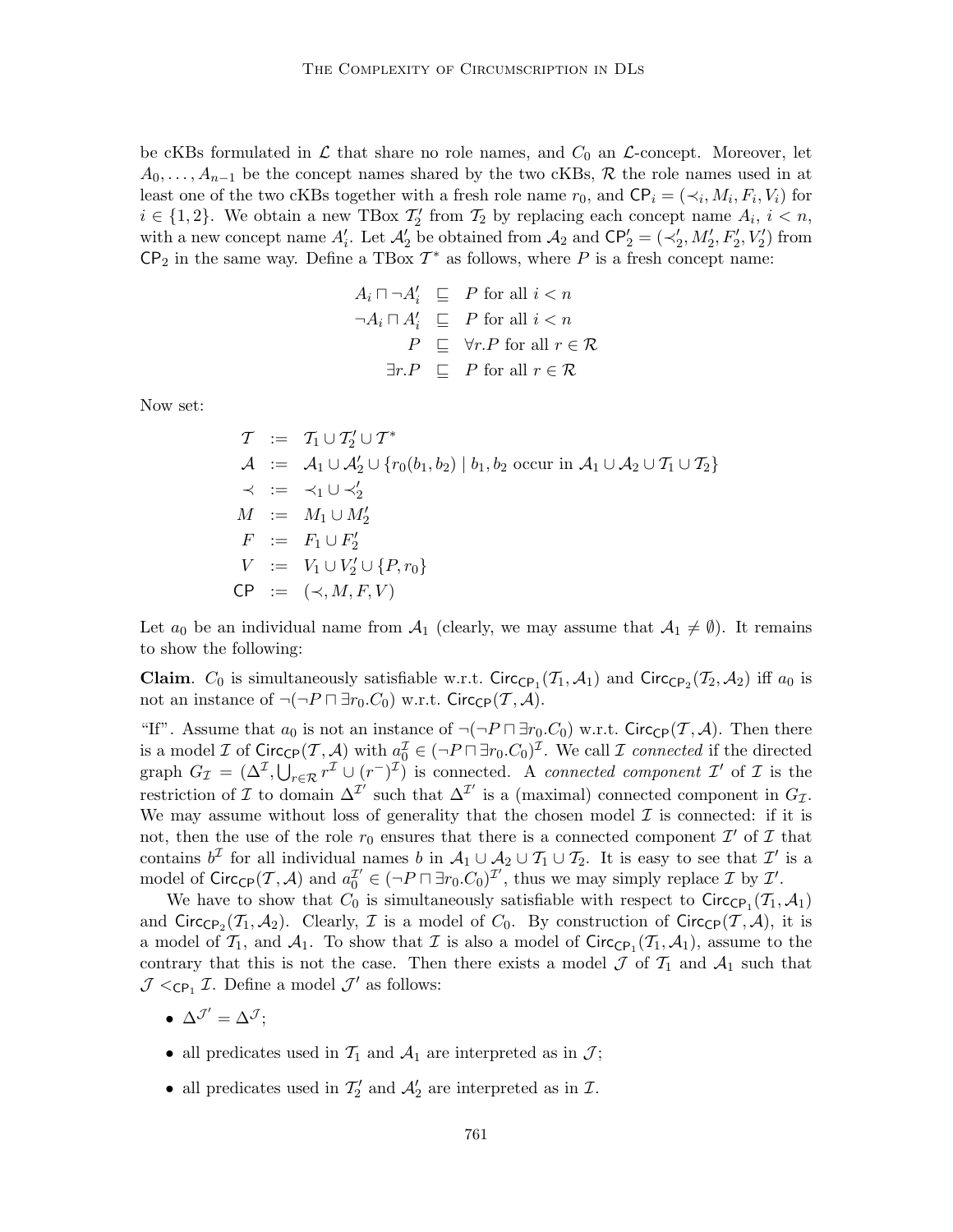\n- \n
$$
P^{\mathcal{J}'} := \n\begin{cases}\n\Delta^{\mathcal{I}} & \text{if } \left( (A_i \sqcap \neg A'_i) \sqcup (\neg A_i \sqcap A'_i) \right)^{\mathcal{J}} \neq \emptyset \text{ for some } i < n \\
\emptyset & \text{otherwise}\n\end{cases}
$$
\n
\n- \n
$$
r_0^{\mathcal{J}'} = \Delta^{\mathcal{J}'} \times \Delta^{\mathcal{J}'}.
$$
\n
\n

It is readily checked that  $\mathcal{J}'$  is a model of T and A, and that  $\mathcal{J}' <_{\mathsf{CP}} \mathcal{I}$ . Thus, we have derived a contradiction to the fact that  $\mathcal I$  is a model of  $Circ_{\mathbb C}P(\mathcal T,\mathcal A)$ , and it follows that  $\mathcal I$ is a model of  $Circ_{\mathbb{CP}}(\mathcal{T}_1, \mathcal{A}_1)$ .

It remains to show that I is a model of  $Circ_{\mathbb{C}P}(\mathcal{I}_2, \mathcal{A}_2)$ . Since I is connected, a model of  $\mathcal{T}^*$ , and satisfies  $a_0^{\mathcal{T}} \notin P^{\mathcal{I}}$ , we have that  $A_i^{\mathcal{I}} = (A_i')^{\mathcal{I}}$  for all  $i < n$ . Therefore,  $\mathcal{I}$  is also a model of  $\mathcal{T}_2$  and  $\mathcal{A}_2$ . Analogously to the case of  $\text{Circ}_{\text{CP}_1}(\mathcal{T}_1, \mathcal{A}_1)$ , we can now show that  $\mathcal{I}$  is a model of  $\textsf{Circ}_{\textsf{CP}_2}(\mathcal{T}_2, \mathcal{A}_2).$ 

"Only if". Assume that  $C_0$  is simultaneously satisfiable w.r.t. the cKBs Circ<sub>CP1</sub> $(\mathcal{T}_1, \mathcal{A}_1)$ and Circ<sub>CP<sub>2</sub></sub>( $\mathcal{T}_2$ ,  $\mathcal{A}_2$ ). Then there exists a model  $\mathcal{I}$  of  $C_0$  that is a model of Circ<sub>CP<sub>1</sub></sub>( $\mathcal{T}_1$ ,  $\mathcal{A}_1$ ) and  $\text{Circ}_{\text{CP}_2}(\mathcal{T}_2, \mathcal{A}_2)$ . We modify  $\mathcal I$  to a new model  $\mathcal I'$  by setting

•  $(A'_i)^{\mathcal{I}'} := A_i^{\mathcal{I}}$  for all  $i < n$ ;

$$
\bullet\ \ P^{\mathcal I'}:=\emptyset;
$$

$$
\bullet \ \ r_0^{\mathcal{I}'}:=\Delta^{\mathcal{I}}\times \Delta^{\mathcal{I}}.
$$

It is easy to see that  $\mathcal{I}'$  is a model of  $\mathcal{T}$  and  $\mathcal{A}$ , and that  $a^{\mathcal{I}'} \in (\neg P \sqcap \exists r_0.C_0)^{\mathcal{I}'}$ . To show that  $a_0$  is not an instance of  $\neg(\neg P \sqcap \exists r_0.C_0)$  w.r.t. Circ<sub>CP</sub>(T, A), it thus remains to prove that  $\mathcal{I}'$  is also model of  $\text{Circ}_{\text{CP}}(\mathcal{T}, \mathcal{A})$ . To do this, we first show the following:

- (a)  $\mathcal{I}'$  is a model of  $Circ_{\mathbb{C}P_1}(\mathcal{T}_1,\mathcal{A}_1)$ . This is the case since any model  $\mathcal J$  of  $\mathcal T_1$  and  $\mathcal A_1$ with  $\mathcal{J} <_{\text{CP}_1} \mathcal{I}'$  satisfies  $\mathcal{J} <_{\text{CP}_1} \mathcal{I}$ . Thus, the existence of such a model contradicts the fact that  $\mathcal I$  is a model of  $Circ_{\mathsf{CP}_1}(\mathcal T_1, \mathcal A_1)$ .
- (b)  $\mathcal{I}'$  is a model of  $\text{Circ}_{\mathbb{CP}'_2}(\mathcal{I}'_2, \mathcal{A}'_2)$ . Assume to the contrary that there is a model  $\mathcal{J}$  of  $\mathcal{I}'_2$ and  $\mathcal{A}'_2$  with  $\mathcal{J} <_{\mathsf{CP}'_2} \mathcal{I}'$ . Convert  $\mathcal{J}$  into an interpretation  $\mathcal{J}^*$  by setting  $A_i^{\mathcal{J}^*} := (A'_i)^{\mathcal{J}}$ for all  $i < n$ . Then,  $\mathcal{J}^*$  is a model of  $\mathcal{T}_2$  and  $\mathcal{A}_2$  and satisfies  $\mathcal{J}^* <_{\mathsf{CP}_2} \mathcal{I}$ . This is a contradiction to the fact that  $\mathcal I$  is a model of  $\text{Circ}_{\text{CP}_2}(\mathcal T_2, \mathcal A_2)$ .

Now, assume to the contrary of what is to be shown that there is a model  $\mathcal{J}'$  of  $\mathcal{T}$  and A with  $\mathcal{J}' <_{\mathsf{CP}} \mathcal{I}'$ . By definition of  $\mathsf{CP}, \ \mathcal{J}' <_{\mathsf{CP}} \mathcal{I}'$  implies that either  $\mathcal{J}' <_{\mathsf{CP}_1} \mathcal{I}'$  or  $\mathcal{J}' \leq_{\mathsf{CP}'_2} \mathcal{I}'$  hold. Since  $\mathcal{J}'$  clearly satisfies  $\mathcal{T}_1$ ,  $\mathcal{A}_1$ ,  $\mathcal{T}'_2$ , and  $\mathcal{A}'_2$ , we obtain a contradiction to (a) and (b).  $\Box$ 

# Appendix B. Missing Proofs in Section 4

**Lemma 14** G is a yes-instance of co-3CERTCOL<sub>S</sub> iff  $C_G$  is satisfiable w.r.t. Circ<sub>CP<sub>G</sub>( $\emptyset$ ,  $\mathcal{A}_G$ ),</sub> where  $\mathsf{CP}_G = (\prec, M, F, V)$  with  $\prec = \emptyset$ ,  $M = \{\mathsf{Root}, \mathsf{Leaf}, \mathsf{Cash}\},\$ 

$$
F = \{ \text{LeafFix}, \text{Tr}, X_0, \ldots, X_{n-1}, Y_0, \ldots, Y_{n-1}, \},
$$

and V the set of all remaining predicates in  $\mathcal{A}_G$ .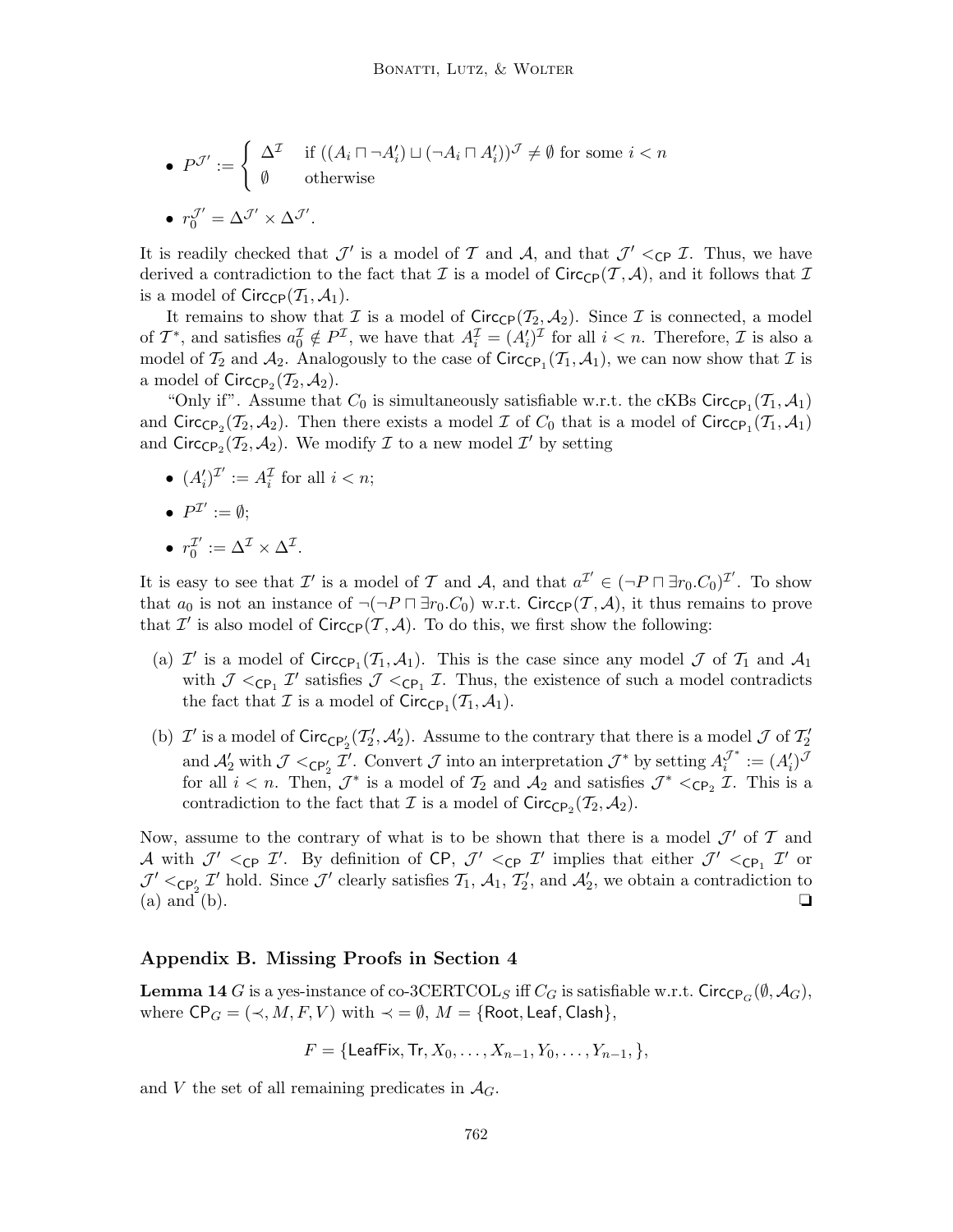**Proof.** "If". Suppose that  $C_G$  is satisfiable w.r.t. Circ<sub>CP<sub>G</sub>( $\emptyset$ ,  $\mathcal{A}_G$ ) and let  $\mathcal I$  be a model of</sub> Circ<sub>CP<sub>G</sub>( $\emptyset$ ,  $\mathcal{A}_G$ ) with  $C_G^{\mathcal{I}} \neq \emptyset$ . We have to show that G is a yes-instance of co-CERT3COL<sub>S</sub>.</sub> To start, we show that

(I) 
$$
a_0^{\mathcal{I}} \in C_G^{\mathcal{I}}
$$
.

Assume to the contrary that this is not the case. Then there is a  $d \in C_G^{\mathcal{I}}$  with  $d \neq a_0^{\mathcal{I}}$ . Since  $d \in C_G^{\mathcal{I}}$ , we have  $d \in \text{Root}^{\mathcal{I}}$ . Let  $\mathcal{J}$  be the interpretation obtained from  $\mathcal{I}$  by setting Root  $\mathcal{J} = \{a_0^{\mathcal{I}}\}$ . By definition of  $\mathcal{A}_G$ , we have  $a_0^{\mathcal{I}} \in \text{Root}^{\mathcal{I}}$ , and thus  $\mathcal{J} \prec_{\text{CP}_G} \mathcal{I}$ . Moreover, it is easily seen that  $\mathcal J$  is a model of  $\mathcal A_G$ . We have thus established a contradiction to the fact that  $\mathcal I$  is a model of  $\text{Circ}_{\text{CP}_G}(\emptyset, \mathcal A_G)$ , which proves (I).

By Lines (1)-(4) (Fig. 2), there are elements  $d_{i,w} \in \Delta^{\mathcal{I}}$  (the nodes of the tree) for  $i \leq 2n$ and  $w \in \{0,1\}^i$  such that

- $a_0^{\mathcal{I}} = d_{0,\varepsilon};$
- $d_{i,w} \in X_j^{\mathcal{I}}$  iff the  $j + 1$ -st bit of w is 1, for all  $i \leq 2n$  and  $j \leq \min\{i, n-1\}$ ;
- $d_{i,w} \in Y_j^{\mathcal{I}}$  iff the  $n + j + 1$ -st bit of w is 1, for all  $i, j$  with  $n < i \leq 2n$  and  $j \leq i n$ ;
- $(d_{i,w}, d_{i+1,w0}), (d_{i,w}, d_{i+1,w1}) \in r^{\mathcal{I}}$ , for all  $i < 2n$ ;
- $d_{2n,w} \in \text{Leaf}^{\mathcal{I}}, \text{ for all } w \in \{0,1\}^{2n}.$

For  $i, j < 2^n$ , we use  $\ell_{i,j}$  to denote the element  $d_{2n,w}$  such that  $w \in \{0,1\}^{2n}$  denotes the binary encoding of  $i$  followed by that of  $j$ . We now show that

(II) 
$$
\mathsf{Leaf}^{\mathcal{I}} = \{\ell_{i,j} \mid i,j < 2^n\}.
$$

Assume to the contrary that this is not the case, i.e., that there is a  $d \in \text{Leaf}^{\mathcal{I}}$  such that  $d \neq \ell_{i,j}$  for all  $i, j < 2^n$ . Let  $i_d, j_d > 0$  be integers such that the truth values of  $X_0, \ldots, X_{n-1}$ at d encode  $i_d$  and the truth values of  $Y_0, \ldots, Y_{n-1}$  encode  $j_d$ . Starting from  $\mathcal{I}$ , we construct an interpretation  $\mathcal J$  by setting

$$
\begin{array}{rcl}\n\text{Leaf}^{\mathcal{J}} & := & \text{Leaf}^{\mathcal{I}} \setminus \{d\} \\
r^{\mathcal{J}} & := & (r^{\mathcal{I}} \setminus (\Delta^{\mathcal{I}} \times d)) \cup \{(e, \ell_{i_d, j_d}) \mid (e, d) \in r^{\mathcal{I}}\}\n\end{array}
$$

Further modify  $\mathcal J$  into  $\mathcal J'$  by setting

$$
\begin{array}{rcl} P^{\mathcal{J}'} & := & (\exists r^{2n}.\exists \text{var1}.\neg \text{Leaf})^{\mathcal{J}} \cup \\ & & (\exists r^{2n}.\exists \text{var2}.\neg \text{Leaf})^{\mathcal{J}} \cup \\ & & (\exists r^{2n}.\exists \text{coll}.\neg \text{Leaf})^{\mathcal{J}} \cup \\ & & (\exists r^{2n}.\exists \text{col2}.\neg \text{Leaf})^{\mathcal{J}} \end{array}
$$

By going through Lines (1) to (26), it is straightforward to check that  $\mathcal{J}'$  is a model of  $\mathcal{A}_G$ . Moreover, we clearly have  $\mathcal{J}' <_{\mathsf{CP}_G} \mathcal{I}$ , and thus obtain a contradiction to the fact that  $\mathcal{I}$  is a model of  $\text{Circ}_{\text{CP}_G}(\emptyset, \mathcal{A}_G)$ . We have thus shown (II).

The following is an easy consequence of (I), the fact that  $\neg P$  is a conjunct of  $C_G$ , and Lines  $(8)$ ,  $(9)$ ,  $(20)$ , and  $(21)$ :

(III) 
$$
(\ell_{i,j}, d) \in r^{\mathcal{I}}
$$
 implies  $d \in \text{Leaf}^{\mathcal{I}}$  for all  $i, j < 2^n$ ,  $d \in \Delta^{\mathcal{I}}$ , and  $r \in \{\text{var1}, \text{var2}, \text{col1}, \text{col2}\}.$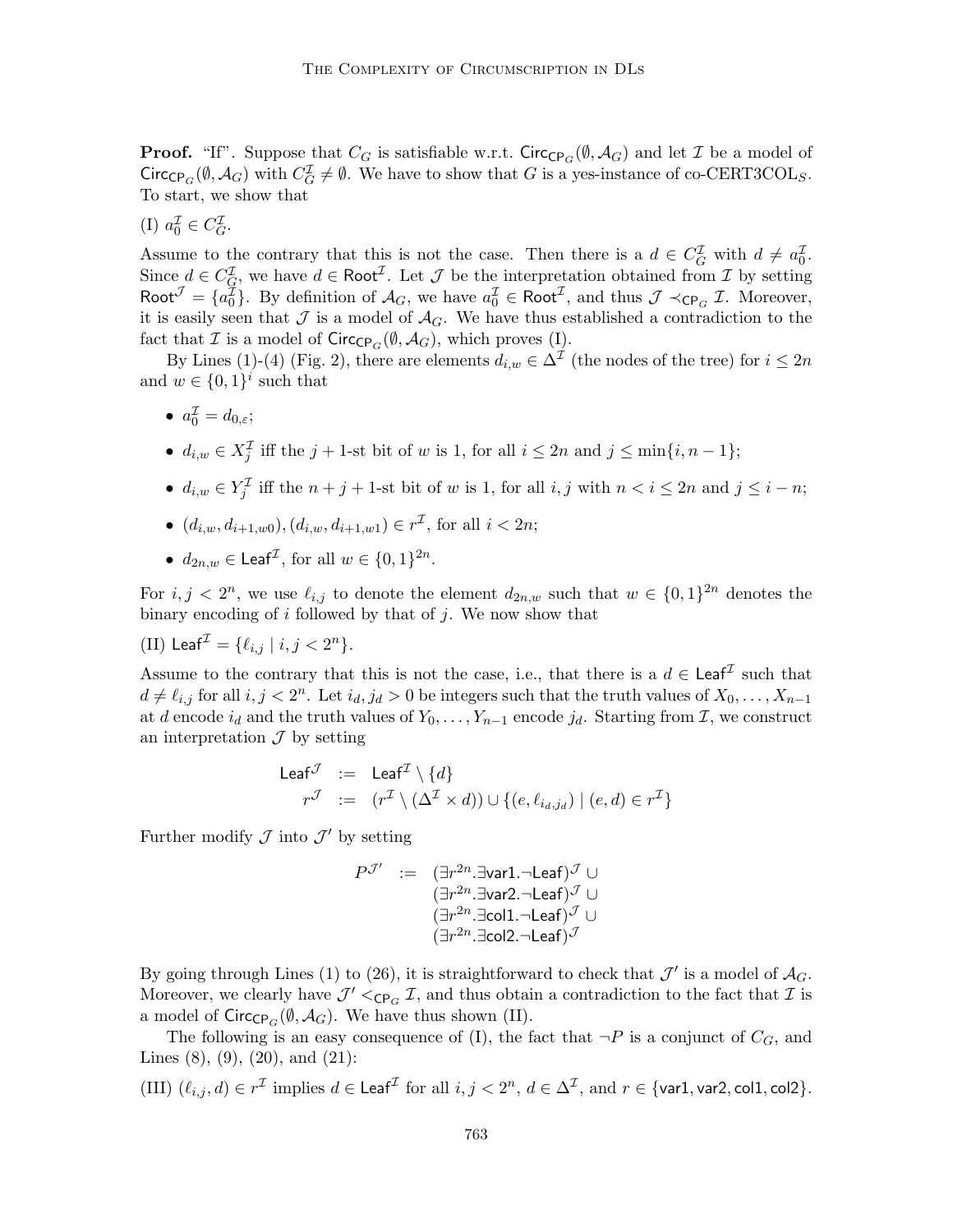Now suppose to the contrary of what we aim to prove that  $G$  is not a yes-instance. Then, for all truth assignments t, the subgraph  $t(G)$  is 3-colorable. In particular, this holds for the assignment t defined by setting, for all  $i, j < 2<sup>n</sup>$ ,

$$
t(V_{ij}) := 1 \text{ iff } \ell_{i,j} \in \text{Tr}^{\mathcal{I}}.
$$

Let  $c: \{0, \ldots, 2^n - 1\} \to \{R, G, B\}$  be a 3-coloring of  $t(G)$  and construct an interpretation  $J$  by starting from  $I$  and applying the following modifications:

$$
C^{\mathcal{J}} = \{ \ell_{i,0} \mid i < 2^n, c(i) = C \} \text{ for all } C \in \{R, G, B \}
$$
\n
$$
\text{Class}^{\mathcal{J}} = \emptyset.
$$

Clearly,  $\mathcal{J} <_{\mathsf{CP}_G} \mathcal{I}$ : the minimized predicate Clash is empty in  $\mathcal{J}$ , but non-empty in  $\mathcal{I}$  since  $C_G^{\mathcal{I}}$  is non-empty. To obtain a contradiction, it thus suffices to show that  $\mathcal J$  is a model of  $\mathcal{A}_G$ .

Since  $\mathcal I$  and  $\mathcal J$  agree on all predicates but  $R, G, B$ , and Clash, all inclusions that do not mention these concepts are satisfied in  $\mathcal{J}$ . These are Lines (1) to (21). Lines (22) and (23) are satisfied by construction of  $\mathcal J$  and since, due to Line (5) and (II),  $(a_0^{\mathcal J},d) \in (r^{2n})^{\mathcal J}$ implies  $d = \ell_{i,j}$  for some  $i, j < 2^n$ . It thus remains to consider Lines (24) to (26). We first show that

(IV) for all  $i, j < 2<sup>n</sup>$ ,  $(i, j)$  is an edge of  $t(G)$  iff  $\ell_{i,j} \notin \textsf{Elim}^{\mathcal{J}}$ .

Let  $i, j < 2^n$  and let the potential edge  $(i, j)$  be labeled with  $V_{k_1, k_2} \vee V_{k_3, k_4}$  (since the circuits  $c_S^{(i)}$  $s^{(i)}$  and  $c_j^{(i)}$  $j^{(i)}$  deliver an output for any input, we can assume that also potential, but non-existing edges have a label). By (II) and (III) together with Lines (8) and (9), var $1^\mathcal{J} =$  var $1^\mathcal{I} = \{\ell_{k_1,k_2}\}$  and var $2^\mathcal{J} =$  var $2^\mathcal{I} = \{\ell_{k_3,k_4}\}.$  Thus, the definition of  $t$  together with Lines (12) to (16) yields that  $(i, j)$  is an edge of  $t(G)$  iff  $\ell_{i,j} \notin \text{Elim}^{\mathcal{I}}$ . To prove (IV), it remains to note that  $\mathcal I$  and  $\mathcal J$  interpret the concept name Elim in the same way.

Now, we prove that (24) to (26) are satisfied in J. Let  $(a_0^{\mathcal{J}}, d) \in (r^{2n})^{\mathcal{J}}$ . By Line 5 and (II),  $d = \ell_{i,j}$  for some  $i, j < 2^n$ . Let  $\ell_{i,j} \notin \text{Elim}^{\mathcal{J}}$ . By (IV) and since c is a 3-coloring of  $t(G)$ , we get  $c(i) \neq c(j)$ . Thus, by construction of J,  $\ell_{i,0} \notin C^{\mathcal{J}}$  or  $\ell_{j,0} \notin C^{\mathcal{J}}$  for all  $C \in \{R, G, B\}$ . By (II) and (III) together with Lines (18) and (19),  $\text{col}1^{\mathcal{J}} = \text{col}1^{\mathcal{I}} = \{\ell_{i,0}\}$ and col2 $\mathcal{I} = \mathsf{col2}^\mathcal{I} = \{\ell_{j,0}\}.$  Therefore,  $\ell_{i,j} \notin (\exists \mathsf{col1}.C \sqcap \exists \mathsf{col2}.C)^\mathcal{J}$  for all  $C \in \{R,G,B\}.$ Since this holds for any  $\ell_{i,j} \notin \text{Elim}^{\mathcal{J}}$ , the preconditions of the implications in Lines (24) to (26) are never satisfied. Thus, the implications are satisfied.

"Only if". Suppose that  $G$  is a yes-instance and let  $t$  be a truth assignment such that  $t(G)$  is not 3-colorable. Let  $c: \{0, \ldots, 2^n-1\} \to \{R, G, B\}$  be a color assignment that minimizes (w.r.t. set inclusion) the set  $\{(i, j) | (i, j)$  an edge in G with  $c(i) = c(j)\}$ . Define an interpretation  $\mathcal I$  as follows (here and in the following, we do not distinguish between a number and its binary encoding as a string):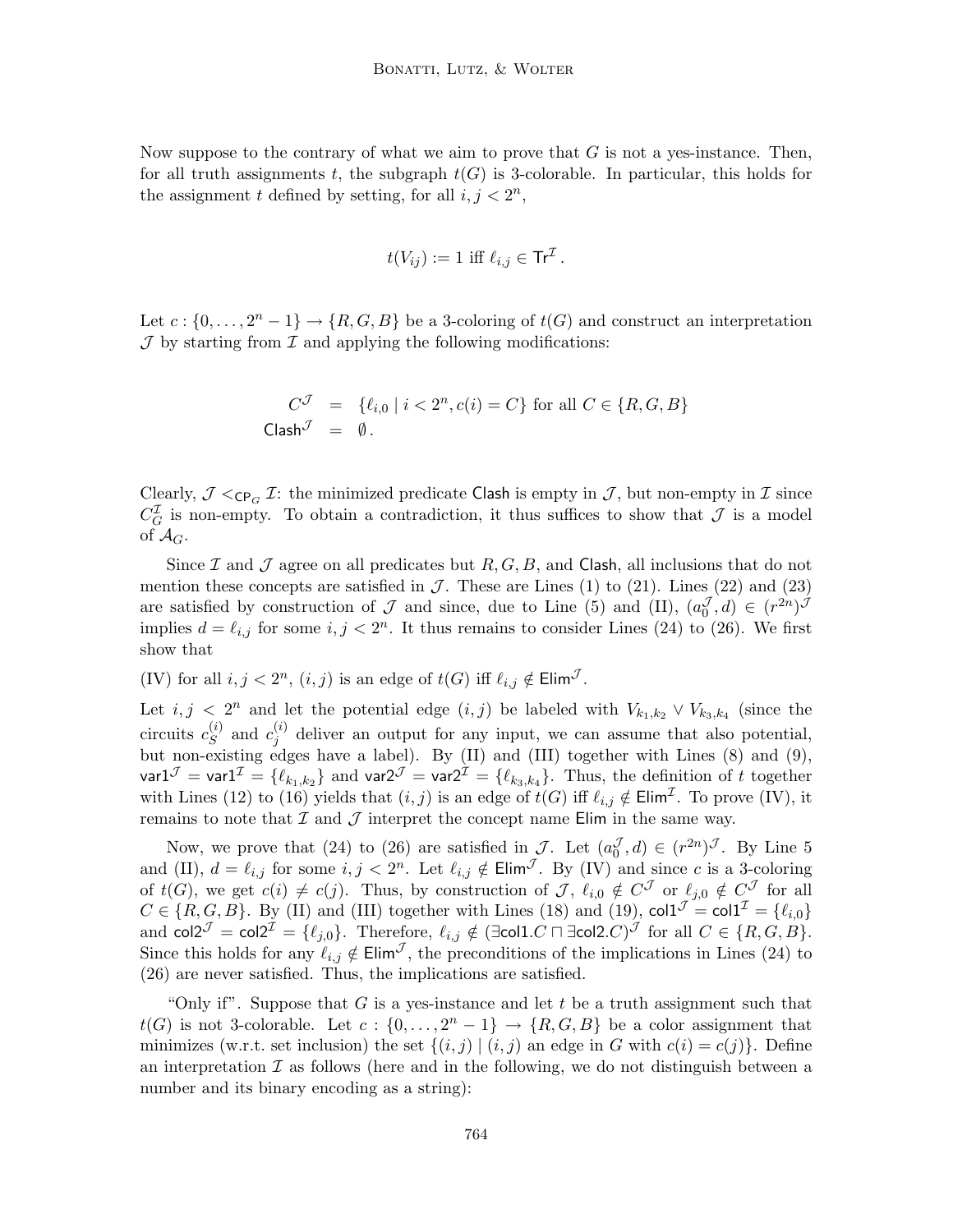$$
\Delta^{T} = \{d_{i,w} \mid i \leq 2^{n}, w \in \{0,1\}^{i}\}
$$
  
\n
$$
\text{Root}^{T} = \{d_{0,\varepsilon}\}
$$
  
\n
$$
\text{Leaf}^{T} = \{d_{2n,w} \mid w \in \{0,1\}^{2n}\}
$$
  
\n
$$
\text{LeafFix}^{T} = \{d_{2n,w} \mid w \in \{0,1\}^{2n}\}
$$
  
\n
$$
X_{j}^{T} = \{d_{i,w} \mid \text{ the } j+1\text{-st bit of } w \text{ is } 1, i \leq 2n, \text{ and } j \leq \min\{i, n-1\}\};
$$
  
\n
$$
Y_{j}^{T} = \{d_{i,w} \mid \text{ the } n+j+1\text{-st bit of } w \text{ is } 1, n < i \leq 2n, \text{ and } j \leq i-n\};
$$
  
\n
$$
\text{Tr}^{T} = \{d_{2n,ij} \mid t(V_{ij}) = 1\}
$$
  
\n
$$
\text{Tr}^{T}_{\ell} = \{d_{2n,ij} \mid t(V_{ij}) \leftrightarrow c_{S}^{(\ell)}(i,j)\} \quad (\ell = 1, 2)
$$
  
\n
$$
\text{Elim}^{T} = \{d_{2n,ij} \mid (i,j) \text{ is not an edge of } t(G)\}
$$
  
\n
$$
C^{T} = \{d_{2n,ij} \mid (i,j) \text{ is an edge of } t(G) \text{ and } c(i) = c(j)\}
$$
  
\n
$$
r^{T} = \{(d_{i,w}, d_{i+1,w0}), (d_{i,w}, d_{i+1,w1}) \mid i < 2n\}
$$
  
\n
$$
\text{var}^{T} = \{(d_{2n,ij}, d_{2n,kl}) \mid \text{the first variable in the label of } (i,j) \text{ is } V_{kl}\}
$$
  
\n
$$
\text{var}^{T} = \{(d_{2n,ij}, d_{2n,kl}) \mid \text{the second variable in the label of } (i,j) \text{ is } V_{kl}\}
$$
  
\n
$$
\text{col}^{T} = \{(d_{2n,ij}, d_{2n,ij0}) \mid i < 2^n\}
$$
  
\n
$$
\text{col}
$$

For each Boolean circuit  $c$ , the corresponding output concept name  $\text{Out}_c$  is interpreted as  $\text{Out}_c^{\mathcal{I}} := \{d_{2n,ij} \mid i, j < 2n \text{ and } c(i,j) \text{ is } true\}.$ 

To show that  $C_G$  is satisfiable w.r.t. Circ<sub>CP<sub>G</sub>( $\emptyset$ ,  $\mathcal{A}_G$ ), it suffices to show that  $a_0^{\mathcal{I}} \in C_G^{\mathcal{I}}$  and</sub>  $\mathcal I$  is a model of  $\mathsf{Circ}_{\mathsf{CP}_G}(\emptyset,\mathcal A_G).$  The former is easy: recall that  $C_G=\mathsf{Root}\sqcap\neg P\sqcap\exists r^{2n}.$  Clash. By definition of  $\mathcal{I}, a_0^{\mathcal{I}} \in (\text{Root } \sqcap \neg P)^{\mathcal{I}}$ . Since c is not a 3-coloring,  $a_0^{\mathcal{I}} \in (\exists r^{2n}.\text{Cash})^{\mathcal{I}}$ . It thus remains to show that  $\mathcal I$  is a model of  $\text{Circ}_{\text{CP}_G}(\emptyset, \mathcal A_G)$ . Since it is easy to verify that  $\mathcal I$  is a model of  $A_G$ , this boils down to showing that there is no model  $J$  of  $A_G$  with  $J<sub>CPG</sub>$   $\mathcal I$ .

Assume to the contrary that there is such a  $\mathcal J$ . By Lines (1)–(5) and since  $\mathcal J$  is a model of  $\mathcal{A}_G$ , we have  $\#\mathsf{Leaf}^{\mathcal{J}} \geq 2^{2n}$ . Since  $\#\mathsf{Leaf}^{\mathcal{I}} = 2^{2n}$  and  $\mathcal{J} <_{\mathsf{CP}_G} \mathcal{I}$ , we get  $\mathsf{Leaf}^{\mathcal{J}} = \mathsf{Leaf}^{\mathcal{I}}$ . For similar but simpler reasons,  $\mathsf{Root}^{\mathcal{J}} = \mathsf{Root}^{\mathcal{I}}$ . Thus,  $\mathcal{J} <_{\mathsf{CP}_G} \mathcal{I}$  implies  $\mathsf{Cash}^{\mathcal{J}} \subsetneq \mathsf{Cash}^{\mathcal{I}}$ . By Lines (1) to (5) and since  $\cal I$  and  $\cal J$  are models of  ${\cal A}_G$  with  $\tilde{\sf Leaf}^{\cal J} = {\sf Leaf}^{\cal I}$  and  $\# {\sf Leaf}^{\cal I} =$ #Leaf $\mathcal{J}=2^{2n}$ , we have

(I) 
$$
\{d \in \Delta^{\mathcal{I}} \mid (a_0^{\mathcal{I}}, d) \in (r^{2n})^{\mathcal{I}}\} = \{d \in \Delta^{\mathcal{J}} \mid (a_0^{\mathcal{J}}, d) \in (r^{2n})^{\mathcal{J}}\} = \text{Leaf}^{\mathcal{I}} = \text{Leaf}^{\mathcal{J}}
$$

Thus, Lines (24) to (26) and the fact that  $\mathcal J$  is a model of  $\mathcal A_G$  ensure that

$$
(\mathrm{II})\ \bigcup_{C\in\{R,G,B\}} (\mathsf{Leaf}\sqcap\neg\mathsf{Elim}\sqcap\exists\mathsf{col1}.C\sqcap\exists\mathsf{col2}.C)^{\mathcal{J}}\subseteq\mathsf{Clash}^{\mathcal{J}}.
$$

Define a coloring  $c'$  by setting

$$
c'(i) = C \text{ iff } d_{2n,i0} \in C^{\mathcal{J}} \quad (C = R, G, B).
$$

Suppose that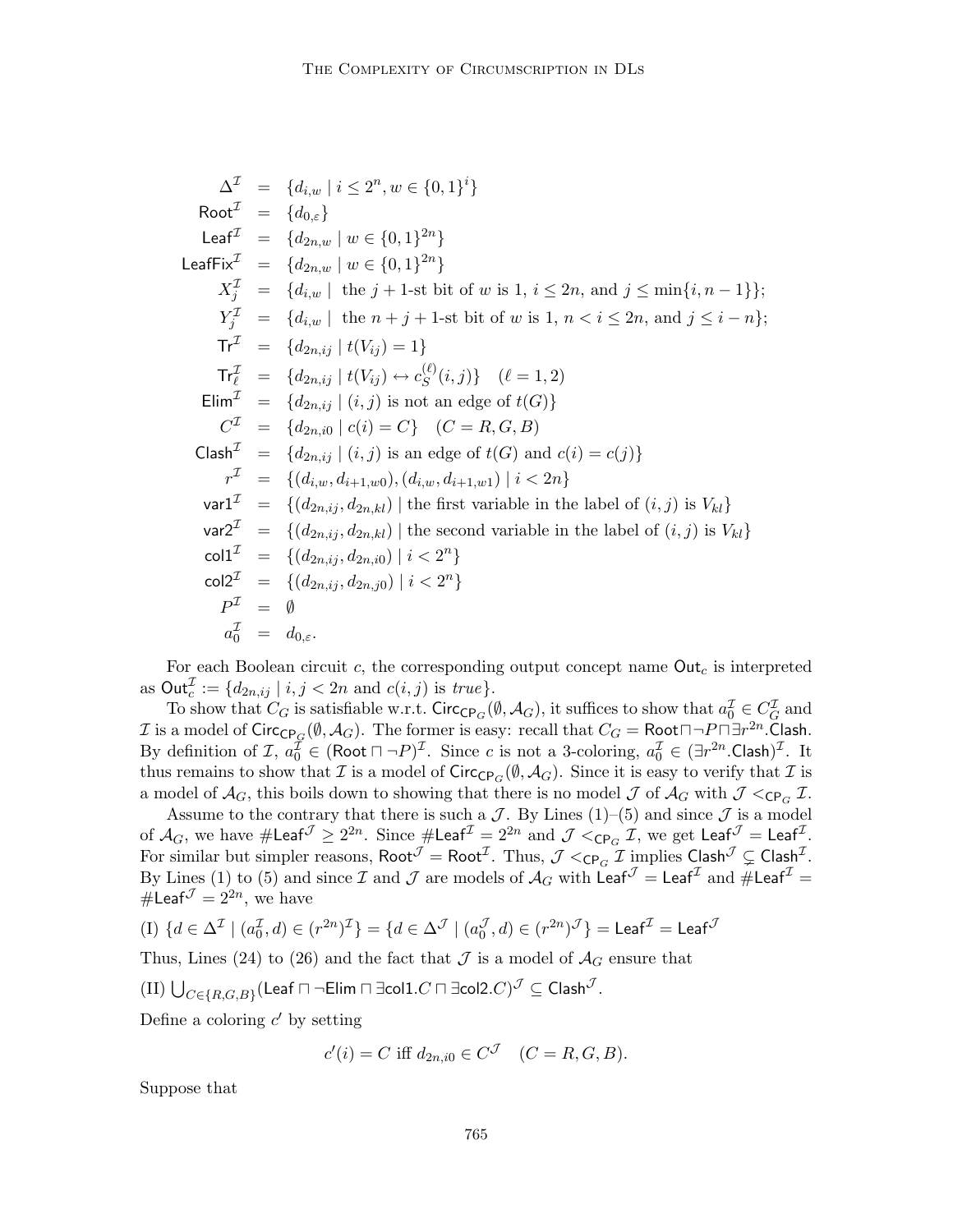$\text{(III)} \text{ (a) } \textsf{Elim}^{\mathcal I} \cap \textsf{Leaf}^{\mathcal I} = \textsf{Elim}^{\mathcal J} \cap \textsf{Leaf}^{\mathcal I},$ (b)  $\text{col1}^{\mathcal{I}} \cap (\text{Leaf}^{\mathcal{I}} \times \text{Leaf}^{\mathcal{I}}) = \text{col1}^{\mathcal{J}} \cap (\text{Leaf}^{\mathcal{J}} \times \text{Leaf}^{\mathcal{J}}),$  and  $\mathcal{L}(\mathbf{c})$  col2<sup>T</sup> ∩ (Leaf $^{\mathcal{I}} \times \mathsf{Leaf}^{\mathcal{I}}) = \mathsf{col2}^{\mathcal{J}} \cap (\mathsf{Leaf}^{\mathcal{J}} \times \mathsf{Leaf}^{\mathcal{J}}).$ 

Then (II) guarantees that if  $(i, j)$  is an edge in G with  $c'(i) = c'(j)$ , then  $d_{2n, ij} \in \mathsf{Clash}^{\mathcal{J}}$ . Since  $\mathsf{Clash}^\mathcal{J} \subsetneq \mathsf{Clash}^\mathcal{I},$  we get that

1. if 
$$
c'(i) = c'(j)
$$
, then  $c(i) = c(j)$ ;

2. there are  $i, j$  with  $c'(i) \neq c'(j)$ , but  $c(i) = c(j)$ .

This contradicts our initial minimality assumption on the coloring c.

It thus remains to prove (III). We start with (a). Assume that

(d) var1<sup>I</sup> ∩ (Leaf $^{\cal I}$   $\times$  Leaf $^{\cal I}$ )  $=$  var1 $^{\cal J}$  ∩ (Leaf $^{\cal J}$   $\times$  Leaf $^{\cal J}$ )  $\rm{and}$ (e) var2<sup>I</sup> ∩ (Leaf<sup>I</sup> × Leaf<sup>I</sup>) = var2<sup>J</sup> ∩ (Leaf<sup>J</sup> × Leaf<sup>J</sup>).

Then, Lines (12) to (16) together with (I) and the fact that  $Tr^{\mathcal{I}} = Tr^{\mathcal{J}}$  implies (a). It thus remains to prove (b) to (e). We concentrate on (b) as the other cases are analogous. Take  $(d, d') \in \mathsf{coll}^\mathcal{I} \cap (\mathsf{Leaf}^\mathcal{I} \times \mathsf{Leaf}^\mathcal{I}).$  Then  $d = d_{2n, ij}$  and  $d' = d_{2n, i'j'}$  for some  $i, j, i', j' < 2^n$ . By Line (18),  $i' = i$  and  $j' = 0$ . By (I) and Lines (17) and (18) and since  $\mathcal I$  and  $\mathcal J$ agree on the interpretation of  $X_0, \ldots, X_{n-1}, Y_0, \ldots, Y_{n-1}$ , there is an  $e \in \text{LeafFix}^{\mathcal{J}}$  such that  $(d_{2n,ij}, e) \in \text{col}1^{\mathcal{J}}$ , the value encoded by  $X_0, \ldots, X_{n-1}$  at  $e$  in  $\mathcal{J}$  is i, and the value encoded by  $Y_0,\ldots,Y_{n-1}$  at  $e$  in  ${\cal J}$  is  $0.$  Since <code>LeafFix $^{\cal J}$  = LeafFix $^{\cal J}$ , we have <code>LeafFix $^{\cal J}$  =</code></code> Leaf<sup>J</sup>. However, there is only a single element of Leaf<sup>J</sup> where  $X_0, \ldots, X_{n-1}$  encodes i and  $Y_0, \ldots, Y_{n-1}$  encodes 0 and this is  $d_{2n,i0} = d'$ . The converse direction is analogous. <br>□

Corollary 16 In  $ALC$ , satisfiability w.r.t. concept-circumscribed KBs is NEXP<sup>NP</sup>-hard even if the TBox is acyclic, the ABox and preference relations are empty, and there are no fixed predicates.

**Proof.** The ABox  $\mathcal{A}_G$  from the reduction given in Section 4.2.1 is of the form  $\{C_0(a_0)\}$ and the circumscription pattern  $\mathsf{CP}_G$  has an empty preference relation. It thus suffices to show that there is a polynomial reduction of satisfiability w.r.t. concept-circumscribed KBs of this form to satisfiability w.r.t. concept-circumscribed KBs with an acyclic TBox, empty ABox and preference relation, and no fixed predicates.

Let Circ<sub>CP</sub>( $\emptyset$ , A) be a concept-circumscribed KB with  $A = \{C_0(a_0)\}\$ and CP = ( $\prec$ , M, V, F) with  $\prec = \emptyset$ , and let C be an ALC concept. Define  $\mathcal{T} = \{A \sqsubseteq \exists u.C_0\}$ , where A is a concept name that does not occur in  $A$  and  $C$  and  $u$  is a role name that does not occur in A and C. Also define  $\mathsf{CP}' = (\prec, M, V \cup \{u\}, F \cup \{A\})$ . Then C is satisfiable w.r.t. Circ<sub>CP</sub>( $(\emptyset, \mathcal{A})$  iff  $A \sqcap C$  is satisfiable w.r.t. Circ<sub>CP'</sub>( $\mathcal{T}, \emptyset$ ):

"If". If  $A \sqcap C$  is satisfiable w.r.t. Circ<sub>CP'</sub> $(\mathcal{T}, \emptyset)$ , then there is a model  $\mathcal I$  of Circ<sub>CP'</sub> $(\mathcal{T}, \emptyset)$ and a  $d_0 \in (A \cap C)^{\mathcal{I}}$ . Thus, there is an  $e_0 \in C_0^{\mathcal{I}}$ . Modify  $\mathcal{I}$  to obtain a new interpretation  $\mathcal J$  by setting  $a_0^{\mathcal J} = e_0$ . Clearly,  $\mathcal J$  is a model of  $\mathcal A$  and  $C$ . To show that it is also a model of Circ<sub>CP</sub>( $(\emptyset, \mathcal{A})$ , assume to the contrary that there is a model  $\mathcal{J}'$  of  $\mathcal{A}$  with  $\mathcal{J}' <_{\mathsf{CP}} \mathcal{J}$ . Modify  $\mathcal{J}'$  into an interpretation  $\mathcal{I}'$  by setting  $A^{\mathcal{I}'} = A^{\mathcal{I}}$  and  $u^{\mathcal{I}'} = \Delta^{\mathcal{I}} \times \Delta^{\mathcal{I}}$ . It is readily checked that  $\mathcal{I}'$  is a model of  $\mathcal{T}$  and  $\mathcal{I}' <_{\mathsf{CP'}} \mathcal{I}$ , thus we have obtained a contradiction to the fact that  $\mathcal I$  is a model of  $Circ_{\mathsf{CP}'}(\mathcal T, \emptyset)$ .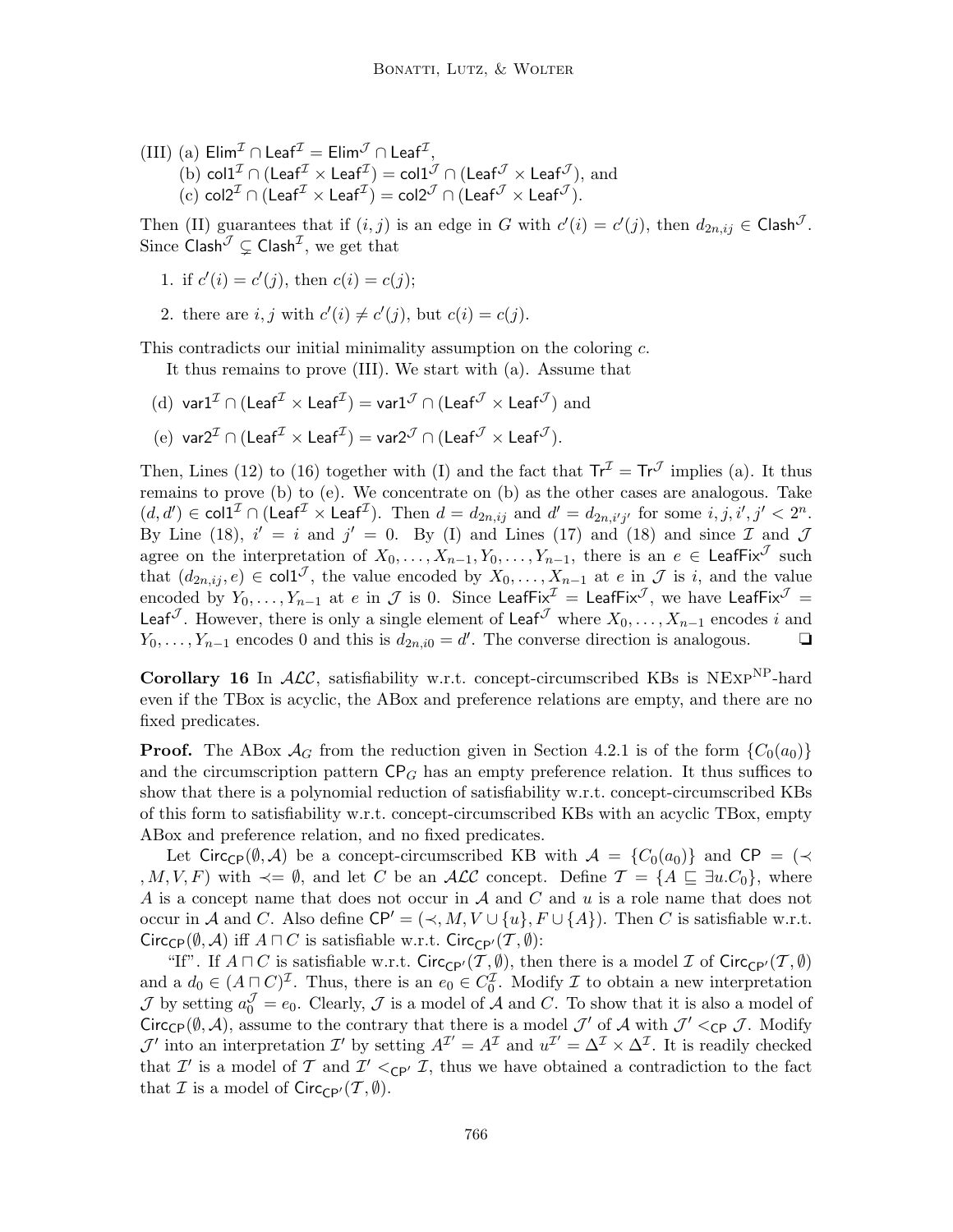"Only if". If C is satisfiable w.r.t. Circ<sub>CP</sub>( $(\emptyset, \mathcal{A})$ , then there is a model  $\mathcal{I}$  of Circ<sub>CP</sub>( $(\emptyset, \mathcal{A})$ ) and a  $d_0 \in C^{\mathcal{I}}$ . Let  $\mathcal J$  be defined as  $\mathcal I$ , except that  $A^{\mathcal{J}} = \{d_0\}$  and  $u^{\mathcal{J}} = \Delta^{\mathcal{I}} \times \Delta^{\mathcal{I}}$ . Clearly, J is a model of T and  $A\sqcap C$ . To show that J is also a model of Circ<sub>CP</sub> $(\mathcal{T}, \emptyset)$ , assume to the contrary that there is a model  $\mathcal{J}'$  of  $\mathcal{T}$  with  $\mathcal{J}' <_{\mathsf{CP'}} \mathcal{J}$ . Since A is fixed in  $\mathsf{CP}', d_0 \in A^{\mathcal{I}'},$ thus  $d_0 \in (\exists u.C_0)^{\mathcal{J}'}$  and there is an  $e_0 \in C_0^{\mathcal{J}'}$ . Modify  $\mathcal{J}'$  into a new interpretation  $\mathcal{I}'$  by setting  $a_0^{\mathcal{I}'} = e_0$ . It is readily checked that  $\mathcal{I}'$  is a model of A and  $\mathcal{I}' <_{\mathsf{CP}} \mathcal{I}$ , thus we have obtained a contradiction to the fact that I is a model of  $Circ_{\mathbb{CP}'}(\emptyset, \mathcal{A})$ . To get rid of fixed predicates, it suffices to apply Lemma 5. ◯

### Appendix C. Missing Proofs in Section 5

We show that the semantic consequence problem can be reduced to instance checking w.r.t. role-fixing cKBs in  $ALC$ . We have already proved that for  $ALC$  extended with the universal role. In fact, the only remaining problem is to 'approximate' concepts  $\forall u.C$  using  $\mathcal{ALC}$  concepts that state that the extension of C contains all points within a certain, sufficiently large neighbourhood.

To construct such an approximation, we first introduce a local version of the notion of frame validity of concepts. A pointed R-frame is a pair  $(\mathfrak{F}, d)$  such that  $d \in \Delta^{\mathfrak{F}}$  and  $\mathfrak{F}$  is an R-frame. A concept C is valid in a pointed R-frame  $(\mathfrak{F}, d)$ , in symbols  $(\mathfrak{F}, d) \models C$ , iff  $d \in C^{\mathcal{I}}$  for every interpretation  $\mathcal{I}$  based on  $\mathfrak{F}$ . For  $m \in \mathbb{N}$  and  $R$  a finite set of role names,  $\forall^m R.C$  denotes C if  $m = 0$ , and

$$
\forall^{m-1}R.C\sqcap \overline{\bigcap_{r\in R}\forall r.} \forall^{m-1}R.C
$$

if  $m > 0$ . In what follows, we will use concepts of the form  $\forall^m R.C$  as approximations of  $\forall u.C.$  We remind the reader of some correspondence results of modal logic. Let trans $\overline{A} =$  $\neg \forall s.A \sqcup \forall s.\forall s.A$  and cont $A = \neg \forall s.A \sqcup \forall r.A$ . Then it is well known (Blackburn & van Benthem, 2007) and easy to prove that for every  $\{r, s\}$ -frame  $\mathfrak{F}$ , the following holds:

- trans<sub>A</sub> is valid in  $\mathfrak F$  if, and only if,  $s^{\mathfrak F}$  is transitive;
- cont<sub>A</sub> is valid in  $\mathfrak{F}$  if, and only if,  $r^{\mathfrak{F}} \subseteq s^{\mathfrak{F}}$ .

Say that  $d' \in \Delta^{\mathfrak{F}}$  is  $\{r, s\}$ -reachable from d in  $\mathfrak{F}$  if  $(d, d') \in (r^{\mathfrak{F}} \cup s^{\mathfrak{F}})^*$  and call  $d \in \Delta^{\mathfrak{F}}$  a root of  $\mathfrak F$  if every  $d' \in \Delta^{\mathfrak F}$  is  $\{r, s\}$ -reachable from d in  $\mathfrak F$ . If  $\mathfrak F$  is an  $\{r, s\}$ -frame with root d, then the following conditions are equivalent:

- $\forall$ <sup>1</sup> $\{r, s\}$ .(trans<sub>A</sub>  $\sqcap$  cont<sub>A</sub>) is valid in  $(\mathfrak{F}, d)$ ;
- $s^{\mathfrak{F}}$  is transitive and  $r^{\mathfrak{F}} \subseteq s^{\mathfrak{F}}$ .

These observations are used in the proof of Lemma 31 below. As before, we sometimes write concept assertions  $C(a)$  in the form  $a: C$ . Recall that the role depth  $rd(C)$  of a concept C is defined as the nesting depth of the constructors  $\exists r.D$  and  $\forall r.D, r \in R$ , in C.

**Lemma 31** Let C and D be  $\mathcal{ALC}_{\{r\}}$ -concepts not sharing any concept names and let A be a fresh concept name. Let  $\mathsf{CP} = (\emptyset, M, \{r, s\}, V)$  be a circumscription pattern, where M consists of A and the concept names in C and V consists of the concept names in D. Let a be an individual name. Then the following conditions are equivalent: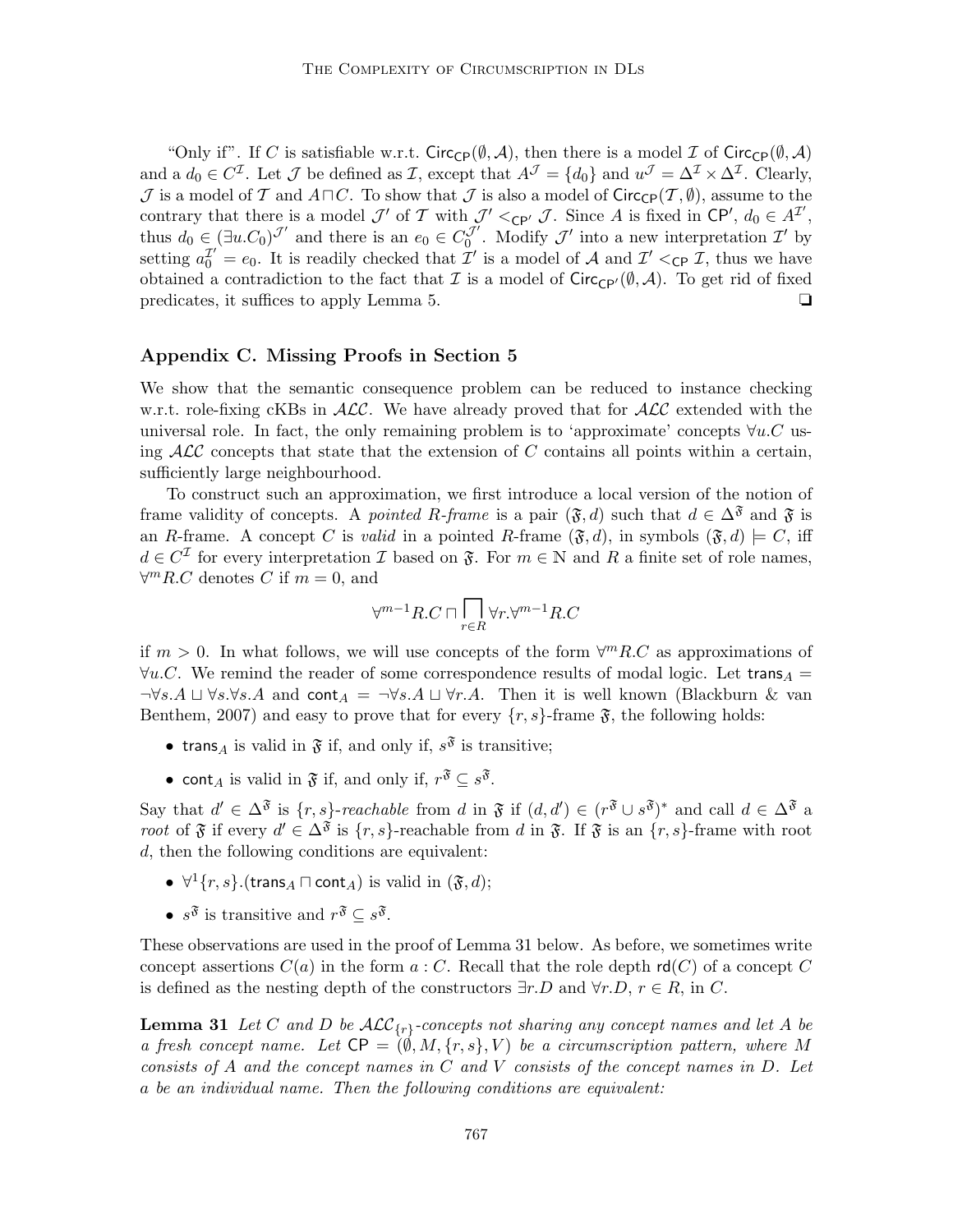- 1. for all  $\{r, s\}$ -frames  $\mathfrak{F}$  with  $r^{\mathfrak{F}} \subseteq s^{\mathfrak{F}}$  and  $s^{\mathfrak{F}}$  transitive: if  $\mathfrak{F} \models C$ , then  $\mathfrak{F} \models D$ ;
- 2. for all pointed  $\{r, s\}$ -frames  $(\mathfrak{F}, d)$ :

$$
(\mathfrak{F},d) \models \forall^1 \{r,s\}.(\mathsf{trans}_A \sqcap \mathsf{cont}_A \sqcap C) \quad \Rightarrow \quad (\mathfrak{F},d) \models D
$$

3. a is an instance of  $\neg \forall^1 \{r, s\}$ .(trans<sub>A</sub>  $\Box$  cont<sub>A</sub>  $\Box C$ )  $\Box$  *D* w.r.t. Circ<sub>CP</sub>(Ø, A), where

$$
\mathcal{A}=\{a:(\neg \forall^1 \{r,s\}.(\text{trans}_A \sqcap \text{cont}_A \sqcap C) \sqcup \forall^{1+\max{\{2,\text{rd}(C)\}}} \{r,s\}.\prod_{B \in M} B)\}.
$$

**Proof.** Point 1 implies Point 2. Suppose Point 2 does not hold. Let  $(\mathfrak{F}, d)$  be a pointed  $\{r, s\}$ -frame such that  $(\mathfrak{F}, d) \models \forall^1 \{r, s\}$ . (trans  $\land \Box$  cont $\land \Box$   $\Box$ ) and  $(\mathfrak{F}, d) \not\models D$ . We may assume that d is a root of  $\mathfrak{F}$ . From  $(\mathfrak{F},d) \models \forall^1 \{r,s\}$ .(trans<sub>A</sub>  $\sqcap$  cont<sub>A</sub>) we obtain  $r^{\mathfrak{F}} \subseteq s^{\mathfrak{F}}$ and  $s^{\mathfrak{F}}$  transitive. Therefore, from  $(\mathfrak{F},d) \models \forall^1\{s\}.C$  we obtain  $\mathfrak{F} \models C$ . It follows that  $\mathfrak{F}$  is a frame refuting Point 1.

In what follows we use, for every  $\mathcal I$  and  $d \in \Delta^{\mathcal I}$ ,  $d^{\uparrow, \mathcal I}$  to denote the set of all  $e \in \Delta^{\mathcal I}$ which are  $\{r, s\}$ -reachable from d in at most  $1 + \max\{2, \text{rd}(C)\}\)$  steps.

Point 2 implies Point 3. Suppose Point 3 does not hold. Let T be a model of Circ $_{\mathsf{CP}}(\emptyset, \mathcal{A})$ such that

$$
a^{\mathcal{I}} \in (\forall^1 \{r, s\}.(\mathsf{trans}_A \sqcap \mathsf{cont}_A \sqcap C) \sqcap \neg D)^{\mathcal{I}}.
$$
\n(77)

Let *I* be based on  $\mathfrak{F}$  and set  $d := a^{\mathcal{I}}$ . We show  $(\mathfrak{F}, d) \models \forall^1 \{r, s\}$ . (trans<sub>A</sub>  $\sqcap$  cont<sub>A</sub>  $\sqcap$  *C*) and  $(\mathfrak{F}, d) \not\models D$ . The latter is easy as it is witnessed by the interpretation  $\mathcal{I}$ . To show the former, let  $\mathcal J$  be an interpretation based on  $\mathfrak F$ . We show that  $d \in (\forall^1\{r,s\}.(\mathsf{trans}_A \sqcap \mathsf{cont}_A \sqcap C))^{\mathcal J}$ . By (77) and since *I* is a model of Circ<sub>CP</sub>( $(\emptyset, \mathcal{A})$ ,  $a^{\mathcal{I}} \in (\forall^{1+\max\{2,rd(C)\}} \{r, s\} \cdot \prod_{B \in M} B)^{\mathcal{I}}$ . It follows immediately that

$$
B^{\mathcal{I}} = d^{\uparrow, \mathcal{I}},\tag{78}
$$

for all  $B \in M$ . We now distinguish two cases:

- $B^{\mathcal{J}} \supseteq d^{\uparrow, \mathcal{I}}$ , for all  $B \in M$ . Since  $\mathcal{I}$  and  $\mathcal{J}$  are based on the same frame and all concept names in  $\mathsf{cont}_A, \mathsf{trans}_A,$  and  $C$  are in  $M,$  the truth of  $\forall^1 \{r,s\}.$ (trans ${}_A \sqcap \mathsf{cont}_A \sqcap C)$  at d depends on the truth value of concept names from M in  $d^{\uparrow,\mathcal{I}}$  only. From (78) we obtain  $B^{\mathcal{I}}\cap d^{\uparrow,\mathcal{I}}=B^{\mathcal{J}}\cap d^{\uparrow,\mathcal{I}},$  for all  $B\in M$ . Hence, by (77),  $d\in(\forall^1\{r,s\}).$ (trans<sub>A</sub> $\sqcap$  $\text{cont}_A \sqcap C$ )) $\mathcal{I}$ , as required.
- $B^{\mathcal{J}} \nsubseteq d^{\uparrow, \mathcal{I}}$ , for at least one  $B \in M$ .

Let  $\mathcal{J}'$  be the modification of  $\mathcal{J}$  where  $B^{\mathcal{J}'} = B^{\mathcal{J}} \cap d^{\uparrow,\mathcal{I}}$ , for  $B \in M$ . By (78),  $\mathcal{J}' <$ cp I. If  $d \in (\neg \forall^1 \{r, s\}.)$  (trans $_A \sqcap \text{cont}_A \sqcap C)$ )<sup>T'</sup>, then  $\mathcal{J}'$  is a model of  $\mathcal{A}$  and we have a contradiction to the fact that  $\mathcal I$  is a model of  $\mathsf{Circ}_{\mathsf{CP}}(\emptyset,\mathcal A)$ . Thus,  $d\in(\forall^1\{r,s\}.(\mathsf{trans}_A\sqcap$ cont $_A \sqcap C$ ))<sup> $\mathcal{J}'$ </sup>. Since, again, the truth of  $\forall^1\{r,s\}$ . (trans $_A \sqcap$  cont $_A \sqcap C$ ) at d depends on the truth value of  $B \in M$  on  $d^{\uparrow, \mathcal{I}}$  only, we have  $d \in (\forall^1 \{r, s\}.)$  (trans $_A \sqcap \text{cont}_A \sqcap C)$ ) $^{\mathcal{J}},$ as required.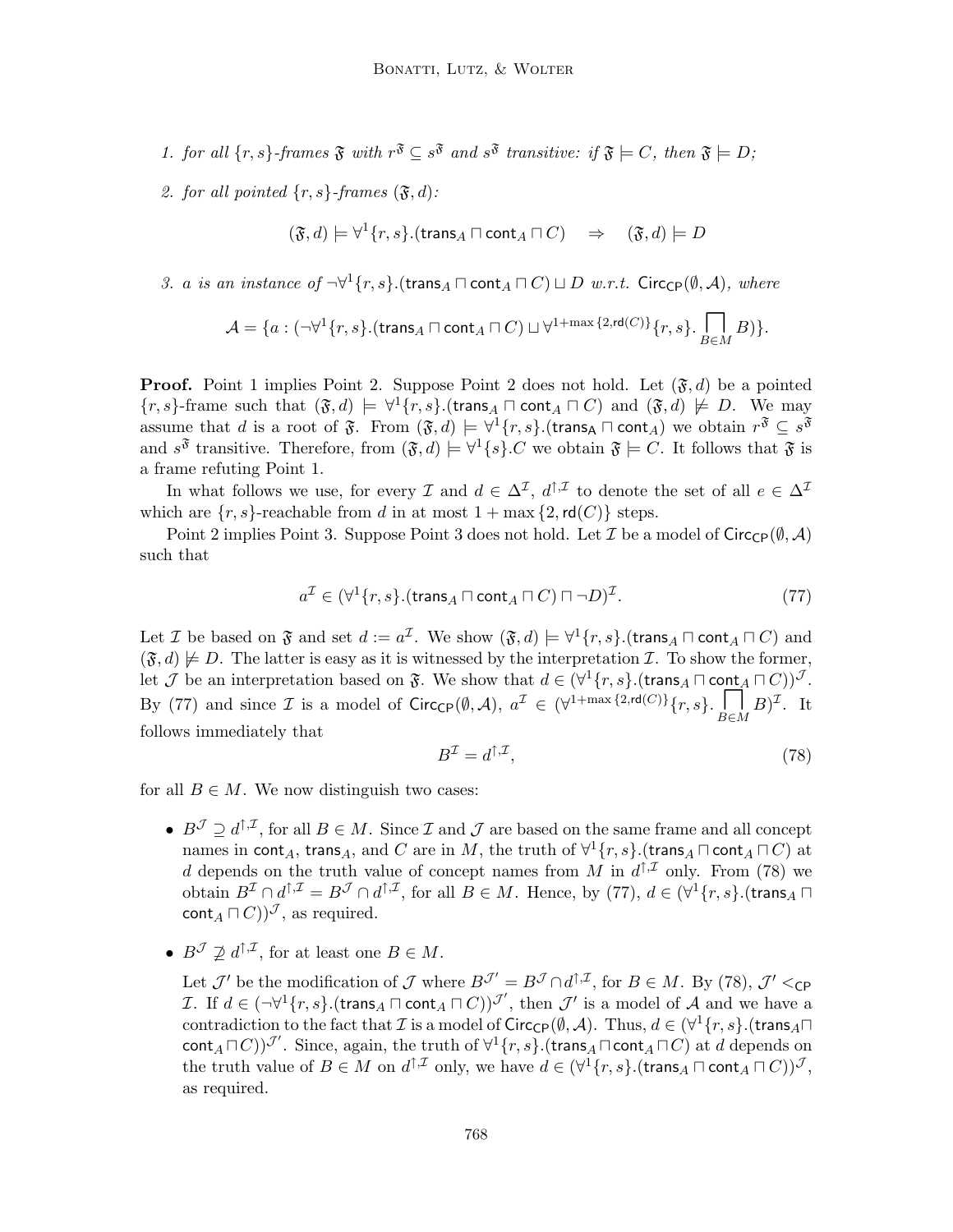Point 3 implies Point 1. Suppose Point 1 does not hold. Consider a frame  $\mathfrak{F}$  such that  $s^{\mathfrak{F}}$ is transitive,  $r^{\mathfrak{F}} \subseteq s^{\mathfrak{F}}, \mathfrak{F} \models C,$  and  $\mathfrak{F} \not\models D.$  It follows that  $\mathfrak{F} \models \mathsf{trans}_A \sqcap \mathsf{cont}_A.$  Let  $\mathcal I$  be an interpretation based on  $\mathfrak{F}$  such that  $d \in (\neg D)^{\mathcal{I}}$ . We may assume that d is a root of  $\mathfrak{F}$ . We may also assume that  $B^{\mathcal{I}} = d^{\uparrow, \mathcal{I}}$  for all  $B \in M$  (since no such B occurs in D) and  $a^{\mathcal{I}} = d$ . Then  $a^{\mathcal{I}} \in (\forall^1\{r,s\}.(\mathsf{trans}_A \sqcap \mathsf{cont}_A \sqcap C)\sqcap \neg D))^{\mathcal{I}}$  and  $\mathcal I$  is a model of  $\mathcal A$ . It remains to show that there does not exist an  $\mathcal{I}' <_{\mathsf{CP}} \mathcal{I}$  such that

$$
a^{\mathcal{I}'}\in (\neg \forall^1 \{r,s\}.(\mathsf{trans}_A \sqcap \mathsf{cont}_A \sqcap C) \sqcup \forall^{1+\max{\{2,\mathsf{rd}(C)\}}} \{r,s\}.\prod_{B\in M} B)^{\mathcal{I}'}.
$$

This is straightforward: from  $(\mathfrak{F}, d) \models \forall^1 \{r, s\}$ .C, we obtain that there does not exist any  $\mathcal{I}'$  such that  $d \in (\neg \forall^1 \{r, s\} . C)^{\mathcal{I}'}$  and clearly there does not exist any  $B \in M$  with  $B^{\mathcal{I}'} \subset B^{\mathcal{I}}$ such that  $d \in (\forall^{1+\max\{2,\text{rd}(C)\}} \{r,s\}.B)^{\mathcal{I}'}$ . ❏

We are in a position now to prove the reduction for  $ALC$ .

**Theorem 22** The logical consequence problem of  $MSO(r)$  is effectively reducible to the instance problem w.r.t. role-fixing cKBs formulated in  $ALC$ . This even holds when the TBox and preference relation are empty.

**Proof.** By Theorem 20, the logical consequence problem of  $MSO(r)$  is effectively reducible to the modal consequence problem for  $\text{ALC}_{\{r\}}$ -concepts. Hence, it suffices to reduce the modal consequence problem for  $\mathcal{ALC}_{\{r\}}$ -concepts. Let  $\mathcal{ALC}_{\{r\}}$ -concepts C and D be given. We may assume that  $C$  and  $D$  have no concept names in common (if they have, then replace every concept name  $B$  in  $D$  by a new concept name  $B'$  and denote the resulting concept by D'; as noted above,  $C \Vdash D$  iff  $C \Vdash D'$ .) Let  $\mathsf{CP} = (\prec, M, \{s, r\}, V)$  where  $\prec = \emptyset$ , M consists of  $A$  and all concept names in  $C$ , and  $V$  consists of all concept names in  $D$ . Let

$$
\mathcal{A} = \{a:(\neg \forall^{1}\{r,s\}.(\text{trans}_{A} \sqcap \text{cont}_{A} \sqcap C) \sqcup \forall^{1+\max\{2,\text{rd}(C)\}}\{r,s\}.\prod_{B \in M}B)\}
$$

and  $C_0 = \neg \forall^1 \{r, s\}$ .(trans<sub>A</sub>  $\sqcap$  cont<sub>A</sub>  $\sqcap$  C)  $\sqcup$  D. By the equivalence of Point 1 and Point 3 in Lemma 31, Circ<sub>CP</sub> $(\emptyset, \mathcal{A}) \models C_0(a)$  if, and only if, for all frames  $\mathfrak{F}$  with  $r^{\mathfrak{F}} \subseteq s^{\mathfrak{F}}$  and  $s^{\mathfrak{F}}$ transitive, from  $\mathfrak{F} \models C$  follows  $\mathfrak{F} \models D$ . As C and D do not contain s,

$$
Circ_{\mathbb{C}P}(\emptyset, \mathcal{A}) \models C_0(a) \quad \Leftrightarrow \quad C \Vdash D.
$$

|  | í |  |
|--|---|--|
|  |   |  |
|  |   |  |

#### References

- Areces, C., Blackburn, P., & Marx, M. (1999). A road-map on complexity for hybrid logics. In Proceedings of the Eighth Annual Conference of the EACSL (CSL99), No. 1683 in Lecture Notes in Computer Science, pp. 307–321. Springer-Verlag.
- Areces, C., Blackburn, P., & Marx, M. (2000). The computational complexity of hybrid temporal logics. Logic Journal of the IGPL,  $8(5)$ , 653–679.
- Baader, F., Brandt, S., & Lutz, C. (2005a). Pushing the  $\mathcal{EL}$  envelope. In Kaelbling, L. P., & Saffiotti, A. (Eds.), Proceedings of the Nineteenth International Joint Conference on Artificial Intelligence (IJCAI05), pp. 364–369. Professional Book Center.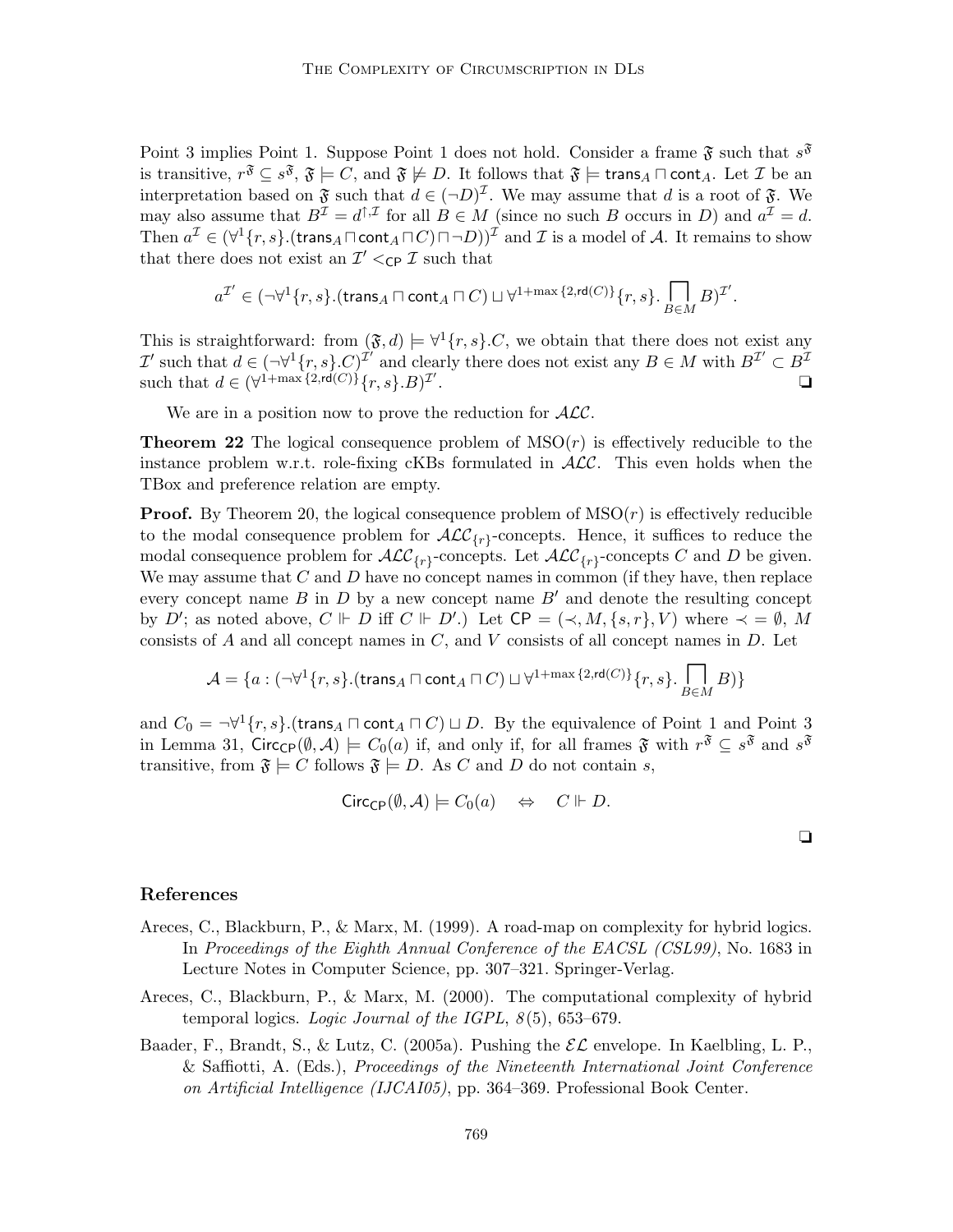- Baader, F., Milicic, M., Lutz, C., Sattler, U., & Wolter, F. (2005b). Integrating description logics and action formalisms for reasoning about web services. LTCSreport LTCS-05-02, Chair for Automata Theory, Institute for Theoretical Computer Science, Dresden University of Technology, Germany. See http://lat.inf.tudresden.de/research/reports.html.
- Baader, F., & Hollunder, B. (1995a). Embedding defaults into terminological knowledge representation formalisms.. Journal of Automated Reasoning,  $14(1)$ , 149–180.
- Baader, F., & Hollunder, B. (1995b). Priorities on defaults with prerequisites, and their application in treating specificity in terminological default logic.. Journal of Automated *Reasoning,*  $15(1)$ ,  $41-68$ .
- Baader, F., McGuiness, D. L., Nardi, D., & Patel-Schneider, P. (2003). The Description Logic Handbook: Theory, implementation and applications. Cambridge University Press.
- Baader, F., & Sattler, U. (2000). Tableau algorithms for description logics. In Dyckhoff, R. (Ed.), Proceedings of the International Conference on Automated Reasoning with Tableaux and Related Methods (Tableaux2000), Vol. 1847 of Lecture Notes in Artificial Intelligence, pp. 1–18. Springer-Verlag.
- Berger, R. (1966). The undecidability of the dominoe problem. *Memoirs of the American* Mathematical Society, 66.
- Blackburn, P., & van Benthem, J. (2007). Modal logic: a semantic perspective. In Handbook of Modal Logic. Elsevier.
- Blackburn, P., de Rijke, M., & Venema, Y. (2001). Modal Logic. Cambridge University Press.
- Bonatti, P., Faella, M., & Sauro, L. (2009). Defeasible inclusions in low-complexity DLs: Preliminary notes. In Proceedings of the 21st International Joint Conference on Artificial Intelligence (IJCAI09). AAAI Press.
- Bonatti, P., Lutz, C., & Wolter, F. (2006). Expressive non-monotonic description logics based on circumscription. In Proceedings of the Tenth International Conference on Principles of Knowledge Representation and Reasoning (KR06), pp. 400–410. AAAI Press.
- Bonatti, P. A., & Eiter, T. (1996). Querying disjunctive databases through nonmonotonic logics.. Theoretical Computer Science,  $160(1\&2)$ , 321–363.
- Bonatti, P. A., & Samarati, P. (2003). Logics for authorization and security. In Logics for Emerging Applications of Databases, pp. 277–323. Springer-Verlag.
- Borgida, A. (1996). On the relative expressiveness of description logics and predicate logics. Artificial Intelligence, 82 (1 - 2), 353–367.
- Brewka, G. (1987). The logic of inheritance in frame systems. In *Proceedings of the 10th* International Joint Conference on Artificial Intelligence (IJCAI87), pp. 483–488. Morgan Kaufmann.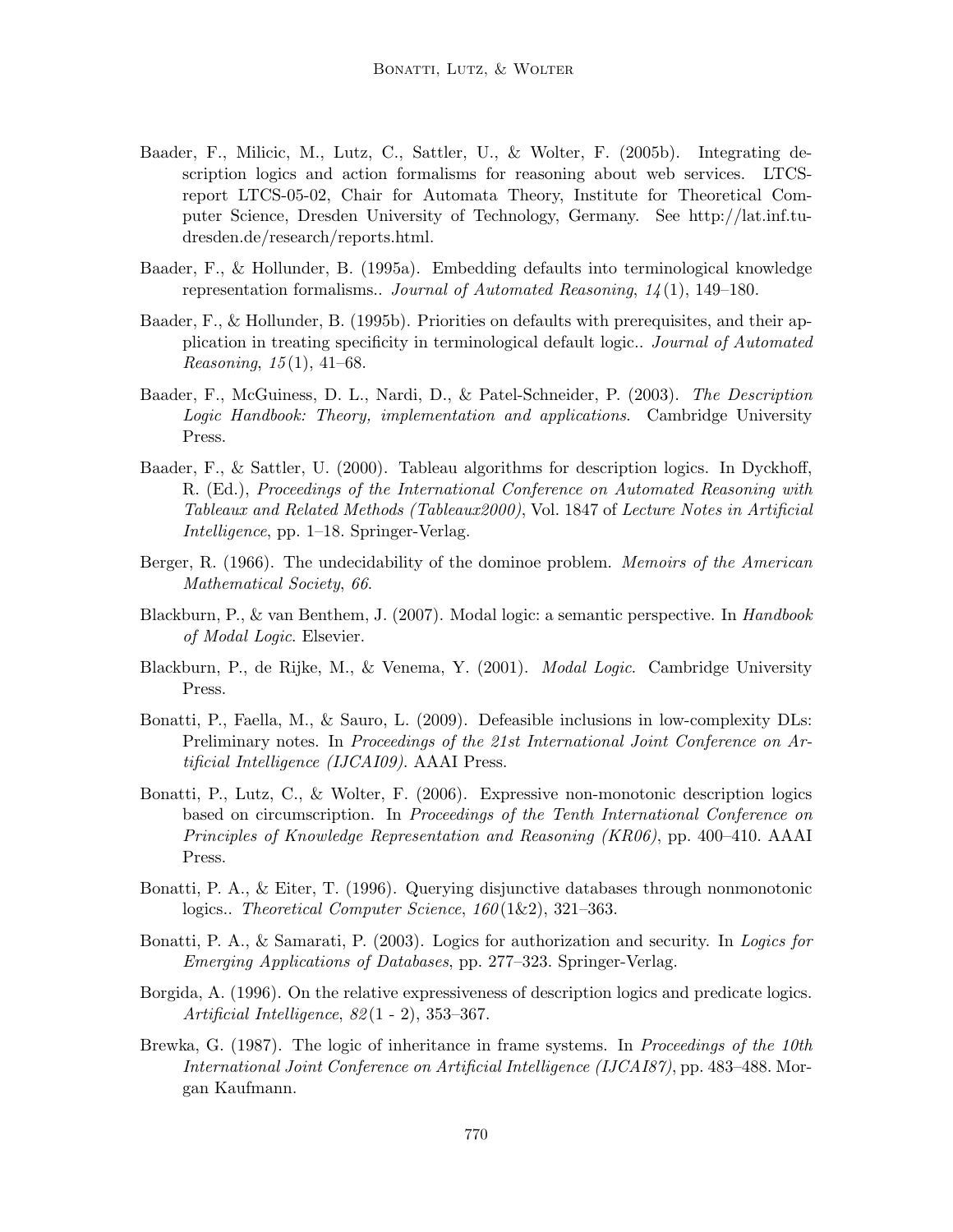- Brewka, G. (1994). Adding priorities and specificity to default logic.. In *Proceedings of* Logics in Artificial Intelligence (JELIA94), Vol. 838 of Lecture Notes in Computer Science, pp. 247–260. Springer-Verlag.
- Cadoli, M., Donini, F., & Schaerf, M. (1990). Closed world reasoning in hybrid systems. In Proceedings of the 6th International Symposium on Methodologies for Intelligent Systems (ISMIS'90), pp. 474–481. Elsevier.
- Calvanese, D., Giacomo, G. D., Lembo, D., Lenzerini, M., & Rosati, R. (2007). Tractable reasoning and efficient query answering in description logics: The DL-lite family. Journal of Automated Reasoning, 39(3), 385–429.
- Cote, R., Rothwell, D., Palotay, J., Beckett, R., & Brochu, L. (1993). The systematized nomenclature of human and veterinary medicine. Tech. rep., SNOMED International, Northfield, IL: College of American Pathologists.
- de Kleer, J., & Konolige, K. (1989). Eliminating the fixed predicates from circumscription. Artificial Intelligence, 39(3), 391–398.
- Donini, F. M., Lenzerini, M., Nardi, D., Nutt, W., & Schaerf, A. (1998). An epistemic operator for description logics.. Artificial Intelligence,  $100(1-2)$ ,  $225-274$ .
- Donini, F. M., Nardi, D., & Rosati, R. (1997). Autoepistemic description logics. In Proceedings of the Fifteenth International Joint Conference on Artificial Intelligence (IJ-CAI97), pp. 136–141. Morgan Kaufmann.
- Donini, F. M., Nardi, D., & Rosati, R. (2002). Description logics of minimal knowledge and negation as failure. ACM Transactions on Computational Logic,  $3(2)$ , 177–225.
- Eiter, T., Gottlob, G., & Mannila, H. (1997). Disjunctive Datalog. ACM Transactions on Database Systems, 22 (3), 364–418.
- Eiter, T., Lukasiewicz, T., Schindlauer, R., & Tompits, H. (2004). Combining answer set programming with description logics for the semantic web. In Proceedings of the Ninth International Conference on the Principles of Knowledge Representation and Reasoning (KR 2004), pp. 141–151.
- Giordano, L., Gliozzi, V., Olivetti, N., & Pozzato, G. L. (2008). Reasoning about typicality in preferential description logics. In Proceedings of Logics in Artificial Intelligence (JELIA08), Vol. 5293 of Lecture Notes in Computer Science, pp. 192–205. Springer-Verlag.
- Goldblatt, R. (2003). Mathematical modal logic: A view of its evolution. *Journal of Applied* Logic, 1, 309–392.
- Grädel, E., Otto, M., & Rosen, E.  $(1997)$ . Two-Variable Logic with Counting is Decidable. In Proceedings of Twelfth IEEE Symposium on Logic in Computer Science (LICS'97), pp. 306–317. IEEE Computer Society Press.
- Grimm, S., & Hitzler, P. (2008). Defeasible inference with circumscriptive OWL ontologies. In Proceedings of the Workshop on Advancing Reasoning on the Web: Scalability and Commonsense, No. 350 in CEUR-WS (http://ceur-ws.org/).
- Horrocks, I., Sattler, U., & Tobies, S. (2000). Practical reasoning for very expressive description logics. Logic Journal of the IGPL,  $8(3)$ , 239–264.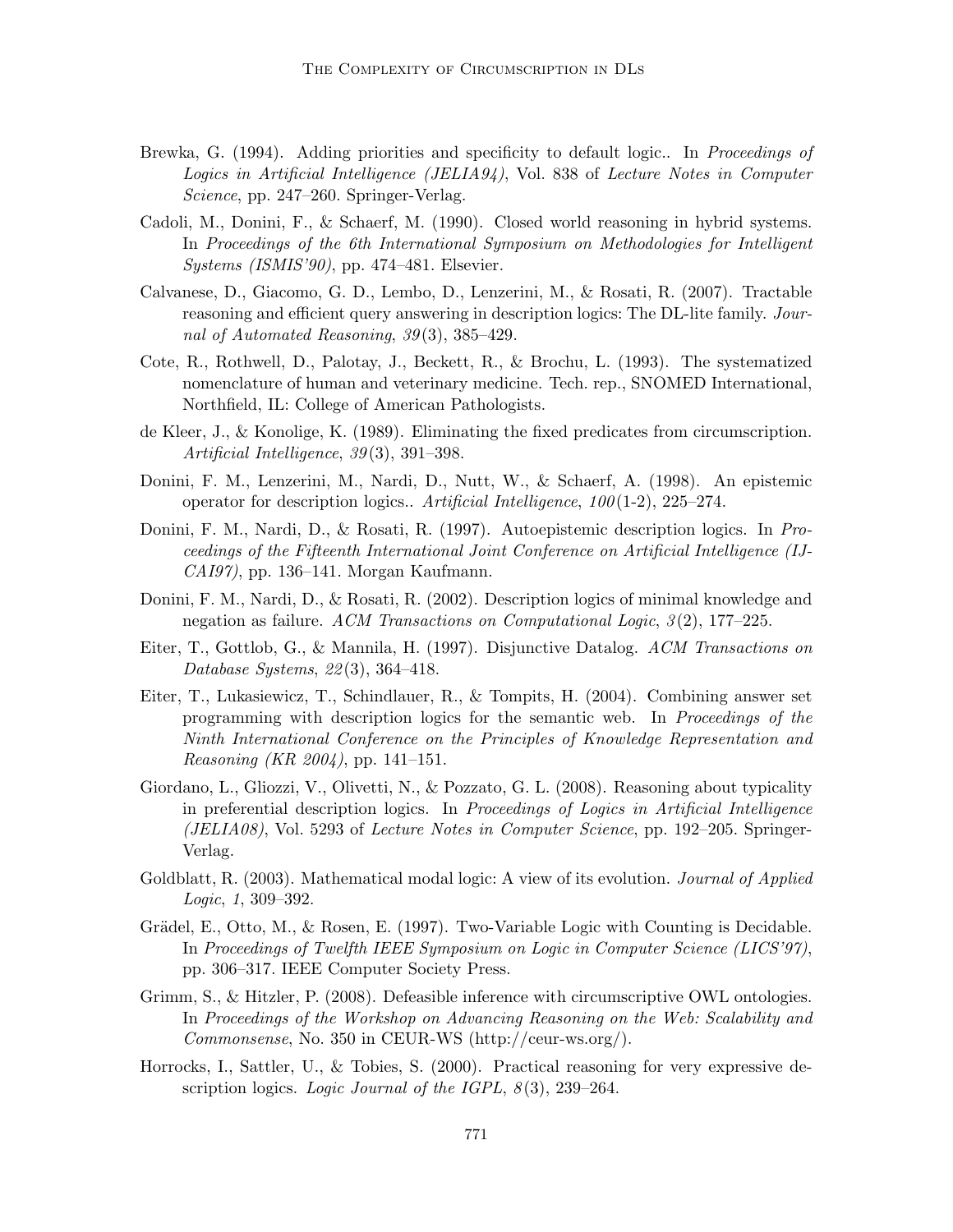- Horty, J. F. (1994). Some direct theories of nonmonotonoc inheritance. In *Handbook of* Logic in Artificial Intelligence and Logic Programming-Nonmonotonic Reasoning and Uncertain Reasoning(Volume 3), pp. 111–187. Clarendon Press.
- Janhunen, T. (1999). On the intertranslatability of non-monotonic logics. Annals of Mathematics in Artificial Intelligence, 27 (1-4), 79–128.
- Kagal, L., Finin, T., & Joshi, A. (2003). A policy language for a pervasive computing environment. In Fourth IEEE International Workshop on Policies for Distributed Systems and Networks (POLICY2003).
- Knorr, M., Alferes, J. J., & Hitzler, P. (2007). A well-founded semantics for hybrid MKNF knowledge bases. In Proceedings of the 2007 International Workshop on Description Logics (DL2007), No. 250 in CEUR-WS (http://ceur-ws.org/).
- Konev, B., Lutz, C., Walther, D., & Wolter, F. (2008). Semantic modularity and module extraction in description logics. In Proceedings of 18th European Conference on Artificial Intelligence (ECAI), pp. 55–59.
- Lambrix, P., Shahmehri, N., & Wahlloef, N. (1998). A default extension to description logics for use in an intelligent search engine. In : Proceedings of the Thirty-First Annual Hawaii International Conference on System Sciences (HICSS98)-Volume 5, p. 28–35. IEEE Computer Society.
- Lifschitz, V. (1985). Computing circumscription. In Proceedings of the Ninth International Joint Conference on Artificial Intelligence (IJCAI85), pp. 121–127. Morgan Kaufmann.
- Lifschitz, V. (1993). Circumscription. In The Handbook of Logic in AI and Logic Programming 3, pp. 298–352. Oxford University Press.
- Lifschitz, V. (1995). Nested abnormality theories. Artificial Intelligence,  $\gamma_4(2)$ , 351–365.
- McCarthy, J. (1980). Circumscription: a form of nonmonotonic reasoning. Artificial Intelligence, 13, 27–39.
- McCarthy, J. (1986). Applications of circumscription in formalizing common sense knowledge. Artificial Intelligence, 28, 89–116.
- Minsky, M. (1975). A framework for representating knowledge. In Winston, P. H. (Ed.), The Psychology of Computer Vision, pp. 211–277. McGraw-Hill.
- Moore, R. C. (1985). Semantical considerations on nonmonotonic logics. Artificial Intelligence, 25, 75–94.
- Motik, B., & Rosati, R. (2007). A Faithful Integration of Description Logics with Logic Programming. In Proceedings of the Twentieth International Joint Conference on Artificial Intelligence (IJCAI2007), pp. 477–482. Morgan Kaufmann.
- Pacholski, L., Szwast, W., & Tendera, L. (2000). Complexity results for first-order twovariable logic with counting. SIAM Journal on Computing, 29(4), 1083-1117.
- Padgham, L., & Zhang, T. (1993). A terminological logic with defaults: A definition and an application. In Proceedings of the Thirteenth International Joint Conference on Artificial Intelligence (IJCAI93), pp. 662–668. Morgan Kaufmann.